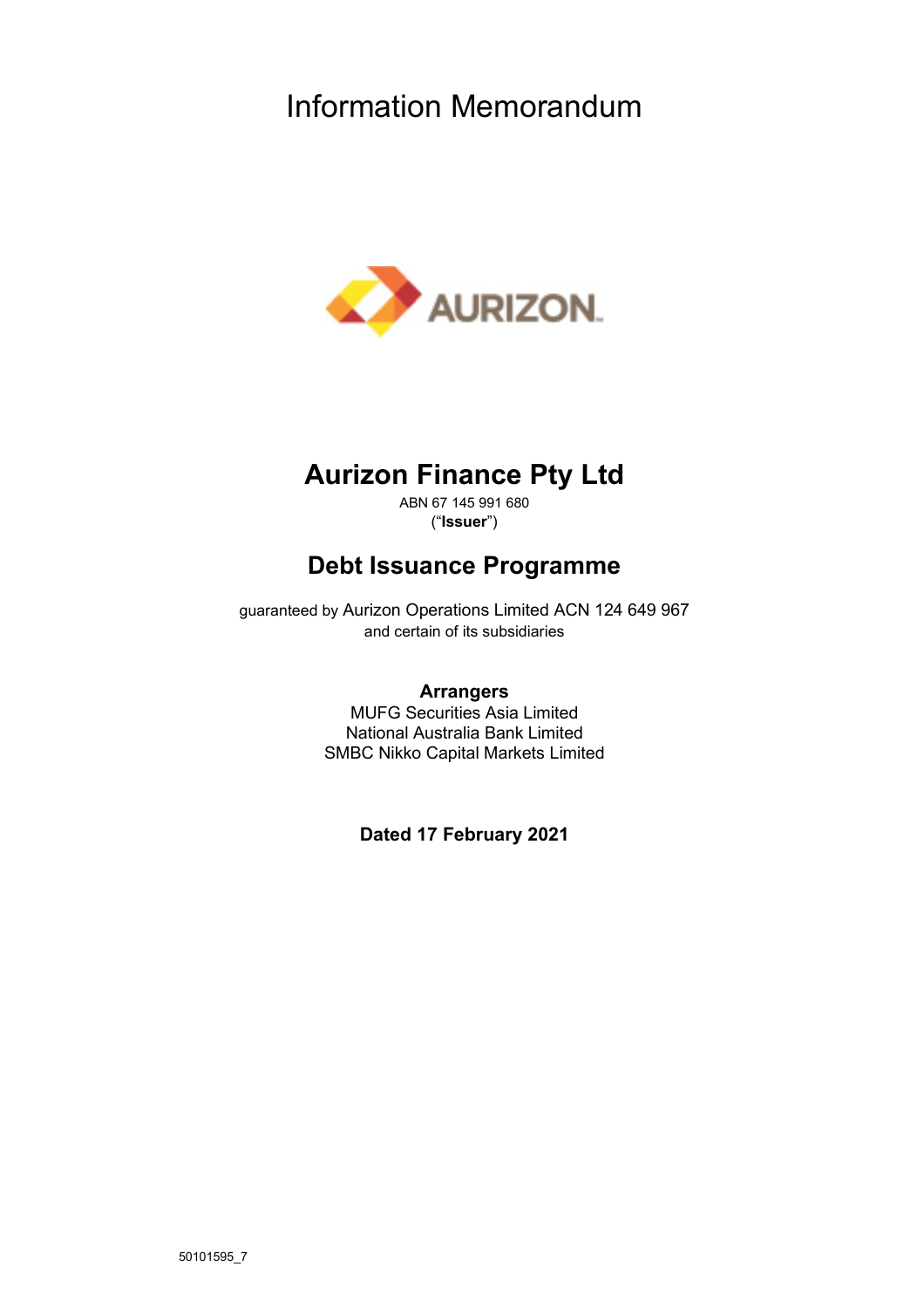# **Contents**

| <b>Contents</b>                                                   | $\mathbf{2}$ |
|-------------------------------------------------------------------|--------------|
| <b>Important Notice</b>                                           | 3            |
| <b>Summary of the Programme</b>                                   | 9            |
| <b>STN Conditions</b>                                             | 15           |
| <b>MTN Conditions</b>                                             | 28           |
| <b>Form of Supplement</b>                                         | 57           |
| <b>Selling Restrictions</b>                                       | 64           |
| <b>Australian Taxation</b>                                        | 70           |
| U.S. Foreign Account Tax Compliance Act and OECD Common Reporting |              |
| <b>Standard</b>                                                   | 74           |
| <b>Directory</b>                                                  | 75           |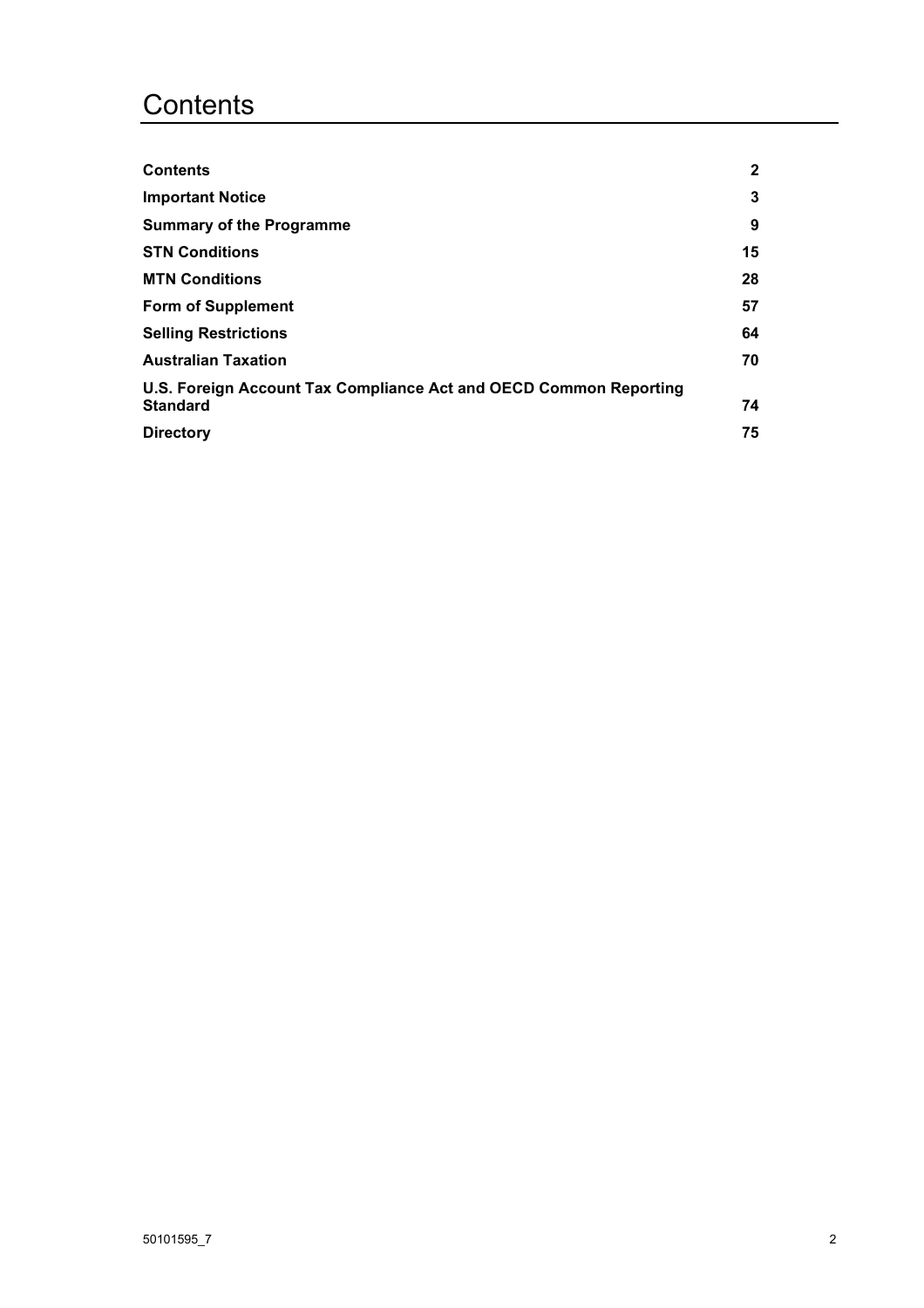# **Introduction**

This Information Memorandum relates to a debt issuance programme ("**Programme**") established by Aurizon Finance Pty Ltd ("**Issuer**") under which the following debt instruments (collectively, "**Debt Instruments**") may be issued from time to time:

- short term notes ("**STNs**");
- medium term notes ("**MTNs**"),

(STNs and MTNs together referred to as "**Notes**"); and

other debt instruments.

Subject to applicable laws, regulations and directives, the Issuer may issue Debt Instruments under the Programme in any country including Australia and countries in Europe and Asia (but not the United States of America unless such Debt Instruments are registered under the United States Securities Act of 1933 (as amended) ("**Securities Act**") or an exemption from the registration requirements is available). The Issuer may also issue notes, bonds or other debt instruments (including, without limitation, dematerialised securities) otherwise than under the Programme.

Each issue of Debt Instruments will be made pursuant to such documentation as the Issuer may determine. Debt Instruments will be issued in one or more tranches (each a "**Tranche**") within one or more series (each a "**Series**"). A pricing supplement and/or another supplement to this Information Memorandum ("**Supplement**") will be issued for each Tranche or Series ("**Series**") of Debt Instruments issued under the Programme and will contain details of the aggregate principal amount, issue price, issue date, maturity date, details of interest (if any) payable together with any other terms and conditions not set out in this Information Memorandum that may be applicable to that Tranche or Series of Debt Instruments. The Issuer may also publish a supplement to this Information Memorandum (or additional Information Memoranda) which describes the issue of Debt Instruments (or particular classes of Debt Instruments) not otherwise described in this Information Memorandum.

Debt Instruments issued by the Issuer under the Programme will have the benefit of an unconditional and irrevocable Deed Poll Guarantee and Indemnity (the "**Guarantee**") dated 17 February 2021 made by the Issuer and Aurizon Operations Limited ("**Aurizon Operations**") and certain of its subsidiaries (collectively, with the Issuer, the "**Guarantors**").

# **Terms and Conditions of Issue**

The applicable terms and conditions of the STNs and MTNs (the "**STN Conditions**" and "**MTN Conditions**" respectively and together referred to as the "**Conditions**") will be as set out in this Information Memorandum as may be supplemented, amended, modified or replaced by the relevant Supplement for those Debt Instruments. The terms and conditions applicable to other Debt Instruments will be specified in the relevant Supplement.

# **Issuer's responsibility**

This Information Memorandum has been prepared by and issued with the authority of the Issuer. The Issuer accepts responsibility for the information contained in this Information Memorandum.

# **Documents incorporated by reference**

This Information Memorandum is to be read in conjunction with all documents which are deemed to be incorporated into it by reference (see the paragraph entitled "Documents incorporated by reference" below). This Information Memorandum shall, unless otherwise expressly stated, be read and construed on the basis that such documents are so incorporated and form part of this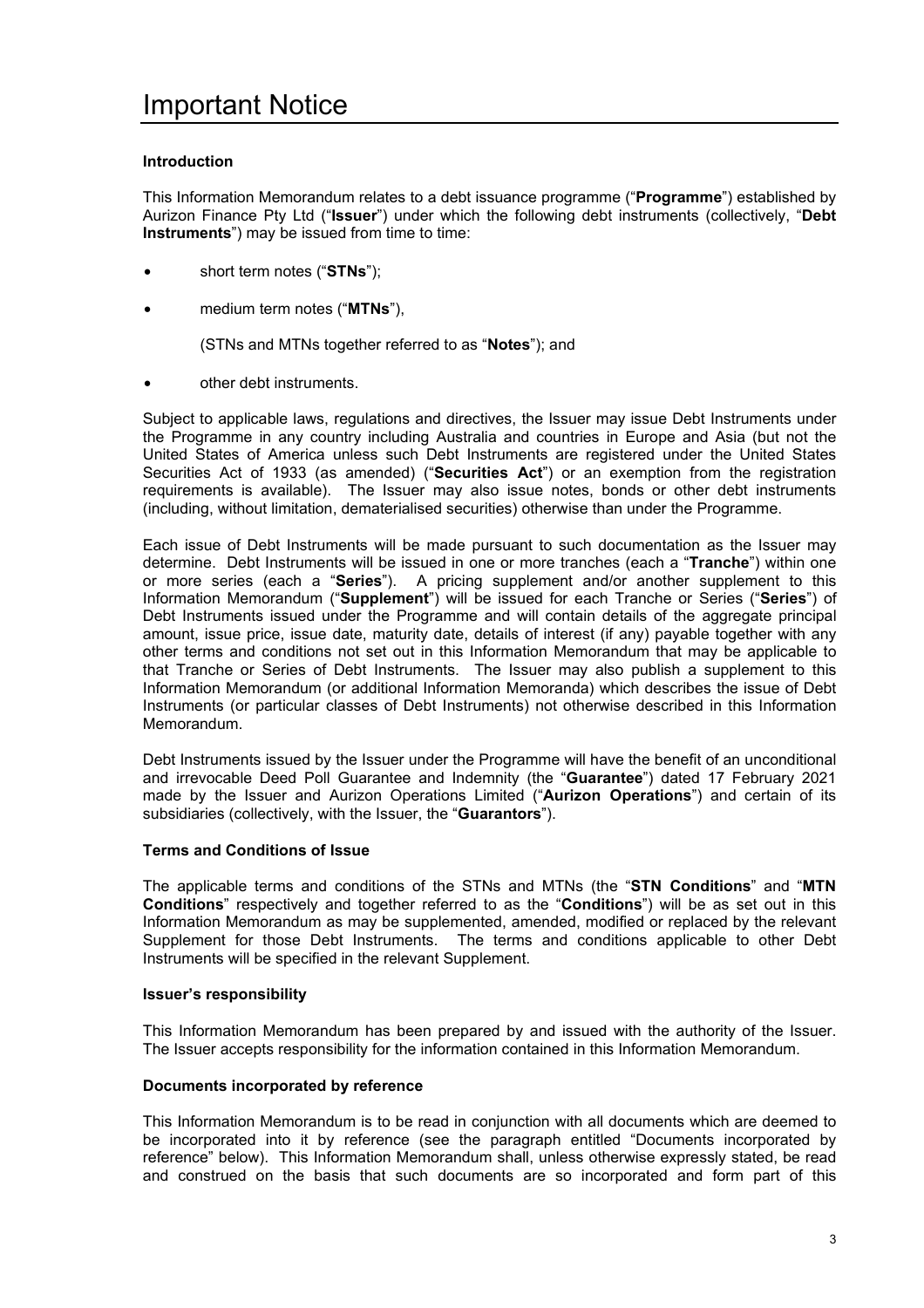Information Memorandum. References to "**Information Memorandum**" are to this Information Memorandum together with any other document incorporated by reference collectively and to any of them individually.

# **No independent verification**

The only role of the Arrangers, the Dealers and the Agents (each as defined in the section entitled "Summary of the Programme" below) and their respective shareholders, subsidiaries, related bodies corporate, officers, employees, representatives, affiliates or advisers in the preparation of this Information Memorandum has been to confirm to the Issuer that their respective details in the section entitled "Directory" below are accurate as at the Preparation Date (as defined below).

Apart from the foregoing, none of the Arrangers, the Dealers or the Agents or their respective shareholders, subsidiaries, related bodies corporate, officers, employees, representatives, affiliates or advisers has independently verified the information contained in this Information Memorandum. Accordingly, no representation, warranty or undertaking, express or implied, is made, and no responsibility is accepted, by them as to the accuracy or completeness of this Information Memorandum or any further information supplied by the Issuer in connection with the Programme.

# **Independent advice**

This Information Memorandum contains only summary information concerning the Debt Instruments. It is not intended to provide the basis of any credit or other evaluation in respect of the Issuer, any Guarantor or any Debt Instruments and should not be considered as a recommendation or a statement of opinion (or a report of either of these things) by the Issuer, any Guarantor, the Arrangers, the Dealers or the Agents or their respective shareholders, subsidiaries, related bodies corporate, officers, employees, representatives, affiliates or advisers that any recipient of this Information Memorandum or any other financial statements should purchase any Debt Instruments or any rights in respect of any Debt Instruments. Each investor contemplating purchasing any Debt Instruments or any rights in respect of any Debt Instruments under the Programme should make (and shall be taken to have made) its own independent investigation of the financial condition and affairs of, and its own appraisal of the creditworthiness of, the Issuer and (where applicable) any Guarantor.

No advice is given in respect of the taxation treatment of investors in connection with investment in any Debt Instruments and each investor is advised to consult its own professional adviser.

Neither the Arrangers nor any Dealer nor their related bodies corporate, and/or their directors, officers, employees or clients act as the adviser of or owe any fiduciary or other duties to any recipient of this Information Memorandum in connection with the Notes and/or any related transaction (including, without limitation, in respect of the preparation and due execution of the transaction documents and the power, capacity or authorisation of any other party to enter into and execute the transaction documents). No reliance may be placed on the Arranger or any Dealer for financial, legal, taxation, accounting or investment advice or recommendations of any sort.

Persons contemplating purchasing the Notes should make their own decision as to the sufficiency and relevance for their purpose of the information contained in Information Memorandum and any other offering documentation in respect of the Notes, undertake their own independent investigation of the appropriateness of Notes for them taking into account their financial and taxation circumstances, investment objectives and particular needs and take all appropriate advice from qualified professional persons as they deem necessary. Any investment decision should rely on that investigation and appraisal and not on this Information Memorandum.

# **Currency of information**

The information contained in this Information Memorandum is prepared as of its Preparation Date. Neither the delivery of this Information Memorandum nor any offer, issue or sale made in connection with this Information Memorandum at any time implies that the information contained in it is correct at any time subsequent to the Preparation Date or that any other information supplied in connection with the Programme is correct as of any time subsequent to the Preparation Date. In particular, neither the Issuer nor any Guarantor is under any obligation to the holders of any Debt Instruments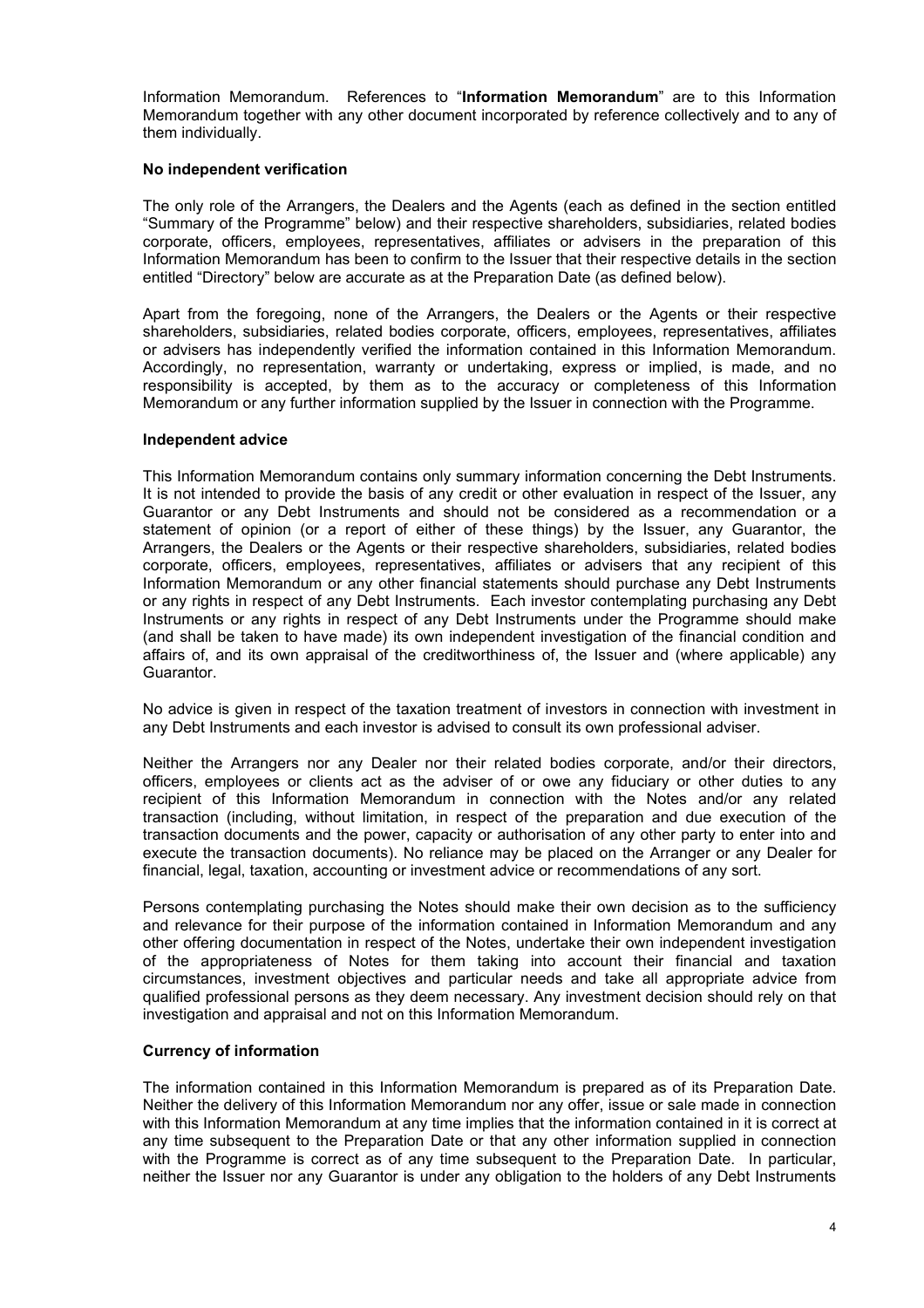to update this Information Memorandum at any time after an issue of Debt Instruments to such holders.

In this Information Memorandum, "**Preparation Date**" means:

- in relation to this Information Memorandum, the date indicated on its face or, if the Information Memorandum has been supplemented, amended, modified or replaced the date indicated on the face of that supplement, amendment, modification or replacement;
- in relation to annual reports and any financial statements incorporated in this Information Memorandum, the date up to, or as at, the date on which such annual reports and financial statements relate; and
- in relation to any other item of information which is specified by the Issuer or any Guarantor as to be read in conjunction with this Information Memorandum, the date indicated on its face as being its date of release or effectiveness.

The Arrangers, the Dealers and the Agents and their respective shareholders, subsidiaries, related bodies corporate, officers, employees, representatives, affiliates or advisers expressly do not undertake to review the financial condition or affairs of the Issuer or any Guarantor during the life of the Programme. Investors should review, amongst other things, the documents which are deemed to be incorporated in this Information Memorandum by reference when deciding whether or not to purchase any Debt Instruments. In addition, each of the Issuer and each Guarantor may make filings with regulatory authorities from time to time, and such filings may include information material to investors. Copies of such filings are available from the Issuer on request.

# **No authorisation**

No person has been authorised to give any information or make any representations not contained in or consistent with this Information Memorandum in connection with the Issuer, any Guarantor, the Programme or the issue or sale of the Debt Instruments and, if given or made, such information or representation must not be relied on as having been authorised by the Issuer, any Guarantor or any of the Arrangers, the Dealers or the Agents.

# **Agency and distribution arrangements**

The Issuer has agreed to pay the Agents' fees for undertaking their respective roles and reimburse them for certain of their expenses incurred in connection with the Programme. The Issuer may also pay a Dealer a fee in respect of the Debt Instruments subscribed by it, or procured to be subscribed to it, and has agreed to reimburse the Dealers for certain expenses incurred in connection with the Programme and indemnify the Dealers against certain liabilities in connection with the offer and sale of the Debt Instruments.

The Arrangers and Dealers and their respective affiliates (the **Dealer Groups**) are involved in a wide range of financial services and businesses including securities trading and brokerage activities and providing commercial and investment banking, investment management, corporate finance, credit and derivative, trading and research products and services, out of which conflicting interests or duties may arise. In the ordinary course of these activities, each Dealer Group may at any time hold long or short positions, and may trade or otherwise effect transactions, for its own account or the accounts of investors or any other party that may be involved in the issue of Notes or the Programme.

The distribution of this Information Memorandum, any relevant Supplement and the offer or sale of Debt Instruments may be restricted by law in certain jurisdictions. None of the Issuer, any Guarantor, the Dealers or the Agents represents that this document may be lawfully distributed, or that any Debt Instruments may be lawfully offered in compliance with any applicable registration or other requirements in any such jurisdiction, or under an exemption available in that jurisdiction, or assume any responsibility for facilitating any such distribution or offering. In particular, no action has been taken by any of those parties which would permit a public offering of any Debt Instruments or distribution of this Information Memorandum in any jurisdiction where action for that purpose is required.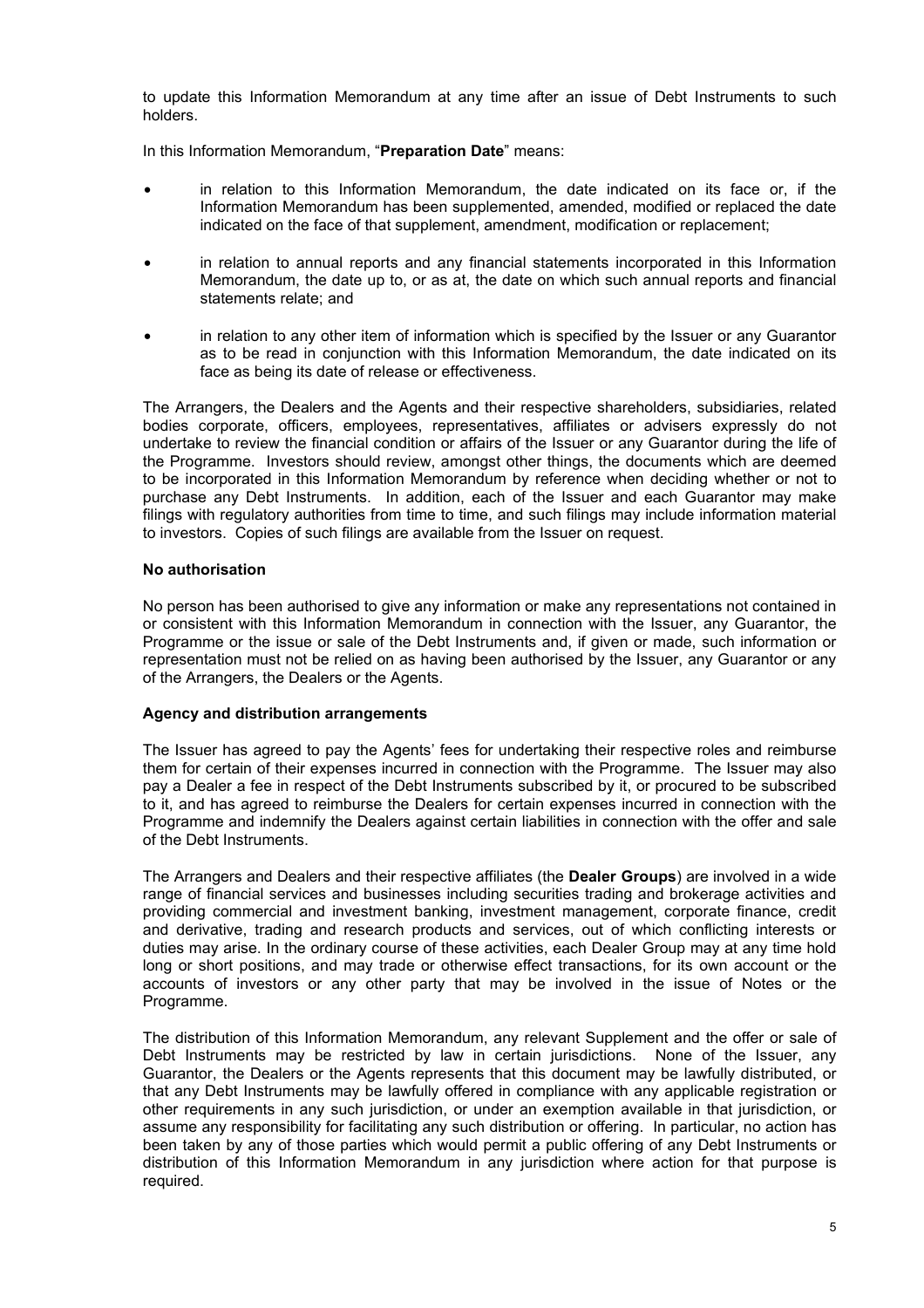# **No registration**

The Debt Instruments and the Guarantee (as defined in the "Summary of the Programme") have not been and will not be registered under the United States Securities Act of 1933, as amended ("**Securities Act**"), and may not be offered, sold, or delivered, at any time, within the United States or to, or for the account or benefit of, U.S. persons (as defined in Regulation S under the Securities Act), unless such Debt Instruments and the Guarantee are registered under the Securities Act or an exemption from the registration requirements of the Securities Act is available.

# **No disclosure required**

Neither this Information Memorandum nor any other disclosure document in relation to the Debt Instruments has been lodged with the Australian Securities and Investment Commission. A person may not make or invite an offer of the Debt Instruments for issue or sale in Australia (including an offer or invitation which is received by a person in Australia) or distribute or publish this Information Memorandum or any other offering material or advertisement relating to the Debt Instruments in Australia unless the minimum aggregate consideration payable by each offeree is at least A\$500,000 (or its equivalent in another currency, in each case disregarding moneys lent by the offeror or its associates) or the offer or invitation otherwise does not require disclosure to investors in accordance with Part 6D.2 or Chapter 7 of the Corporations Act 2001 of Australia and such action complies with all applicable laws and regulations (see "Selling Restrictions" below).

# **No offer**

This Information Memorandum does not, and is not intended to, constitute an offer or invitation by or on behalf of the Issuer, any Guarantor, the Arrangers, the Dealers or any Agent to any person to subscribe for, purchase or otherwise deal in any Debt Instruments.

# **Risks**

Neither this Information Memorandum nor any information supplied in connection with the Programme or the issue of Debt Instruments describes the risks of an investment in any Debt Instruments. Prospective investors should consult their own professional, financial, legal and tax advisors about risks associated with an investment in any Debt Instruments and the suitability of investing in the Debt Instruments in light of their particular circumstances.

# **Stabilisation**

In connection with any issue of Debt Instruments outside Australia, the Dealer (if any) designated as stabilising manager in any relevant Supplement may over-allot or effect transactions outside Australia and on a market operated outside Australia which stabilise or maintain the market price of the Debt Instruments of the relevant Series at a level which might not otherwise prevail. Such stabilising shall be in compliance with all relevant laws and regulations.

# **References to credit ratings**

A credit rating referenced in connection with any Debt Instruments is not a recommendation to buy, sell or hold securities and may be subject to revision, suspension or withdrawal at any time by the relevant rating agency. Each rating should be evaluated independently of any other rating.

# **Documents incorporated by reference**

The following documents are incorporated in, and taken to form part of, this Information Memorandum:

• the most recent Annual Report of the Aurizon Group (as defined in the Conditions below) lodged with the Australian Securities Exchange ("**ASX**"), an electronic copy of which is available free of charge at https://www.aurizon.com.au/investors/overview and www.asx.com.au (ASX:AZJ);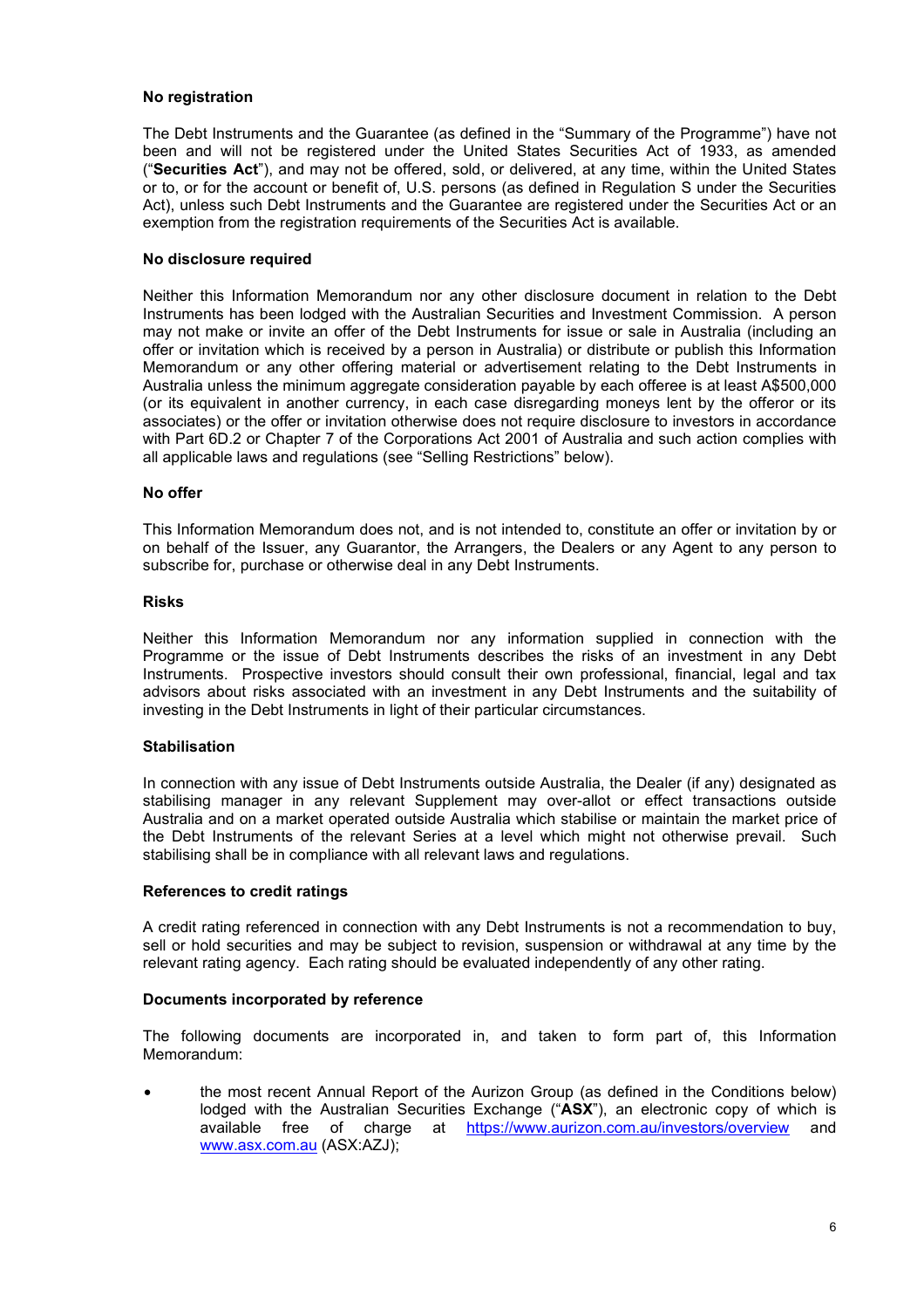- all announcements made by Aurizon Holdings Limited to the ASX, electronic copies of which are available free of charge at www.asx.com.au (ASX:AZJ);
- all amendments and supplements to this Information Memorandum prepared by the Issuer from time to time; and
- all documents issued by the Issuer and stated to be incorporated in this Information Memorandum by reference including any relevant Supplement and the Guarantee.

Any statement contained in this Information Memorandum or in any of the documents incorporated by reference in, and forming part of this Information Memorandum, shall be modified or superseded for the purpose of this Information Memorandum to the extent that a statement contained in any document subsequently incorporated by reference modifies or supersedes such statement.

Copies of documents incorporated by reference may be obtained from the Issuer or such other person specified in any Supplement.

# **MiFID II Product Governance / UK MiFIR Product Governance / Target Market**

The Supplement in respect of any Notes may include a legend entitled "MiFID II Product Governance and/or "UK MiFIR Product Governance", as applicable, which will outline the target market assessment in respect of the Notes and which channels for distribution of the Notes are appropriate. Any person subsequently offering, selling or recommending the Notes (a "**distributor**") should take into consideration the target market assessment; however, a distributor subject to MiFID II and/or the FCA Handbook Product Intervention and Product Governance Sourcebook (the "**UK MiFIR Product Governance Rules**"), as applicable, is responsible for undertaking its own target market assessment in respect of the Notes (by either adopting or refining the target market assessment) and determining appropriate distribution channels.

A determination will be made in relation to each issue about whether, for the purpose of the MiFID Product Governance rules under EU Delegated Directive 2017/593 (the "**MiFID Product Governance Rules**") and/or the UK MiFIR Product Governance Rules, as applicable, any Dealer subscribing for any Notes is a manufacturer in respect of such Notes, but otherwise neither the Arranger nor the Dealers (in each case, in such capacity) nor any of their respective affiliates (who may be acting in such a capacity) will be a manufacturer for the purpose of the MiFID Product Governance Rules and/or the UK MiFIR Product Governance Rules, as applicable.

# **Product classification pursuant to section 309B of the Securities and Futures Act (Chapter 289) of Singapore**

The relevant Supplement in respect of any Notes may include a legend entitled "Singapore Securities and Futures Act Product Classification" (or a like expression) which will state the product classification of the Notes pursuant to section 309B(1) of the SFA.

The relevant Issuer will make a determination in relation to each issue about the classification of the Notes being offered for purposes of section 309B(1)(a). Any such legend included on the relevant Supplement will constitute notice to "relevant persons" for purposes of section 309B(1)(c) of the SFA.

# **IMPORTANT – EEA RETAIL INVESTORS**

The Debt Instruments are not intended to be offered, sold or otherwise made available to and should not be offered, sold or otherwise made available to any retail investor in the European Economic Area ("**EEA**"). For these purposes, a retail investor means a person who is one (or more) of: (i) a retail client as defined in point (11) of Article 4(1) of Directive 2014/65/EU (as amended, "**MiFID II**") or (ii) a customer within the meaning of Directive (EU) 2016/97, where that customer would not qualify as a professional client as defined in point (10) of Article 4(1) of MiFID II; or (iii) not a qualified investor as defined in Regulation (EU) 2017/1129 (the "**Prospectus Regulation**"). Consequently no key information document required by Regulation (EU) No 1286/2014 (as amended, the "**PRIIPs Regulation**") for offering or selling the Debt Instruments or otherwise making them available to retail investors in the EEA has been prepared and therefore offering or selling the Debt Instruments or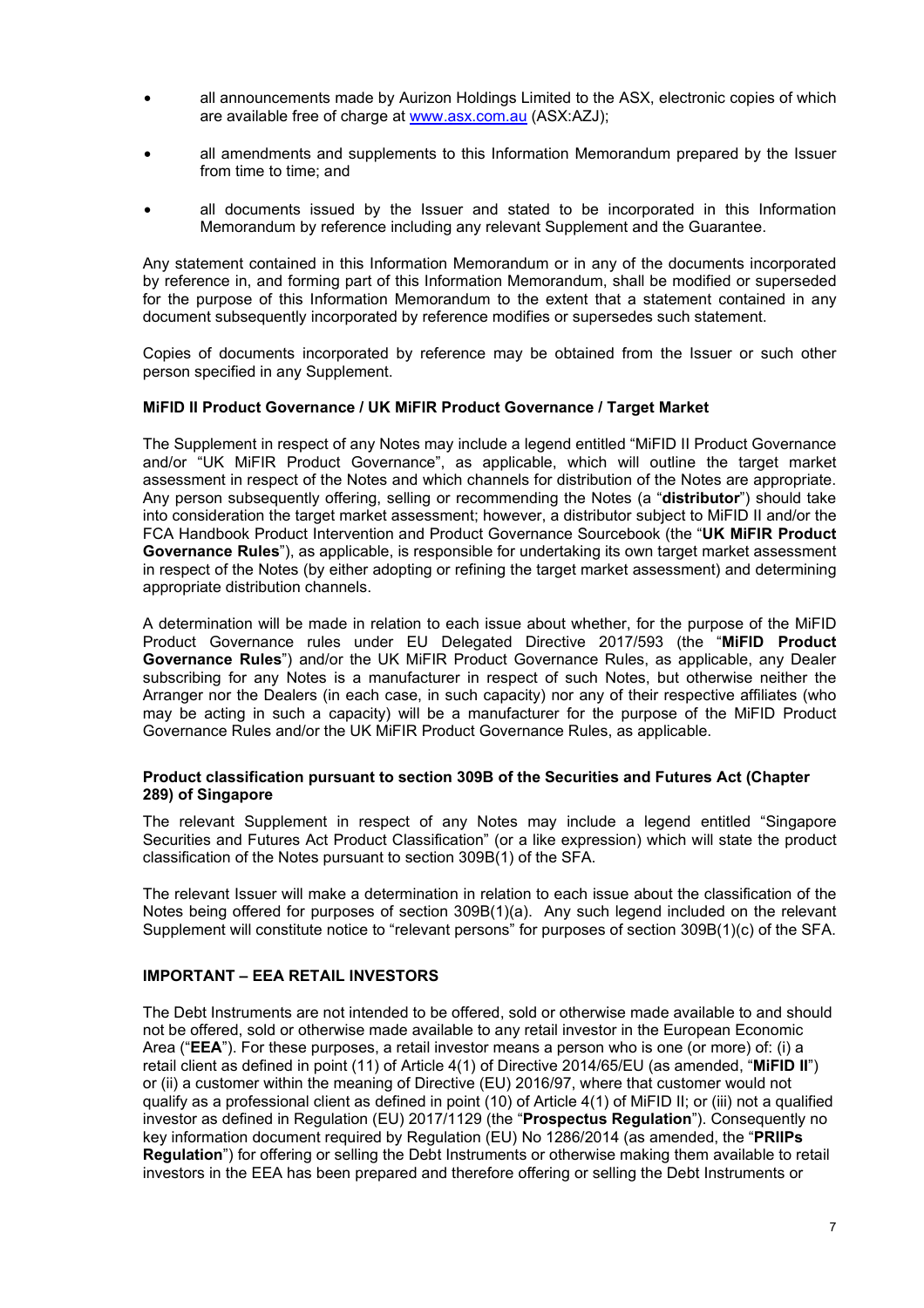otherwise making them available to any retail investor in the EEA may be unlawful under the PRIIPs Regulation.

# **IMPORTANT – UK RETAIL INVESTORS**

The Notes are not intended to be offered, sold or otherwise made available to and should not be offered, sold or otherwise made available to any retail investor in the United Kingdom ("**UK**"). For these purposes, a retail investor means a person who is one (or more) of: (i) a retail client, as defined in point (8) of Article 2 of Regulation (EU) No 2017/565 as it forms part of domestic law by virtue of the European Union (Withdrawal) Act 2018 ("**EUWA**"); or (ii) a customer within the meaning of the provisions of the Financial Services and Markets Authority ("**FSMA**") and any rules or regulations made under the FSMA to implement Directive (EU) 2016/97, where that customer would not qualify as a professional client, as defined in point (8) of Article 2(1) of Regulation (EU) No 600/2014 as it forms part of domestic law by virtue of the EUWA; or (iii) not a qualified investor as defined in Article 2 of Regulation (EU) 2017/1129 as it forms part of domestic law by virtue of the EUWA. Consequently no key information document required by Regulation (EU) No 1286/2014 as it forms part of domestic law by virtue of the EUWA (the "**UK PRIIPs Regulation**") for offering or selling the Notes or otherwise making them available to retail investors in the UK has been prepared and therefore offering or selling the Notes or otherwise making them available to any retail investor in the UK may be unlawful under the UK PRIIPs Regulation.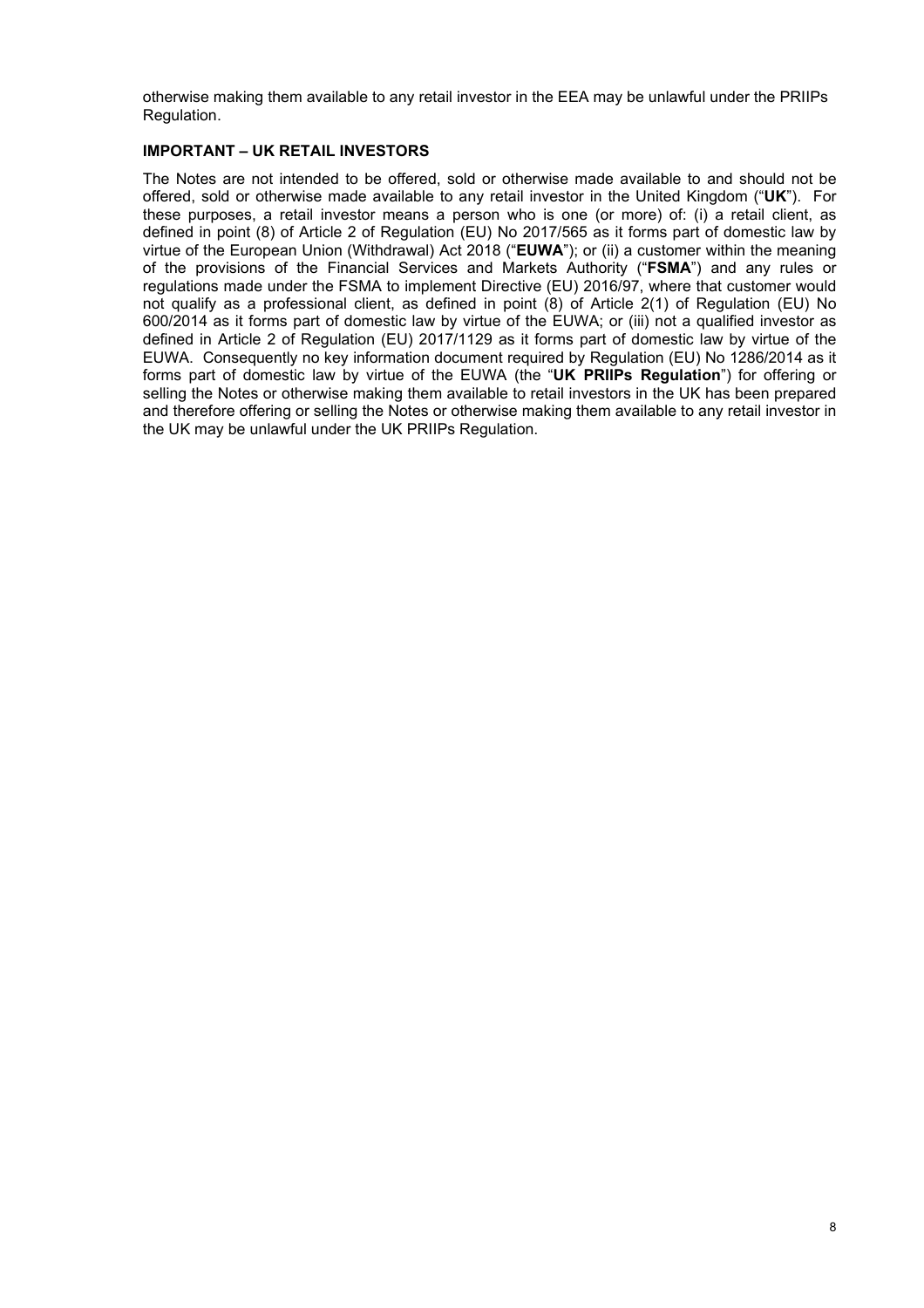# Summary of the Programme

*The following is a brief summary only and should be read in conjunction with the rest of this Information Memorandum and, in relation to any Debt Instruments, the applicable Conditions and the relevant Supplement. Where an item in the summary specifically refers to MTNs, or STNs, that item applies only to an MTN or STN (as applicable) Otherwise the summary below applies to all Debt Instruments.* 

Issuer: Aurizon Finance Pty Ltd (ABN 67 145 991 680)

Wholly owned subsidiaries of Aurizon Operations Limited ("**Aurizon Operations**") (each an "**Additional Issuer**") may be added as issuers under the Programme from time to time.<sup>1</sup>

The Issuer is an indirectly wholly owned subsidiary of Aurizon Holdings Limited ("**Aurizon Holdings**"), an Australian Securities Exchange ("**ASX**") listed company who was listed on the ASX on 22 November 2010 and was, prior to that time, wholly-owned by the State of Queensland. Aurizon Finance Pty Ltd is the financing entity for the Aurizon Operations Group (as defined below).

Aurizon Holdings, through Aurizon Operations Limited (ACN 124 649 967) and each of its subsidiaries ("**Aurizon Operating Group**"), is the world's largest rail transporter of coal from mine to port for export markets and is also the largest rail freight haulage business in Australia by tonnes hauled, operating in key freight sectors and supply chains across the country, focused primarily on large, heavy haul rail tasks such as the transportation of coal, iron ore and other minerals.

Aurizon Holdings, through Aurizon Network Pty Ltd ("**Aurizon Network**") (a wholly owned subsidiary of Aurizon Holdings), controls, operates and manages largely dedicated and purpose built, heavy haul rail infrastructure, known as the Central Queensland Coal Network ("**CQCN**"), under 99 year lease arrangements with the State of Queensland, which commenced in July 2010. The CQCN is the largest coal export rail network in Australia. Aurizon Network operates the CQCN regulated rail infrastructure under a stable and well-established regulatory regime.

Recourse in relation to Debt Instruments is limited to the Issuer, Aurizon Operations Limited and any other members of the Aurizon Operating Group which are Guarantors.

Information with respect to Aurizon Holdings, its subsidiaries and their businesses can also be found at www.aurizon.com.au. However, this internet site address is included (and other internet site addresses in this Information Memorandum are included) for reference only and the information and documents that can be accessed on that internet site address are not incorporated by reference into, and do not form part of, this Information Memorandum unless specifically identified in the section of this Information Memorandum entitled "Documents incorporated by reference".

Description: A non-underwritten debt issuance programme ("**Programme**") under which the Issuer may elect to issue short term notes ("**STNs**"), medium term notes ("**MTNs**") (together, the "**Notes**") and other debt instruments (collectively, "**Debt Instruments**").

<sup>1</sup> References in this Information Memorandum to "Issuer" includes, where the context requires, an Additional Issuer.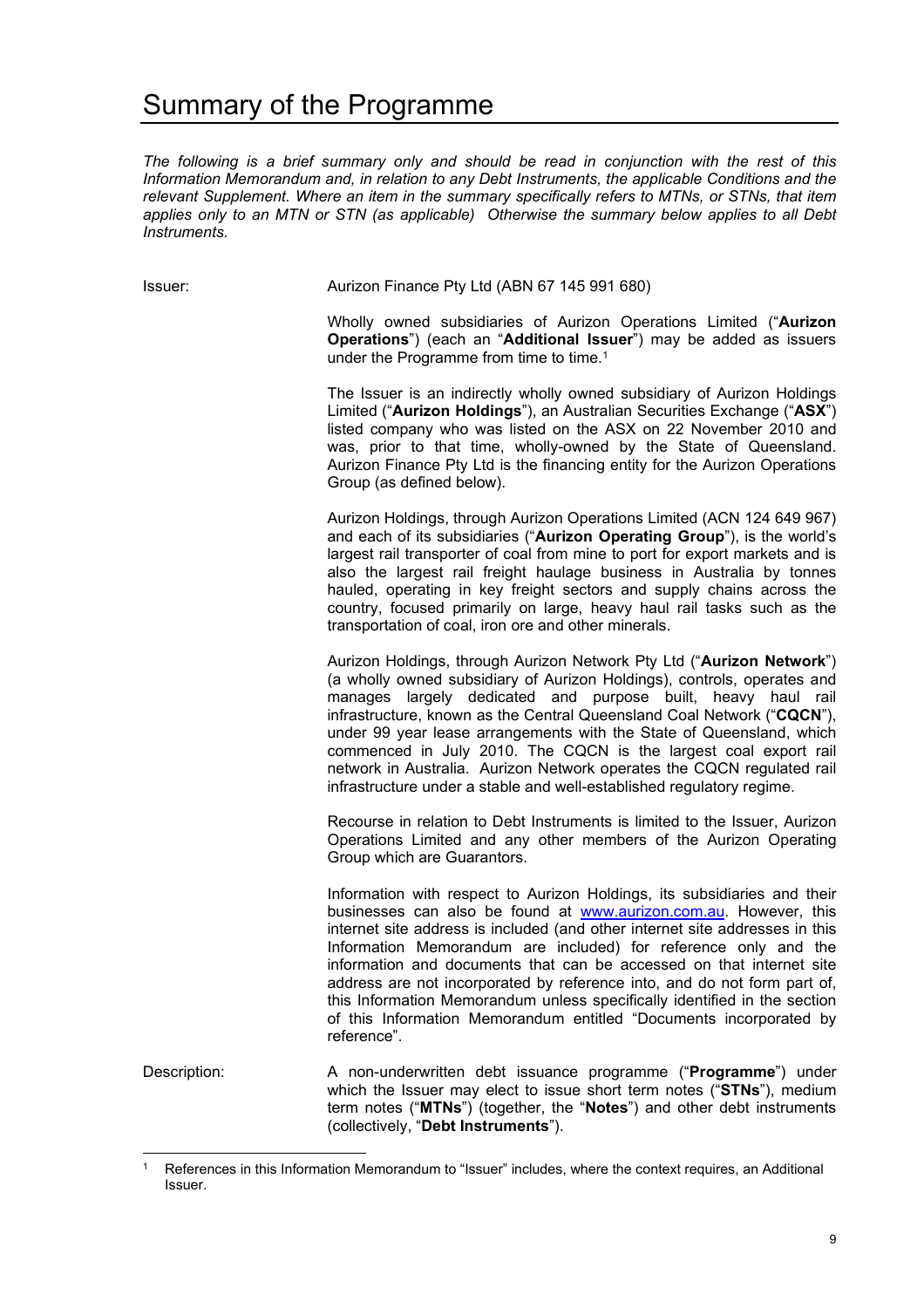| Guarantors:                | The Issuer, Aurizon Operations and certain subsidiaries of Aurizon<br>Operations from time to time.                                                                                                                                                                                                                                                                                                                                                                                                                                                     |
|----------------------------|---------------------------------------------------------------------------------------------------------------------------------------------------------------------------------------------------------------------------------------------------------------------------------------------------------------------------------------------------------------------------------------------------------------------------------------------------------------------------------------------------------------------------------------------------------|
|                            | The Guarantee provides mechanisms to enable members of the Aurizon<br>Operating Group to become parties to the Guarantee in the capacity as<br>Guarantor and for an existing Guarantor (other than the Issuer and<br>Aurizon Operations) to be released from their obligations as a Guarantor<br>(subject to compliance with the terms of the relevant Supplement) and for<br>appropriate notice to be given of the same.                                                                                                                               |
| Guarantee:                 | Notes will be issued with the benefit of the Guarantee. The obligations of<br>the Guarantors under this Guarantee rank at least equally with all other<br>unsubordinated and unsecured obligations of the Guarantors, except for<br>liabilities mandatorily preferred by law                                                                                                                                                                                                                                                                            |
| Arrangers:                 | MUFG Securities Asia Limited (ARBN 169 329 453)                                                                                                                                                                                                                                                                                                                                                                                                                                                                                                         |
|                            | National Australia Bank Limited (ABN 12 004 044 937)                                                                                                                                                                                                                                                                                                                                                                                                                                                                                                    |
|                            | SMBC Nikko Capital Markets Limited (ARBN 155 365 567)                                                                                                                                                                                                                                                                                                                                                                                                                                                                                                   |
| Dealers:                   | MUFG Securities Asia Limited (ARBN 169 329 453)                                                                                                                                                                                                                                                                                                                                                                                                                                                                                                         |
|                            | National Australia Bank Limited (ABN 12 004 044 937)                                                                                                                                                                                                                                                                                                                                                                                                                                                                                                    |
|                            | SMBC Nikko Capital Markets Limited (ARBN 155 365 567)                                                                                                                                                                                                                                                                                                                                                                                                                                                                                                   |
|                            | Additional Dealers may be appointed from time to time for any Tranche of<br>Debt Instruments or to the Programme generally.                                                                                                                                                                                                                                                                                                                                                                                                                             |
| Registrars:                | The person appointed by the Issuer to perform registry functions and<br>establish and maintain a Register (as defined below) in or outside<br>Australia on the Issuer's behalf from time to time ("Registrar"). Details of<br>additional appointments in respect of a Tranche or Series will be notified<br>in the relevant Supplement                                                                                                                                                                                                                  |
| Offshore Agent:            | Details of any appointments of any persons appointed by the Issuer to act<br>as an issuing agent ("Issuing Agent") or paying agent ("Paying Agent")<br>on the Issuer's behalf from time to time outside Australia in respect of a<br>Tranche or Series will be notified in the relevant Supplement.                                                                                                                                                                                                                                                     |
| <b>Calculation Agents:</b> | If a Calculation Agent is required for the purpose of calculating any<br>amount or making any determination under a Debt Instrument, such<br>appointment will be notified in the relevant Supplement. The Issuer may<br>terminate the appointment of the Calculation Agent, appoint additional or<br>other Calculation Agents or elect to have no Calculation Agent. Where<br>no Calculation Agent is appointed the calculation of interest, principal and<br>other payments in respect of the relevant Debt Instruments will be made<br>by the Issuer. |
| Agents:                    | Each Registrar, Offshore Agent, Issuing Agent, Paying Agent, Calculation<br>Agent and any other person appointed by the Issuer to perform other<br>agency functions with respect to any Series or Tranche of Debt<br>Instruments. Details of such appointment will be set out in the relevant<br>Supplement.                                                                                                                                                                                                                                            |
| Programme Term:            | The term of the Programme continues until terminated by the Issuer<br>giving 30 days' notice to the then Dealers appointed to the Programme<br>generally, or earlier by agreement between all the parties to the Dealer<br>Agreement dated 17 February 2021 (as amended, restated or                                                                                                                                                                                                                                                                    |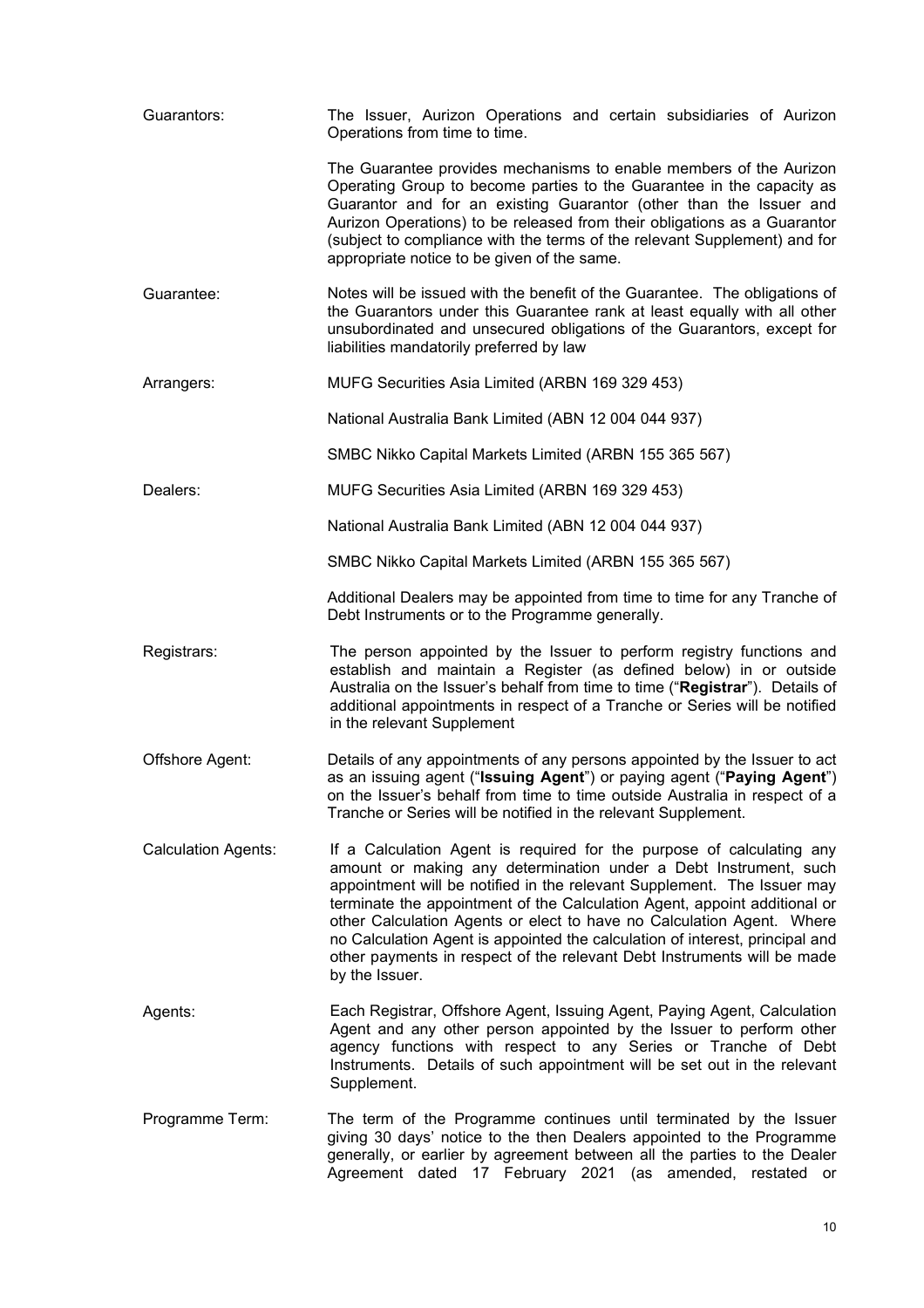supplemented from time to time) ("**Dealer Agreement**"). The Issuer has undertaken to the Dealers that it will not terminate the Programme until all Debt Instruments then currently on issue have been redeemed in full.

- Status and Ranking: Debt Instruments will be direct, unsubordinated and unsecured obligations of the Issuer and will at all times rank at least equally with all other direct unsubordinated and unsecured obligations of the Issuer, except obligations mandatorily preferred by law.
- Negative pledge: MTNs will have the benefit of a negative pledge from the Issuer on behalf of itself and certain members of the Aurizon Operating Group as more fully described in Condition 5 of the MTN Conditions.
- Cross acceleration: MTNs will contain a cross-acceleration clause, in respect of the Issuer and certain members of the Aurizon Operating Group, in connection with certain obligations, as more fully described in MTN Condition 14.1(j).
- Form: The form of a Series of Debt Instruments will be determined by the Issuer and any relevant Dealer prior to their issue date and be specified in any relevant Supplement.

The terms and conditions of the Debt Instruments are set out in this Information Memorandum and may be supplemented, amended, modified or replaced by a Supplement for the relevant Tranche.

Debt Instruments will be issued in registered form. Such Debt Instruments will be debt obligations of the Issuer which are constituted by, and owing under, the Debt Instrument Deed Poll made by the Issuer and dated 17 February 2021 (as supplemented, amended, modified or replaced from time to time) ("**Deed Poll**") (or such other deed poll as is specified in a relevant Supplement). Such Debt Instruments take the form of entries in a register ("**Register**") maintained by a Registrar. In respect of such Debt Instruments issued in Australia, a Register will be maintained by the Australian Registrar in Sydney, Australia and, in respect of any such Debt Instruments issued outside Australia, the relevant Supplement will specify the place in which the relevant Register will be maintained by an Offshore Registrar (details will be specified in the relevant Supplement).

Notes (other than STNs) may bear interest at a fixed or floating rate, be issued at a discount or premium to the face value or otherwise bear interest which is calculated by a formula or an index as specified in the relevant Supplement. STNs will only be issued at a discount to face value. The Notes of any Series may be described as "STNs", "MTNs", "Notes", "Bonds", "Instruments", "Indexed Notes", "Amortising Notes", "Credit Linked Notes", "FRNs", "Zero Coupon Notes" or by any other marketing name.

- Interest Periods and Interest Rates: The length of the interest periods and the applicable rate of interest or its method of calculation may differ from time to time or be constant for any Series as specified in the relevant Supplement. Debt Instruments may have a maximum rate of interest, a minimum rate of interest or both or neither, as specified in the relevant Supplement.
- Tenor: The tenor of STNs will not exceed 364 days. There will be will no minimum or maximum tenor in relation to other Debt Instruments unless specified in the relevant Supplement.
- Currencies: Debt Instruments may be denominated in Australian dollars or, subject to any applicable legal or regulatory requirements, any Alternate Currency as may be agreed between the Issuer and the relevant Dealer.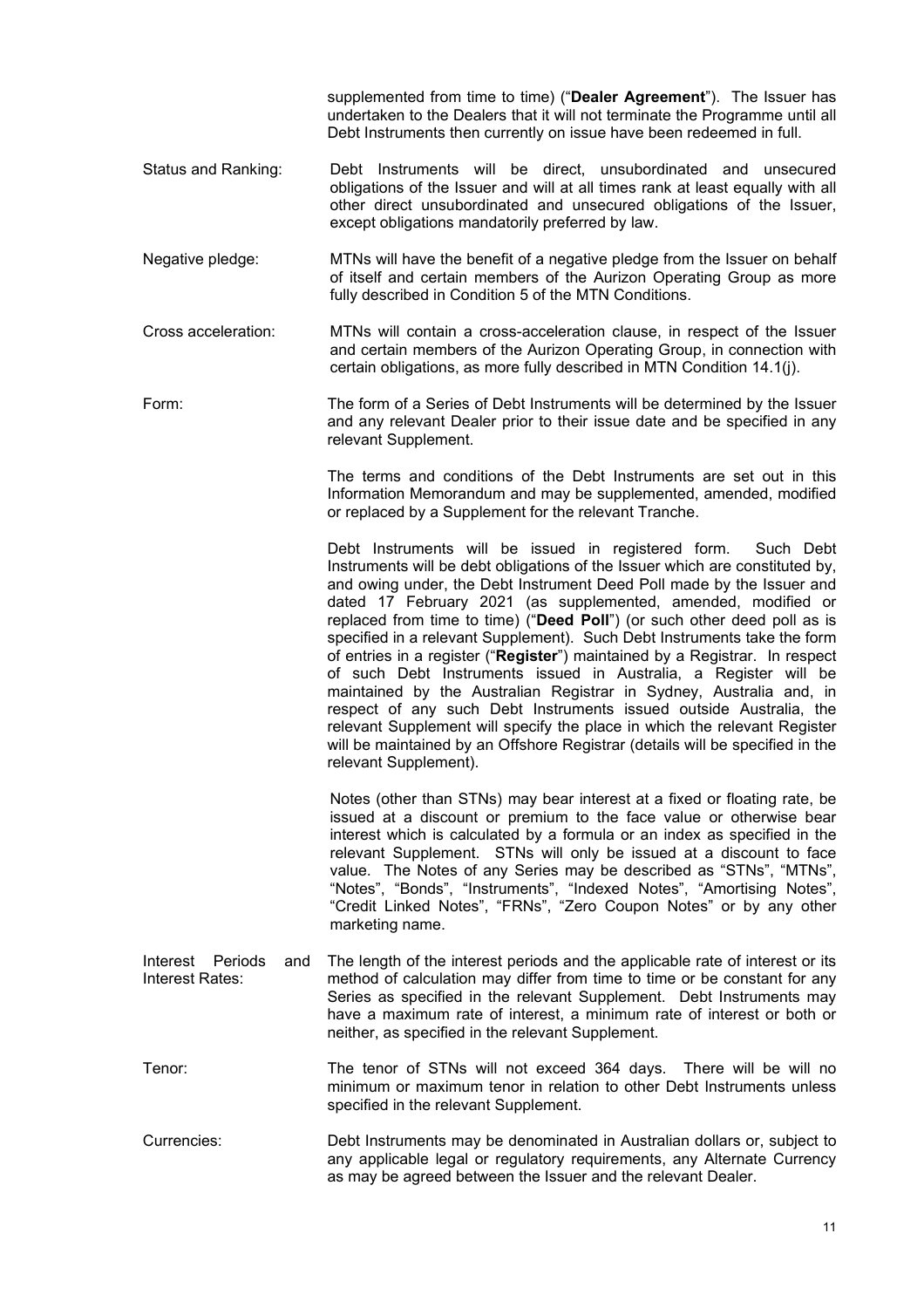|                            | Payments in respect of Debt Instruments may be made in, or limited to,<br>any currency or currencies other than the currency in which the Debt<br>Instruments are denominated, all as set out in the relevant Supplement.                                                                                                                                                                                                                                                                                                                                                                      |
|----------------------------|------------------------------------------------------------------------------------------------------------------------------------------------------------------------------------------------------------------------------------------------------------------------------------------------------------------------------------------------------------------------------------------------------------------------------------------------------------------------------------------------------------------------------------------------------------------------------------------------|
| <b>Issue Price:</b>        | Debt Instruments may be issued at any price on a fully or partly paid<br>basis, as specified in the relevant Supplement.                                                                                                                                                                                                                                                                                                                                                                                                                                                                       |
| <b>Settlement Price:</b>   | As specified in the relevant Supplement, or as otherwise agreed between<br>the parties.                                                                                                                                                                                                                                                                                                                                                                                                                                                                                                        |
| <b>Issuance in Series:</b> | Debt Instruments will be issued in Series. Each Series may comprise one<br>or more Tranches issued on different issue dates. The Debt Instruments<br>of each Series will all be subject to identical terms, except that the issue<br>date and (unless the Debt Instruments are approved for trading in the<br>Austraclear System or another Clearing System (as defined below))<br>interest commencement date may be different in respect of different<br>Tranches of a Series. The Debt Instruments of each Series are intended<br>to be fungible with other Debt Instruments of that Series. |
|                            | However, in certain circumstances, Debt Instruments of a particular<br>Tranche may not be, nor will they become, fungible with Debt Instruments<br>of any other Tranche or Tranches forming part of the same Series until a<br>specified time following their issue, as described in the relevant<br>Supplement.                                                                                                                                                                                                                                                                               |
| Denomination:              | Debt Instruments will be issued in a single denomination specified in the<br>relevant Supplement.                                                                                                                                                                                                                                                                                                                                                                                                                                                                                              |
| Title:                     | Entry of the name of the person in the Register in respect of a Debt<br>Instrument in registered form constitutes the obtaining or passing of title<br>and is conclusive evidence that the person so entered is the registered<br>holder of that Debt Instrument.                                                                                                                                                                                                                                                                                                                              |
|                            | Debt Instruments which are held in the Austraclear System (as defined<br>below) will be registered in the name of Austraclear Limited (ABN 94 002<br>060 773) ("Austraclear"). Title to Debt Instruments which are held in<br>another Clearing System (as defined below) will be determined in<br>accordance with the rules and regulations of the relevant Clearing<br>System.                                                                                                                                                                                                                |
|                            | No certificate or other evidence of title will be issued to holders of Debt<br>Instruments issued in Australia unless the Issuer determines that<br>certificates should be available or it is required to do so pursuant to any<br>applicable law or regulation.                                                                                                                                                                                                                                                                                                                               |
|                            | Title to other Debt Instruments will depend on the form of those Debt<br>Instruments as specified in the relevant Supplement.                                                                                                                                                                                                                                                                                                                                                                                                                                                                  |
| Clearing System:           | Debt Instruments may be transacted either within or outside any Clearing<br>System (as defined below).                                                                                                                                                                                                                                                                                                                                                                                                                                                                                         |
|                            | The Issuer may apply to Austraclear for approval for Debt Instruments to<br>be traded on the settlement system operated by Austraclear<br>("Austraclear System"). Such approval of the Debt Instruments by<br>Austraclear is not a recommendation or endorsement by Austraclear of<br>those Debt Instruments.                                                                                                                                                                                                                                                                                  |
|                            | Debt Instruments may also be traded on the settlement system operated<br>by Euroclear Bank S.A./N.A. ("Euroclear"), the settlement system<br>operated by Clearstream Banking société anonyme ("Clearstream,<br>Luxembourg") or any other clearing system outside Australia specified in<br>the relevant Supplement (together with the Austraclear System, Euroclear                                                                                                                                                                                                                            |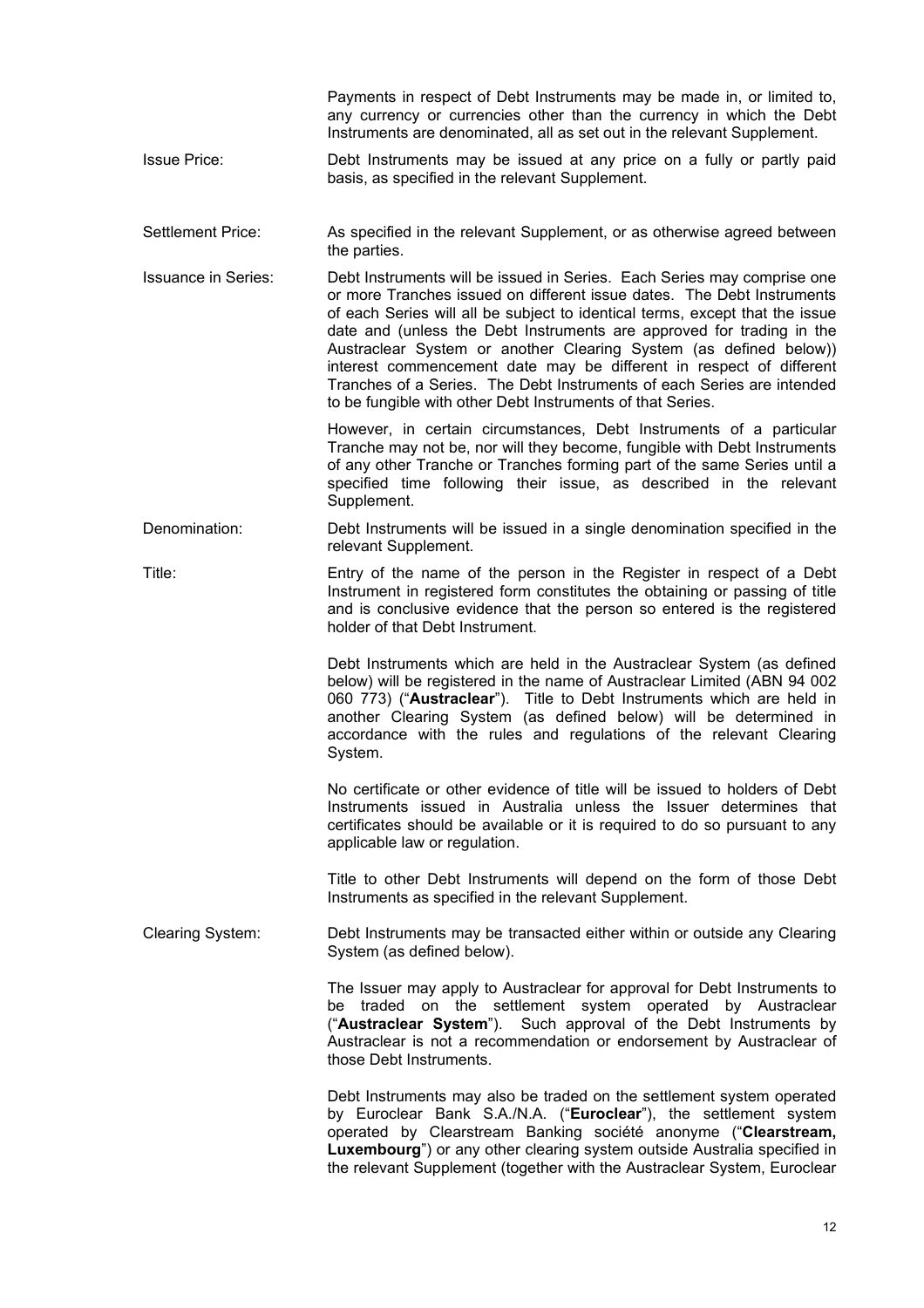|                              | and Clearstream, Luxembourg, each a "Clearing System").                                                                                                                                                                                                                                                                                                                                                                                                                             |
|------------------------------|-------------------------------------------------------------------------------------------------------------------------------------------------------------------------------------------------------------------------------------------------------------------------------------------------------------------------------------------------------------------------------------------------------------------------------------------------------------------------------------|
|                              | Details of any Clearing System for other Debt Instruments will be<br>specified in the relevant Supplement.                                                                                                                                                                                                                                                                                                                                                                          |
| Governing law:               | The Debt Instruments, and all related documents, will be governed by the<br>laws of New South Wales, Australia, unless otherwise specified in the<br>relevant Supplement.                                                                                                                                                                                                                                                                                                           |
| Use of proceeds:             | The net proceeds realised from the issue of Debt Instruments will be used<br>for Aurizon Operating Group's general corporate purposes.                                                                                                                                                                                                                                                                                                                                              |
| Transfer procedure:          | Debt Instruments may only be transferred in whole, unless otherwise<br>specified in the relevant Supplement.                                                                                                                                                                                                                                                                                                                                                                        |
|                              | Debt Instruments may only be transferred between persons in a<br>jurisdiction or jurisdictions other than Australia if the transfer is in<br>compliance with the laws of the jurisdiction in which the transfer takes<br>place.                                                                                                                                                                                                                                                     |
|                              | Transfers of Debt Instruments held in a Clearing System will be made in<br>accordance with the rules and regulations of the relevant Clearing<br>System.                                                                                                                                                                                                                                                                                                                            |
| Redemption:                  | STNs will be redeemed at par at maturity. Other Debt Instruments may<br>be redeemed prior to scheduled maturity in certain circumstances as<br>more fully set out in the Conditions and the relevant Supplement.                                                                                                                                                                                                                                                                    |
|                              | Debt Instruments entered in a Clearing System will be redeemed through<br>that Clearing System in a manner consistent with the rules and<br>regulations of that Clearing System.                                                                                                                                                                                                                                                                                                    |
| Payments and Record<br>Date: | Unless otherwise provided by the relevant Supplement, payments of<br>interest and Instalment Amounts (other than the final Instalment Amount)<br>in respect of Debt Instruments will be made to the persons whose names<br>are entered in the Register as at 5.00pm at the place where the Register<br>is maintained on the relevant Record Date. The Record Date is the<br>eighth calendar day before a payment date or such other period specified<br>in the relevant Supplement. |
|                              | Payments to persons who hold Debt Instruments through a Clearing<br>System will be made by transfer to their relevant account in accordance<br>with the rules and regulations of the relevant Clearing System.                                                                                                                                                                                                                                                                      |
|                              | If Debt Instruments are not lodged in a Clearing System, payments will be<br>made to the account of the registered holder noted in the Register. If no<br>account is notified, then payments will be made by cheque mailed on the<br>Business Day immediately preceding the relevant payment date to the<br>registered holder at its address appearing in the Register on the Record<br>Date.                                                                                       |
| Stamp duty:                  | Any stamp duty incurred at the time of issue of the Debt Instruments will<br>be for the account of the Issuer. Any stamp duty incurred on a transfer of<br>Debt Instruments will be for the account of the relevant investors.                                                                                                                                                                                                                                                      |
|                              | As at the date of this Information Memorandum, no Australian stamp duty<br>is payable on the issue, transfer or redemption of the Debt Instruments.<br>Investors are advised to seek independent advice regarding any stamp<br>duty or other taxes imposed by another jurisdiction upon the transfer of<br>Debt Instruments, or interests in Debt Instruments, in any jurisdiction                                                                                                  |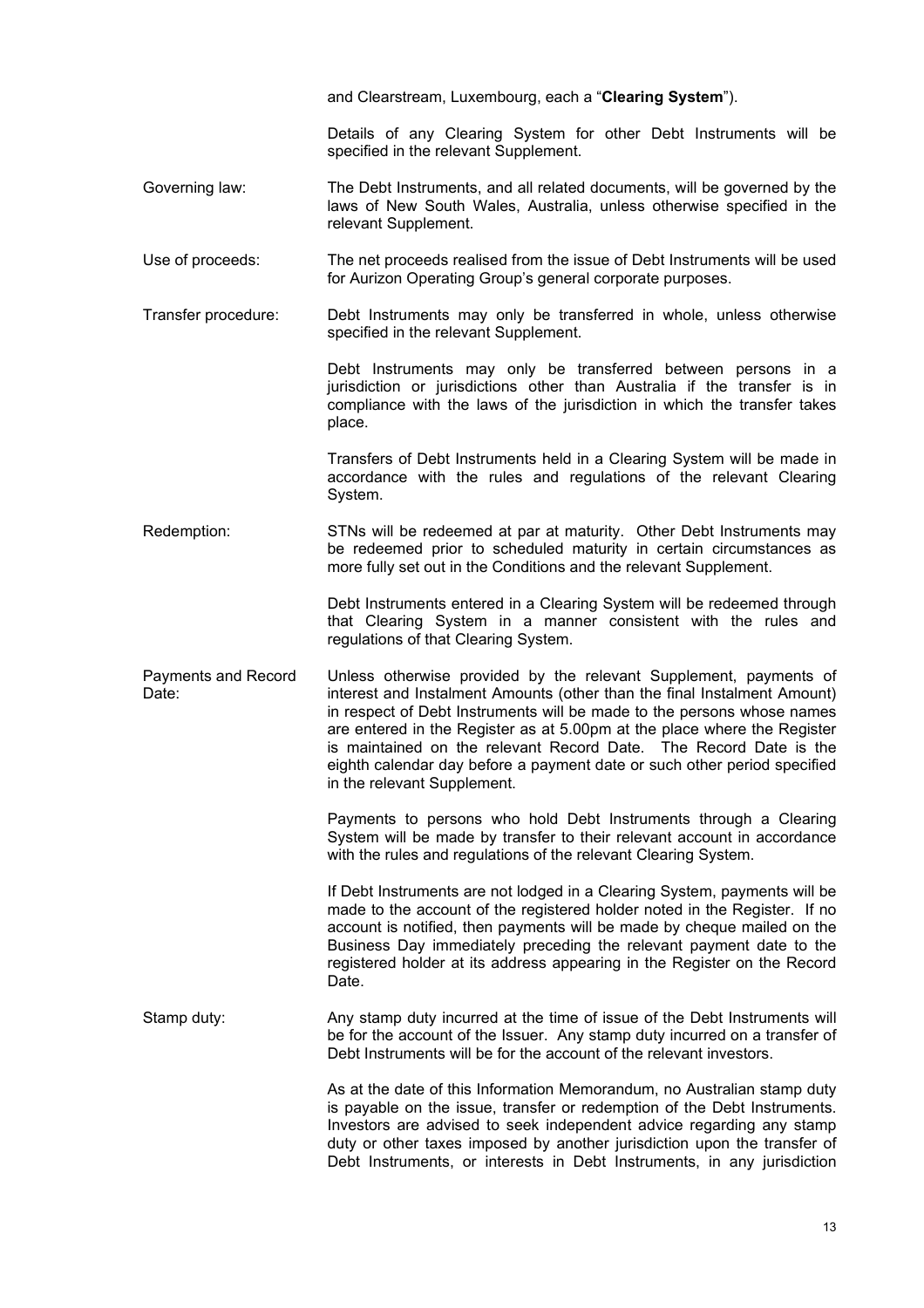outside of Australia.

Taxes: An overview of the Australian taxation treatment of payments of interest on Debt Instruments is set out in the section entitled "Australian Taxation" below. However, investors should obtain their own taxation advice regarding the taxation status of investing in Debt Instruments.

Selling restrictions: The offer, sale and delivery of Debt Instruments and the distribution of this Information Memorandum and other material in relation to any Debt Instruments are subject to such restrictions as may apply in any country in connection with the offer and sale of a particular Tranche of Debt Instruments.

> In particular, restrictions on the offer or sale of the Debt Instruments in Australia, the United Kingdom, the United States of America, the European Economic Area, Japan, Singapore, New Zealand and Hong Kong are set out in the section entitled "Selling Restrictions" below.

Listing: It is not currently intended that the Debt Instruments will be listed on any stock exchange.

> An application may be made for the Issuer to be admitted to the official list of, and/or Debt Instruments of a particular Series to be quoted on, the Australian Securities Exchange operated by ASX Limited (ABN 98 008 624 691) ("**ASX**") or on any other stock or securities exchange (in accordance with applicable laws and directives).

> Any Debt Instruments which are quoted on the ASX will not be transferred through, or registered on, the Clearing House Electronic Sub-Register System ("**CHESS**") operated by ASX Settlement Pty Limited (ABN 49 008 504 532) and will not be "Approved Financial Products" for the purposes of that system. Interests in the Debt Instruments will instead be held in, and transferable through, the Austraclear System.

> The applicable Supplement in respect of the issue of any Tranche of Debt Instruments will specify whether or not such Debt Instruments will be quoted on any stock or securities exchange.

Investment Risks: This paragraph does not describe all the risks of an investment in the Debt Instruments. Prospective investors or purchasers should consult their own professional, financial, legal and tax advisers about risks associated with an investment in a particular Tranche of Debt Instruments and the suitability of investing in the Debt Instruments in light of their particular circumstances.

> In addition to the credit risks associated with the Issuer, the Issuer and the other Guarantors, an investment in certain types of structured Debt Instruments, the premium and/or the interest on or principal of which is determined by reference to one or more values of currencies, commodities, interest rates or other indices or formulae, either directly or indirectly, may entail significant risks not associated with similar investments in a conventional debt security, including the risks that the resulting interest rate will be less than that payable on a conventional debt security purchased at the same time and/or that an investor could lose all or a substantial portion of the principal of those Debt Instruments.

> Neither the current nor the historical value of the relevant currencies, commodities, interest rates or other indices or formulae should be taken as an indication of future performance of such currencies, commodities, interest rates or other indices or formulae during the term of any Debt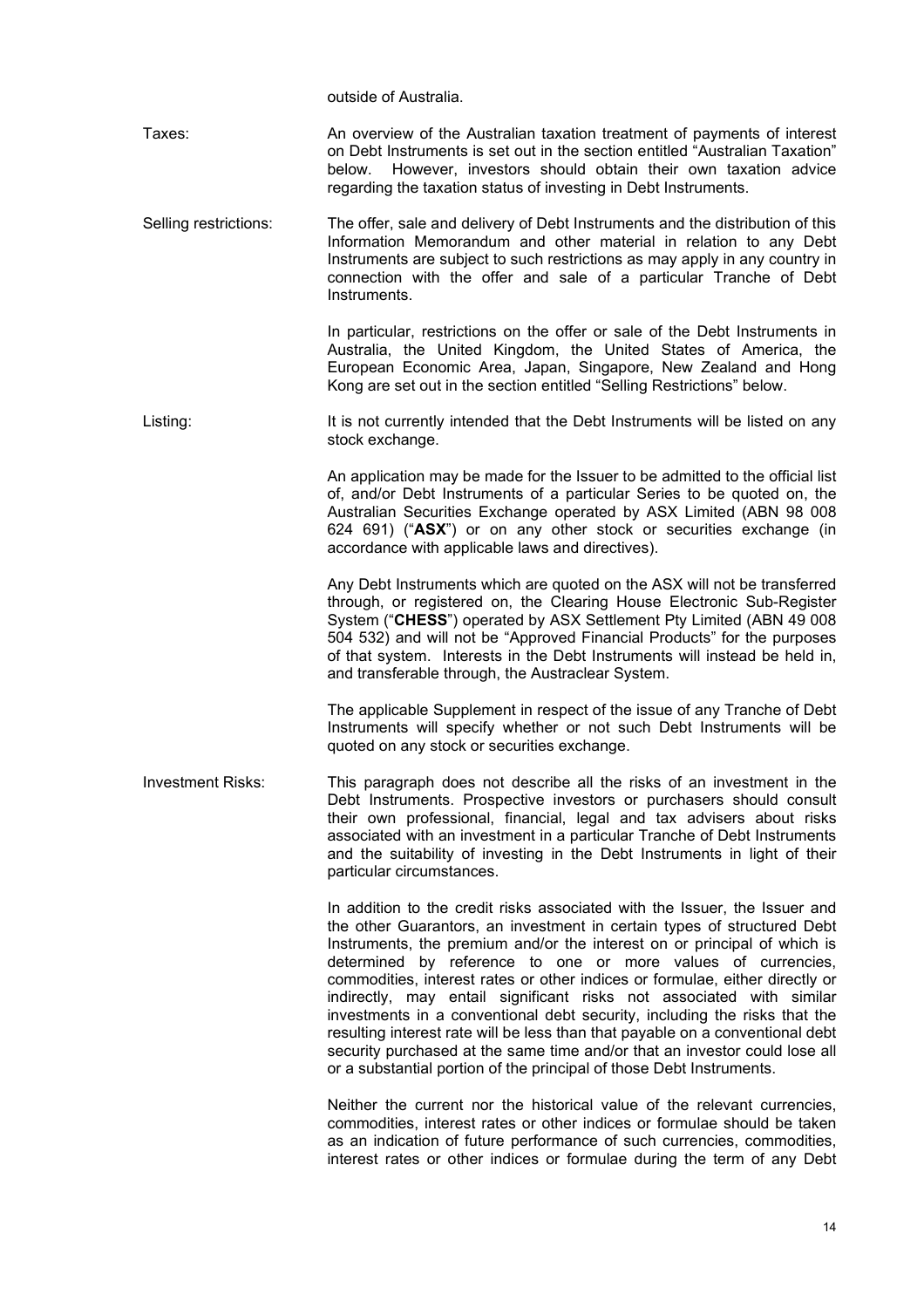Instruments.

# STN Conditions

*The following are the STN Conditions which, as supplemented, amended, modified or replaced in relation to any STN by any relevant Supplement, will be applicable to each Series of STNs constituted by the Deed Poll. References below to a Supplement are references to any Supplement applicable to the relevant Tranche of STNs but do not limit the provisions which may be supplemented, amended, modified or replaced by a relevant Supplement in relation to that Tranche of STNs.*

*Each Holder and any person claiming through or under a Holder is deemed to have notice of and is bound by these conditions, the Deed Poll, the Information Memorandum, any relevant Supplement and the Guarantee. Copies of each of these documents (to the extent they relate to a Tranche of STNs) are available for inspection by the holder of any STN of such Tranche at the offices of the Issuer and the Registrar at their respective addresses specified herein.* 

*Definitions and interpretation provisions are set out in Condition 14 ("Interpretation") below.*

## **Part 1 Introduction**

## **1 Introduction**

#### **1.1 Programme**

STNs are issued under a debt issuance programme established by the Issuer.

#### **1.2 Supplement**

STNs are issued in Series. A Series may comprise one or more Tranches having one or more Issue Dates and on conditions otherwise identical. A Tranche may be the subject of a Supplement which supplements, amends or replaces these STN Conditions. In the event of any inconsistency between these STN Conditions and any applicable Supplement, that Supplement prevails.

Copies of any applicable Supplement are available for inspection or upon request by a Holder or prospective Holder during normal business hours at the Specified Office of the Issuer or the Registrar.

# **1.3 Types of STNs**

An STN is a short term debt obligation of the Issuer issued at a discount to its principal amount.

#### **1.4 Denomination**

STNs are issued in a single denomination of A\$10,000 unless otherwise specified in any applicable Supplement.

#### **1.5 Currency**

STNs are denominated in Australian dollars unless otherwise specified in any applicable Supplement.

# **1.6 Issue restrictions and tenor**

Unless otherwise specified in any relevant Supplement, STNs may only be offered (directly or indirectly) for issue or applications invited for the issue of STNs if:

(a) the aggregate consideration payable to the Issuer by the relevant subscriber is at least A\$500,000 (or its equivalent in an alternative currency and, in either case, disregarding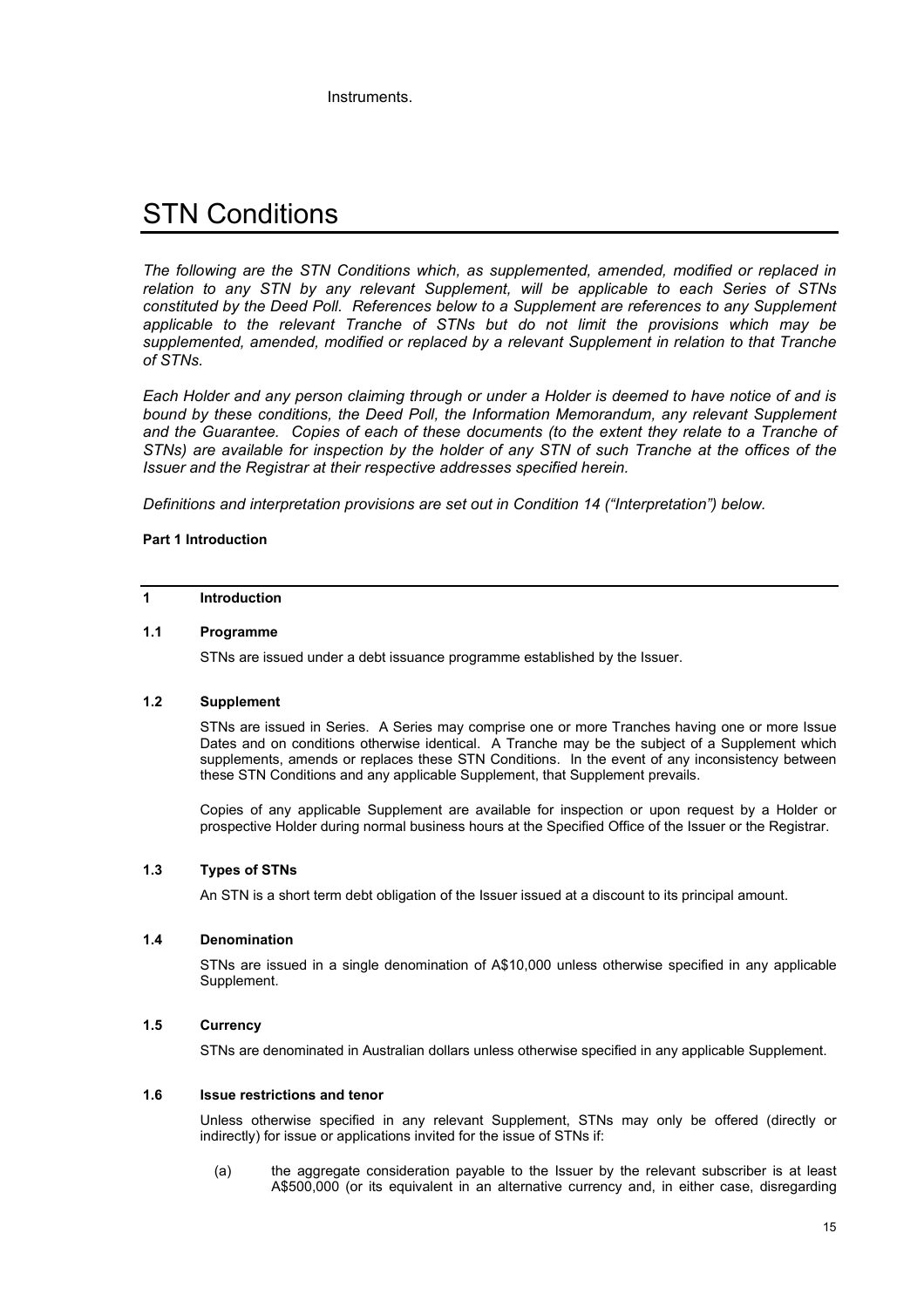moneys lent by the Issuer or its associates to the subscriber or its associates) or, if the offer or invitation (including any resulting issue) otherwise does not require disclosure to investors under Part 6D.2 or Chapter 7 of the Corporations Act 2001 of Australia;

- (b) the offer or invitation (including any resulting issue) complies with all other applicable laws and directives in the jurisdiction in which the offer, invitation or issue takes place;
- (c) the offer or invitation is not made to a person who is a "retail client" within the meaning of section 761G of the Corporations Act; and
- (d) have a tenor of 364 days or less.

## **1.7 Clearing Systems**

STNs may be held in a Clearing System, in which case the rights of a person holding an interest in the STNs lodged in the Clearing System are subject to the rules and regulations of the Clearing System.

# **Part 2 The STNs**

# **2 Form**

#### **2.1 Constitution under Deed Poll**

STNs are debt obligations of the Issuer constituted by, and owing under, the Deed Poll.

## **2.2 Form**

STNs are issued in registered form by entry in the Register. Fach entry in the Register constitutes a separate and individual acknowledgment to the relevant Holder of the indebtedness of the Issuer to that Holder.

#### **2.3 No certificates**

No certificates will be issued to Holders unless the Issuer determines that certificates should be available or are required by any applicable law.

#### **2.4 Status**

STNs constitute direct, unconditional, unsubordinated and unsecured obligations of the Issuer.

#### **2.5 Ranking**

STNs shall, at all times, rank equally among themselves and at least equally with all other unsubordinated and unsecured obligations of the Issuer except for liabilities mandatorily preferred by law.

#### **3 Title and transfer of STNs**

#### **3.1 Title**

Title to STNs passes when details of the transfer are entered in the Register.

# **3.2 Effect of entries in Register**

Each entry in the Register in respect of an STN constitutes:

- (a) an unconditional and irrevocable undertaking by the Issuer to the Holder to pay principal and any other amount in accordance with these STN Conditions; and
- (b) an entitlement to the other benefits given to Holders under these STN Conditions in respect of the STN.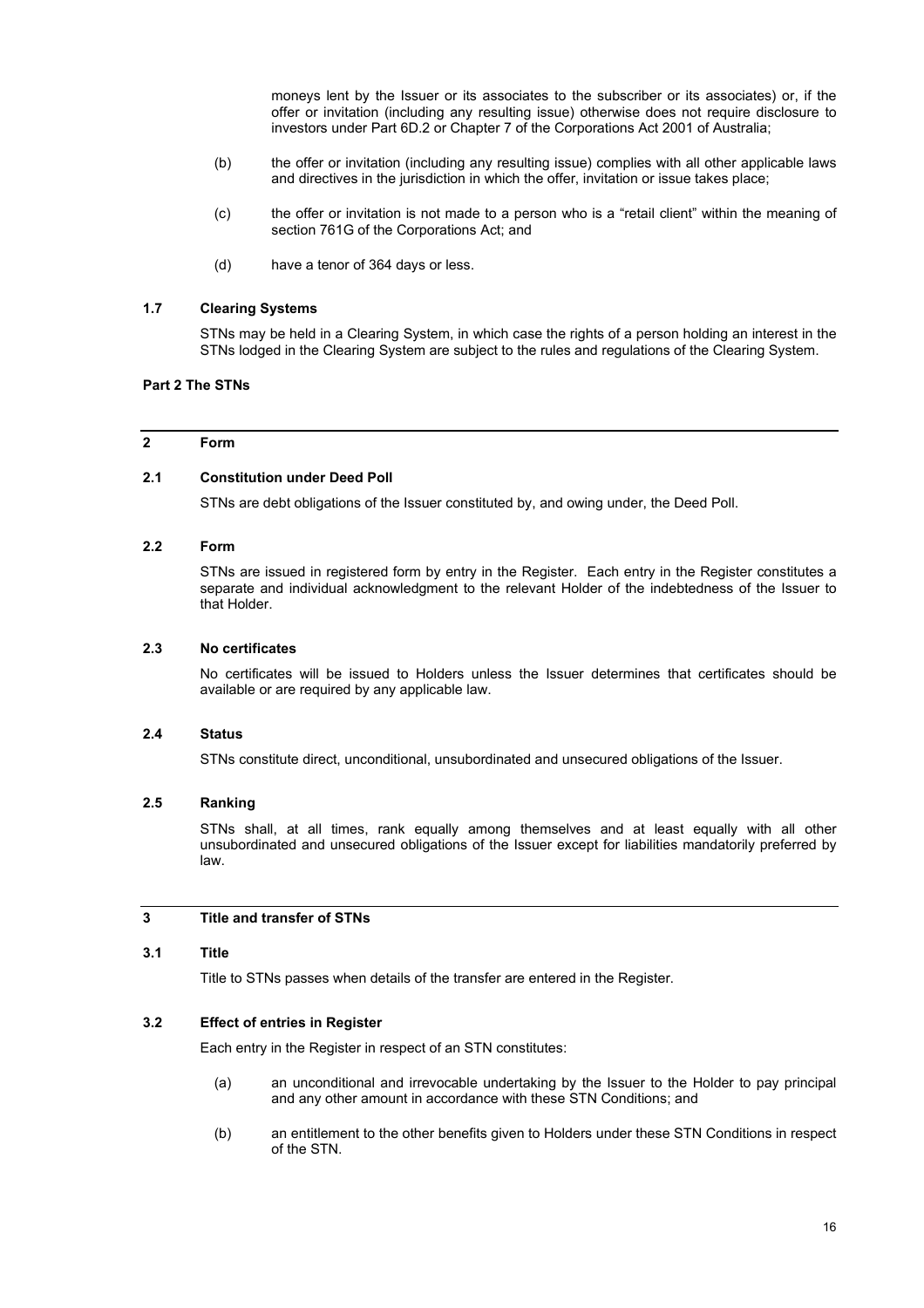# **3.3 Register conclusive as to ownership**

Entries in the Register in relation to an STN constitute conclusive evidence that the person so entered is the registered owner of that STN subject to rectification for fraud or error.

## **3.4 Non-recognition of interests**

Except as required by law, the Issuer and the Registrar must treat whose name is entered in the Register as the holder of an STN as the absolute owner of that STN. This Condition 3.4 applies whether or not an STN is overdue and despite any notice of ownership, trust or interest in the STN.

## **3.5 Joint holders**

Where two or more persons are entered in the Register as the joint holders of an STN then they are taken to hold the STN as joint tenants with rights of survivorship, but the Registrar is not bound to register more than four persons as joint holders of an STN.

## **3.6 Transfers in whole**

STNs may be transferred in whole but not in part.

## **3.7 Compliance with law**

STNs may only be transferred if:

- (a) the offer or invitation giving rise to the transfer does not constitute an offer or invitation for which disclosure is required to be made to investors under Parts 6D.2 or 7.9 of the Corporations Act; and
- (b) the transfer complies with any applicable law or directive of the jurisdiction where the transfer takes place.

## **3.8 Transfer procedures**

Interests in STNs held in a Clearing System will be transferable only in accordance with the rules and regulations of that Clearing System.

Application for the transfer of STNs not held in a Clearing System must be made by the lodgment of a transfer form with the Registrar at its Specified Office. Transfer forms must be in the form available from the Registrar. Each transfer form must be:

- (a) duly completed;
- (b) accompanied by any evidence the Registrar may require to establish that the transfer form has been duly executed; and
- (c) signed by or on behalf of both the transferor and the transferee.

Transfers will be registered without charge provided all applicable Taxes have been paid.

# **3.9 Effect of transfer**

Upon registration and entry of the transferee in the Register the transferor ceases to be entitled to future benefits under these STN Conditions in respect of the transferred STNs and the transferee becomes so entitled in accordance with Condition 3.2 ("Effect of entries in Register").

#### **3.10 Austraclear as Holder**

If Austraclear is recorded in the Register as the Holder, each person in whose Security Record (as defined in the Austraclear Regulations) an STN is recorded is taken to acknowledge in favour of the Issuer, the Registrar and Austraclear that:

(a) the Registrar's decision to act as the Registrar of that STN is not a recommendation or endorsement by the Registrar or Austraclear in relation to that STN, but only indicates that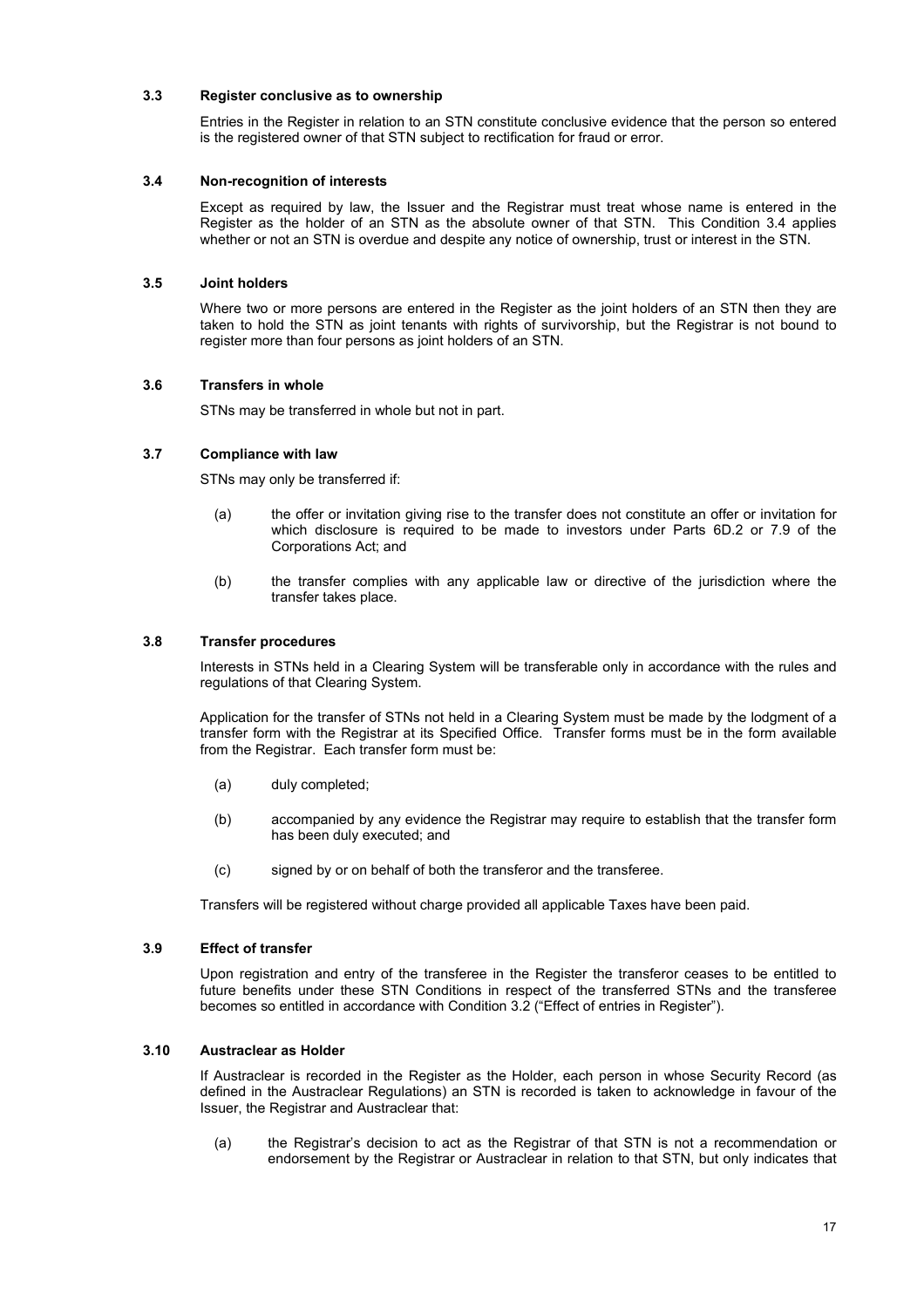the Registrar considers that the holding of the STN is compatible with the performance by it of its obligations as Registrar under the Agency Agreement; and

(b) the Holder does not rely on any fact, matter or circumstance contrary to paragraph (a).

## **3.11 Estates**

A person becoming entitled to an STN as a consequence of the death or bankruptcy of a Holder or of a vesting order or a person administering the estate of a Holder may, upon producing such evidence as to that entitlement or status as the Registrar considers sufficient, transfer the STN or, if so entitled, become registered as the holder of the STN.

#### **3.12 Unincorporated associations**

A transfer of a STN to an unincorporated association is not permitted.

#### **3.13 Transfer of unidentified STNs**

Where the transferor executes a transfer of less than all STNs registered in its name, and the specific STNs to be transferred are not identified, the Registrar may (subject to the limit on minimum holdings) register the transfer in respect of such of the STNs registered in the name of the transferor as the Registrar thinks fit, provided the aggregate principal amount of the STNs registered as having been transferred equals the aggregate principal amount of the STNs expressed to be transferred in the transfer form.

# **4 Guarantee**

#### **4.1 Guarantee**

STNs issued by the Issuer will be issued with the benefit of the unconditional and irrevocable guarantee of the Guarantors constituted by the Guarantee. By the Guarantee, the Guarantors unconditionally and irrevocably, and jointly and severally, guarantee to the applicable Holders, among other things, the payment by the Issuer of the face amount and other amounts due under the applicable STNs.

#### **4.2 Status of the Guarantee**

The Guarantee constitutes direct, unconditional, unsubordinated and unsecured obligations of the Guarantors.

## **4.3 Ranking of the Guarantee**

The obligations of each Guarantor under the Guarantee shall, at all times, rank at least *pari passu* with all other present and future unsecured and unsubordinated obligations of that Guarantor except for liabilities mandatorily preferred by law.

#### **4.4 Availability of financial statements**

The Issuer undertakes to ensure that a copy of the Aurizon Group's most recently available audited annual accounts is made available for access by Holders on Aurizon Holdings' public web page.

#### **4.5 Release of Guarantors**

Any Guarantor (other than the Issuer or Aurizon Operations) may be released at any time from the Guarantee without the consent of any Holder unless otherwise specified in the applicable Supplement and provided that the Issuer undertakes to ensure that at all times any Guarantor test contained in the applicable Supplement is satisfied.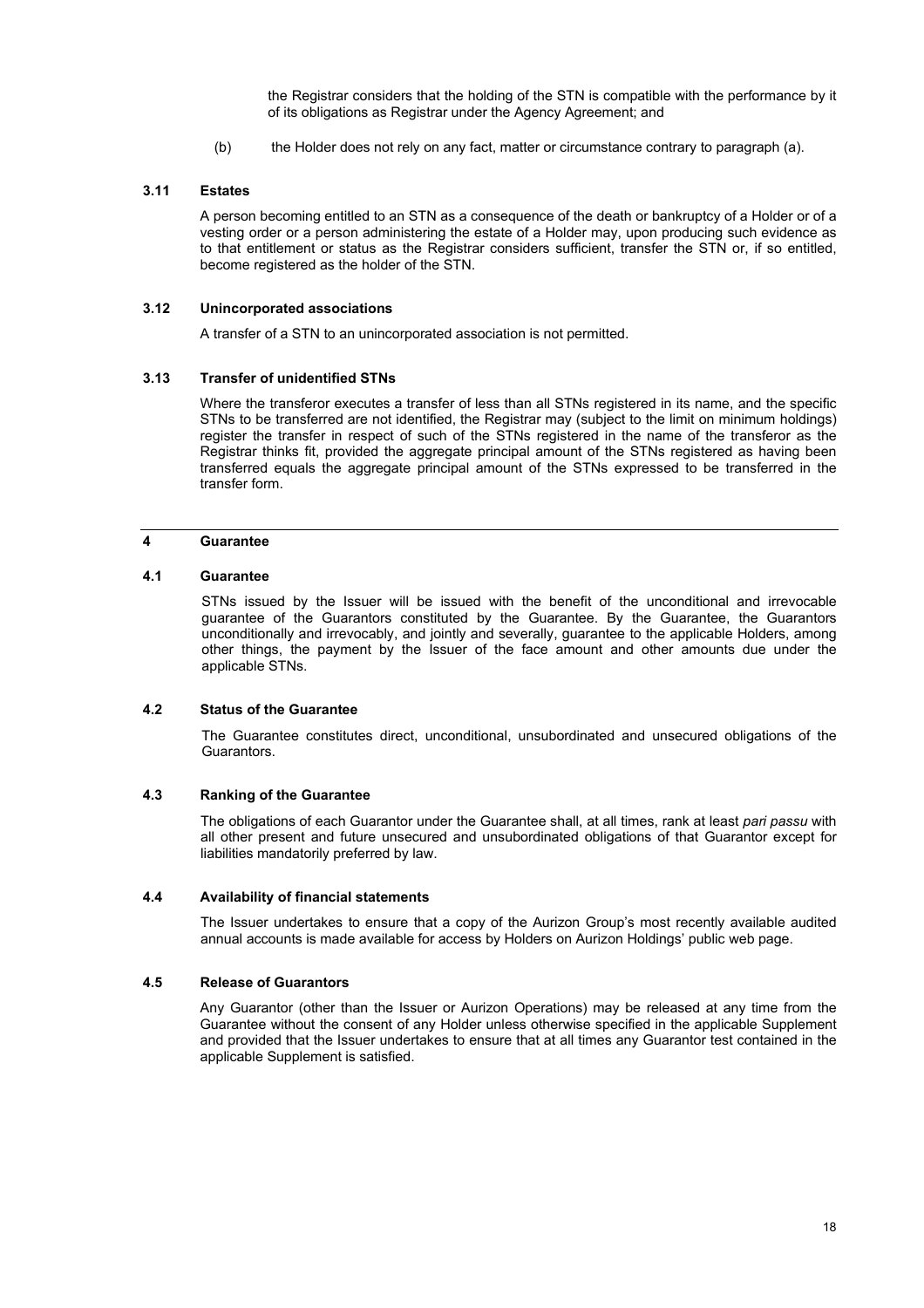# **Part 3 Redemption and purpose**

# **5 Redemption and purchase**

#### **5.1 Redemption on maturity**

The Issuer must redeem each STN on the Maturity Date at its outstanding principal amount unless:

- (a) the STN has been previously redeemed; or
- (b) the STN has been purchased and cancelled.

#### **5.2 Purchase of STNs**

The Issuer may at any time after the initial distribution of the STNs purchase STNs in the open market or otherwise and at any price. All unmatured STNs purchased in accordance with this Condition 5.2 may be held, resold or cancelled at the discretion of the Issuer, subject to compliance with all legal and regulatory requirements.

# **Part 4 Payments**

#### **6 General provisions**

#### **6.1 Summary of payment provisions**

Payments in respect of STNs will be made in accordance with Condition 7 ("Payments on STNs").

#### **6.2 Payments subject to law**

All payments are subject to applicable law, but without prejudice to the provisions of Condition 8 ("Taxation").

#### **6.3 Payments on business days**

If a payment:

- (a) is due on an STN on a day which is not a Business Day then the due date for payment will be adjusted in accordance with the applicable Business Day Convention; or
- (b) is to be made to an account on a Business Day on which banks are not open for general banking business in the place in which the account is located, then the due date for payment will be the first following day on which banks are open for general banking business in that place,

and in either case, the STN Holder is not entitled to any additional payment in respect of that delay.

#### **6.4 Currency indemnity**

The Issuer waives any right it has in any jurisdiction to pay an amount other than in the currency in which it is due. However, if a Holder receives an amount in a currency other than the currency in which it is due:

- (a) it may convert the amount received into the due currency (even though it may be necessary to convert through a third currency to do so) on the day and at such rates (including spot rate, same day value rate or value tomorrow rate) as it reasonably considers appropriate. It may deduct its usual costs in connection with the conversion; and
- (b) the Issuer satisfies its obligation to pay in the due currency only to the extent of the amount of the due currency obtained from the conversion after deducting the costs of the conversion.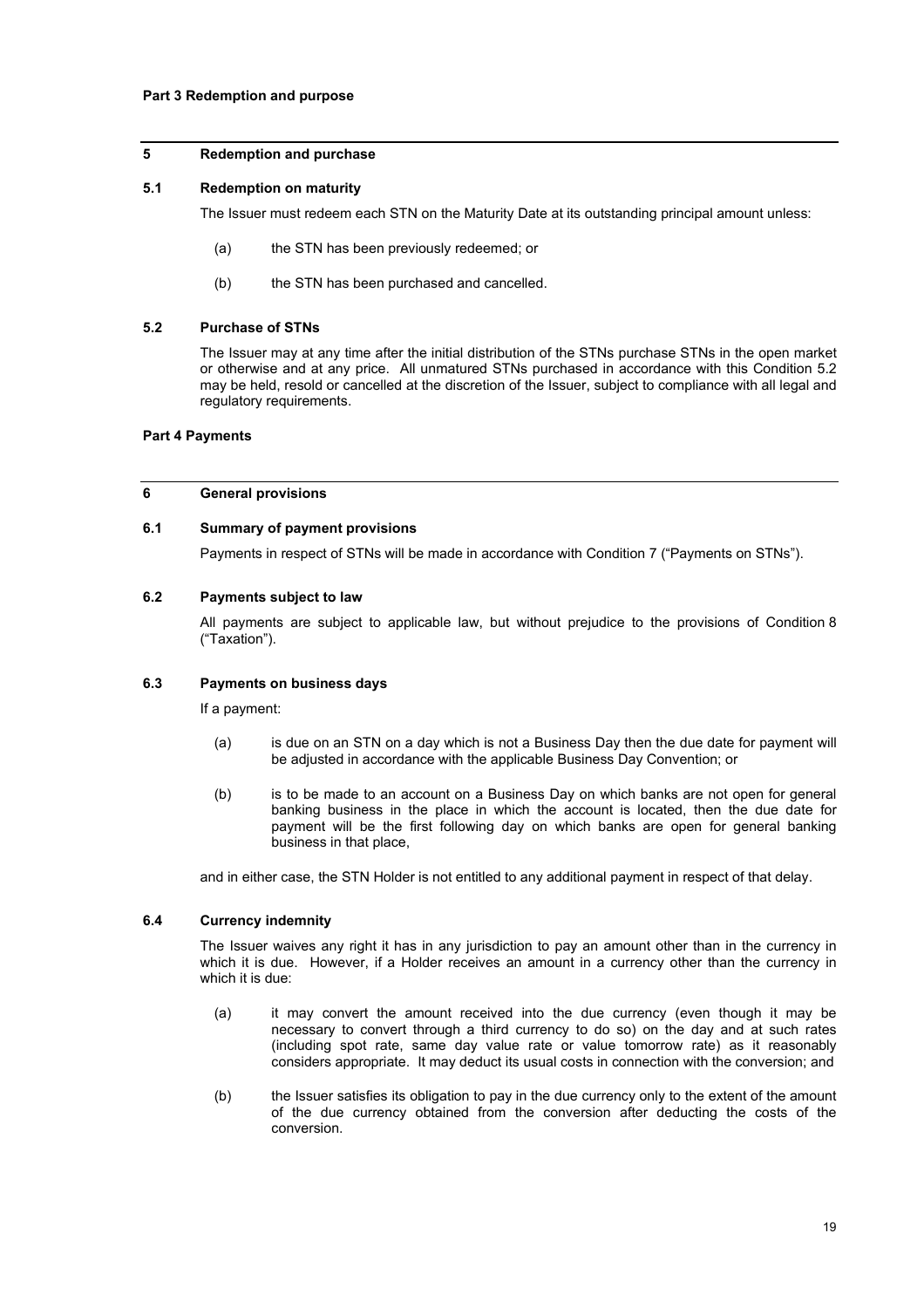# **7 Payments on STNs**

## **7.1 Payment of principal**

Payments of principal will be made to each person registered in the Register at 10.00 am on the Payment Date as the holder of an STN.

# **7.2 Payments to accounts**

Payments in respect of STNs will be made:

- (a) if the STNs are held in the Austraclear System, by crediting on the Payment Date, the amount due to:
	- (i) the account of Austraclear (as the Holder) in the country of the currency in which the STN is denominated previously notified to the Issuer and the Registrar; or
	- (ii) if requested by Austraclear, the accounts of the persons in whose Security Record (as defined in the Austraclear Regulations) an STN is recorded in the country of the currency in which the STN is denominated as previously notified by Austraclear to the Issuer and the Registrar in accordance with the Austraclear Regulations; and
- (b) if the STNs are not held in the Austraclear System, by crediting on the Payment Date, the amount then due under each STN to an account in the country of the currency in which the STN is denominated previously notified by the Holder to the Issuer and the Registrar.

# **7.3 Payments by cheque**

If a Holder has not notified the Registrar of an account to which payments to it must be made by the close of business on the third calendar day before the Maturity Date, payments in respect of the STN will be made by cheque sent by prepaid post on the Business Day immediately before the Payment Date, at the risk of the registered Holder, to the Holder (or to the first named joint holder of the STN) at its address appearing in the Register at the close of business on that date. Cheques sent to the nominated address of a Holder will be taken to have been received by the Holder on the Payment Date and no further amount will be payable by the Issuer in respect of the STNs as a result of the Holder not receiving payment on the due date.

# **7.4 Time limit for claims**

A claim against the Issuer for any payment under STN is void unless such claim is made within 5 years of the due date.

# **8 Taxation**

#### **8.1 No set-off, counterclaim or deductions**

All payments in respect of the STNs must be made in full without set-off or counterclaim, and without any withholding or deduction in respect of Taxes, unless required by law.

#### **8.2 Withholding tax**

Subject to Condition 8.3 ("Withholding tax exemptions"), if a law requires the Issuer to withhold or deduct an amount in respect of Taxes from a payment in respect of the STNs such that the STN Holder would not actually receive on the due date the full amount provided for under the STNs, then:

- (a) the Issuer agrees to withhold or deduct the amount for the Taxes (and any further withholding or deduction applicable to any further payment due under paragraph (b) below); and
- (b) if the amount deducted or withheld is in respect of Taxes imposed by a Relevant Tax Jurisdiction, the amount payable is increased so that, after making the withholding or deduction and further withholding or deductions applicable to additional amounts payable under this Condition, each Holder is entitled to receive (at the time the payment is due) the amount it would have received if no deductions or withholdings had been required to be made.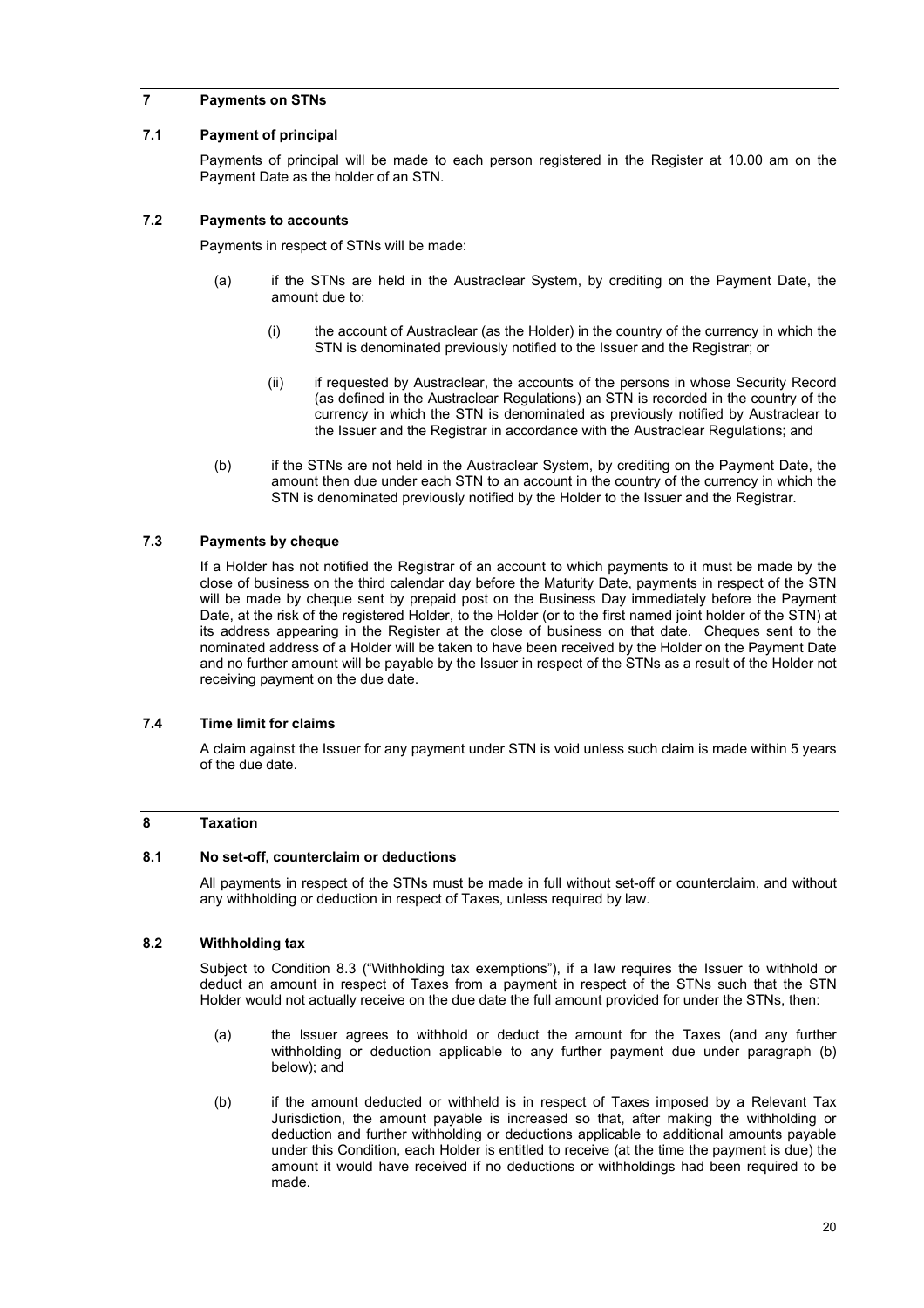# **8.3 Withholding tax exemptions**

No Additional Amounts are payable under Condition 8.2(b) ("Withholding tax") in respect of any STN:

- (a) to, or to a third party on behalf of, a Holder who is liable to such Taxes in respect of such STN by reason of the person having some connection with a Relevant Tax Jurisdiction other than the mere holding of such STN or receipt of payment in respect of the STN;
- (b) to, or to a third party on behalf of, a Holder who presents the STNs for payment more than 30 days after the relevant payment date except to the extent that the Holder thereof would have been entitled to an Additional Amount on presenting the same for payment (to the extent that presentation is required), or otherwise arranging to receive payment, on the thirtieth such day;
- (c) to, or to a third party on behalf of, a Holder who could lawfully avoid (but has not so avoided) such Taxes by complying or procuring that any third party complies with any statutory requirements or by making or procuring that any third party makes a declaration of non-residence or similar case for exemption to any tax authority;
- (d) to, or to a third party on behalf of, a Holder who is an Offshore Associate of the Issuer and not acting in the capacity of a clearing house, paying agent, custodian, funds manager or responsible entity of a registered scheme within the meaning of the Corporations Act;
- (e) to, or to a third party on behalf of an Australian resident Holder or a non-resident Holder carrying on business in Australia at or through a permanent establishment of the nonresident in Australia, if the Holder has not supplied an appropriate tax file number, an Australian business number (if applicable) or other exemption details;
- (f) where such withholding or deduction is imposed on a payment to an individual and is required to be made pursuant to European Council Directive 2003/48/EC (or any directive that succeeds, amends or replaces European Council Directive 2003/48/EC) or any other directive implementing the conclusions of the ECOFIN Council Meeting of 26-27 November 2000 or any law or directive implementing or complying with, or introduced in order to conform to, such directive;
- (g) in respect of any estate, inheritance, gift, sales, transfer, personal property, or any similar tax, assessment or governmental charge;
- (h) in respect of any tax, assessment or other governmental charge which is required to be withheld or deducted by any paying agent from payments of principal of or interest on any STN, if such payment can be made without such withholding or deduction by at least one other paying agent;
- (i) to, or to a third party on behalf of, a Holder where such withholding or deduction is required to be made pursuant to a notice or direction issued by the Commissioner of Taxation under section 255 of the Australian Tax Act or section 260-5 of Schedule 1 to the Taxation Administration Act 1953 of Australia or any similar law; or
- (j) in such other circumstances as may be specified in any applicable Supplement.

#### **8.4 FATCA**

Notwithstanding Conditions 8.1 and 8.2, if the Issuer or any other person is required to withhold amounts under or in connection with or in order to ensure compliance with FATCA from any payments made with respect to STNs, the Issuer or that other person shall be permitted to make such withholding or deduction, and Holders and beneficial owners of STNs will not be entitled to receive any Additional Amount or other amount to compensate them for such withholding.

#### **Part 5 General**

# **9 Agents**

# **9.1 Role of Agents**

In acting under an Agency Agreement, each Agent acts solely as agent of the Issuer and does not assume any obligations towards or relationship of agency or trust for or with any Holder.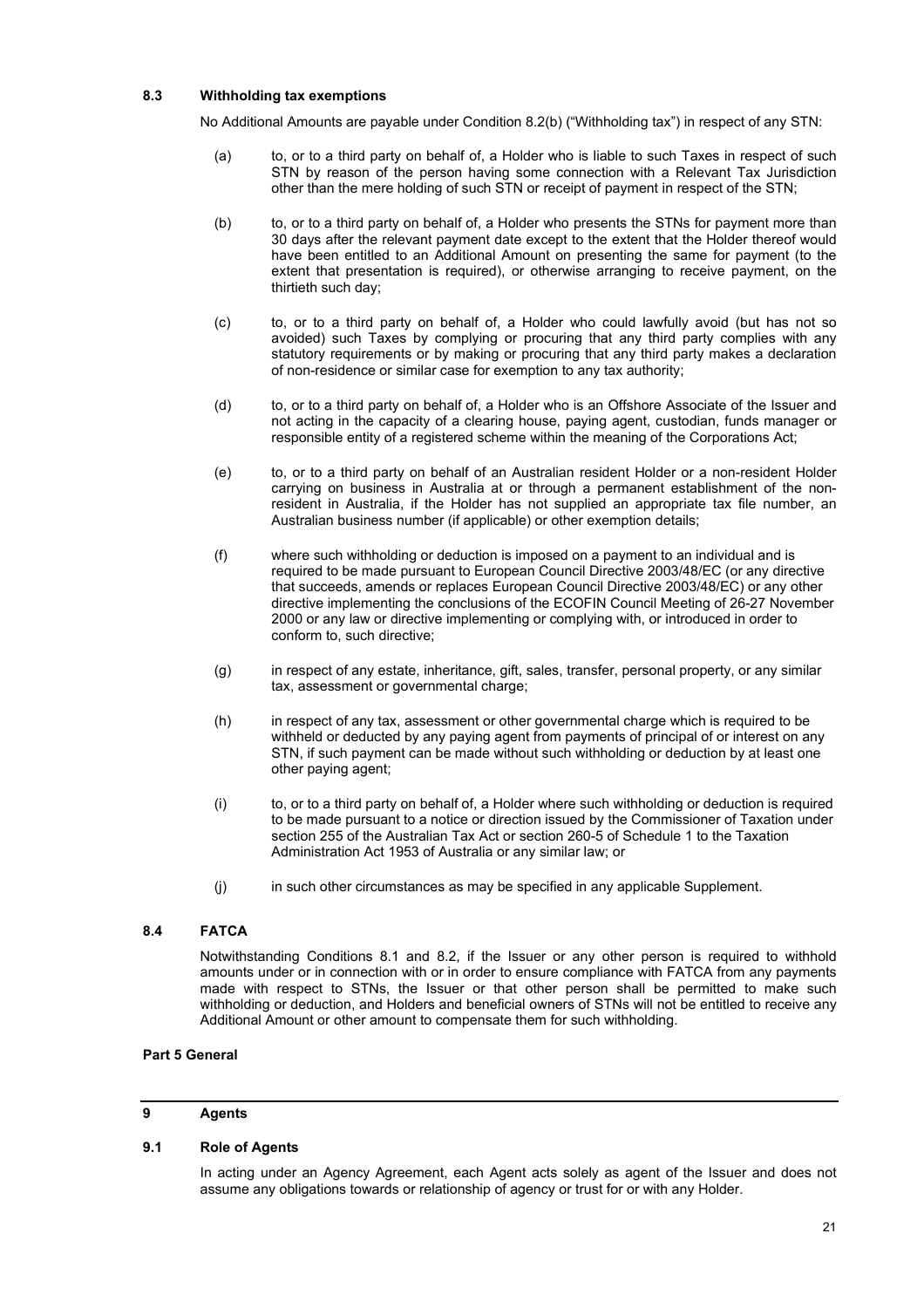# **9.2 Appointment and replacement of Agents**

Each initial Agent for the STNs is specified in the applicable Supplement. Subject to Condition 9.4 ("Required Agents"), the Issuer reserves the right at any time to vary or terminate the appointment of any Agent and to appoint a successor.

## **9.3 Change of Agent**

Notice of any change of an Agent or its Specified Offices must promptly be given to the Holders by the Issuer or the Agent on its behalf.

#### **9.4 Required Agents**

The Issuer must at all times maintain a Registrar.

# **10 Variation**

Any STN Condition may be amended without the consent of the Holders if the amendment:

- (a) is of a formal, minor or technical nature;
- (b) is made to correct a manifest error;
- (c) is made to cure any ambiguity or correct or supplement any defective or inconsistent provision and, in the reasonable opinion of the Issuer, is not materially prejudicial to the interests of the Holders; or
- (d) only applies to STNs issued after the date of amendment.

# **11 Further issues**

The Issuer may from time to time, without the consent of the Holders, issue further STNs having the same STN Conditions as the STNs of any Series in all respects (or in all respects except for their denomination) so as to form a single series with the STNs of that Series.

#### **12 Notices**

#### **12.1 Notices to Holders**

All notices and other communications to the Holders must be in writing and sent by prepaid post (airmail if appropriate) to or left at the address of the Holder (as shown in the Register at the close of business on the day which is 3 Business Days before the date of the notice or communication) and may also be:

- (a) given by an advertisement published in The Australian Financial Review or The Australian; or
- (b) if any applicable Supplement specifies an additional or alternate newspaper, given by an advertisement published in that newspaper.

#### **12.2 Notices to the Issuer and the Agents**

All notices and other communications to the Issuer or an Agent must be in writing and may be sent by prepaid post (airmail if appropriate) to or left at the Specified Office of the Issuer or the Agent.

# **12.3 When effective**

Notices and other communications take effect from the time they are taken to be received unless a later time is specified in them.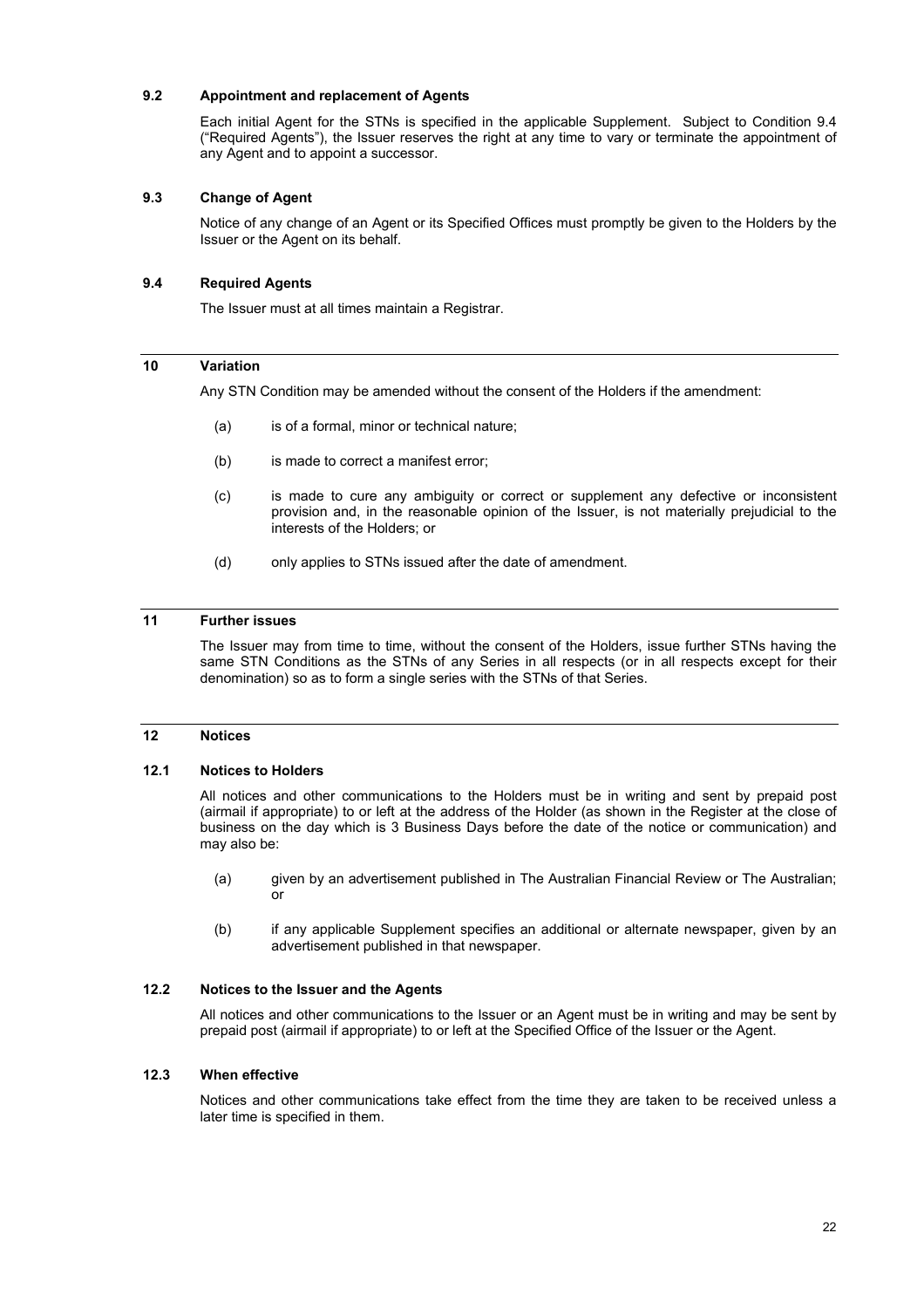# **12.4 Receipt - publication in newspaper**

If published in a newspaper, a notice or other communication is taken to be received on the first date that publication has been made in all the required newspapers.

# **12.5 Deemed receipt - postal**

If sent by post, notices or other communications are taken to be received three days after posting (or seven days after posting if sent to or from a place outside Australia).

## **12.6 Deemed receipt - general**

Despite Condition 12.5 ("Deemed receipt - postal"), if notices or other communications are received after 5.00 pm in the place of receipt or on a non-Business Day, they are taken to be received at 9.00 am on the next Business Day.

# **13 Governing law**

# **13.1 Governing law**

STNs are governed by the law in force in New South Wales.

# **13.2 Jurisdiction**

The Issuer submits and each Holder is taken to have submitted to the non-exclusive jurisdiction of the courts of New South Wales and courts of appeal from them. The Issuer waives any right it has to object to an action being brought in those courts including by claiming that the action has been brought in an inconvenient forum or that those courts do not have jurisdiction.

#### **13.3 Serving documents**

Without preventing any other method of service, any document in any action may be served on the Issuer or a Holder by being delivered or left at the person's registered office or principal place of business.

#### **14 Interpretation**

## **14.1 Definitions**

Unless the contrary intention appears:

**Additional Amount** means an additional amount payable by the Issuer under Condition 8.2(b) ("Withholding tax").

#### **Agency Agreement** means:

- (a) the agreement between the Issuer and the Registrar in relation to the STNs;
- (b) another agreement between the Issuer and the Registrar specified in any applicable Supplement; or
- (c) another agency agreement between the Issuer and another Agent in relation to the STNs.

**Agent** means the Registrar and any additional agent appointed under an Agency Agreement.

**Aurizon Group** means Aurizon Holdings and each of its Subsidiaries.

**Aurizon Holdings** means Aurizon Holdings Limited (ABN 14 146 335 622).

**Austraclear** means Austraclear Limited (ABN 94 002 060 773).

**Austraclear Regulations** means the regulations known as "Austraclear System Regulations" established by Austraclear to govern the use of the Austraclear System.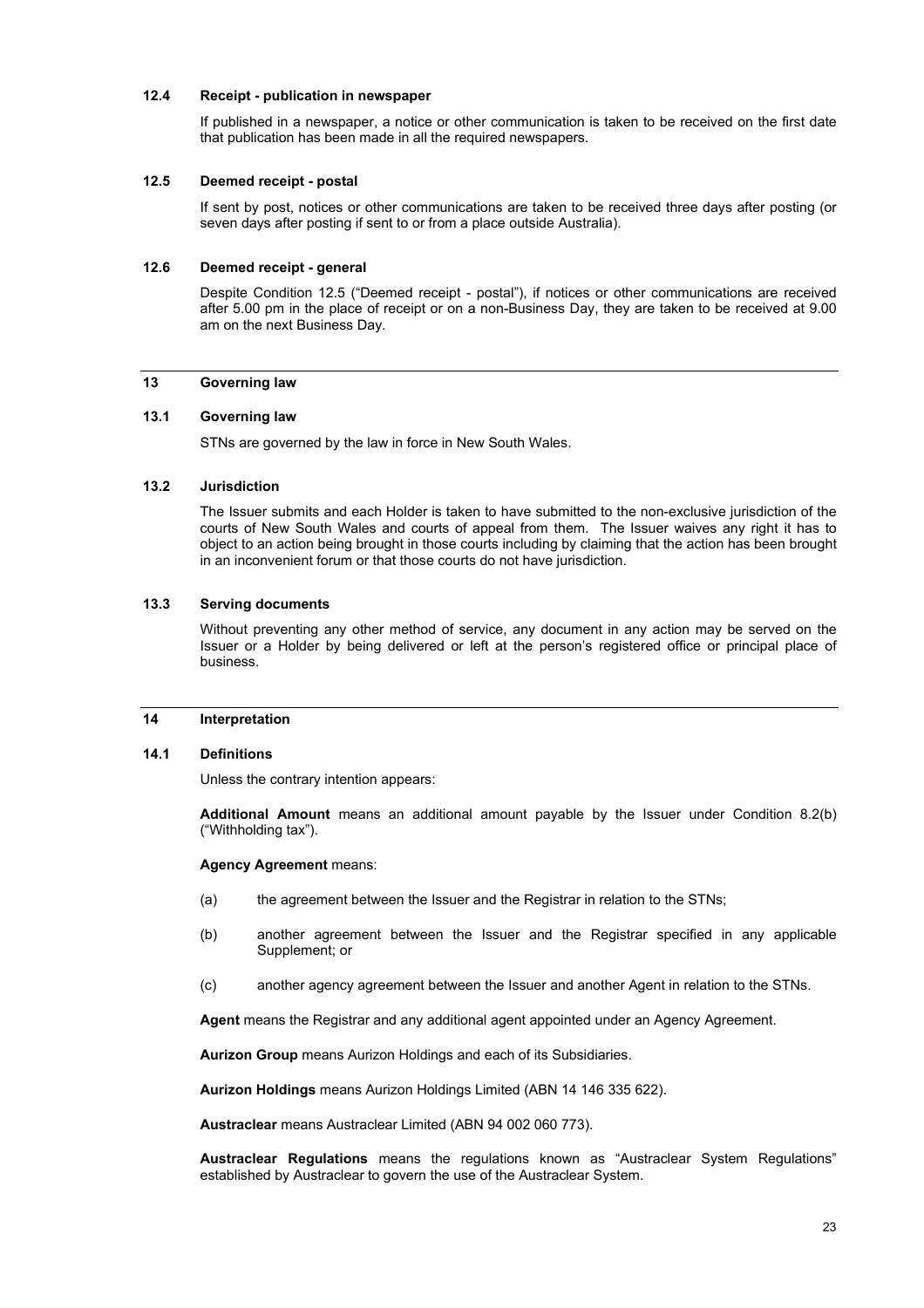**Austraclear System** means the system operated by Austraclear in Australia for holding securities and electronic recording and settling of transactions in those securities between members of the system.

**Australian Tax Act** means the Income Tax Assessment Act 1936 of Australia and, where applicable, the Income Tax Assessment Act 1997 of Australia.

**Business Day** means a day on which banks are open for general banking business in Sydney and any other place specified in any applicable Supplement and, if an STN is to be issued or paid on that day, a day on which each relevant Clearing System is operating.

**Business Day Convention** means a convention for adjusting any date if it would otherwise fall on a day that is not a Business Day and the following conventions, where specified in the Supplement in relation to any date applicable to any STN, have the following meanings:

- (a) **Following Business Day Convention** means that the date is postponed to the first following day that is a Business Day;
- (b) **Modified Following Business Day Convention** or **Modified Business Day Convention** means that the date is postponed to the first following day that is a Business Day unless that day falls in the next calendar month in which case that date is brought forward to the first preceding day that is a Business Day;
- (c) **Preceding Business Day Convention** means that the date is brought forward to the first preceding day that is a Business Day; and
- (d) **No Adjustment** means that the relevant date must not be adjusted in accordance with any Business Day Convention.

If no convention is specified in the Supplement, the Modified Following Business Day Convention applies. Different conventions may be specified in relation to, or apply to, different dates.

#### **Clearing System** means:

- (a) the Austraclear System; or
- (b) any other clearing system specified in any applicable Supplement.

**Code** means the United States of America Internal Revenue Code of 1986.

**Corporations Act** means the Corporations Act 2001 of Australia.

**Deed Poll** means the deed entitled "Debt Instrument Deed Poll" executed by the Issuer and dated 17 February 2021.

#### **FATCA** means:

- (a) sections 1471 to 1474 of the Code or any associated regulations;
- (b) any treaty, law or regulation of any other jurisdiction, or relating to an intergovernmental agreement between the U.S. and any other jurisdiction, which (in either case) facilitates the implementation of any law or regulation referred to in paragraph (a) above; or
- (c) any agreement pursuant to the implementation of any treaty, law or regulation referred to in paragraphs (a) or (b) above with the U.S. Internal Revenue Service, the U.S. government or any governmental or taxation authority in any other jurisdiction.

**Guarantee** means the guarantee and indemnity granted by the Guarantors pursuant to the deed poll entitled "Deed Poll Guarantee and Indemnity" dated 17 February 2021, and a reference to the "Guarantee" includes any guarantor accession deed poll entered into under, and in connection with the Guarantee, from time to time.

**Guarantors** means, at a particular time, the Issuer, Aurizon Operations and those Subsidiaries of Aurizon Operations who have acceded to and are "Guarantors" under the Guarantee at that time.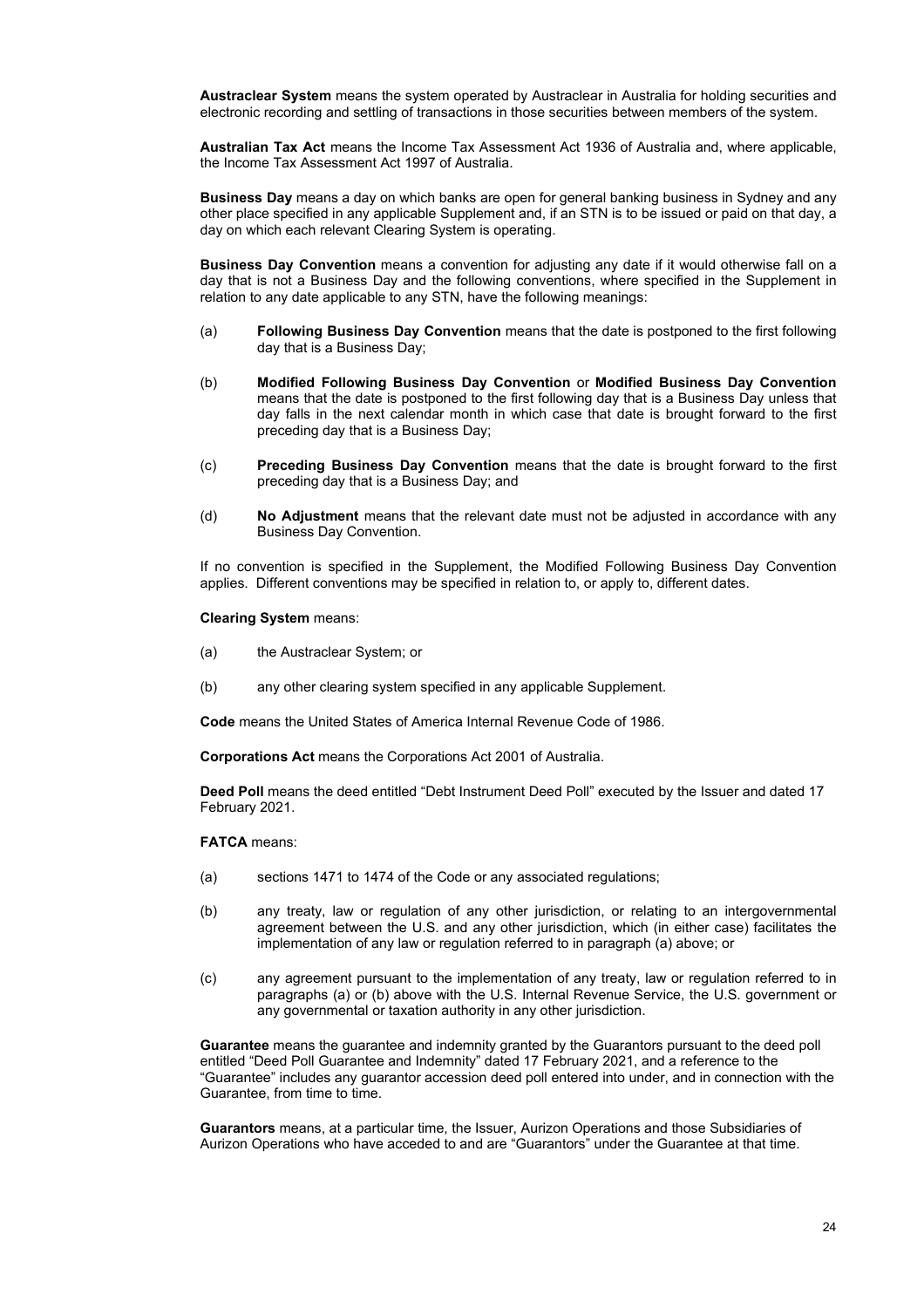**Holder** means, in respect of an STN, the person whose name is entered in the Register as the holder of that STN.

*For the avoidance of doubt, where an STN is held in a Clearing System, references to a Holder include the operator of that system or a nominee for such operator or a common depository for one or more Clearing Systems (in each case acting in accordance with the rules and regulations of the Clearing System or Systems).* 

**Information Memorandum** in respect of an STN means the information memorandum, disclosure document (as defined in the Corporations Act) or other offering document referred to in any applicable Supplement or if there is no applicable Supplement, the most recent information memorandum, disclosure document or other offering document which describes the debt issuance programme referred to in Condition 1.1 ("Programme").

**Issue Date** means the date on which an STN is issued as recorded in the Register.

**Issuer** means Aurizon Finance Pty Ltd (ABN 67 145 991 680) or such other person appointed under the Deed Poll as a new issuer and a reference to an Issuer in respect of an STN is to the individual Issuer of such STN or otherwise as the context requires.

**Maturity Date** means the date on which an STN matures as specified in the applicable Supplement.

**Offshore Associate** means an associate (as defined in section 128F of the Australian Tax Act) of the Issuer that is either:

- (a) a non-resident of Australia which does not acquire the STNs in carrying on a business at or through a permanent establishment in Australia; or
- (b) a resident of Australia that acquires the STNs in carrying on a business at or through a permanent establishment outside Australia.

**Payment Date** means the Maturity Date or other date agreed and recorded in the Register as the date on which the Issuer must make a payment under an STN issued by it.

**Register** means the register, including any branch register, of holders of STNs established and maintained by or on behalf of the Issuer under an Agency Agreement.

**Registrar** means the person appointed by the Issuer under an Agency Agreement to maintain the Register and perform any payment and other duties as specified in that agreement.

**Related Entity** has the meaning it has in the Corporations Act.

**Relevant Tax Jurisdiction** means the Commonwealth of Australia.

**Series** means an issue of STNs made up of one or more Tranches all of which form a single Series and are issued on the same STN Conditions except that the Issue Date may be different in respect of different Tranches of a Series.

**Specified Office** means the office specified in the Information Memorandum or any other address notified to Holders from time to time.

**STN** means a short term debt obligation issued or to be issued by the Issuer which is constituted by, and owing under the Deed Poll, the details of which are recorded in, and evidenced by entry in, the Register.

**Subsidiary** of an entity means another entity which is a subsidiary of the first entity within the meaning of Part 1.2 Division 6 of the Corporations Act or is a subsidiary of, or otherwise controlled by, the first entity within the meaning of any approved accounting standard.

**Supplement** means, in respect of a Tranche, the supplement specifying the relevant issue details in relation to that Tranche.

**Taxes** means taxes, levies, imposts, charges and duties (including stamp and transaction duties) imposed by any authority together with any related interest, penalties, fines and expenses in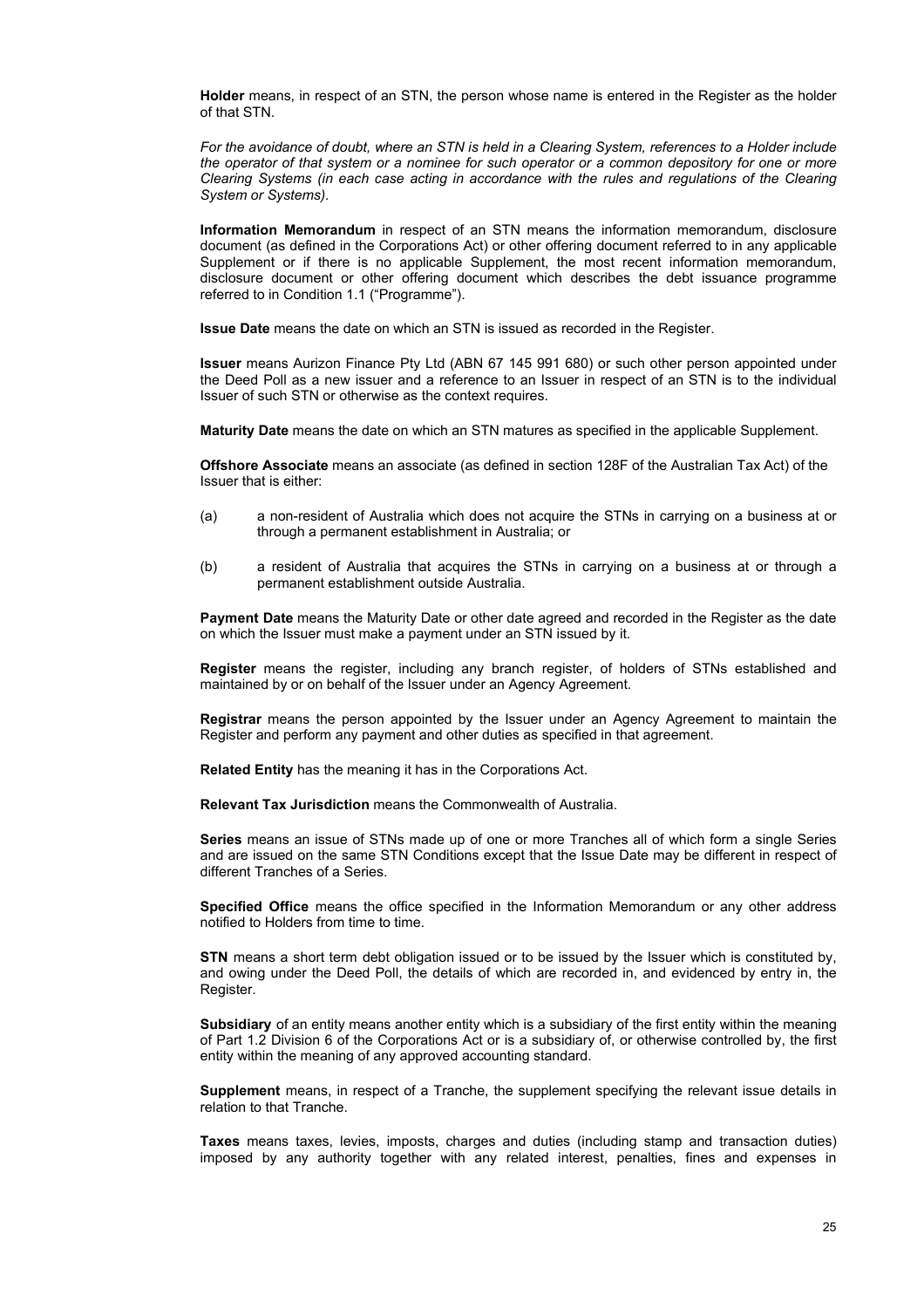connection with them, except if imposed on, or calculated having regard to, the net income of the Holder.

**Tranche** means an issue of STNs specified as such in any applicable Supplement issued on the same Issue Date and on the same STN Conditions.

# **14.2 References to certain general terms**

Unless the contrary intention appears, a reference to:

- (a) a group of persons (other than a Holder) is a reference to any two or more of them jointly and to each of them individually;
- (b) an agreement, representation or warranty in favour of two or more persons is for the benefit of them jointly and each of them individually;
- (c) anything (including any amount) is a reference to the whole and each part of it;
- (d) a document (including these STN Conditions) includes any variation or replacement of it;
- (e) a "law" includes common law, principles of equity and any law made by any parliament (and a law made by a parliament includes any regulation or other instrument under it, and any consolidation, amendment, re-enactment or replacement of it);
- (f) a "directive" includes a treaty, official directive, request, regulation, guideline or policy (whether or not in any such case having the force of law) with which responsible participants in the relevant market generally comply;
- (g) Australian dollars or A\$ is a reference to the lawful currency of Australia;
- (h) a time of day is a reference to Sydney time;
- (i) a "person" includes an individual, a firm, a body corporate, an unincorporated association and an authority;
- (j) a particular person includes a reference to the person's executors, administrators, successors, substitutes (including persons taking by novation) and assigns; and
- (k) the words "including", "for example" or "such as" when introducing an example, do not limit the meaning of the words to which the example relates to that example or examples of a similar kind.

#### **14.3 Number**

The singular includes the plural and vice versa.

#### **14.4 Headings**

Headings (including those in brackets at the beginning of paragraphs) are for convenience only and do not affect the interpretation of these STN Conditions.

#### **14.5 References to particular terms**

Unless the contrary intention appears:

- (a) a reference to the Issuer, the Registrar or another Agent is a reference to the person so specified in the applicable Supplement or, if none, in the Register;
- (b) a reference to the Agency Agreement is a reference to the Agency Agreement applicable to the STNs of the relevant Series;
- (c) a reference to an STN is a reference to an STN of a particular Series issued by the Issuer;
- (d) a reference to a Holder is a reference to the holder of STNs of a particular Series; and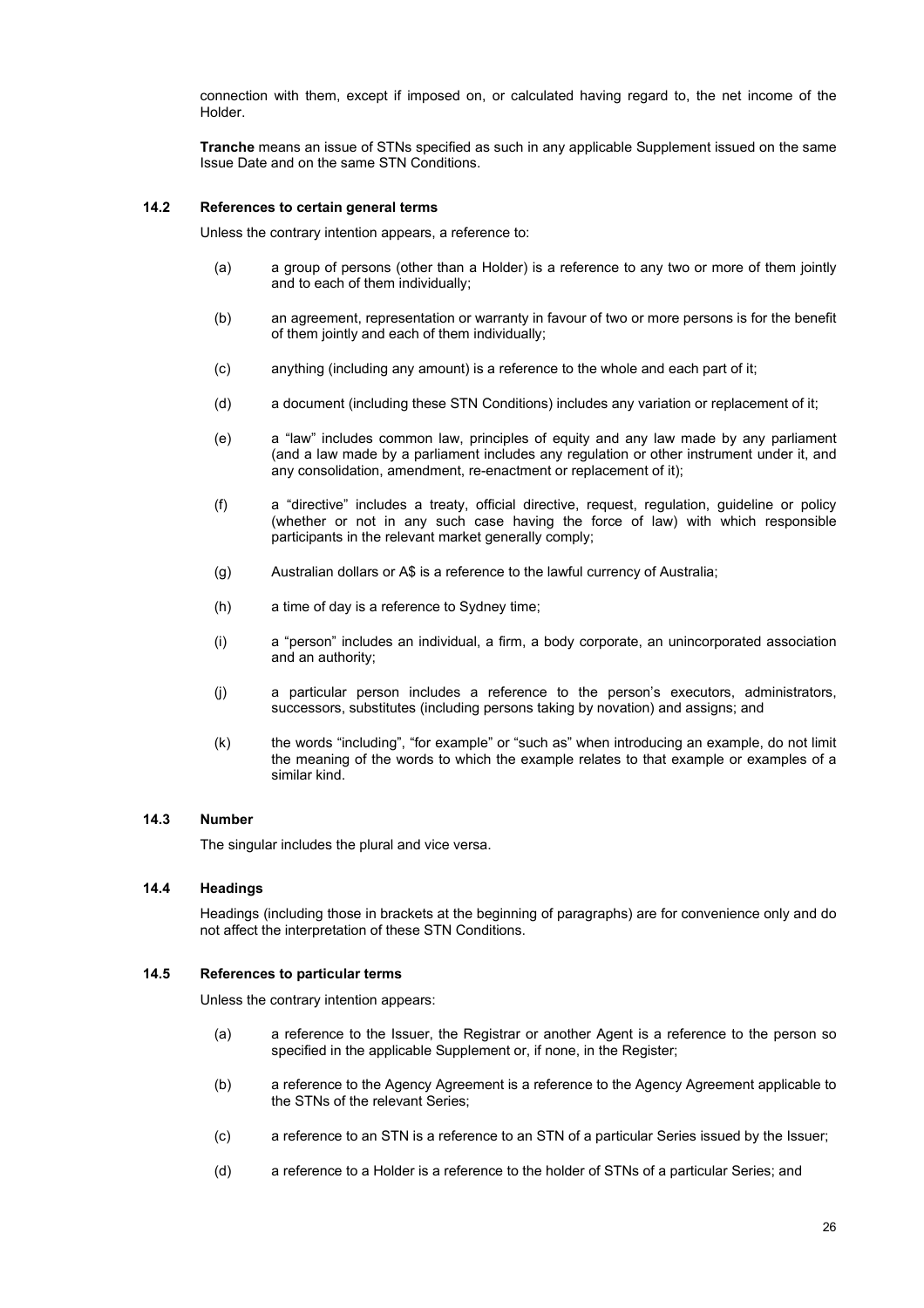(e) a reference to a particular date that is a reference to that date adjusted in accordance with the applicable Business Day Convention.

# **14.6 References to principal**

Unless the contrary intention appears any reference to "principal" is taken to include any additional amounts in respect of principal which may be payable under Condition 8 ("Taxation") and any other amount in the nature of principal payable in respect of the STNs under these STN Conditions.

# **14.7 Terms defined in Supplement**

Terms which are specified in any applicable Supplement as having a defined meaning have the same meaning when used in these STN Conditions, but if any applicable Supplement gives no meaning or specifies that the definition is "Not Applicable", then that definition is not applicable to the STNs.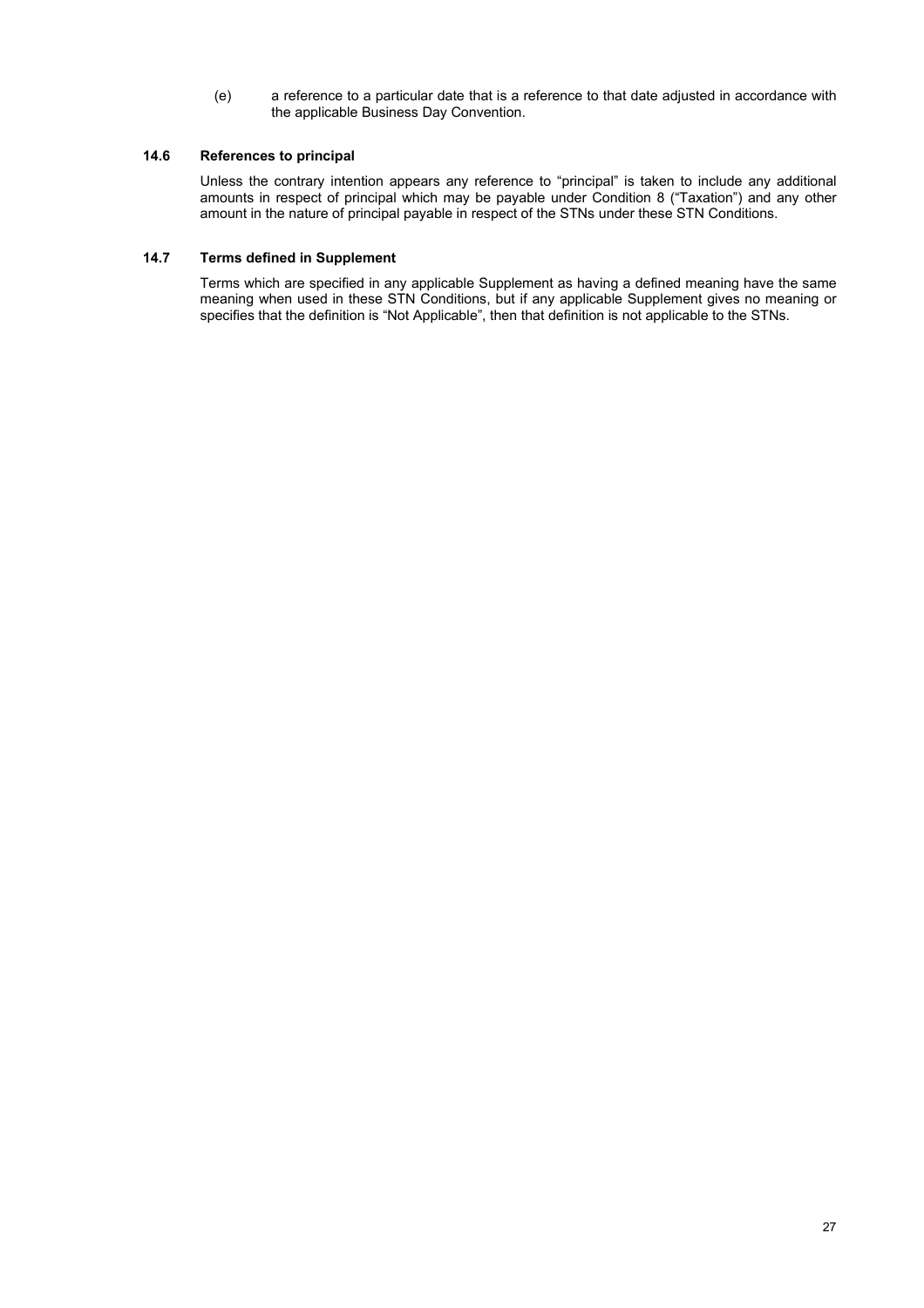# MTN Conditions

*The following are the MTN Conditions which, as supplemented, amended, modified or replaced in relation to any MTN by any relevant Supplement, will be applicable to each Series of MTNs constituted by the Deed Poll. References below to a Supplement are references to any Supplement applicable to the relevant Tranche of MTNs but do not limit the provisions which may be supplemented, amended, modified or replaced by a relevant Supplement in relation to that Tranche of MTNs.*

*Each Holder and any person claiming through or under a Holder is deemed to have notice of and is bound by these conditions, the Deed Poll, the Information Memorandum, any relevant Supplement and the Guarantee. Copies of each of these documents (to the extent they relate to a Tranche of MTNs) are available for inspection by the holder of any MTN of such Tranche at the offices of the Issuer and the Registrar at their respective addresses specified herein.* 

*Definitions and interpretation provisions are set out in Condition 21 ("Interpretation") below.*

## **Part 1 Introduction**

# **1 Introduction**

#### **1.1 Programme**

MTNs are issued under a debt issuance programme established by the Issuer.

#### **1.2 Supplement**

MTNs are issued in Series. A Series may comprise one or more Tranches having one or more Issue Dates and on conditions otherwise identical (other than in respect of the first payment of interest). A Tranche is the subject of a Supplement which supplements, amends or replaces these MTN Conditions. In the event of any inconsistency between these MTN Conditions and the Supplement, that Supplement prevails.

Copies of the Supplement are available for inspection or upon request by a Holder or prospective Holder during normal business hours at the Specified Office of the Issuer or the Registrar.

# **1.3 Types of MTNs**

An MTN is either:

- (a) a Fixed Rate MTN;
- (b) a Floating Rate MTN;
- (c) a Zero Coupon MTN; or
- (d) a Structured MTN (being either an Index Linked MTN or an Instalment MTN),

or a combination of the above (or any other type of debt obligation including but not limited to any certificate of deposit), as specified in the Supplement.

#### **1.4 Denomination**

MTNs are issued in a single Denomination as specified in the Supplement.

#### **1.5 Currency**

MTNs are denominated in the currency specified in the Supplement.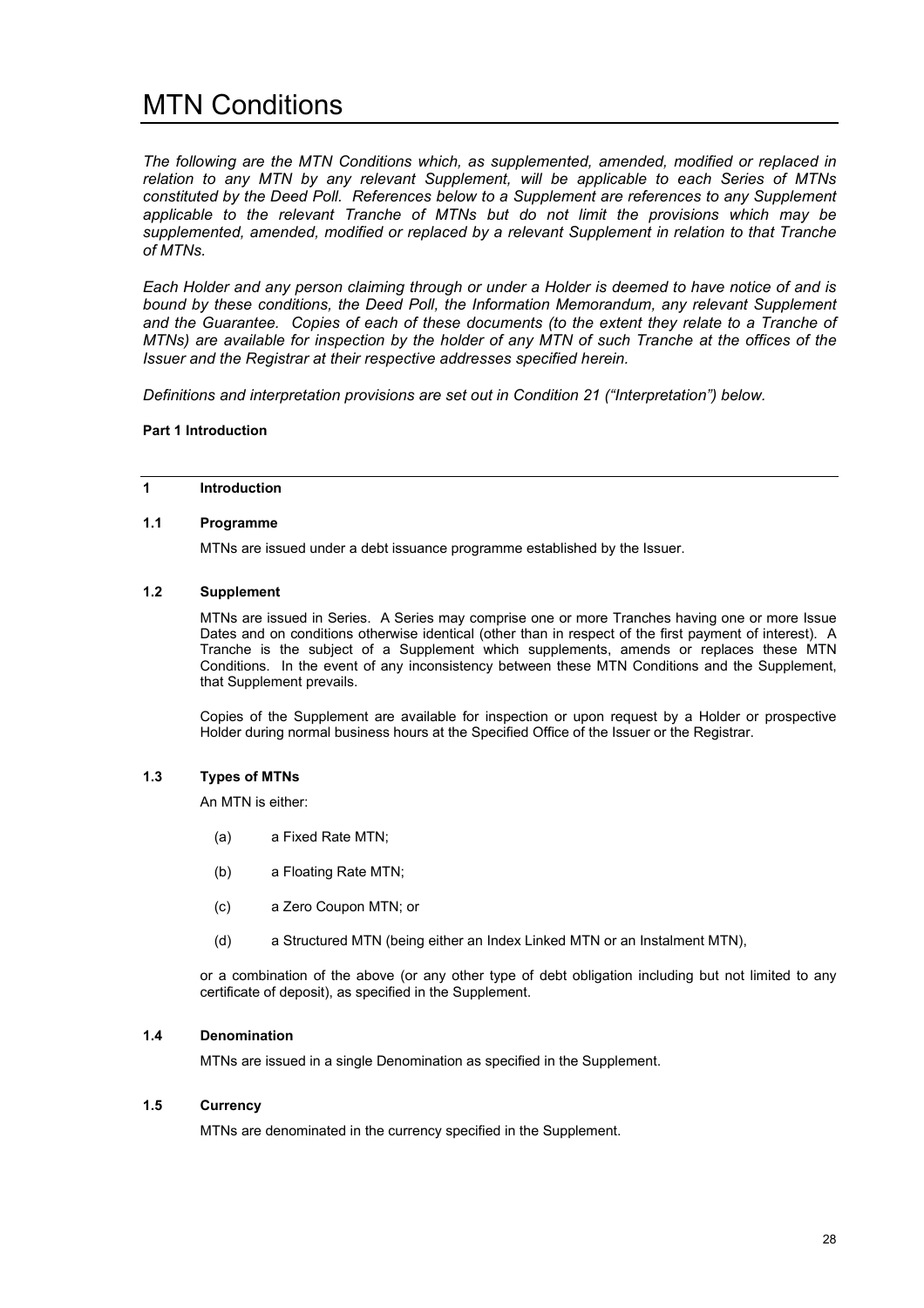# **1.6 Issue restrictions and tenor**

MTNs may only be offered (directly or indirectly) for issue, or applications invited for the issue of MTNs, if:

- (a) the aggregate consideration payable to the Issuer by the relevant Holder is at least A\$500,000 (or its equivalent in an alternative currency and, in either case, disregarding moneys lent by the Issuer or its associates to the subscriber or its associates) or if the offer or invitation (including any resulting issue) otherwise does not require disclosure to investors under Part 6D.2 or Chapter 7 of the Corporations Act;
- (b) the offer or invitation is not made to a person who is a "retail client" within the meaning of section 761G of the Corporations Act; and
- (c) the offer or invitation (including any resulting issue) complies with all other applicable laws and directives in the jurisdiction in which the offer, invitation or issue takes place,

unless otherwise specified in any applicable Supplement.

# **1.7 Clearing Systems**

MTNs may be held in a Clearing System, in which case the rights of a person holding an interest in the MTNs lodged in the Clearing System are subject to the rules and regulations of the Clearing System.

# **Part 2 The MTNs**

# **2 Form**

## **2.1 Constitution under Deed Poll**

MTNs are debt obligations of the Issuer constituted by, and owing under, the Deed Poll.

## **2.2 Form**

MTNs are issued in registered form by entry in the Register.

#### **2.3 No certificates**

No certificates will be issued to Holders unless the Issuer determines that certificates should be available or are required by any applicable law.

#### **2.4 Status**

MTNs constitute direct, unconditional, unsubordinated and unsecured obligations of the Issuer.

# **2.5 Ranking**

MTNs shall, at all times, rank equally among themselves and at least equally with all other unsubordinated and unsecured obligations of the Issuer, except for liabilities mandatorily preferred by law.

# **3 Title and transfer of MTNs**

#### **3.1 Title**

Title to MTNs passes when details of the transfer are entered in the Register.

## **3.2 Effect of entries in Register**

Each entry in the Register in respect of an MTN constitutes:

(a) an unconditional and irrevocable undertaking by the Issuer to the Holder to pay principal, (if applicable) interest and any other amount in accordance with these MTN Conditions; and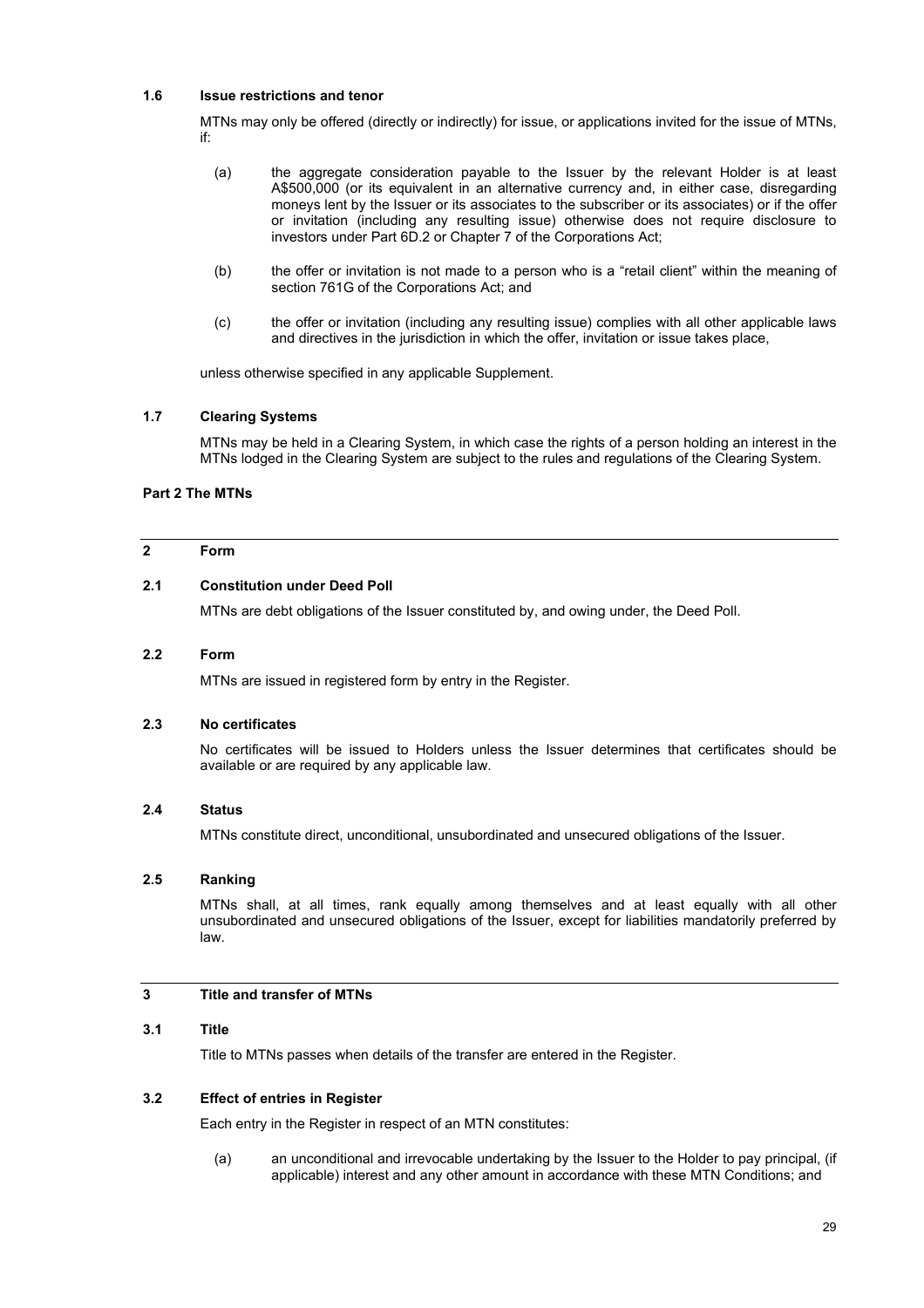(b) an entitlement to the other benefits given to Holders under these MTN Conditions (and the Guarantee) in respect of the MTN.

# **3.3 Register conclusive as to ownership**

Entries in the Register in relation to an MTN constitute conclusive evidence that the person so entered is the absolute owner of the MTN subject to correction for fraud or error.

#### **3.4 Non-recognition of interests**

Except as required by law, the Issuer (and, if applicable, the Guarantor) and the Registrar must treat the person whose name is entered in the Register as the holder of an MTN as the absolute owner of that MTN. This Condition 3.4 applies whether or not an MTN is overdue and despite any notice of ownership, trust or interest in the MTN.

## **3.5 Joint holders**

Where two or more persons are entered in the Register as the joint holders of an MTN then they are taken to hold the MTN as joint tenants with rights of survivorship, but the Registrar is not bound to register more than four persons as joint holders of an MTN.

## **3.6 Transfers in whole**

MTNs may be transferred in whole but not in part.

## **3.7 Compliance with law**

MTNs may only be transferred if:

- (a) the offer or invitation giving rise to the transfer does not constitute an offer or invitation for which disclosure is required to be made to investors under Parts 6D.2 or 7.9 of the Corporations Act; and
- (b) the transfer complies with any applicable law or directive of the jurisdiction where the transfer takes place.

#### **3.8 Transfer procedures**

Interests in MTNs held in a Clearing System will be transferable only in accordance with the rules and regulations of that Clearing System.

Application for the transfer of MTNs not held in a Clearing System must be made by the lodgment of a transfer form with the Registrar at its Specified Office. Transfer forms must be in the form available from the Registrar. Each transfer form must be:

- (a) duly completed;
- (b) accompanied by any evidence the Registrar may require to establish that the transfer form has been duly executed; and
- (c) signed by or on behalf of both the transferor and the transferee.

Transfers will be registered without charge provided all applicable Taxes have been paid.

Transfers will not be registered later than close of business 8 calendar days prior to the Maturity Date of the MTNs.

#### **3.9 Effect of transfer**

Upon registration and entry of the transferee in the Register the transferor ceases to be entitled to future benefits under these MTN Conditions in respect of the transferred MTNs and the transferee becomes so entitled in accordance with Condition 3.2 ("Effect of entries in Register").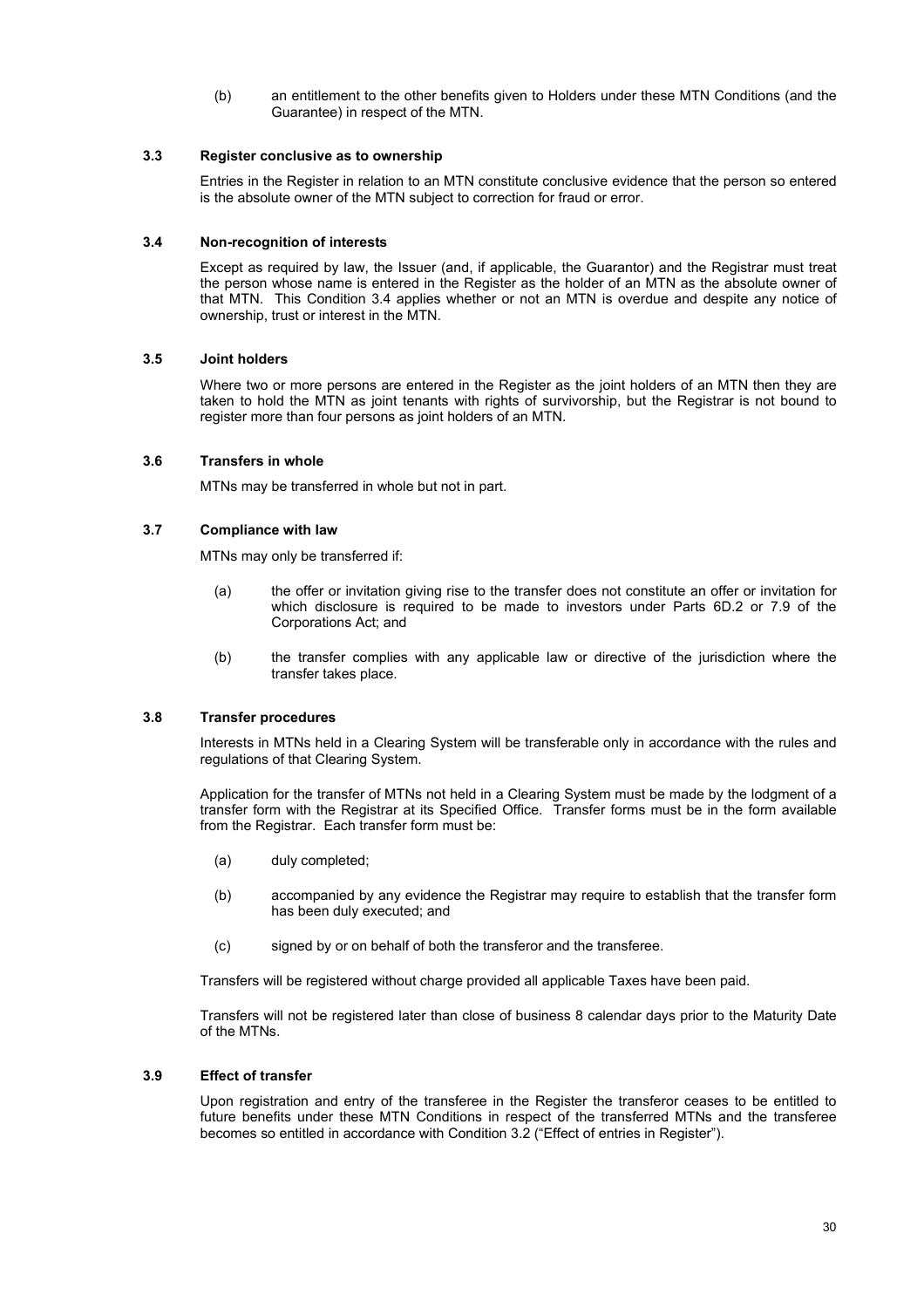#### **3.10 CHESS**

MTNs which are listed on the Australian Securities Exchange operated by ASX Limited (ABN 98 008 624 691) will not be transferred through, or registered on, the Clearing House Electronic Sub-register System operated by ASX Settlement Pty Limited (ABN 49 008 504 532) and will not be "Approved Financial Products" (as defined for the purposes of that System).

## **3.11 Austraclear as Holder**

If Austraclear is recorded in the Register as the Holder, each person in whose Security Record (as defined in the Austraclear Regulations) an MTN is recorded is taken to acknowledge in favour of the Issuer, the Registrar and Austraclear that:

- (a) the Registrar's decision to act as the Registrar of that MTN is not a recommendation or endorsement by the Registrar or Austraclear in relation to that MTN, but only indicates that the Registrar considers that the holding of the MTN is compatible with the performance by it of its obligations as Registrar under the Agency Agreement; and
- (b) the Holder does not rely on any fact, matter or circumstance contrary to paragraph (a).

#### **3.12 Estates**

A person becoming entitled to an MTN as a consequence of the death or bankruptcy of a Holder or of a vesting order or a person administering the estate of a Holder may, upon producing such evidence as to that entitlement or status as the Registrar considers sufficient, transfer the MTN or, if so entitled, become registered as the holder of the MTN.

#### **3.13 Unincorporated associations**

A transfer of an MTN to an unincorporated association is not permitted.

#### **3.14 Transfer of unidentified MTNs**

Where the transferor executes a transfer of less than all MTNs registered in its name, and the specific MTNs to be transferred are not identified, the Registrar may (subject to the limit on minimum holdings) register the transfer in respect of such of the MTNs registered in the name of the transferor as the Registrar thinks fit, provided the aggregate principal amount of the MTNs registered as having been transferred equals the aggregate principal amount of the MTNs expressed to be transferred in the transfer form.

#### **4 Guarantee**

#### **4.1 Guarantee**

MTNs issued by the Issuer will be issued with the benefit of the unconditional and irrevocable guarantee of the Guarantors constituted by the Guarantee. By the Guarantee, the Guarantors unconditionally and irrevocably, and jointly and severally, guarantee to the applicable Holders, among other things, the payment by the Issuer of the face amount and other amounts due under the applicable MTNs.

#### **4.2 Status of the Guarantee**

The Guarantee constitutes direct, unconditional, unsubordinated and unsecured obligations of the Guarantors.

#### **4.3 Ranking of the Guarantee**

The obligations of each Guarantor under the Guarantee shall, at all times, rank at least *pari passu* with all other present and future unsecured and unsubordinated obligations of that Guarantor except liabilities mandatorily preferred by law.

#### **4.4 Availability of financial statements**

The Issuer undertakes to ensure that a copy of Aurizon Group's most recently available audited annual accounts is made available for access by Holders on Aurizon Holdings' public web page.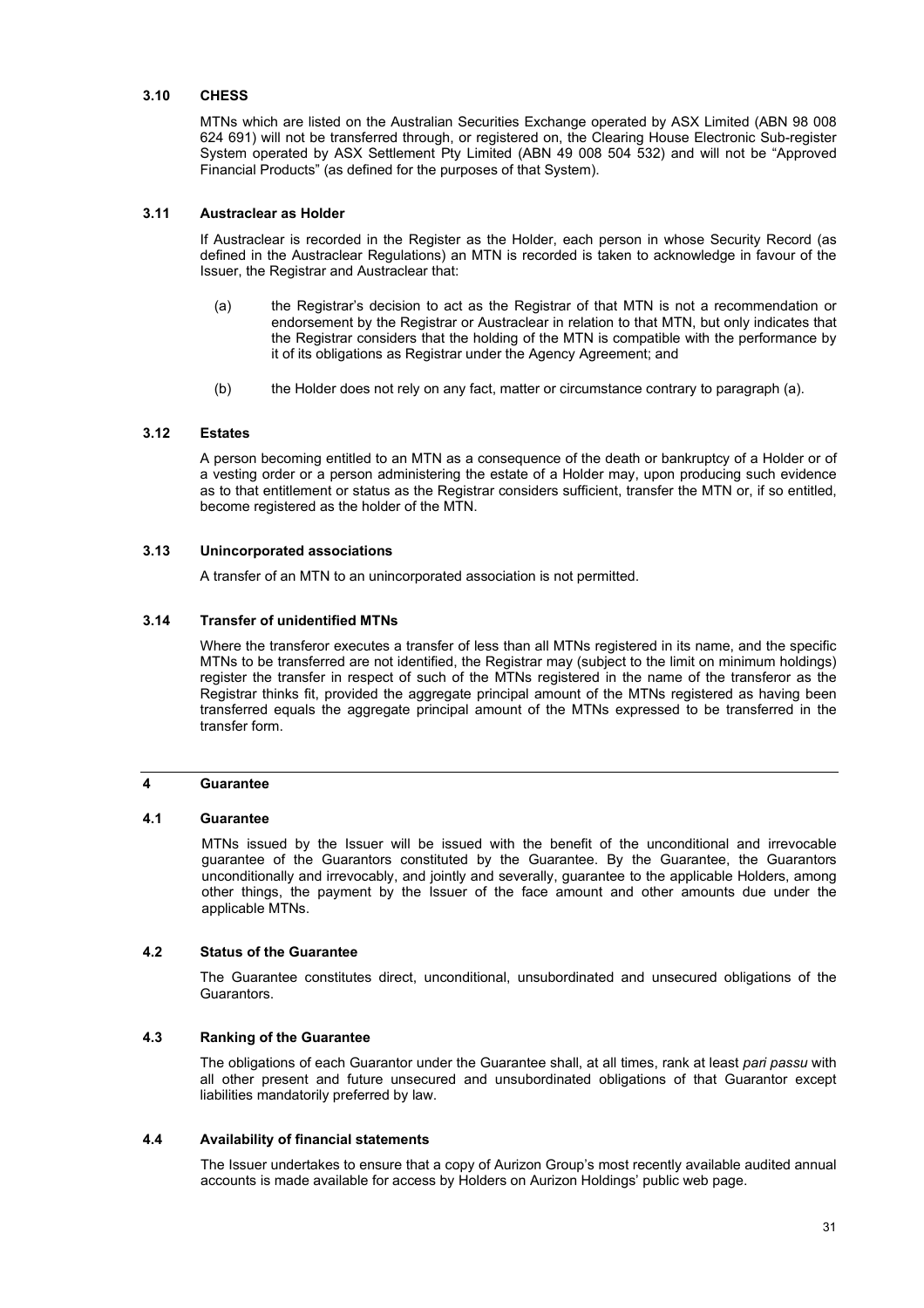## **4.5 Notice of additional guarantors**

The Issuer undertakes to ensure that promptly, and in any event within 10 Business Days, following the accession of a guarantor to the Guarantee that it will notify the Registrar of such appointment and use its reasonable endeavours to procure that the Registrar promptly notifies Holders, each other Agent and any stock exchange or other relevant authority on which the MTNs are listed of the accession of the guarantor.

## **4.6 Release of Guarantors**

Any Guarantor (other than the Issuer or Aurizon Operations) may be released at any time from the Guarantee without the consent of any Holder unless otherwise specified in the applicable Supplement and provided that the Issuer undertakes to ensure that at all times any Guarantor test contained in the applicable Supplement is satisfied.

# **5 Negative pledge**

So long as any MTNs remain outstanding, the Issuer will not, and will ensure that no other member of the Aurizon Operating Group will, create or permit or suffer to exist any Security Interest (other than any Permitted Security Interest) over all or any of its or their assets or over all or any of the assets of a member of the Aurizon Operating Group if the aggregate amount from time to time secured by members of the Aurizon Operating Group represents more than fifteen percent of the Total Assets at such time (excluding amounts secured pursuant to a Permitted Security Interest).

#### **Part 3 Interest**

# **6 Fixed Rate MTNs**

*This Condition 6 applies to the MTNs only if the Supplement states that it applies.* 

#### **6.1 Interest on Fixed Rate MTNs**

Each Fixed Rate MTN bears interest on its outstanding principal amount from (and including) its Interest Commencement Date to (but excluding) its Maturity Date at the Interest Rate. Interest is payable in arrears on each Interest Payment Date.

# **6.2 Fixed Coupon Amount**

 Unless otherwise provided in the Supplement, the amount of interest payable on each Interest Payment Date in respect of the preceding Interest Period will be the Fixed Coupon Amount specified in the Supplement.

#### **6.3 Calculation of interest payable**

The amount of interest payable in respect of a Fixed Rate MTN for any period for which a Fixed Coupon Amount is not specified in the Supplement is calculated by multiplying the Interest Rate for that period, the outstanding principal amount of the Fixed Rate MTN and the applicable Day Count **Fraction** 

# **7 Floating Rate MTNs**

*This Condition 7 applies to the MTNs only if the Supplement states that it applies.* 

# **7.1 Interest on Floating Rate MTNs**

Each Floating Rate MTN bears interest on its outstanding principal amount from (and including) its Interest Commencement Date to (but excluding) its Maturity Date at the Interest Rate.

Interest is payable in arrears:

(a) on each Interest Payment Date; or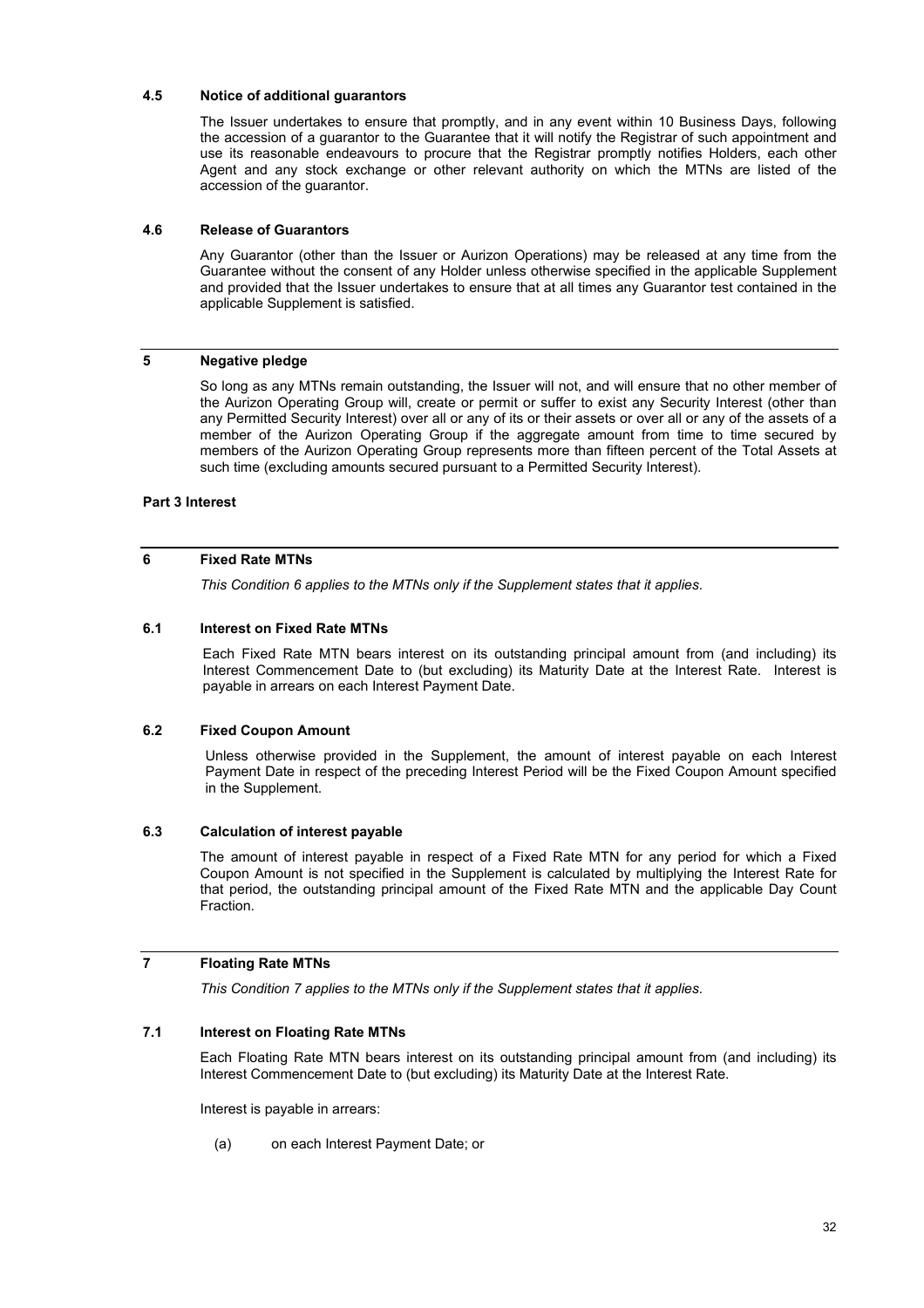(b) if no Interest Payment Date is specified in the Supplement, on each date which falls the number of months or other period specified as the Specified Period in the Supplement after the preceding Interest Payment Date, or in the case of the first Interest Payment Date, after the Interest Commencement Date.

## **7.2 Interest Rate determination**

The Interest Rate payable in respect of a Floating Rate MTN must be determined by the Calculation Agent in accordance with these MTN Conditions.

## **7.3 Fallback Interest Rate**

Unless otherwise specified in the Supplement, if, in respect of an Interest Period, the Calculation Agent is unable to determine a rate in accordance with Condition 7.2 ("Interest Rate determination"), the Interest Rate for the Interest Period will be the Interest Rate applicable to the Floating Rate MTNs during the immediately preceding Interest Period.

## **7.4 ISDA Determination**

If ISDA Determination is specified in the Supplement as the manner in which the Interest Rate is to be determined, the Interest Rate applicable to the Floating Rate MTNs for each Interest Period is the sum of the Margin and the ISDA Rate.

In this Condition 7:

- (a) "**ISDA Rate**" means for an Interest Period, a rate equal to the Floating Rate that would be determined by the Calculation Agent under a Swap Transaction if the Calculation Agent for the Floating Rate MTNs were acting as Calculation Agent for that Swap Transaction under the terms of an agreement incorporating the ISDA Definitions and under which:
	- (i) the Floating Rate Option, the Designated Maturity and the Reset Date are as specified in the Supplement; and
	- (ii) the Period End Dates are each Interest Payment Date, the Spread is the Margin and the Floating Rate Day Count Fraction is the Day Count Fraction; and
- (b) "**Swap Transaction**", "**Floating Rate**", "**Calculation Agent**" (except references to "Calculation Agent for the Floating Rate MTNs"), "**Floating Rate Option**", "**Designated Maturity**", "**Reset Date**", "**Period End Date**", "**Spread**" and "**Floating Rate Day Count Fraction**" have the meanings given to those terms in the ISDA Definitions.

## **7.5 Screen Rate Determination**

If Screen Rate Determination is specified in the Supplement as the manner in which the Interest Rate is to be determined, the Interest Rate applicable to the Floating Rate MTNs for each Interest Period is the sum of the Margin and the Screen Rate.

In this Condition 7, "**Screen Rate**" means, for an Interest Period, the quotation offered for the Reference Rate appearing on the Relevant Screen Page at the Relevant Time on the Interest Determination Date. However:

- (a) if there is more than one offered quotation displayed on the Relevant Screen Page at the Relevant Time on the Interest Determination Date, the "**Screen Rate**" means the rate calculated by the Calculation Agent as the average of the offered quotations. If there are more than five offered quotations, the Calculation Agent must exclude the highest and lowest quotations (or in the case of equality, one of the highest and one of the lowest quotations) from its calculation;
- (b) if an offered quotation is not displayed by the Relevant Time on the Interest Determination Date or if it is displayed but the Calculation Agent determines that there is an obvious error in that rate, the "**Screen Rate**" means:
	- (i) the rate the Calculation Agent calculates as the average mean of the Reference Rates that each Reference Bank quoted to the leading banks in the Relevant Financial Centre specified in the Supplement at the Relevant Time on the Interest Determination Date for a period equivalent to the Interest Period; or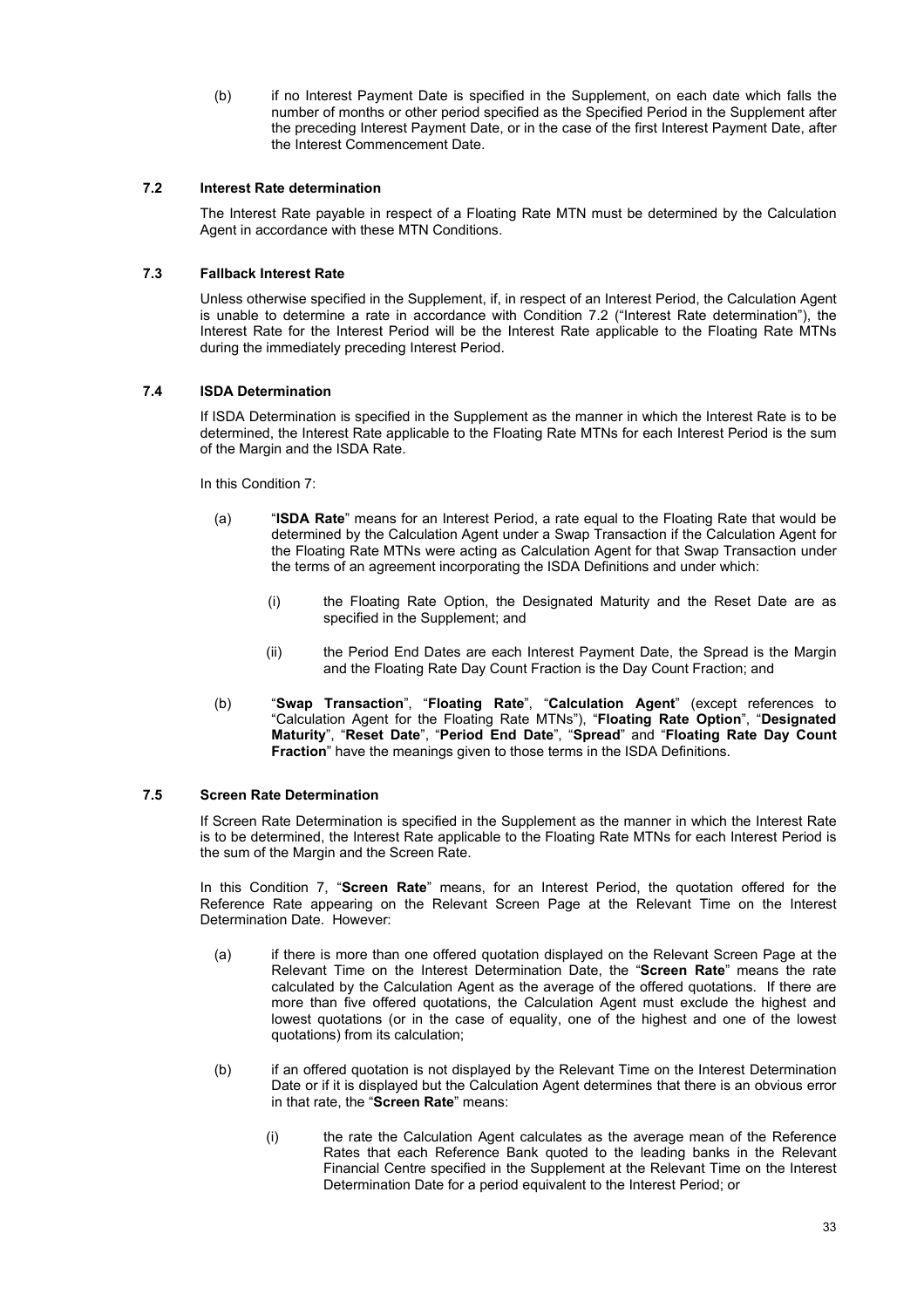- (ii) where the Calculation Agent is unable to calculate a rate under paragraph (i) because it is unable to obtain at least two quotes, the rate the Calculation Agent calculates as the average of the rates (being the nearest equivalent to the Reference Rate) quoted by two or more banks chosen in good faith by the Issuer in the Relevant Financial Centre at approximately the Relevant Time on the Interest Determination Date for a period equivalent to the Interest Period to leading banks carrying on business in the Relevant Financial Centre in good faith; or
- (c) if the Supplement specifies an alternative method for the determination of the Screen Rate Determination, then that alternative method will apply.

# **7.6 BBSW Rate Determination**

If BBSW Rate Determination is specified in the Supplement as the manner in which the Interest Rate is to be determined, the Interest Rate applicable to the Floating Rate MTNs for each Interest Period is the sum of the Margin as specified in the Supplement and the BBSW Rate. Each Holder shall be deemed to acknowledge, accept and agree to be bound by, and consents to, such determination of, substitution for and adjustments made to the BBSW Rate, as applicable, in each case as described below (in all cases without the need for any Holder consent). Any determination of, substitution for and adjustments made to the BBSW Rate, as applicable, in each case described below will be binding on the Issuer, the Holder and each Agent.

In this Condition, "**BBSW Rate**" means, for an Interest Period, the rate for prime bank eligible securities having a tenor closest to the Interest Period which is designated as the "AVG MID" on the Reuters Screen BBSW Page (or any designation which replaces that designation on that page, or any replacement page) at approximately 10:30am (or such other time at which such rate customarily appears on that page, including, if corrected, as recalculated and republished by the relevant administrator) ("**Publication Time**") on the first day of that Interest Period. However, if such rate does not appear on the Reuters Screen BBSW Page (or any replacement page) by 10:45am on that day (or such other time that is 15 minutes after the then prevailing Publication Time), or if it does appear but the Calculation Agent determines that there is an obvious error in that rate or the rate is permanently or indefinitely discontinued, "**BBSW Rate**" means such other successor rate or alternative rate for BBSW Rate-linked floating rate notes at such time determined by the Issuer (acting in good faith and in a commercially reasonable manner) or an alternate financial institution appointed by the Issuer (in its sole discretion) to assist in determining the rate (in each case, a "**Determining Party**"), which rate is notified in writing to the Calculation Agent (with a copy to the Issuer) if determined by such alternate financial institution, together with such adjustment spread (which may be a positive or negative value or zero) that is customarily applied to the relevant successor rate or alternative rate (as the case may be) in international debt capital markets transactions to produce an industry-accepted replacement rate for BBSW Rate-linked floating rate notes at such time (together with such other adjustments to the Business Day Convention, interest determination dates and related provisions and definitions, in each case that are consistent with accepted market practice for the use of such successor rate or alternative rate for BBSW Rate-linked floating rate notes at such time), or, if no such industry standard is recognised or acknowledged, the method for calculating or determining such adjustment spread determined by such Determining Party (in consultation with the Issuer, as applicable) to be appropriate. The rate determined by such Determining Party will be expressed as a percentage rate per annum and will be rounded up, if necessary, to the next higher one ten-thousandth of a percentage point (0.0001 per cent.).

## **7.7 Interpolation**

If the Supplement specifies that "Linear Interpolation" applies to an Interest Period, the Interest Rate for that Interest Period will be determined through the use of straight line interpolation by reference to two ISDA Rates, Screen Rates, BBSW Rates or other floating rates specified in the Supplement, one of which shall be determined as if the Interest Period were the period of time for which rates are available next shorter than the length of the Interest Period (or any alternative Interest Period specified in the Supplement) and the other of which shall be determined as if the Interest Period were the period of time for which rates are available next longer than the length of the Interest Period (or any alternative Interest Period specified in the Supplement).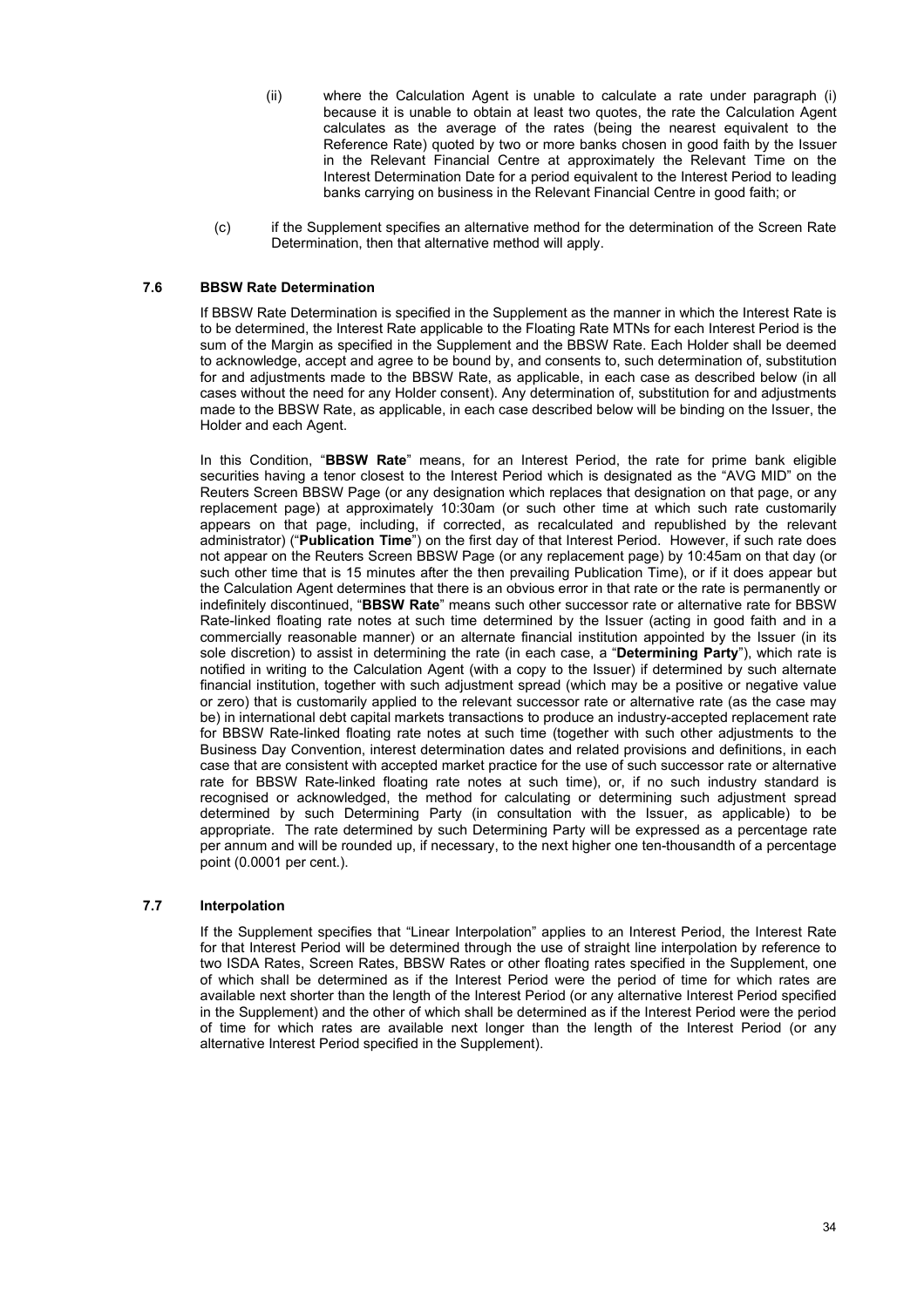# **8 Structured MTNs**

*This Condition 8 applies to the MTNs only if the Supplement states that it applies.* 

#### **8.1 Interest on Structured MTNs**

Each interest bearing Structured MTN bears interest on its outstanding principal amount from (and including) its Interest Commencement Date to (but excluding) its Maturity Date at the Interest Rate.

Interest is payable in arrears:

- (a) on each Interest Payment Date; or
- (b) if no Interest Payment Date is specified in the Supplement, on each date which falls the number of months or other period specified as the Specified Period in the Supplement after the preceding Interest Payment Date (or in the case of the first Interest Payment Date, after the Interest Commencement Date).

## **8.2 Interest Rate**

The Interest Rate payable in respect of an interest bearing Structured MTN must be determined in the manner specified in the Supplement.

#### **9 General provisions applicable to interest**

## **9.1 Maximum or Minimum Interest Rate**

If the Supplement specifies a Maximum Interest Rate or Minimum Interest Rate for any Interest Period then, the Interest Rate for the Interest Period must not be greater than the maximum, or be less than the minimum, so specified.

#### **9.2 Calculation of Interest Rate and interest payable**

The Calculation Agent must, as soon as practicable after determining the Interest Rate in relation to each Interest Period for each Floating Rate MTN and interest bearing Structured MTN, calculate the amount of interest payable for the Interest Period in respect of the outstanding principal amount of each such MTN.

Unless otherwise specified in the Supplement, the amount of interest payable is calculated by multiplying the product of the Interest Rate for the Interest Period and the outstanding principal amount of the MTN by the applicable Day Count Fraction.

The rate determined by the Calculation Agent must be expressed as a percentage rate per annum.

#### **9.3 Calculation of other amounts**

If the Supplement specifies that any other amount is to be calculated by the Calculation Agent, the Calculation Agent must, as soon as practicable after the time at which the amount is to be determined, calculate the amount in the manner specified in the Supplement.

# **9.4 Notification of Interest Rate, interest payable and other items**

The Calculation Agent must notify the Issuer, the Registrar, the Holders, each other Agent and any stock exchange or other relevant authority on which the MTNs are listed of:

- (a) each Interest Rate, the amount of interest payable and each other amount, item or date calculated or determined by it together with the Interest Payment Date; and
- (b) any amendment to any amount, item or date referred to in paragraph (a) arising from any extension or reduction in any Interest Period or calculation period.

The Calculation Agent must give notice under this Condition as soon as practicable after it makes its determination. However, it must give notice of each Interest Rate, the amount of interest payable and each Interest Payment Date by the fourth day of the Interest Period.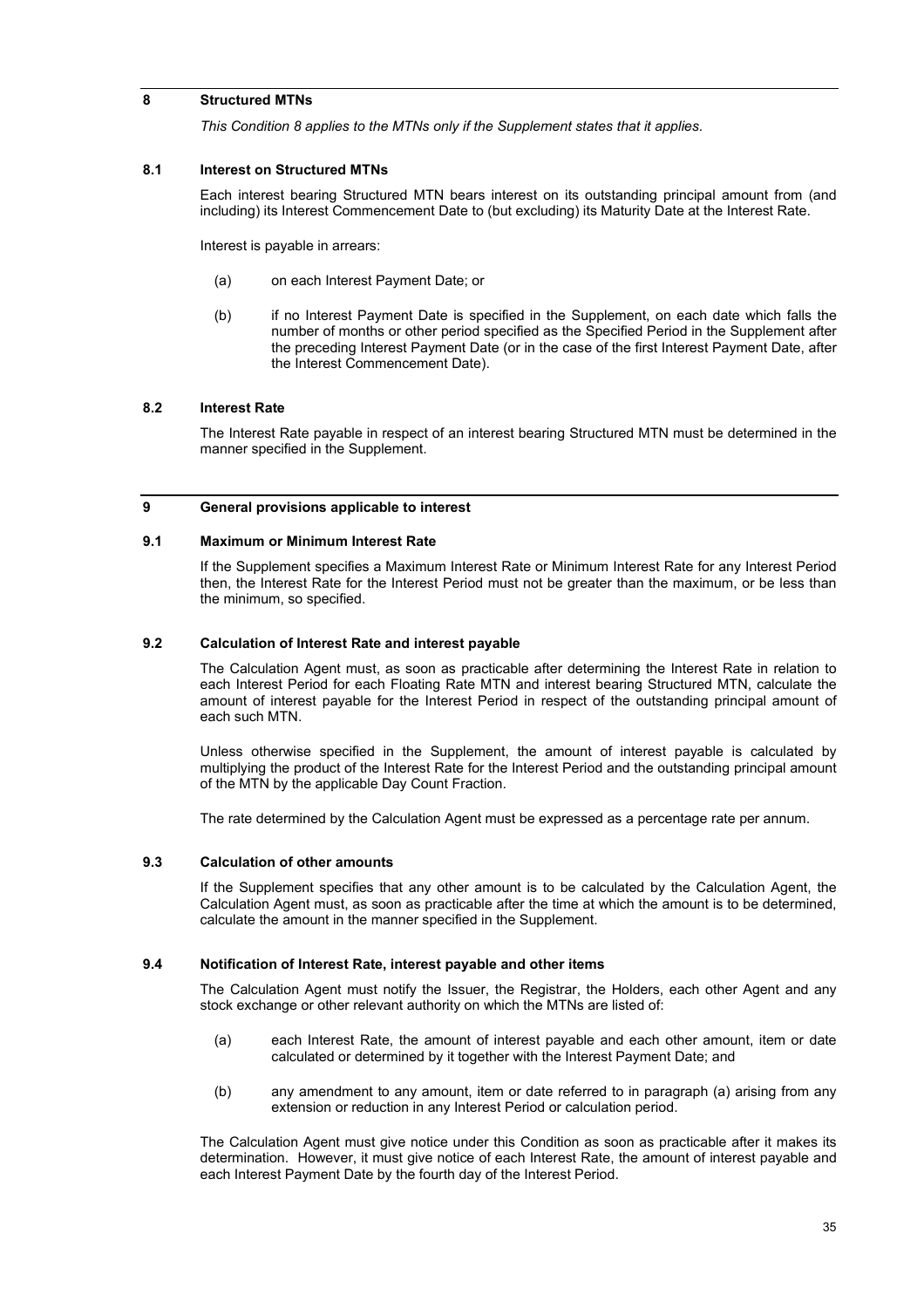The Calculation Agent may amend its determination of any amount, item or date (or make appropriate alternative arrangements by way of adjustment) as a result of the extension or reduction of the Interest Period or calculation period without prior notice but must notify the Issuer, the Registrar, the Holders, each other Agent and each stock exchange or other relevant authority on which the MTNs are listed after doing so.

## **9.5 Determination final**

The determination by the Calculation Agent of all amounts, rates and dates falling to be determined by it under these MTN Conditions is, in the absence of manifest error, final and binding on the Issuer, the Registrar, each Holder and each other Agent.

## **9.6 Rounding**

For the purposes of any calculations required under these MTN Conditions (unless otherwise specified in the Supplement):

- (a) all percentages resulting from the calculations must be rounded, if necessary, to the nearest one hundred-thousandth of a percentage point (with 0.00005 being rounded up to 0.0001);
- (b) all figures must be rounded to four decimal places (with halves being rounded up); and
- (c) all amounts that are due and payable must be rounded (with halves being rounded up) to:
	- (i) in the case of Australian dollars, one cent; and
	- (ii) in the case of any other currency, the lowest amount of the currency available as legal tender in the country of the currency.

# **Part 4 Redemption and purchase**

# **10 Redemption and purchase**

#### **10.1 Scheduled redemption**

The Issuer must redeem each MTN on the Maturity Date at its Redemption Amount unless:

- (a) the MTN has been previously redeemed;
- (b) the MTN has been purchased and cancelled; or
- (c) the Supplement states that the MTN has no fixed maturity date.

# **10.2 Partly Paid MTNs**

Partly Paid MTNs will be redeemed on the Maturity Date in accordance with the Supplement.

## **10.3 Instalment MTNs**

Instalment MTNs will be partially redeemed in the Instalment Amounts and on the Instalment Dates specified in the Supplement. The principal amount of each Instalment MTN is reduced by the Instalment Amount with effect from the Instalment Date.

#### **10.4 Early redemption for taxation reasons**

The Issuer may redeem all (but not some) of the MTNs of a Series in whole before their Maturity Date at the Redemption Amount and any interest accrued on it to (but excluding) the redemption date if:

- (i) the Issuer is required under Condition 13.2 ("Withholding tax") to increase the amount of a payment in respect of an MTN; or
- (ii) any interest payable under the MTNs is not deductible, or a government authority (or a representative of such an authority) has indicated that it may not be deductible,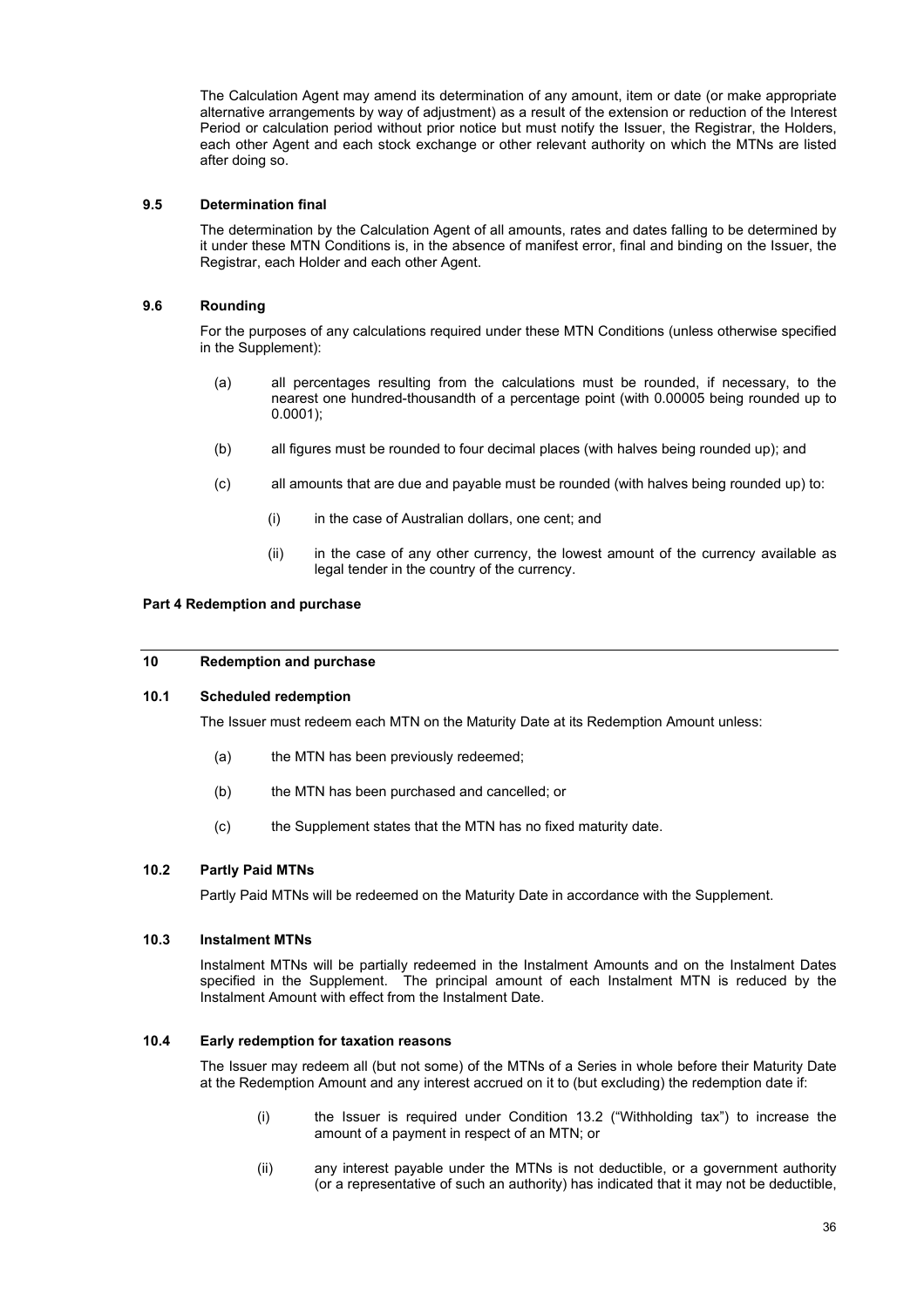for the purposes of determining the taxes imposed on the net income of the Issuer or the head company of any tax group of which the Issuer is a member.

However, the Issuer may only do so if:

- (a) the Issuer has given at least 15 days' (and no more than 60 days') (or any other period specified in the Supplement) notice to the Registrar, the Holders, each other Agent and any stock exchange or other relevant authority on which the MTNs are listed;
- (b) before the Issuer gives the notice under paragraph (a), the Registrar has received:
	- (i) a certificate signed by two directors of the Issuer; and
	- (ii) an opinion of independent legal advisers of recognised standing in the jurisdiction of incorporation of the Issuer,

that the Issuer would be required under Condition 13.2 ("Withholding tax") to increase the amount of the next payment due in respect of the MTNs;

- (c) in the case of Fixed Rate MTNs, no notice of redemption is given earlier than 90 days before the earliest date on which the Issuer would be obliged to pay Additional Amounts; and
- (d) in the case of Floating Rate MTNs and Structured MTNs bearing a floating rate of interest:
	- (i) the proposed redemption date is an Interest Payment Date; and
	- (ii) no notice of redemption is given earlier than 60 days before the Interest Payment Date occurring immediately before the earliest date on which the Issuer would be obliged to pay Additional Amounts.

#### **10.5 Early redemption at the option of Holders (Holder put)**

If the Supplement states that a Holder may require the Issuer to redeem all or some of the MTNs of a Series held by the Holder before their Maturity Date, the Issuer must redeem the MTNs specified by the Holder at the Redemption Amount and any interest accrued on it to (but excluding) the redemption date if the following conditions are satisfied:

- (a) the amount of MTNs to be redeemed is a multiple of their Denomination;
- (b) the Holder has given at least 30 days' (and no more than 60 days') (or any other period specified in the Supplement) notice, to the Issuer and the Registrar by delivering to the Specified Office of the Registrar during normal business hours a completed and signed redemption notice in the form obtainable from the Registrar, together with any evidence the Registrar may require to establish title of the Holder to the MTN;
- (c) the notice referred to in paragraph (b) specifies an account in the country of the currency in which the MTN is denominated to which the payment should be made or an address to where a cheque for payment should be sent;
- (d) the redemption date is an Early Redemption Date (Put) specified in the Supplement; and
- (e) any other condition specified in the Supplement is satisfied.

A Holder may not require the Issuer to redeem any MTN under this Condition 10.5 if the Issuer has given notice that it will redeem the MTN under Condition 10.4 ("Early redemption for taxation reasons") or Condition 10.6 ("Early redemption at the option of the Issuer (Issuer call)").

#### **10.6 Early redemption at the option of the Issuer (Issuer call)**

If the Supplement states that the Issuer may redeem all or some of the MTNs of a Series before their Maturity Date under this Condition, the Issuer may redeem so many of the MTNs specified in the Supplement at the Redemption Amount and any interest accrued on it to (but excluding) the redemption date.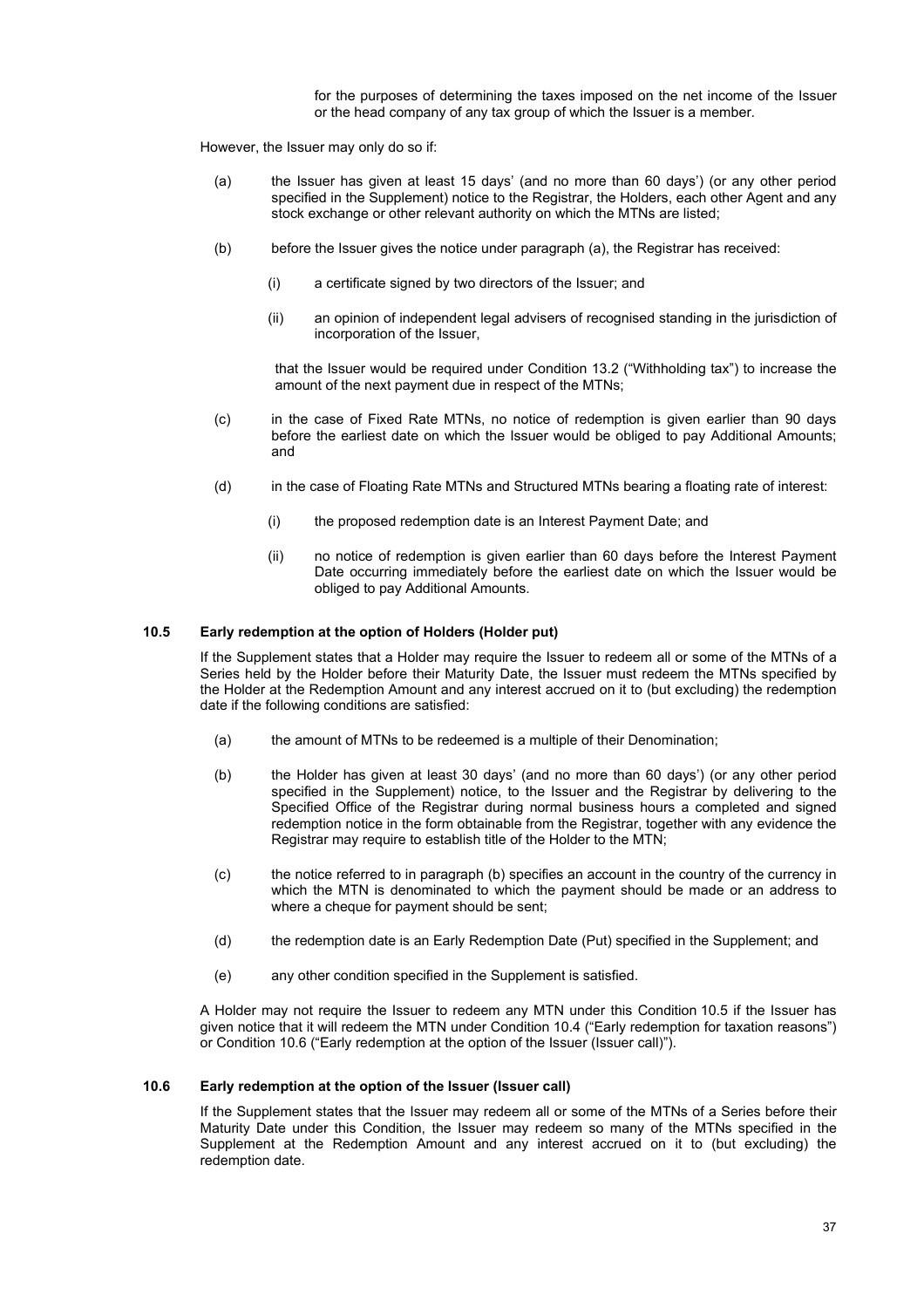However, the Issuer may only do so if:

- (a) the amount of MTNs to be redeemed is a multiple of, their Denomination;
- (b) the Issuer has given at least 30 days' (and no more than 60 days') (or any other period specified in the Supplement) notice to the Registrar, the Holders, each other Agent and any stock exchange or other relevant authority on which the MTNs are listed;
- (c) the proposed redemption date is an Early Redemption Date (Call) specified in the Supplement; and
- (d) any other condition specified in the Supplement is satisfied.

#### **10.7 Partial redemptions**

If only some of the MTNs are to be redeemed under Condition 10.6 ("Early redemption at the option of the Issuer (Issuer call)"), the MTNs to be redeemed will be specified in the notice and selected:

- (a) in a fair and reasonable manner; and
- (b) in compliance with any applicable law, directive or requirement of any stock exchange or other relevant authority on which the MTNs are listed.

#### **10.8 Effect of notice of redemption**

Any notice of redemption given under this Condition 10 is irrevocable.

### **10.9 Late payment**

If an amount is not paid under this Condition 10 when due, then:

- (a) for an MTN (other than a Zero Coupon MTN or a Structured MTN), interest continues to accrue on the unpaid amount (both before and after any demand or judgment) at the default rate specified in the Supplement (or, if no default rate is specified, the last applicable Interest Rate) until the date on which payment is made to the Holder;
- (b) for a Zero Coupon MTN, the obligation to pay the amount is replaced by an obligation to pay the Amortised Face Amount recalculated as at the date on which payment is made to the Holder; and
- (c) for a Structured MTN as specified in the Supplement:
	- (i) interest continues to accrue at the default rate specified in the Supplement (or, if no default rate is specified, the last applicable Interest Rate) until the date on which payment is made to the Holder; or
	- (ii) the obligation to pay the amount is replaced by an obligation to pay an amount determined in the manner specified in the Supplement.

### **10.10 Purchase**

The Issuer and any of its Related Entities may at any time purchase MTNs in the open market or otherwise and at any price. If purchases are made by tender, tenders must be available to all Holders alike. MTNs purchased under this Condition 10.10 may be held, resold or cancelled at the discretion of the purchaser and (if the MTNs are to be cancelled, the Issuer), subject to compliance with any applicable law, regulatory requirement or requirement of any stock exchange or other relevant authority on which the MTNs are listed.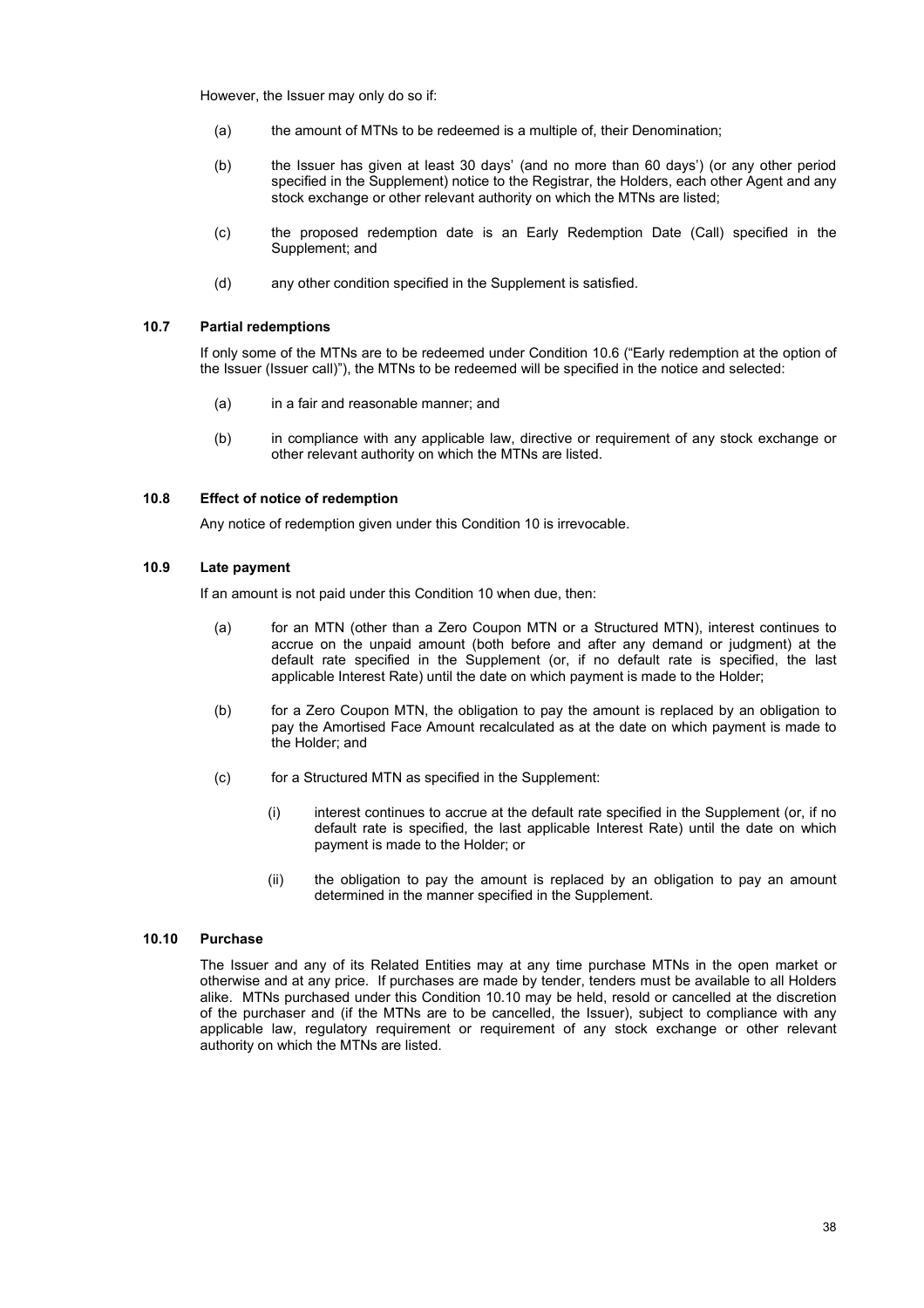## **11 General provisions**

### **11.1 Summary of payment provisions**

Payments in respect of MTNs will be made in accordance with Condition 12 ("Payments on MTNs").

### **11.2 Payments subject to law**

All payments are subject to applicable law but without prejudice to the provisions of Condition 13 ("Taxation").

### **11.3 Payments on Business Days**

If a payment:

- (a) is due on an MTN on a day which is not a Business Day then the due date for payment will be adjusted in accordance with the applicable Business Day Convention; or
- (b) is to be made to an account on a Business Day on which banks are not open for general banking business in the place in which the account is located, then the due date for payment will be the first following day on which banks are open for general banking business in that place,

and in either case, the Holder is not entitled to any additional payment in respect of that delay.

### **11.4 Currency indemnity**

The Issuer waives any right it has in any jurisdiction to pay an amount other than in the currency in which it is due. However, if a Holder receives an amount in a currency other than the currency in which it is due:

- (a) it may convert the amount received into the due currency (even though it may be necessary to convert through a third currency to do so) on the day and at such rates (including spot rate, same day value rate or value tomorrow rate) as it reasonably considers appropriate. It may deduct its usual costs in connection with the conversion; and
- (b) the Issuer satisfies its obligation to pay in the due currency only to the extent of the amount of the due currency obtained from the conversion after deducting the costs of the conversion.

### **12 Payments on MTNs**

#### **12.1 Payment of principal**

Payments of principal and any final Instalment Amount will be made to each person registered in the Register at 10.00 am on the Payment Date as the holder of an MTN.

### **12.2 Payment of interest**

Payments of interest and Instalment Amounts (other than the final Instalment Amount) in respect of an MTN will be made on the Payment Date to each person registered at the close of business on the Record Date as the holder of that MTN.

#### **12.3 Payments to accounts**

Payments in respect of MTNs will be made:

(a) if the MTNs are held in the Austraclear System, by crediting on the Payment Date, the amount due to: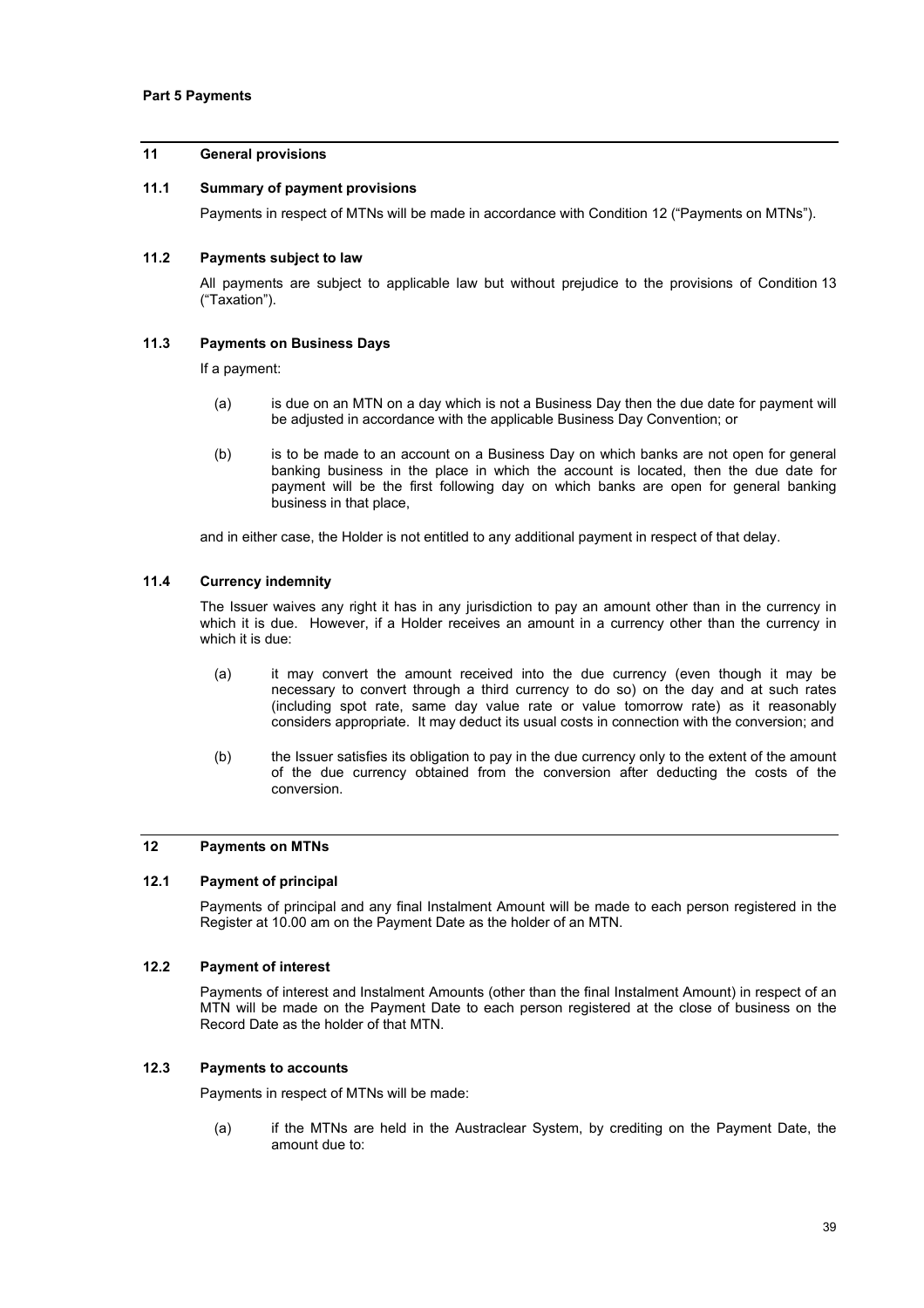- (i) the account of Austraclear (as the Holder) in the country of the currency in which the MTN is denominated previously notified to the Issuer and the Registrar; or
- (ii) if requested by Austraclear, the accounts of the persons in whose Security Record (as defined in the Austraclear Regulations) an MTN is recorded in the country of the currency in which the MTN is denominated as previously notified by Austraclear to the Issuer and the Registrar in accordance with the Austraclear Regulations; and
- (b) if the MTNs are not held in the Austraclear System, by crediting on the Payment Date, the amount then due under each MTN to an account in the country of the currency in which the MTN is denominated previously notified by the Holder to the Issuer and the Registrar.

## **12.4 Payments by cheque**

If a Holder has not notified the Registrar of an account to which payments to it must be made by the close of business on the Record Date, payments in respect of the MTN will be made by cheque sent by prepaid post on the Business Day immediately before the Payment Date, at the risk of the registered Holder, to the Holder (or to the first named joint holder of the MTN) at its address appearing in the Register at the close of business on the Record Date. Cheques sent to the nominated address of a Holder will be taken to have been received by the Holder on the Payment Date and no further amount will be payable by the Issuer in respect of the MTNs as a result of the Holder not receiving payment on the due date.

#### **13 Taxation**

### **13.1 No set-off, counterclaim or deductions**

All payments in respect of the MTNs must be made in full without set-off or counterclaim, and without any withholding or deduction in respect of Taxes, unless required by law.

## **13.2 Withholding tax**

Subject to Condition 13.3 ("Withholding tax exemptions"), if a law requires the Issuer to withhold or deduct an amount in respect of Taxes from a payment in respect of the MTNs such that the Holder would not actually receive on the due date the full amount provided for under the MTNs, then:

- (a) the Issuer agrees to withhold or deduct the amount for the Taxes (and any further withholding or deduction applicable to any further payment due under paragraph (b) below); and
- (b) if the amount deducted or withheld is in respect of Taxes imposed by a Relevant Tax Jurisdiction, the amount payable is increased so that, after making the withholding or deduction and further withholding or deductions applicable to additional amounts payable under this Condition, each Holder is entitled to receive (at the time the payment is due) the amount it would have received if no deductions or withholdings had been required to be made.

#### **13.3 Withholding tax exemptions**

No Additional Amounts are payable under Condition 13.2(b) ("Withholding tax") in respect of any MTN:

- (a) to, or to a third party on behalf of, a Holder who is liable to such Taxes in respect of such MTN by reason of the person having some connection with a Relevant Tax Jurisdiction other than the mere holding of such MTN or receipt of payment in respect of the MTN;
- (b) to, or to a third party on behalf of, a Holder who presents the MTN for payment more than 30 days after the relevant payment date except to the extent that the Holder thereof would have been entitled to an Additional Amount on presenting the same for payment (to the extent that presentation is required), or otherwise arranging to receive payment, on the thirtieth such day;
- (c) to, or to a third party on behalf of, a Holder who could lawfully avoid (but has not so avoided) such Taxes by complying or procuring that any third party complies with any statutory requirements or by making or procuring that any third party makes a declaration of non-residence or similar case for exemption to any tax authority;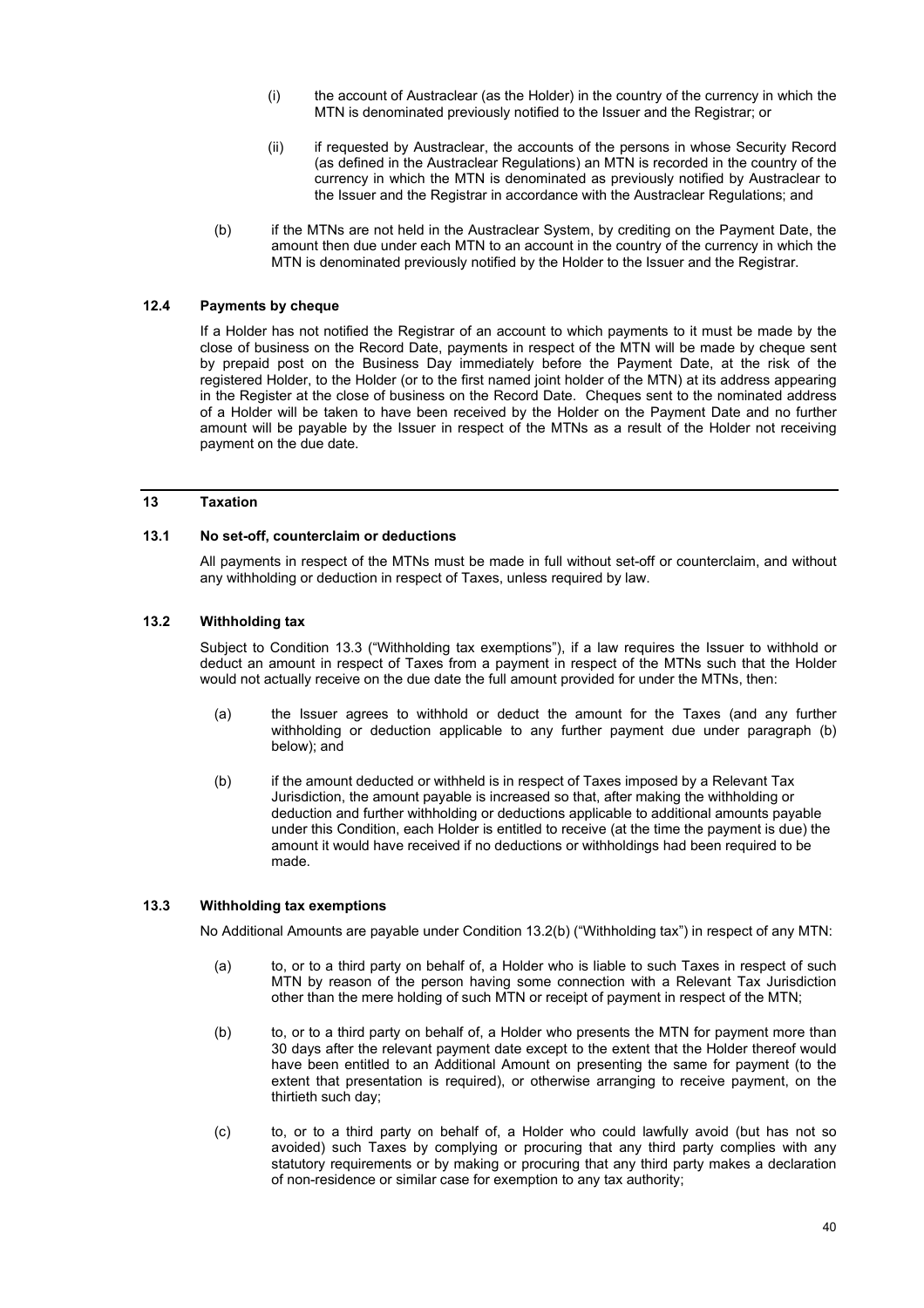- (d) to, or to a third party on behalf of, a Holder who is an Offshore Associate of the Issuer and not acting in the capacity of a clearing house, paying agent, custodian, funds manager or responsible entity of a registered scheme within the meaning of the Corporations Act;
- (e) to, or to a third party on behalf of an Australian resident Holder or a non-resident Holder carrying on business in Australia at or through a permanent establishment of the nonresident in Australia, if the Holder has not supplied an appropriate tax file number, an Australian business number (if applicable) or other exemption details before the relevant Record Date;
- (f) where such withholding or deduction is imposed on a payment to an individual and is required to be made pursuant to European Council Directive 2003/48/EC, European Council Directive 2014/107/EU or any other directive implementing the conclusions of the ECOFIN Council Meeting of 26-27 November 2000 or any law or directive implementing or complying with, amending or replacing, or introduced in order to conform to, such directive;
- (g) in respect of any estate, inheritance, gift, sales, transfer, personal property, or any similar tax, assessment or governmental charge;
- (h) in respect of any tax, assessment or other governmental charge which is required to be withheld or deducted by any paying agent from payments of principal of or interest on any MTN, if such payment can be made without such withholding or deduction by at least one other paying agent;
- (i) to, or to a third party on behalf of, a Holder where such withholding or deduction is required to be made pursuant to a notice or direction issued by the Commissioner of Taxation under section 255 of the Australian Tax Act or section 260-5 of Schedule 1 to the Taxation Administration Act 1953 of Australia or any similar law; or
- (j) in such other circumstances as may be specified in the Supplement.

## **13.4 FATCA**

Notwithstanding Conditions 13.1 and 13.2, if the Issuer or any other person is required to withhold amounts under or in connection with or in order to ensure compliance with FATCA from any payments made with respect to MTNs, the Issuer or that other person shall be permitted to make such withholding or deduction, and Holders and beneficial owners of MTNs will not be entitled to receive any Additional Amount or other amount to compensate them for such withholding.

### **13.5 Time limit for claims**

A claim against the Issuer for a payment under an MTN is void unless made within 10 years (in the case of principal) or 5 years (in the case of interest and other amounts) from the date on which payment first became due.

## **Part 6 Events of Default**

## **14 Events of Default**

### **14.1 Events of Default**

An Event of Default occurs in relation to a Series of MTNs if:

- (a) (**non-payment of principal**) the Issuer fails to pay any principal in respect of the MTNs of the relevant Series when due or, if the failure to pay is caused by administrative or technical error beyond the control of the Issuer, within 2 Business Days of the due date;
- (b) (**non-payment of interest**) the Issuer fails to pay any interest in respect of the MTNs of the relevant Series when due and the failure to pay continues for a period of 30 Business Days:
- (c) (**other obligations**) the Issuer or any Guarantor fails to comply with any of its material obligations under a MTN (other than in relation to the payment of money referred to in paragraph (a) or (b) above) or the Guarantee and, if that failure is capable of remedy, it is not remedied within 60 days of the earlier to occur of: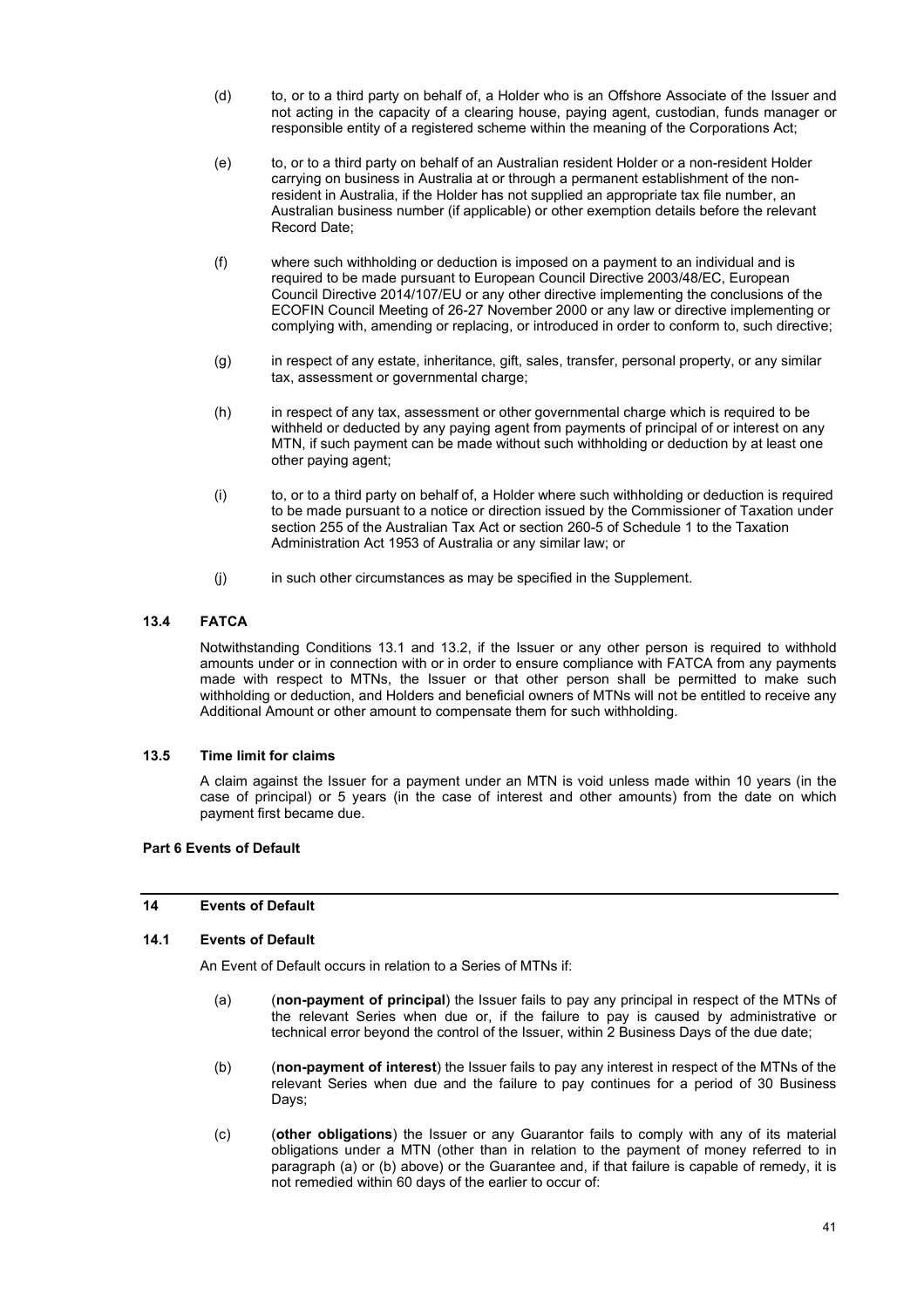- (i) a Responsible Officer of the Issuer obtaining actual knowledge of such default; or
- (ii) a notice requiring remedy from the Holder, having been delivered to the Issuer or relevant Guarantor;
- (d) (**invalidity**) a MTN ceases to have full force and effect (other than by reason of repayment or purchase by the Issuer and cancellation) or its validity or enforceability is denied or disaffirmed by the Issuer or is declared by any court of competent jurisdiction to be void or unenforceable;
- (e) (**insolvency**) an order is made or an effective resolution passed for the liquidation or winding-up of the Issuer or a Guarantor, an administrator, liquidator, receiver or other Controller (as defined in the Corporations Act) is appointed to the Issuer or a Guarantor or an effective resolution is passed to do the same, or the Issuer or a Guarantor becomes insolvent, is unable to pay its debts as they fall due, stops, suspends or threatens to stop or suspend payment of its debts generally:
- (f) (**change in role**) the Issuer or any Guarantor ceases to carry on business generally and either:
	- (i) no other body corporate; or
	- (ii) a body corporate that:
		- (A) is not a related body corporate (as defined in the Corporations Act); or
		- (B) has not been consented to by an Extraordinary Resolution of the Holders (that consent not to be unreasonably withheld or delayed),

assumes the business of the Issuer (including the obligations of the Issuer under the MTNs) or the relevant Guarantor (including the Guarantor's obligations under the Guarantee);

- (g) (**arrangements with creditors**) except for the purpose of a solvent reconstruction or amalgamation, the Issuer or any Guarantor enters into an arrangement, compromise or composition with or assignment for the benefit of its creditors or a class of them;
- (h) (**enforcement against assets**) a Security Interest securing an obligation exceeding in aggregate A\$50,000,000 (or its equivalent in another currency) is enforced, or a distress, attachment or other execution for an amount exceeding in aggregate A\$50,000,000 (or its equivalent in another currency) is enforced or levied (and not satisfied within 60 days), over all or any substantial part of the property, assets or revenues of the Issuer or any Guarantor;
- (i) (**invalidity of Guarantee**) the validity or enforceability of the Guarantee is denied or disaffirmed by any Guarantor or is declared by any court of competent jurisdiction to be void or unenforceable;
- (j) (**cross acceleration**) any Finance Debt of the Issuer or any Guarantor in connection with moneys borrowed or raised or any letter of credit, interest rate swap, currency swap, financial option, futures contract, or currency exchange agreement to which it is a party, or any guarantee or indemnity of such an obligation exceeding in aggregate A\$50,000,000 (or its equivalent in another currency):
	- (i) is not paid when due (taking into account any grace period); or
	- (ii) becomes due and repayable before its scheduled maturity by reason of a default or event of default (howsoever described); or
- (k) (**authorisations**) any authorisation of a government agency which is essential to the performance by an Issuer of its obligations in respect of the MTNs or by a Guarantor of its obligations under the Guarantee, is repealed, revoked, terminated or expires and is not replaced by another sufficient authorisation within 30 calendar days.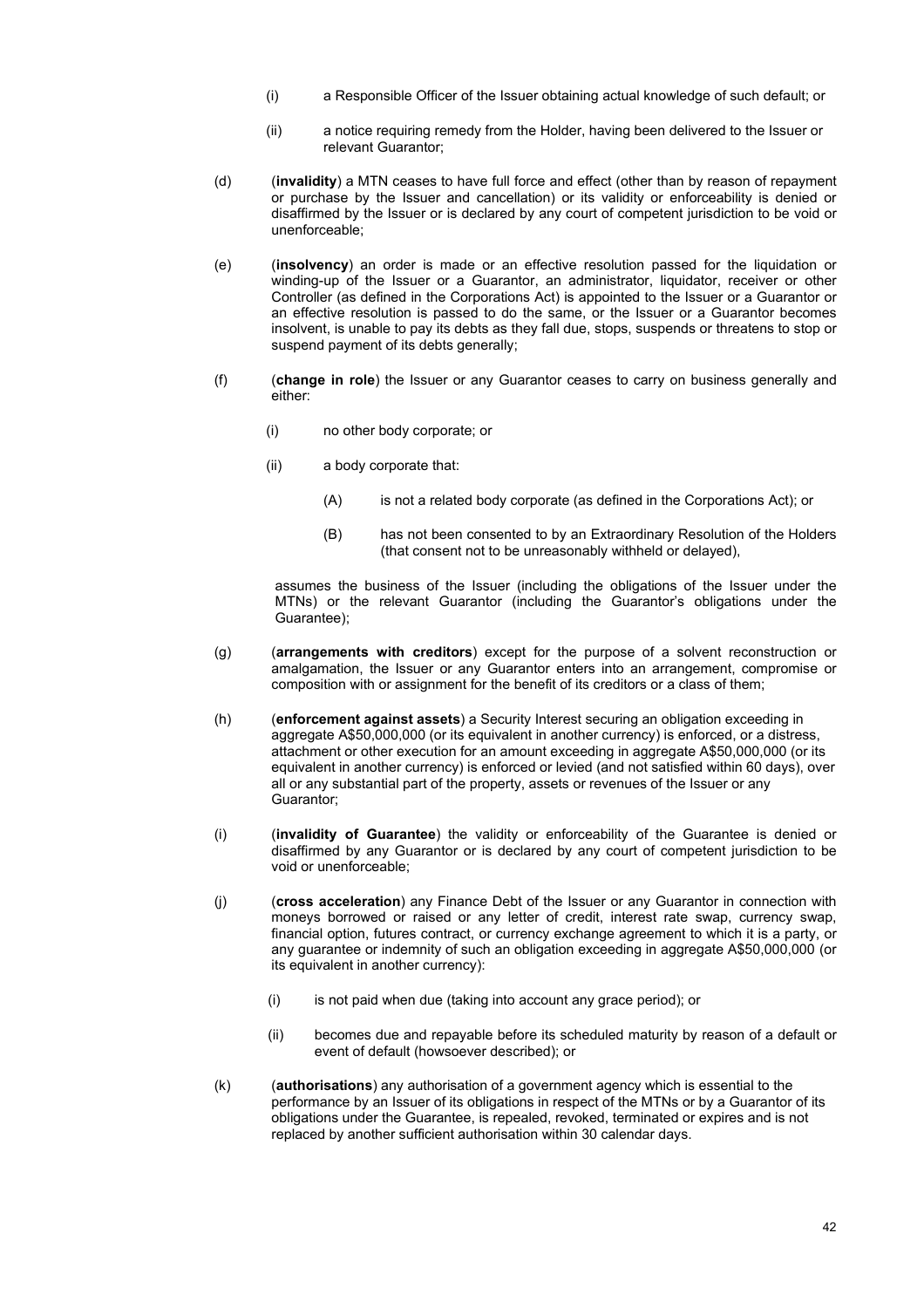### **14.2 Consequences of an Event of Default**

If any Event of Default occurs and continues unremedied in relation to the MTNs, then a Holder may declare by notice to the Issuer (with a copy to the Registrar) that each MTN held by it is to be redeemed at its Redemption Amount (together with any accrued interest) in which case such amounts become immediately due and payable.

## **14.3 Notification**

If an Event of Default occurs, the Issuer must promptly (and in any event within five Business Days) after becoming aware of it notify the Registrar of the occurrence of the Event of Default (specifying details of it) and use its reasonable endeavours to procure that the Registrar promptly notifies Holders, each other Agent and any stock exchange or other relevant authority on which the MTNs are listed of the occurrence of the Event of Default.

## **Part 7 General**

#### **15 Agents**

#### **15.1 Role of Agents**

In acting under an Agency Agreement, each Agent acts solely as agent of the Issuer and does not assume any obligations towards or relationship of agency or trust for or with any Holder.

#### **15.2 Appointment and replacement of Agents**

Each initial Agent for the MTNs is specified in the Supplement. Subject to Condition 15.4 ("Required Agents"), the Issuer reserves the right at any time to vary or terminate the appointment of any Agent and to appoint a successor.

### **15.3 Change of Agent**

Notice of any change of an Agent or its Specified Offices must promptly be given to the Holders by the Issuer or the Agent on its behalf.

## **15.4 Required Agents**

The Issuer must:

- (a) at all times maintain a Registrar; and
- (b) if a Calculation Agent is specified in the Supplement, at all times maintain a Calculation Agent.

## **16 Meetings of Holders**

The Meetings Provisions contain provisions (which have effect as if incorporated in these MTN Conditions) for convening meetings of the Holders of any Series to consider any matter affecting their interests, including any variation of these MTN Conditions by Extraordinary Resolution.

## **17 Variation**

## **17.1 Variation with consent**

Unless Condition 17.2 ("Variation without consent") applies, any MTN Condition may be varied by the Holders of the Series by Extraordinary Resolution in accordance with the Meetings Provisions.

#### **17.2 Variation without consent**

Any MTN Condition may be amended without the consent of the Holders if the amendment:

(a) is made to give effect to any successor rate or alternative rate for the BBSW Rate as provided in Condition 7.6 ("BBSW Rate Determination");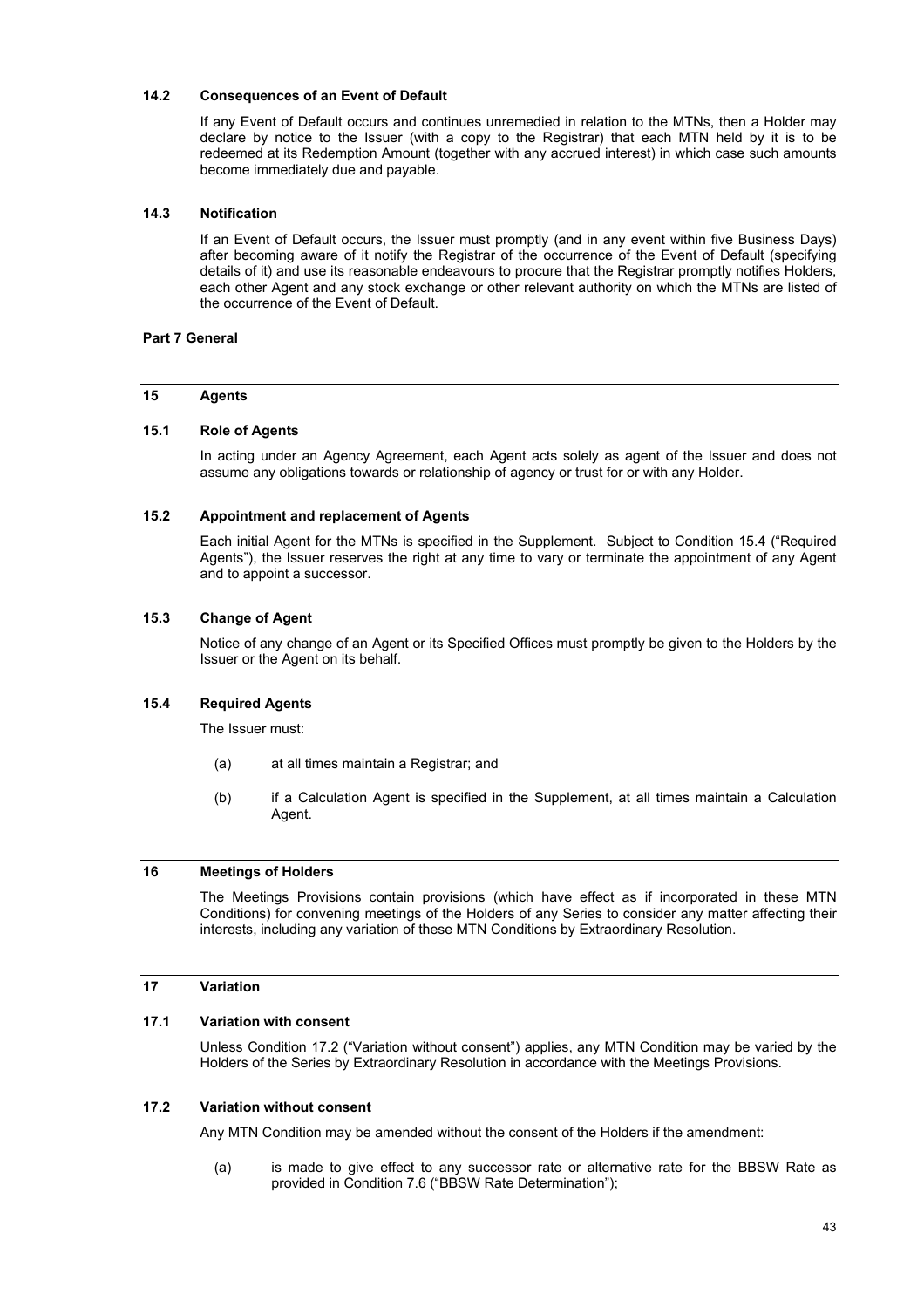- (b) is of a formal, minor or technical nature;
- (c) is made to correct a manifest error;
- (d) is made to cure any ambiguity or correct or supplement any defective or inconsistent provision and, in the reasonable opinion of the Issuer, is not materially prejudicial to the interests of the Holders; or
- (e) only applies to MTNs issued after the date of amendment.

#### **18 Further issues**

The Issuer may from time to time, without the consent of the Holders, issue further MTNs having the same MTN Conditions as the MTNs of any Series in all respects (or in all respects except for the first payment of interest, if any, on them) so as to form a single series with the MTNs of that Series.

## **19 Notices**

#### **19.1 Notices to Holders**

All notices and other communications to the Holders must be in writing and sent by prepaid post (airmail if appropriate) to or left at the address of the Holder (as shown in the Register at the close of business on the day which is 3 Business Days before the date of the notice or communication) and may also be:

- (a) given by an advertisement published in The Australian Financial Review or The Australian; or
- (b) if the Supplement specifies an additional or alternate newspaper, given by an advertisement published in that newspaper.

### **19.2 Notices to the Issuer and the Agents**

All notices and other communications to the Issuer or an Agent must be in writing and may be sent by prepaid post (airmail if appropriate) to or left at the Specified Office of the Issuer or the Agent.

#### **19.3 When effective**

Notices and other communications take effect from the time they are taken to be received unless a later time is specified in them.

#### **19.4 Receipt - publication in newspaper**

If published in a newspaper, a notice or other communication is taken to be received on the first date that publication has been made in all the required newspapers.

### **19.5 Deemed receipt - postal**

If sent by post, notices or other communications are taken to be received three days after posting (or seven days after posting if sent to or from a place outside Australia).

#### **19.6 Deemed receipt - general**

Despite Condition 19.5 ("Deemed receipt - postal"), if notices or other communications are received after 5.00 pm in the place of receipt or on a non-Business Day, they are taken to be received at 9.00 am on the next Business Day.

### **20 Governing law**

#### **20.1 Governing law**

MTNs are governed by the law in force in New South Wales.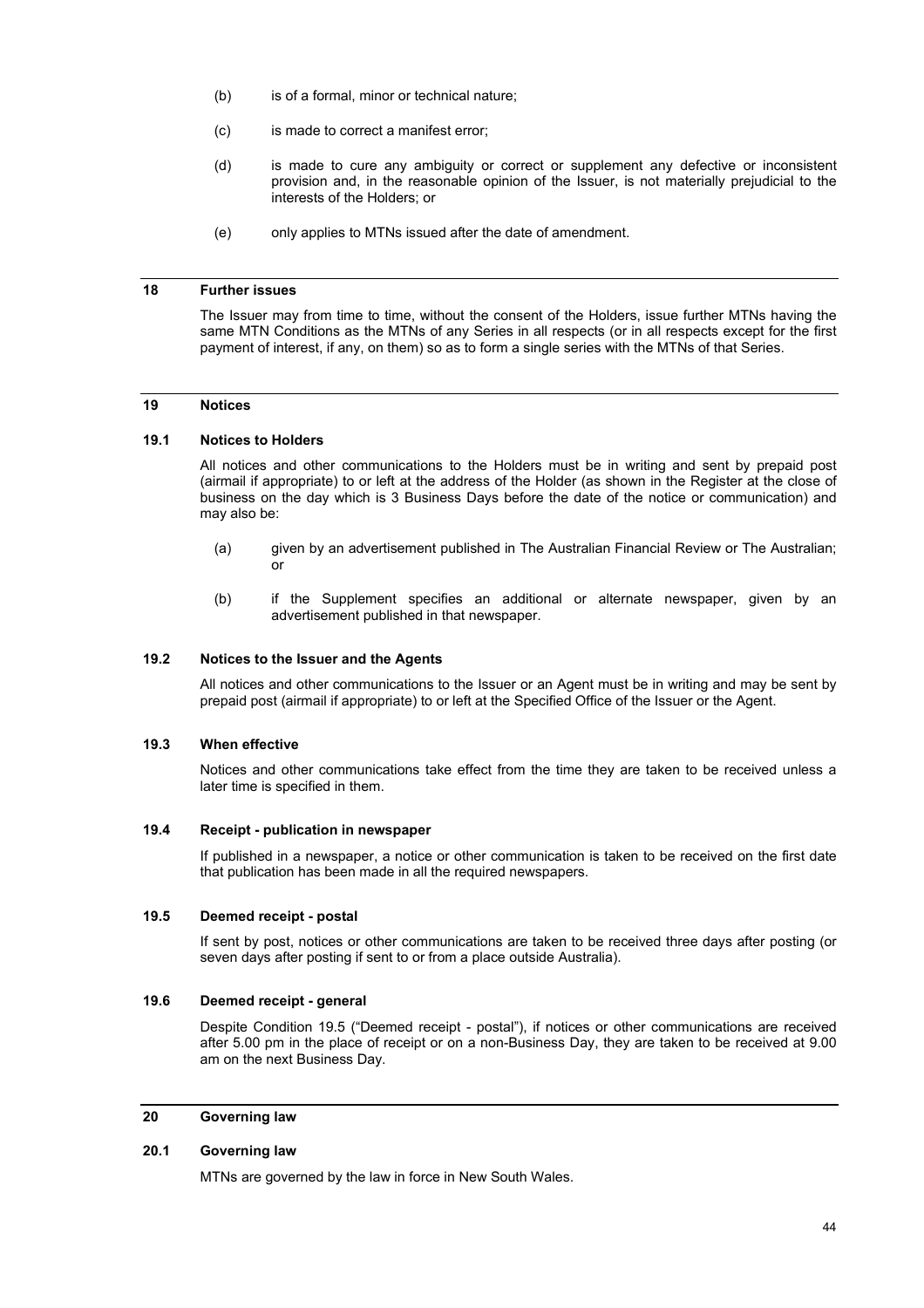### **20.2 Jurisdiction**

The Issuer submits and each Holder is taken to have submitted to the non-exclusive jurisdiction of the courts of New South Wales and courts of appeal from them. The Issuer waives any right it has to object to an action being brought in those courts including by claiming that the action has been brought in an inconvenient forum or that those courts do not have jurisdiction.

### **20.3 Serving documents**

Without preventing any other method of service, any document in any action may be served on the Issuer or a Holder by being delivered or left at the person's registered office or principal place of business.

#### **21 Interpretation**

#### **21.1 Definitions**

Unless the contrary intention appears:

**Acquisition** means an acquisition of new assets that are complementary to the assets of the Aurizon Operating Group.

**Additional Amount** means an additional amount payable by the Issuer under Condition 13.2(b) ("Withholding tax").

#### **Agency Agreement** means:

- (a) the agreement between the Issuer and the Registrar in relation to the MTNs;
- (b) another agreement between the Issuer and the Registrar specified in the Supplement; or
- (c) another agency agreement between the Issuer and another Agent in relation to the MTNs.

**Agent** means the Registrar, the Calculation Agent and any additional agent appointed under an Agency Agreement.

**Amortised Face Amount** means, in relation to a Zero Coupon MTN or a Structured MTN, an amount equal to the sum of:

- (a) the Reference Price specified in the Supplement; and
- (b) the amount resulting from the application of the Accrual Yield specified in the Supplement (compounded annually) to the Reference Price from (and including) the Issue Date to (but excluding) the later of:
	- (i) the date fixed for redemption or (as the case may be) the earlier date the MTN becomes due and repayable; and
	- (ii) the date on which payment is made to Holders under Condition 10.9 ("Late payment"),

as further adjusted, if applicable, in the manner specified in the Supplement.

If the calculation is to be made for a period which is not a whole number of years, the calculation in respect of the period of less than a full year must be made on the basis of the Day Count Fraction specified in the Supplement.

**Aurizon Consolidated Group** means a Tax Consolidated Group of which Aurizon Holdings is the Head Company.

**Aurizon Group** means Aurizon Holdings and each of its Subsidiaries.

**Aurizon Holdings** means Aurizon Holdings Limited (ABN 14 146 335 622).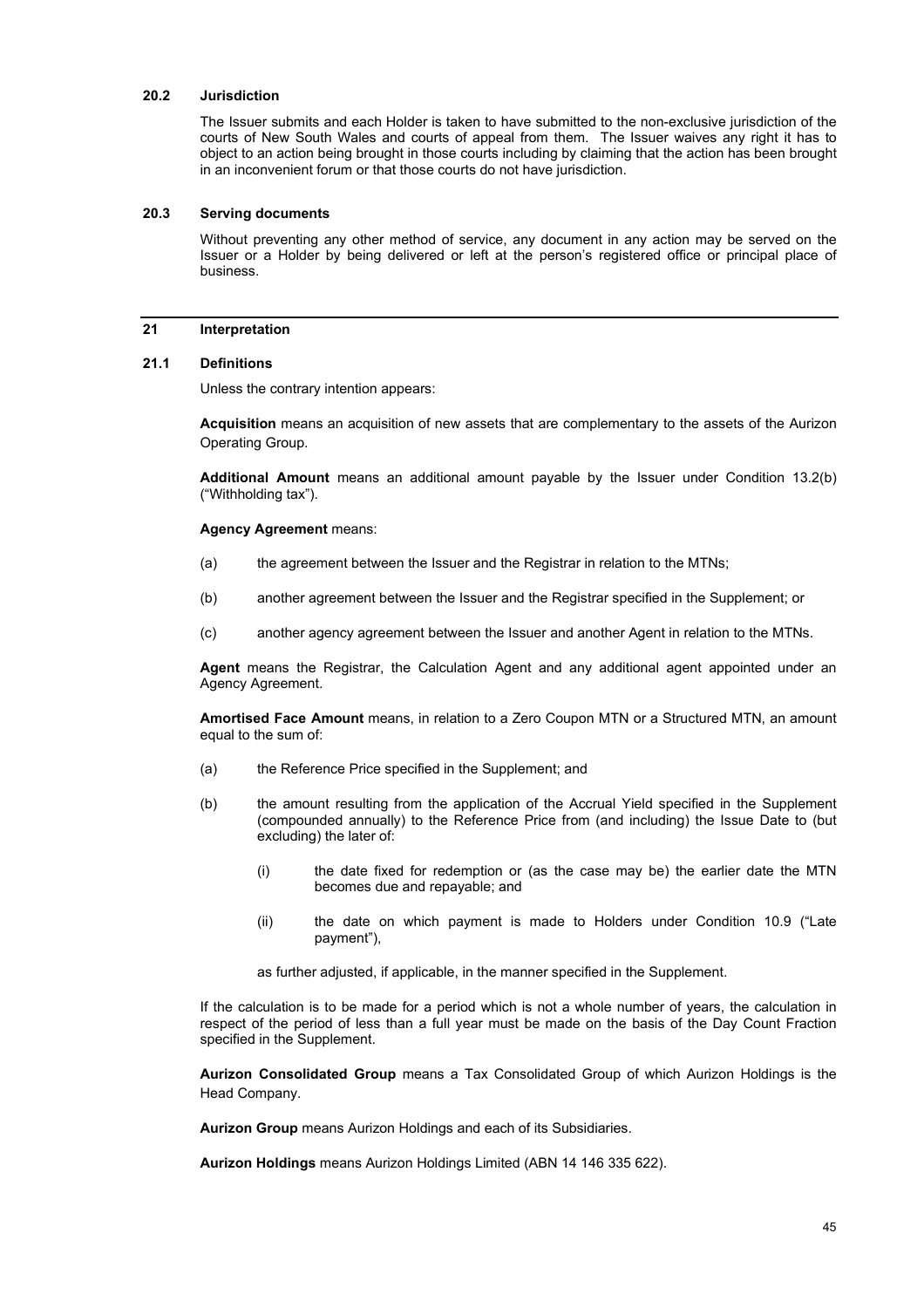**Aurizon Operating Group** means Aurizon Operations and its Subsidiaries (other than Excluded Subsidiaries).

**Aurizon Operations** means Aurizon Operations Limited (ABN 47 564 947 264).

**Austraclear** means Austraclear Limited (ABN 94 002 060 773).

**Austraclear Regulations** means the regulations known as "Austraclear System Regulations" established by Austraclear to govern the use of the Austraclear System.

**Austraclear System** means the system operated by Austraclear in Australia for holding securities and electronic recording and settling of transactions in those securities between members of the system.

**Australian Tax Act** means the Income Tax Assessment Act 1936 of Australia and, where applicable, the Income Tax Assessment Act 1997 of Australia.

**Business Day** means a day on which banks are open for general banking business in each place specified in the Supplement and, if an MTN is to be issued or paid on that day, a day on which each relevant Clearing System is operating.

**Business Day Convention** means a convention for adjusting any date if it would otherwise fall on a day that is not a Business Day and the following conventions, where specified in the Supplement in relation to any date applicable to any MTN, have the following meanings:

- (a) **Floating Rate Convention** means that the date is postponed to the next following day which is a Business Day unless that day falls in the next calendar month, in which event:
	- (i) such date is brought forward to the first preceding day that is a Business Day; and
	- (ii) each subsequent Interest Payment Date is the last Business Day in the month which falls the number of months or other period specified as the Interest Period in the Supplement after the preceding applicable Interest Payment Date occurred;
- (b) **Following Business Day Convention** means that the date is postponed to the first following day that is a Business Day;
- (c) **Modified Following Business Day Convention** or **Modified Business Day Convention** means that the date is postponed to the first following day that is a Business Day unless that day falls in the next calendar month in which case that date is brought forward to the first preceding day that is a Business Day;
- (d) **Preceding Business Day Convention** means that the date is brought forward to the first preceding day that is a Business Day; and
- (e) **No Adjustment** means that the relevant date must not be adjusted in accordance with any Business Day Convention.

If no convention is specified in the Supplement, the Modified Following Business Day Convention applies. Different conventions may be specified in relation to, or apply to, different dates.

**Calculation Agent** means the Registrar or any other person specified in the Supplement as the party responsible for calculating the Interest Rate and other amounts required to be calculated under these MTN Conditions.

**Clearing System** means:

- (a) the Austraclear System; or
- (b) any other clearing system specified in the Supplement.

**Code** means the United States of America Internal Revenue Code of 1986.

**Consolidated Group** has the same meaning as in Part 3-90 of the Australian Tax Act.

**Corporations Act** means the Corporations Act 2001 of Australia.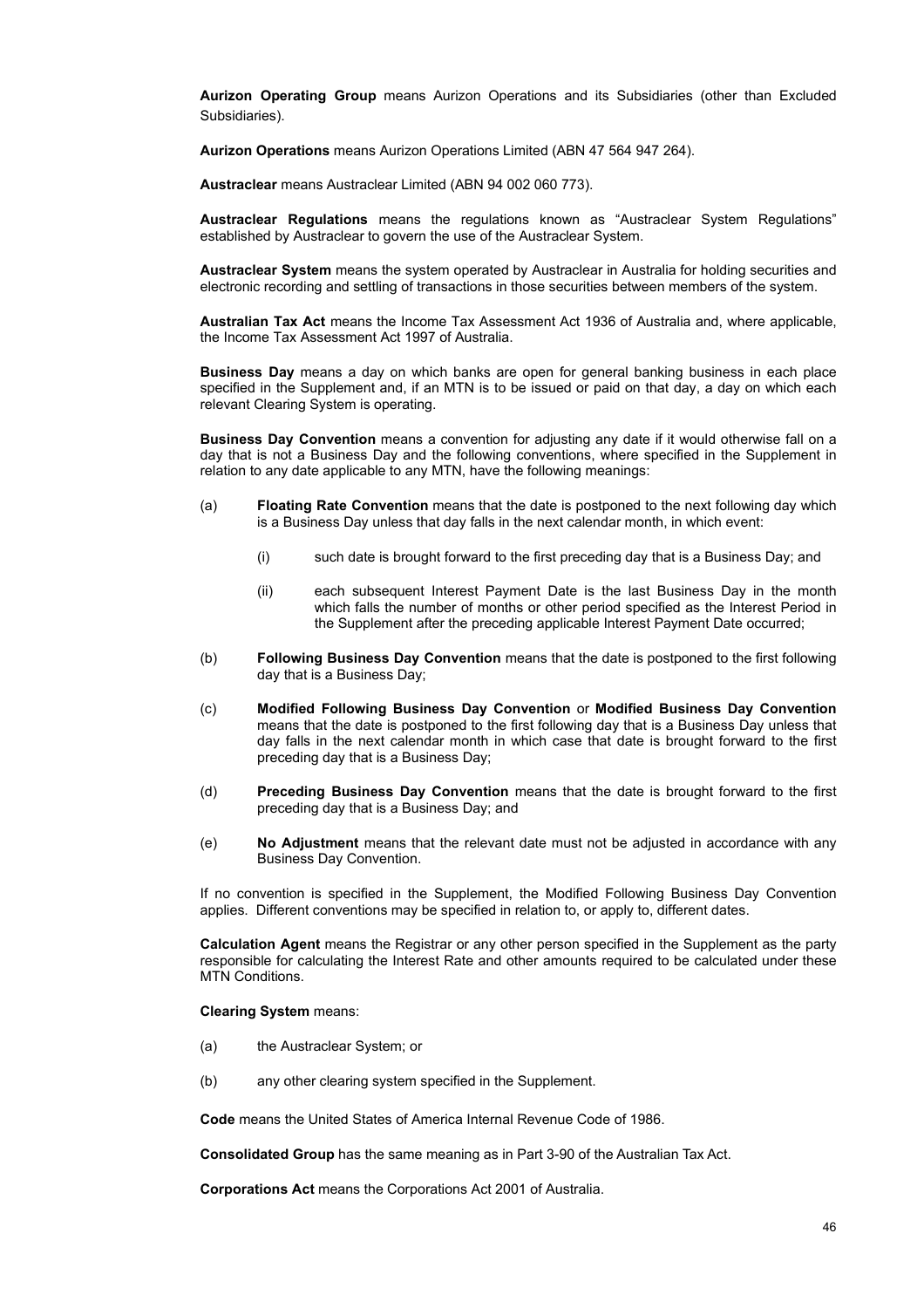**Day Count Fraction** means, in respect of the calculation of interest for any period of time ("**Calculation Period**"), the day count fraction specified in the Supplement and:

- (a) if **"Actual/Actual (ICMA)"** is so specified, means:
	- (i) where the Calculation Period is equal to or shorter than the Regular Period during which it falls, the actual number of days in the Calculation Period divided by the product of (1) the actual number of days in such Regular Period and (2) the number of Regular Periods normally ending in any year; and
	- (ii) where the Calculation Period is longer than one Regular Period, the sum of:
		- (A) the actual number of days in such Calculation Period falling in the Regular Period in which it begins divided by the product of (1) the actual number of days in such Regular Period and (2) the number of Regular Periods in any year; and
		- (B) the actual number of days in such Calculation Period falling in the next Regular Period divided by the product of (1) the actual number of days in such Regular Period and (2) the number of Regular Periods normally ending in any year;
- (b) if **"Actual/365" or "Actual/Actual (ISDA)"** is so specified, means the actual number of days in the Calculation Period divided by 365 (or, if any portion of the Calculation Period falls in a leap year, the sum of:
	- (i) the actual number of days in that portion of the Calculation Period falling in a leap year divided by 366; and
	- (ii) the actual number of days in that portion of the Calculation Period falling in a non-leap year divided by 365);
- (c) if **"Actual/365 (Fixed)"** is so specified, means the actual number of days in the Calculation Period divided by 365;
- (d) if **"Actual/360"** is so specified, means the actual number of days in the Calculation Period divided by 360;
- (e) if **"30/360"** is so specified, means the number of days in the Calculation Period divided by 360 (the number of days to be calculated on the basis of a year of 360 days with twelve 30-day months unless:
	- (i) the last day of the Calculation Period is the 31st day of a month but the first day of the Calculation Period is a day other than the 30th or 31st day of a month, in which case the month that includes that last day is not considered to be shortened to a 30-day month; or
	- (ii) the last day of the Calculation Period is the last day of the month of February, in which case the month of February is not considered to be lengthened to a 30-day month);
- (f) if **"30E/360" or "Eurobond Basis"** is so specified means, the number of days in the Calculation Period divided by 360 (the number of days to be calculated on the basis of a year of 360 days with twelve 30-day months, without regard to the date of the first day or last day of the Calculation Period unless, in the case of a Calculation Period ending on the Maturity Date, the Maturity Date is the last day of the month of February, in which case the month of February is not considered to be lengthened to a 30-day month);
- (g) if "**RBA Bond Basis**" or "**Australian Bond Basis**" is so specified, means one divided by the number of Interest Payment Dates in a year; and
- (h) any other day count fraction specified in the Supplement.

**Deed Poll** means the deed entitled "Debt Instrument Deed Poll" executed by the Issuer dated 17 February 2021.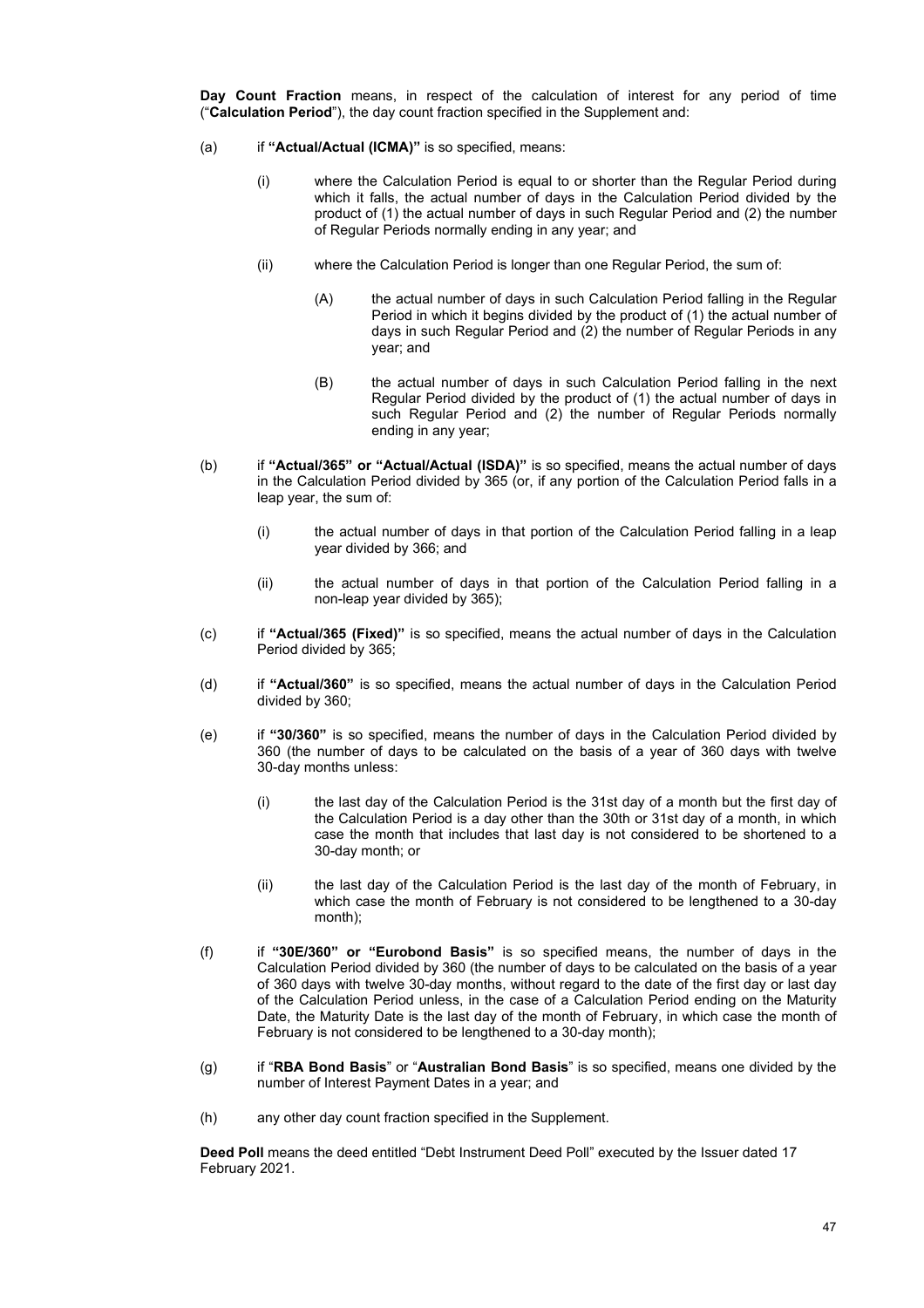**Denomination** means the notional face value of an MTN specified in the Supplement.

**Event of Default** means the happening of any event set out in Condition 14 ("Events of Default").

**Excluded Subsidiary** means any SPV nominated by the Issuer in writing to be an "Excluded Subsidiary" and which is financed for an Expansion or an Acquisition and otherwise financed and operated on a Limited Recourse Basis.

**Expansion** means:

- (a) an enhancement, expansion, augmentation, duplication or replacement of all or part of the Aurizon Operating Group's assets;
- (b) the development of new assets; or
- (c) the enhancement, expansion, augmentation, duplication or replacement of the existing assets of another person connected to or using the Aurizon Operating Group's assets.

**Extraordinary Resolution** has the meaning given in the Meetings Provisions.

**FATCA** means:

- (a) sections 1471 to 1474 of the Code or any associated regulations;
- (b) any treaty, law or regulation of any other jurisdiction, or relating to an intergovernmental agreement between the U.S. and any other jurisdiction, which (in either case) facilitates the implementation of any law or regulation referred to in paragraph (a) above; or
- (c) any agreement pursuant to the implementation of any treaty, law or regulation referred to in paragraphs (a) or (b) above with the U.S. Internal Revenue Service, the U.S. government or any governmental or taxation authority in any other jurisdiction.

**Finance Debt** means any indebtedness for or in respect of:

- (a) moneys borrowed;
- (b) any amount raised under any acceptance credit, or bill acceptance, discount or endorsement facility;
- (c) any amount raised pursuant to any note purchase facility or the issue of bonds, notes, debentures, loan stock or any similar instrument;
- (d) the amount of any liability in respect of any lease or hire purchase contract which would, in accordance with GAAP, be treated as a finance or capital lease;
- (e) receivables sold or discounted (other than any receivables to the extent they are sold on a non-recourse basis);
- (f) any redeemable shares where the holder has the right, or the right in certain conditions, to require redemption;
- (g) any amount raised under any other transaction (including any forward sale or purchase agreement) having the commercial effect of a borrowing;
- (h) consideration for the acquisition of assets or services payable more than 90 days after acquisition;
- (i) any derivative transaction (and, when calculating the indebtedness for or in respect of any derivative transaction, only the marked to market value shall be taken into account);
- (j) any counter-indemnity obligation in respect of a guarantee, indemnity, bond, standby or documentary letter of credit or any other instrument issued by a bank or financial institution; and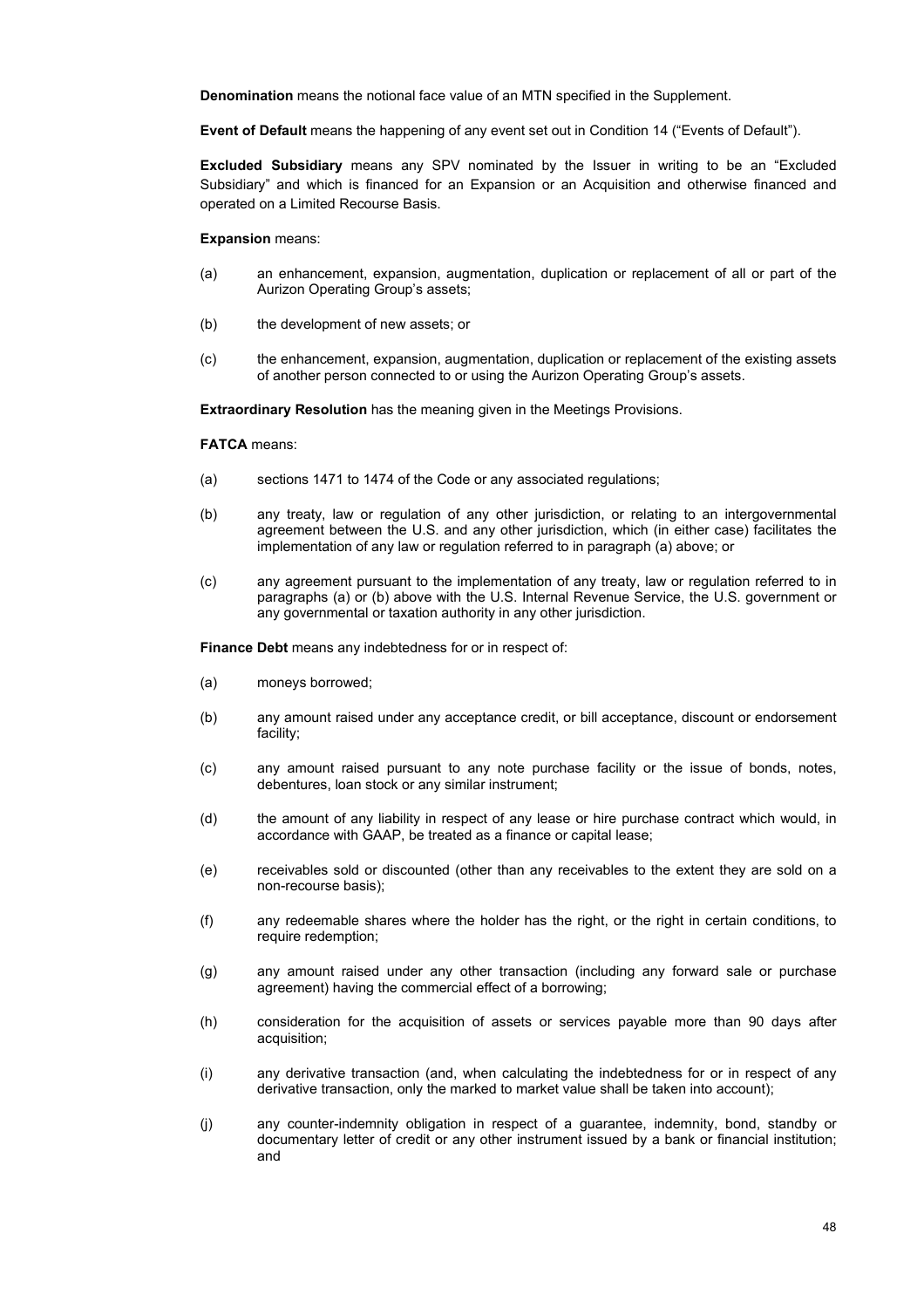(k) the amount of any liability in respect of any guarantee or indemnity for any of the items referred to in paragraphs (a) to (j) above.

### **Financial Statements** means:

- (a) a profit and loss statement;
- (b) a balance sheet; and
- (c) a statement of cash flows,

together with any notes to those documents and a directors' declaration as required under the Corporations Act.

**Fixed Rate MTN** means an MTN on which interest is calculated at a fixed rate payable in arrears on a fixed date or fixed dates in each year and on redemption (or on any other dates specified in the Supplement).

**Floating Rate MTN** means an MTN on which interest is calculated at a floating rate payable 1, 2, 3, 6, or 12 monthly or in respect of any other period (or on any date specified in the Supplement).

**Guarantee** means the guarantee and indemnity granted by the Guarantors pursuant to the deed poll entitled "Deed Poll Guarantee and Indemnity" executed by, amongst others, the Issuer and Aurizon Operations dated 17 February 2021, and a reference to the "Guarantee" includes any guarantor accession deed poll entered into under, and in connection with the Guarantee, from time to time.

**Guarantors** means at a particular time, the Issuer, Aurizon Operations and those members of the Aurizon Operating Group who have acceded to and are "Guarantors" under the Guarantee at that time.

**Head Company** means the head company (as defined in the Australian Tax Act) of a Tax Consolidated Group.

**Holder** means, in respect of an MTN, the person whose name is entered in the Register as the holder of that MTN.

*For the avoidance of doubt, where an MTN is held in a Clearing System, references to a Holder include the operator of that system or a nominee for such operator or a common depository for one or more Clearing Systems (in each case acting in accordance with the rules and regulations of the Clearing System or Systems).* 

**Index Linked MTN** means an MTN in respect of which the amount payable in respect of interest is calculated by reference to an index or a formula or both as specified in the Supplement.

**Information Memorandum** in respect of an MTN means the information memorandum, disclosure document (as defined in the Corporations Act) or other offering document referred to in the Supplement.

**Instalment Amounts** has the meaning given in the Supplement.

**Instalment MTN** means an MTN which is redeemable in one or more instalments as specified in the Supplement.

**Interest Commencement Date** means, for an MTN, the Issue Date of the MTN or any other date so specified in the Supplement.

**Interest Determination Date** has the meaning given in the relevant Supplement.

**Interest Payment Date** means each date so specified in, or determined in accordance with, the Supplement.

**Interest Period** means each period beginning on (and including) an Interest Payment Date and ending on (but excluding) the next Interest Payment Date. However:

(a) the first Interest Period commences on (and includes) the Interest Commencement Date; and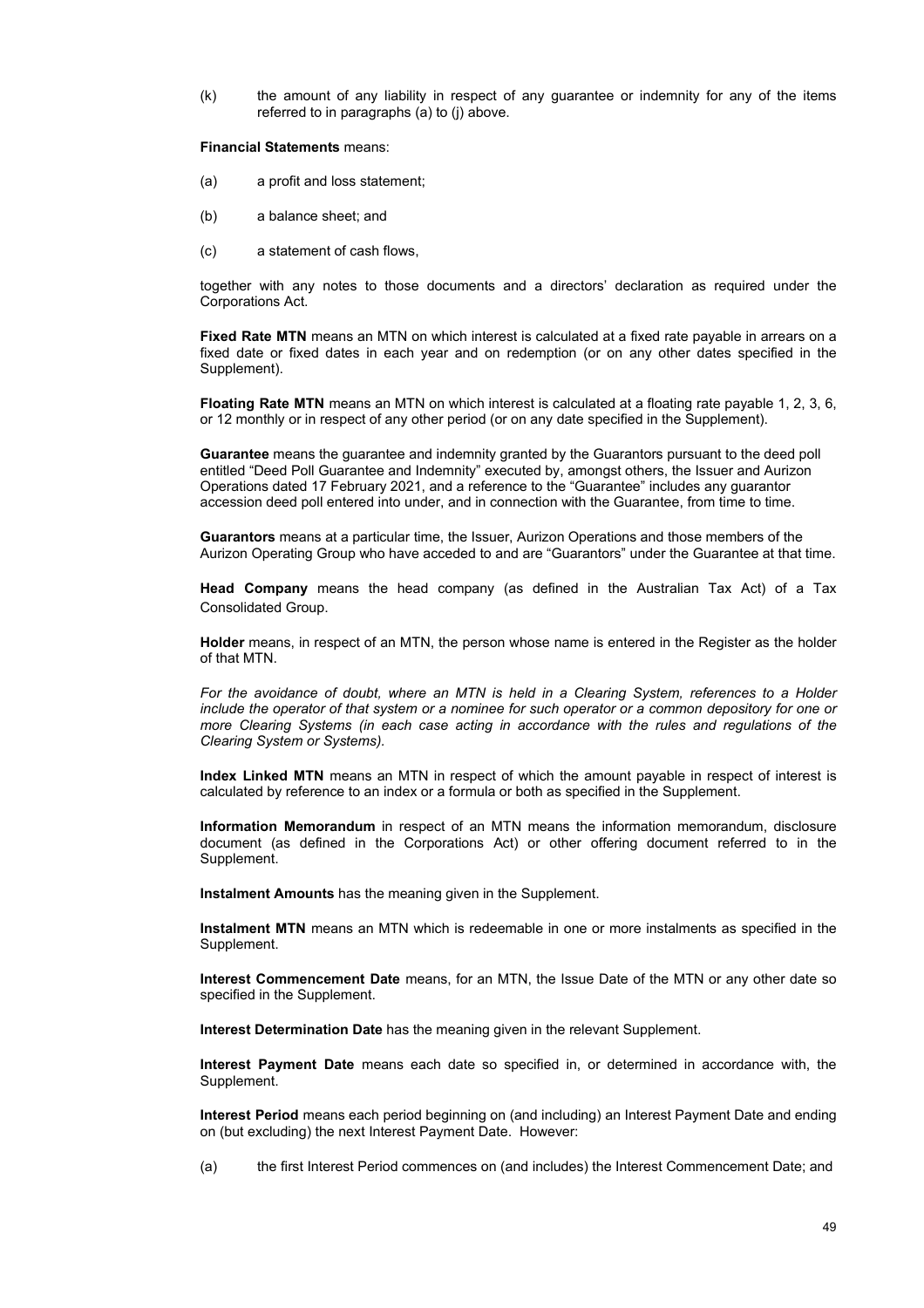(b) the final Interest Period ends on (but excludes) the Maturity Date.

**Interest Rate** means, for an MTN, the interest rate (expressed as a percentage per annum) payable in respect of that MTN specified in the Supplement or calculated or determined in accordance with these MTN Conditions and the Supplement.

**ISDA Definitions** means the 2002 ISDA Definitions published by the International Swaps and Derivatives Association, Inc. (as supplemented, amended, modified or replaced as at the Issue Date of the first Tranche of the MTNs of a Series).

**Issue Date** means the date on which an MTN is, or is to be issued, as specified in, or determined in accordance with, the Supplement.

**Issuer** means Aurizon Finance Pty Ltd (ABN 67 145 991 680) or such other person appointed under the Deed Poll as a new issuer and a reference to an Issuer in respect of an MTN is to the individual Issuer of such MTN or otherwise as the context requires.

**JV Entity** means any joint venture entity (whether incorporated or unincorporated) in which a member of the Aurizon Operating Group and a third party investor that is not a member of the Aurizon Group holds an equity, ownership or participating interest.

**Limited Recourse Basis** means, in respect of an SPV, it:

- (a) is financed and operated on the basis that recourse is limited to that SPV and there is no recourse to the Issuer or any Guarantor, other than where that recourse is pursuant to:
	- (i) a Permitted Security Interest in which recourse is limited to the shares or other marketable securities (or any associated rights) held by the Issuer or Guarantor (as the case may be) in that SPV or any shareholder loans the Issuer or Guarantor (as the case may be) to that SPV; and/or
	- (ii) certain tax funding and sharing arrangements as set out in any tax funding agreement between the members of the Aurizon Consolidated Group and any tax sharing agreement between the members of the Aurizon Consolidated Group in respect of that SPV forming part of the Aurizon Consolidated Group; and
- (b) does not have any Finance Debt or other liabilities guaranteed by the Issuer or any Guarantor and does not otherwise benefit from financial, credit or surety support provided by the Issuer or any Guarantor, other than:
	- (i) any guarantee or support under which recourse is limited to the shares or other marketable securities (or any associated rights) held by the Issuer or Guarantor (as the case may be) in that SPV or any shareholder loans by the Issuer or Guarantor (as the case may be) to that SPV and where all obligations of the Issuer or Guarantor (as the case may be) in relation to any such guarantee, financial, credit or surety support can be fully and finally satisfied by the exercise of rights in respect of those shares or marketable securities and/or shareholder loans; and/or
	- (ii) pursuant to certain tax funding and sharing arrangements as set out in any tax funding agreement between the members of the Aurizon Consolidated Group and any tax sharing agreement between the members of the Aurizon Consolidated Group in respect of that SPV forming part of the Aurizon Consolidated Group.

**Margin** means the margin specified in, or determined in accordance with, the Supplement.

**Maturity Date** means the date so specified in, or determined in accordance with, the Supplement.

**Meetings Provisions** means the provisions relating to meetings of Holders set out in schedule 1 of the Deed Poll.

**MTN** means a debt obligation issued or to be issued by the Issuer which is constituted by, and owing under the Deed Poll, the details of which are recorded in, and evidenced by entry in, the Register.

**Multiple Entry Consolidated Group** has the same meaning given in Part 3-90 of the Australian Tax Act.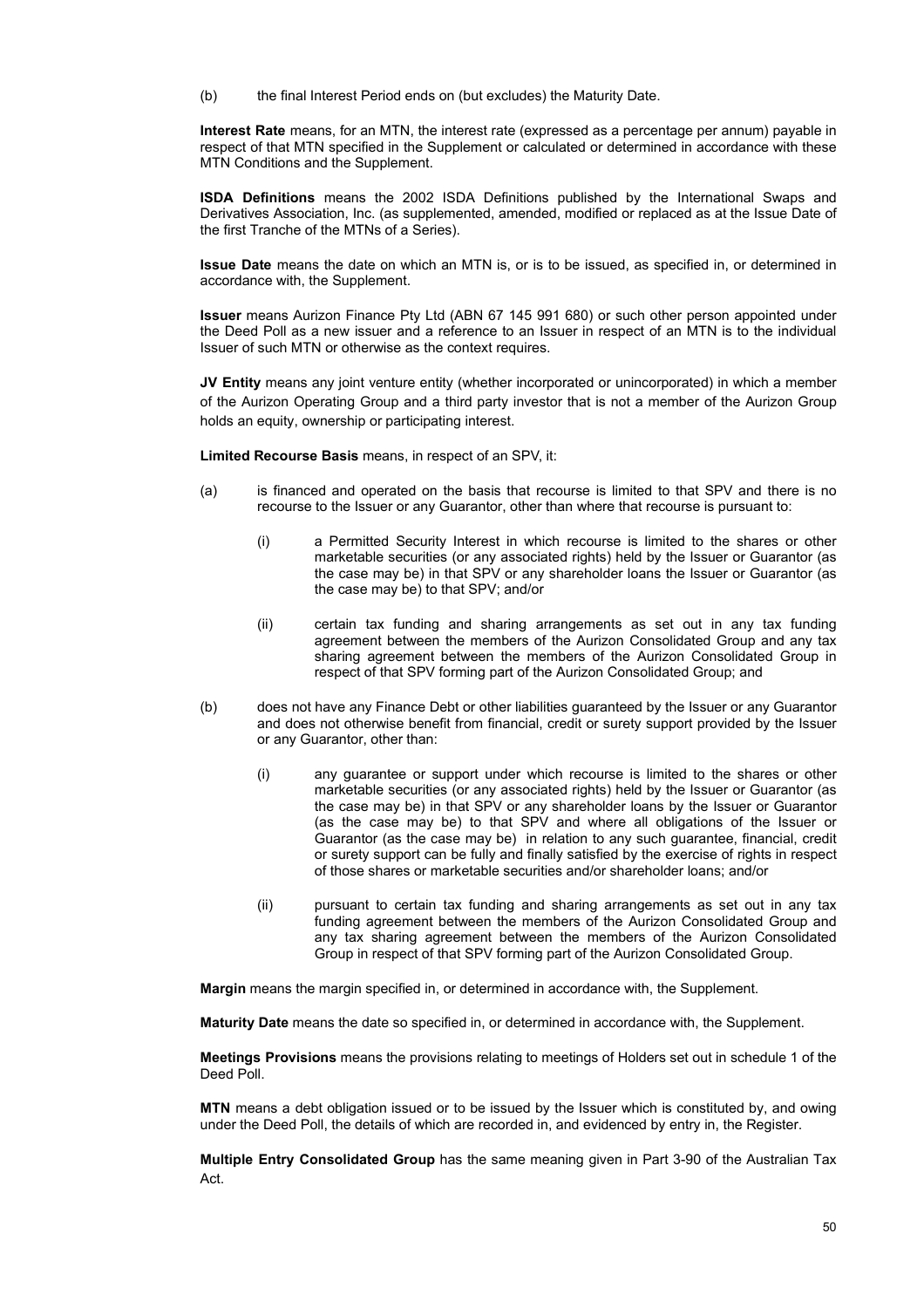**Offshore Associate** means an associate (as defined in section 128F of the Australian Tax Act) of the Issuer that is either:

- (a) a non-resident of Australia which does not acquire the MTNs in carrying on a business at or through a permanent establishment in Australia; or
- (b) a resident of Australia that acquires the MTNs in carrying on a business at or through a permanent establishment outside Australia.

**Partly Paid MTN** means an MTN in relation to which the initial subscription moneys are payable to the Issuer in two or more instalments.

**Payment Date** means the Maturity Date, an Interest Payment Date or other relevant date on which the Issuer must make a payment under an MTN issued by it.

### **Permitted Security Interest means:**

- (a) any Security Interest granted by a member of the Aurizon Operating Group under which the MTNs are secured at least rateably with all other Finance Debt that is secured by that Security Interest;
- (b) any Security Interests existing at the date of the issuance of the Notes and disclosed in the Supplement;
- (c) any Security Interest existing at the time of acquisition on any asset acquired by it after the date of this Information Memorandum and not created in contemplation of the acquisition provided that there is no increase in the amount of the principal moneys secured by that Security Interest;
- (d) any Security Interest existing on or over any asset of an entity at the time that entity became a member of the Aurizon Operating Group and not created in contemplation of that entity becoming a member of the Aurizon Operating Group provided that there is no increase in the amount of the principal moneys secured by that Security Interest;
- (e) any Security Interest created on any property acquired or developed for the sole purpose of financing or refinancing the acquisition or development of such property and securing principal moneys not exceeding the cost of that acquisition or development together with interest and other costs related thereto;
- (f) a Security Interest arising by operation of law and in the ordinary course of business, for sums not yet due that are being contested in good faith by appropriate proceedings;
- (g) any carriers', warehousemen's and mechanics liens or similar Security Interest, in each case for sums not yet due or that are being contested in good faith by appropriate proceedings;
- (h) a Security Interest over shares or other marketable securities of an Excluded Subsidiary, provided that recourse of the holder of that Security Interest under that Security Interest is limited to those assets;
- (i) a Security Interest created by a member of the Aurizon Operating Group over its interest in any JV Entity (whether incorporated or unincorporated) in which a member of the Aurizon Operating Group and a third party investor that is not a member of the Aurizon Operating Group holds an equity, ownership or participating interest, to secure:
	- $(i)$  its obligations under the joint venture to any other party to the joint venture;
	- (ii) its obligations, or the obligations of the joint venture, or the obligations of any entity formed for the purpose of the joint venture, under any agreement relating to financial accommodation for the purposes of the joint venture; or
	- (iii) its obligations, or the obligations of the joint venture, or the obligations of any entity formed for the purpose of the joint venture, under any other agreement relating to the joint venture;
- (j) any rights by way of reservation or retention of title which are required by the supplier of any property to a member of the Aurizon Operating Group in the ordinary course of business;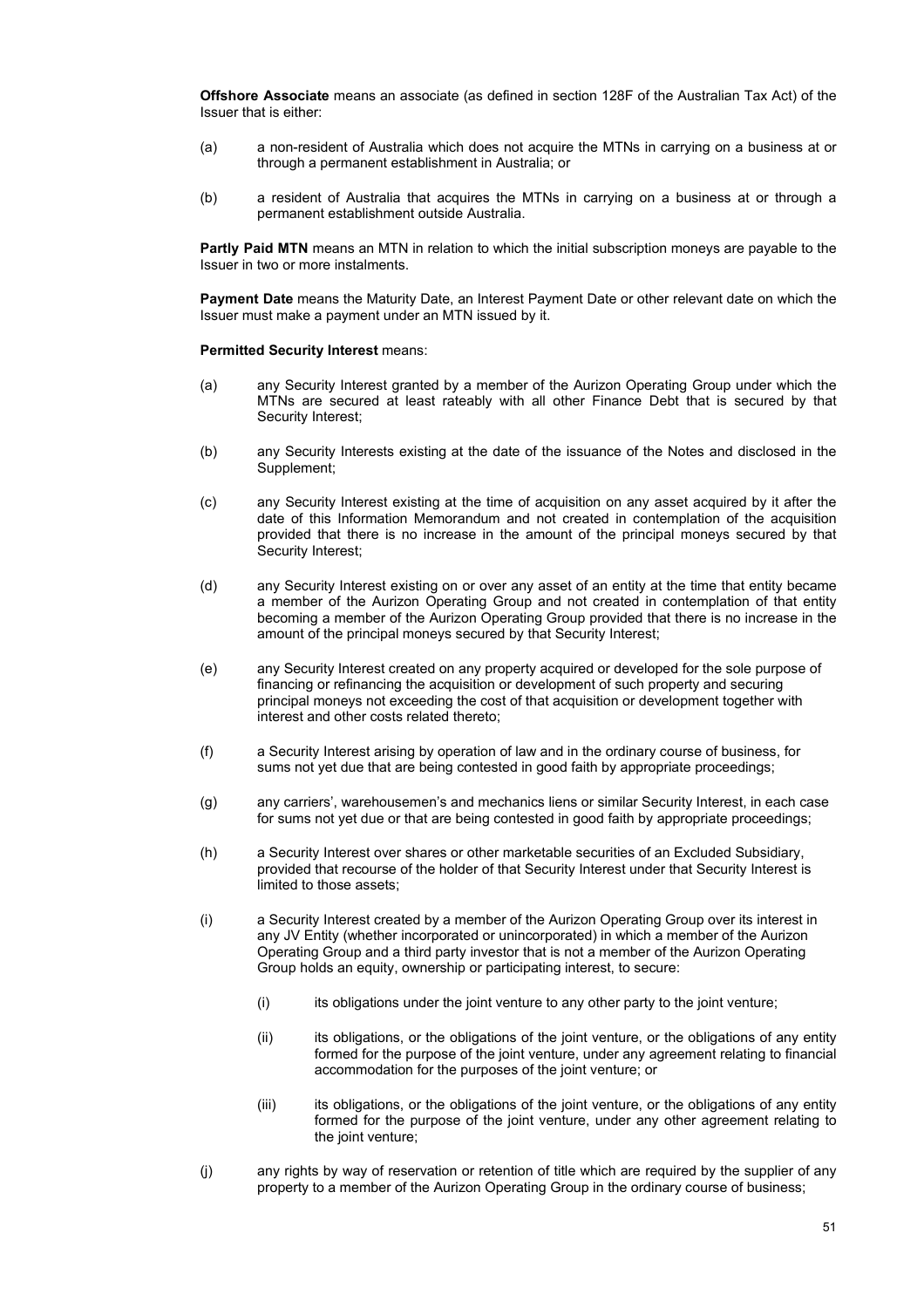- (k) any call option or purchase option granted for value over rolling stock under a haulage contract in favour of the counterparty to that haulage contract;
- (l) any Security Interest which a member of the Aurizon Operating Group is required to create by any applicable law or is required or considers it necessary to create in order to obtain any governmental or regulatory consent, approval, authority, licence, permission or exemption;
- (m) any Security Interest that arises by operation of law and not as a result of any default or omission by any member of the Aurizon Operating Group so long as there is no default in the obligations secured;
- (n) a right of set off, right to combine accounts, or other similar right or arrangement arising in the ordinary course of business or by operation of law;
- (o) any Security Interests created to secure Finance Debt owing by a Guarantor to the Issuer or any other Guarantor;
- (p) any Security Interests in the form of minor survey exceptions, minor encumbrances, easements or reservations of, or rights of others for, licenses, rights-of-way, sewers, electric lines, telegraph and telephone lines and other similar purposes, or zoning or other restrictions as to real property or Security Interests incidental to the conduct of the business or the ownership of the assets that were incurred in connection with the Finance Debt;
- (q) any Security Interest by way of cash cover in favour of an entity which has issued a performance bond, bank guarantee or letter of credit for the account of a member of the Aurizon Operating Group in each case, issued or incurred in the ordinary course of business;
- (r) a Security Interest provided by one of the following transactions if the transaction does not secure payment or performance of an obligation:
	- (i) a transfer of an account or chattel paper; or
	- (ii) a commercial consignment; or
	- (iii) a PPS Lease which is not a capital lease,

where the terms "account", "chattel paper", "commercial consignment" and "PPS Lease" have the respective meanings given to them in the PPSA; or

(s) any extension, renewal or replacement in whole or in part of any Security Interest referred to above so long as such extension, renewal or replacement Security Interest is limited to all or a part of the same property (or improvements on such property) shares of stock or indebtedness that secured the Security Interest so extended, renewed or replaced.

**PPSA** means the Personal Property Securities Act 2009 of Australia, as amended.

**Record Date** means the close of business in the place where the Register is maintained on the eighth calendar day before the Payment Date or any other date so specified in the Supplement.

#### **Redemption Amount** means:

- (a) for an MTN (other than a Zero Coupon MTN or a Structured MTN), the outstanding principal amount as at the date of redemption;
- (b) for a Zero Coupon MTN, the Amortised Face Amount calculated as at the date of redemption; and
- (c) for a Structured MTN, the amount determined by the Calculation Agent in the manner specified in the Supplement,

and also includes any final instalment and any other amount in the nature of a redemption amount specified in, or determined in accordance with, the relevant Supplement or these MTN Conditions.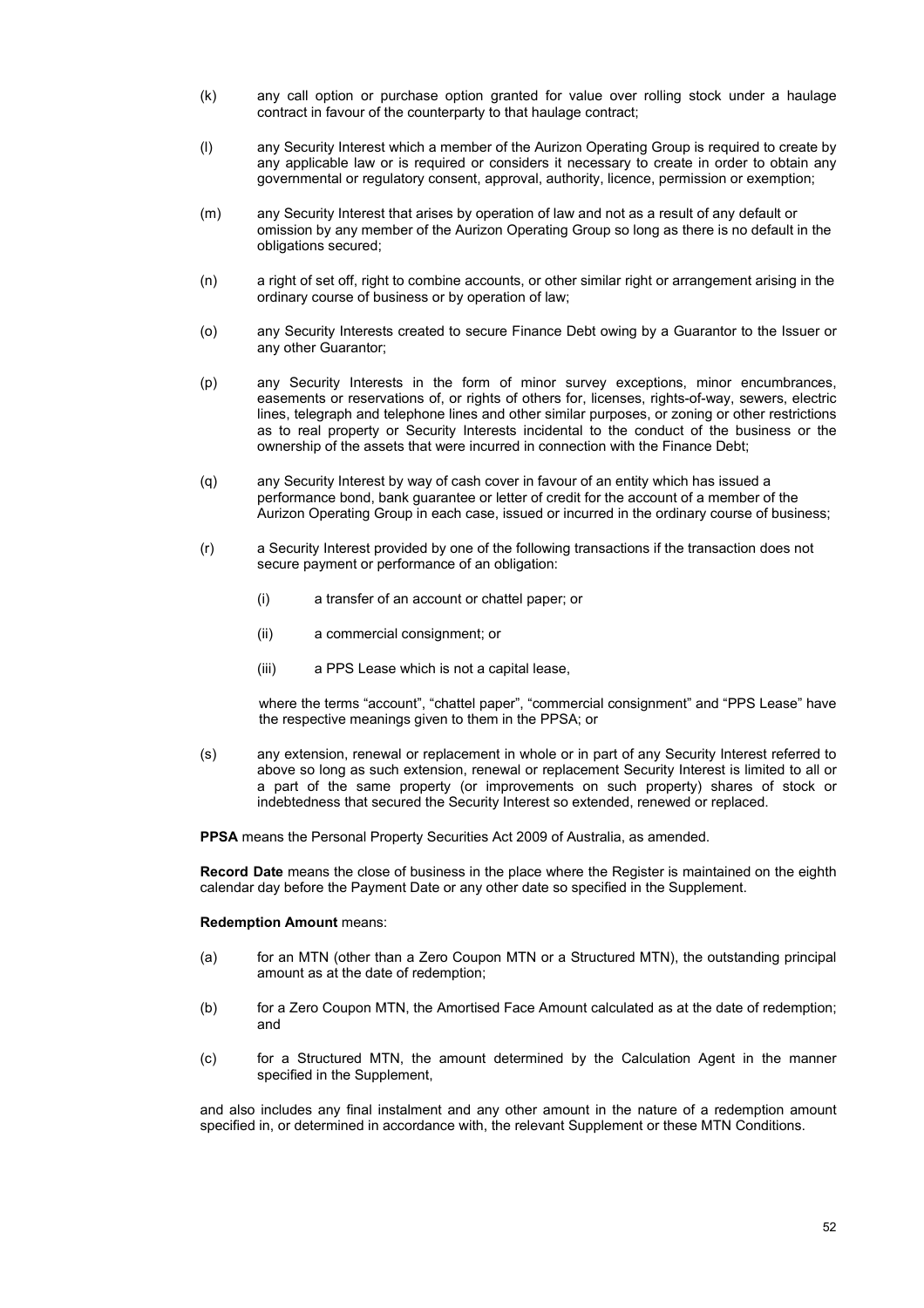**Reference Banks** means the institutions so described in the Supplement or, if none, four major banks selected in good faith by the Issuer in the market that is most closely connected with the Reference Rate.

**Reference Rate** has the meaning given in the Supplement.

**Register** means the register, including any branch register, of holders of MTNs established and maintained by or on behalf of the Issuer under an Agency Agreement.

**Registrar** means the person appointed by the Issuer under an Agency Agreement to maintain the Register and perform any payment and other duties as specified in that agreement.

#### **Regular Period** means:

- (a) in the case of MTNs where interest is scheduled to be paid only by means of regular payments, each Interest Period;
- (b) in the case of MTNs where, apart from the first Interest Period, interest is scheduled to be paid only by means of regular payments, each period from and including a Regular Date falling in any year to but excluding the next Regular Date, where **"Regular Date"** means the day and month (but not the year) on which any Interest Payment Date falls; and
- (c) in the case of MTNs where, apart from one Interest Period other than the first Interest Period, interest is scheduled to be paid only by means of regular payments, each period from and including a Regular Date falling in any year to but excluding the next Regular Date, where **"Regular Date"** means the day and month (but not the year) on which any Interest Payment Date falls other than the Interest Payment Date falling at the end of the irregular Interest Period.

**Related Entity** has the meaning it has in the Corporations Act.

**Relevant Period** means each period of 12 months ending on each Reporting Date.

**Relevant Screen Page** means:

- (a) the page, section or other part of a particular information service (including the Reuters Monitor Money Rates Service and the Dow Jones Telerate Service) specified as the Relevant Screen Page in the Supplement; or
- (b) any other page, section or other part as may replace it on that information service or such other information service, in each case, as may be nominated by the person providing or sponsoring the information appearing there for the purpose of displaying rates or prices comparable to the Reference Rate.

**Relevant Tax Jurisdiction** means the Commonwealth of Australia.

**Relevant Time** has the meaning given in the Supplement.

**Reporting Date** means 30 June in each year.

**Security Interest** means:

- (a) a "security interest" as defined in sections  $12(1)$  and  $12(2)$  of the PPSA or a mortgage, charge, pledge, lien or other security interest securing any obligation of any person;
- (b) any title retention arrangement;
- (c) any right, interest, agreement, notice or arrangement which has the effect of giving another person a preference, priority or advantage over creditors including any arrangement under which money or the benefit of a bank or other account may be applied, set-off or made subject to a combination of accounts or not repayable in certain circumstances;
- (d) any third party right or interest or any right arising as a consequence of the enforcement of a judgment; or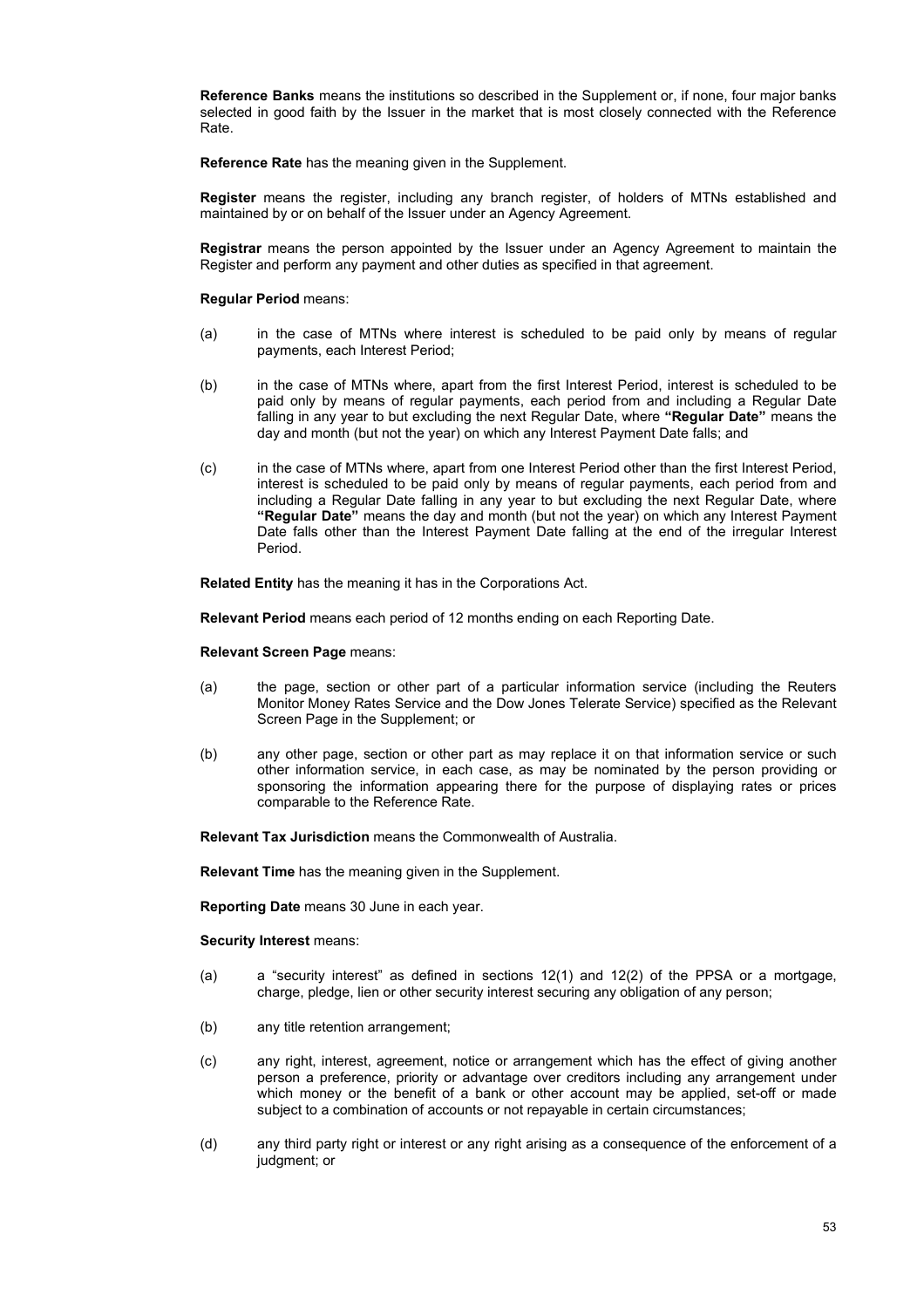(e) any other agreement, notice or arrangement having a similar effect,

or any agreement or arrangement to create any of them or allow them to exist.

**Series** means an issue of MTNs made up of one or more Tranches all of which form a single Series and are issued on the same MTN Conditions except that the Issue Date and Interest Commencement Date may be different in respect of different Tranches of a Series.

**Specified Office** means the office specified in the Information Memorandum or any other address notified to Holders from time to time.

**SPV** means a special purpose vehicle (including a JV Entity) that is established:

- (a) as a Subsidiary of Aurizon Operations, the Issuer or a Guarantor for the purpose of undertaking an Expansion or an Acquisition or for any other specific purpose (either in its personal capacity or as trustee of a trust); or
- (b) for the purpose of holding (directly or indirectly) an interest in a Subsidiary referred to in paragraph (a).

**Structured MTN** means:

- (a) an Index Linked MTN; or
- (b) an Instalment MTN.

**Subsidiary** of an entity means another entity which is a subsidiary of the first within the meaning of Part 1.2 Division 6 of the Corporations Act or is a subsidiary or otherwise controlled by the first within the meaning of any applicable approved accounting standard.

**Supplement** means, in respect of a Tranche, the pricing supplement specifying the relevant issue details in relation to that Tranche.

**Tax Consolidated Group** means a Consolidated Group or a Multiple Entry Consolidated Group.

**Taxes** means taxes, levies, imposts, charges and duties (including stamp and transaction duties) imposed by any authority together with any related interest, penalties, fines and expenses in connection with them, except if imposed on, or calculated having regard to, the net income of a Holder.

**Total Assets** means at any time the total book value of all assets of the Aurizon Operating Group on a consolidated basis shown by the Financial Statements prepared as at the Reporting Date for the twelve or six month period ending on the Reporting Date after eliminating the total book value of all assets of any Excluded Subsidiary shown by that Excluded Subsidiary's Financial Statements prepared as at the same Reporting Date.

**Tranche** means an issue of MTNs specified as such in the Supplement issued on the same Issue Date and on the same MTN Conditions.

**Zero Coupon MTN** means an MTN which does not carry entitlement to periodic payment of interest before the redemption date of the MTN and which is issued at a discount to its principal amount.

## **21.2 References to certain general terms**

Unless the contrary intention appears, a reference to:

- (a) a group of persons (other than a Holder) is a reference to any two or more of them jointly and to each of them individually;
- (b) an agreement, representation or warranty in favour of two or more persons is for the benefit of them jointly and each of them individually;
- (c) anything (including any amount) is a reference to the whole and each part of it;
- (d) a document (including these MTN Conditions) includes any variation or replacement of it;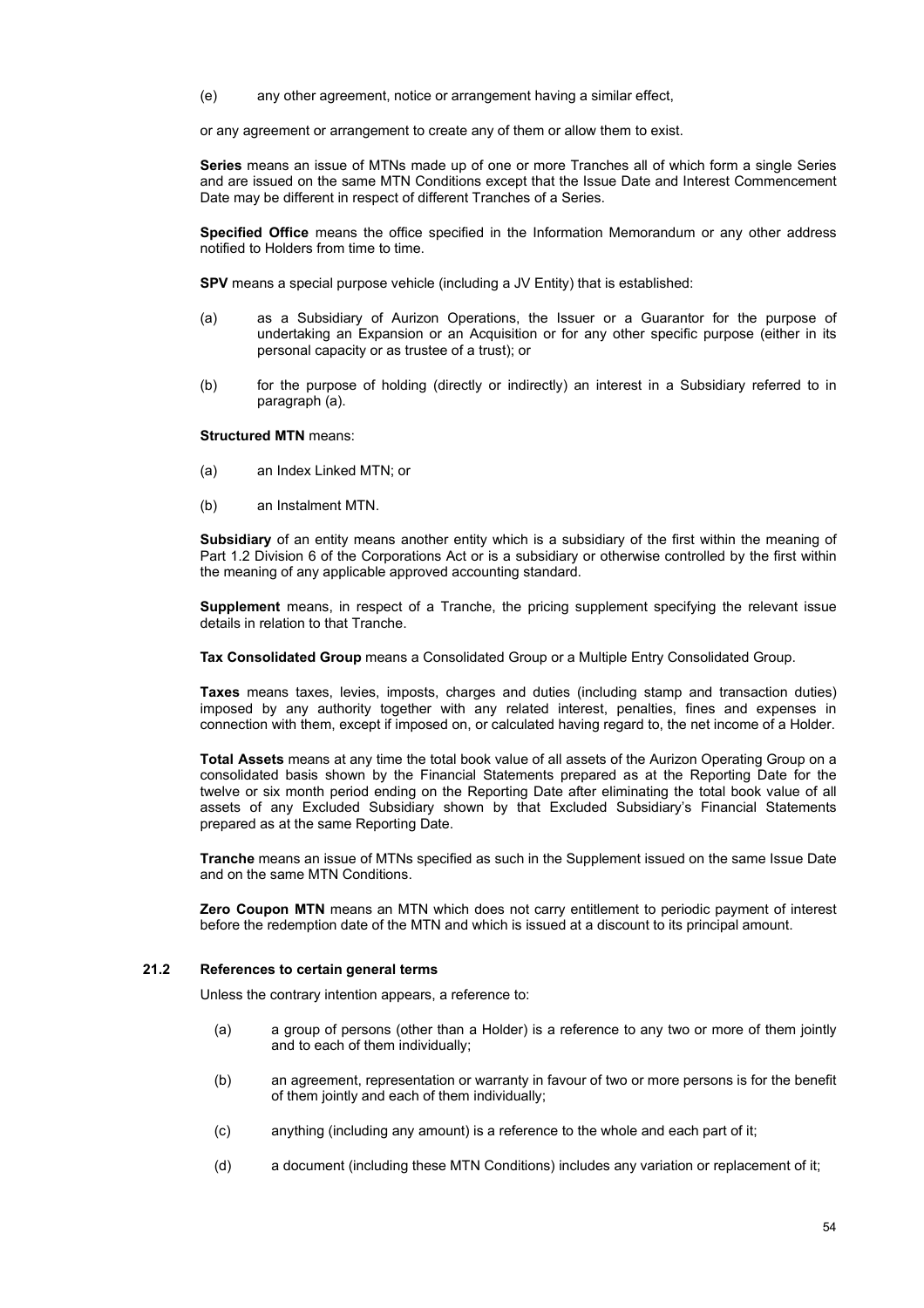- (e) a "law" includes common law, principles of equity and any law made by any parliament (and a law made by a parliament includes any regulation or other instrument under it, and any consolidation, amendment, re-enactment or replacement of it);
- (f) a "directive" includes a treaty, official directive, request, regulation, guideline or policy (whether or not in any such case having the force of law) with which responsible participants in the relevant market generally comply;
- (g) Australian dollars or A\$ is a reference to the lawful currency of Australia;
- (h) a time of day is a reference to Sydney time;
- (i) a "person" includes an individual, a firm, a body corporate, an unincorporated association and an authority;
- (j) a particular person includes a reference to the person's executors, administrators, successors, substitutes (including persons taking by novation) and assigns; and
- (k) the words "including", "for example" or "such as" when introducing an example, do not limit the meaning of the words to which the example relates to that example or examples of a similar kind.

### **21.3 Number**

The singular includes the plural and vice versa.

## **21.4 Headings**

Headings (including those in brackets at the beginning of paragraphs) are for convenience only and do not affect the interpretation of these MTN Conditions.

#### **21.5 References to particular terms**

Unless the contrary intention appears:

- (a) a reference to the Issuer, the Registrar, the Calculation Agent or another Agent is a reference to the person so specified in the Supplement;
- (b) a reference to the Agency Agreement is a reference to the Agency Agreement applicable to the MTNs of the relevant Series;
- (c) a reference to an MTN is a reference to an MTN of a particular Series issued by the Issuer specified in the Supplement;
- (d) a reference to a Holder is a reference to the holder of MTNs of a particular Series;
- (e) if the MTNs are Zero Coupon MTNs or Structured MTNs which do not bear interest, references to interest are not applicable; and
- (f) a reference to a particular date is a reference to that date adjusted in accordance with the applicable Business Day Convention.

## **21.6 References to principal and interest**

Unless the contrary intention appears:

- (a) any reference to "principal" is taken to include the Redemption Amount, any additional amounts in respect of principal which may be payable under Condition 13 ("Taxation"), any premium payable by the Issuer in respect of an MTN and any other amount in the nature of principal payable in respect of the MTNs under these MTN Conditions;
- (b) the principal amount of an MTN issued at a discount is to be taken as at any time to equal the lesser of:
	- (i) its Denomination; and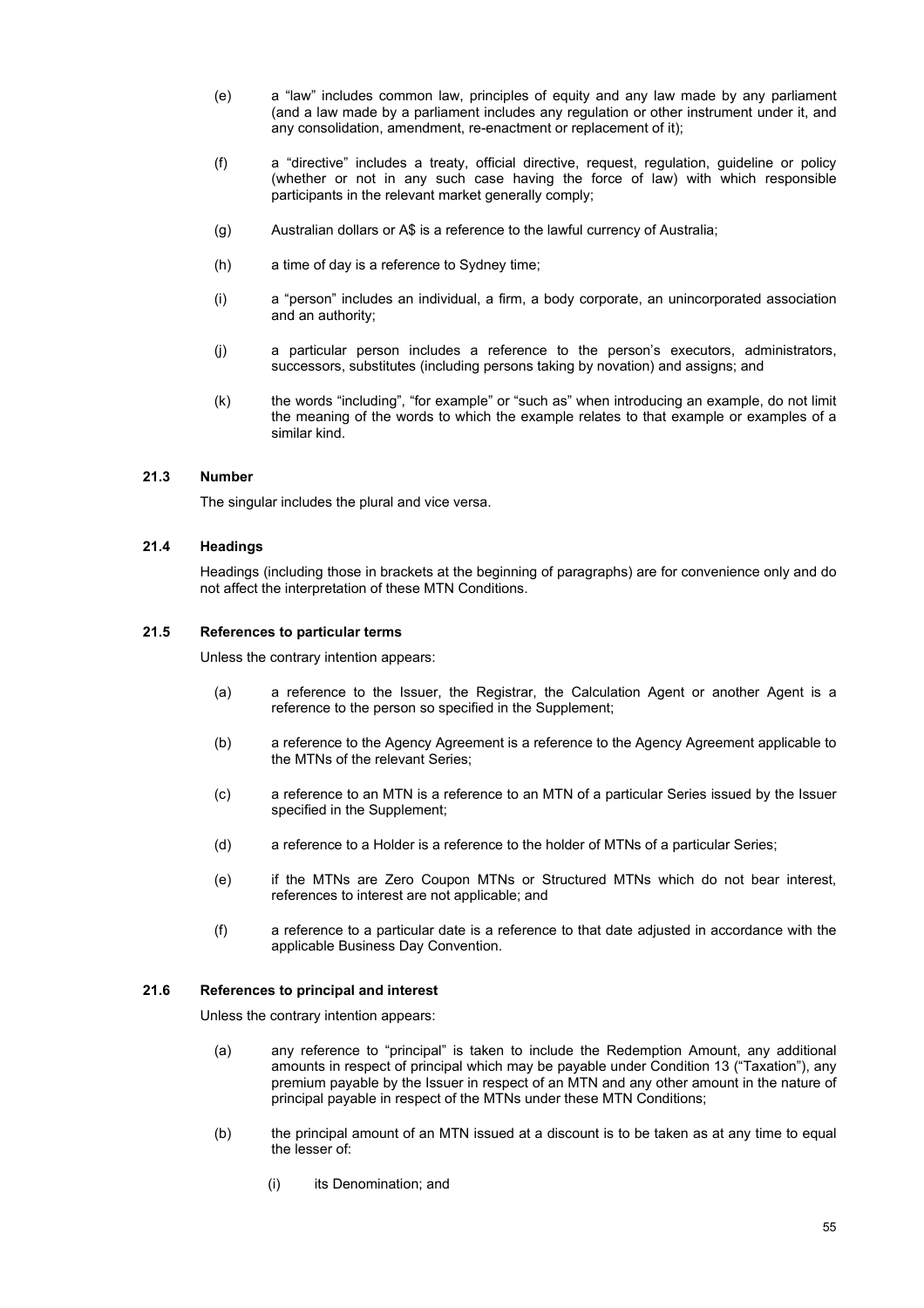- (ii) if specified in the Supplement, its Amortised Face Amount at that time;
- (c) the principal amount of an MTN which is to vary by reference to a schedule or formula (where such determination has been previously made in accordance with these MTN Conditions) is to be taken as at any time to equal its varied amount;
- (d) the principal amount of a Partly Paid MTN is to be taken to equal its paid up principal amount;
- (e) the principal amount of an Instalment MTN at any time is to be taken to be its Denomination less the total instalments repaid to the extent that such instalments relate to a repayment of principal; and
- (f) any reference to "interest" is taken to include any Additional Amounts and any other amount in the nature of interest payable in respect of the MTNs under these MTN Conditions.

## **21.7 Terms defined in Supplement**

Terms which are specified in the Supplement as having a defined meaning have the same meaning when used in these MTN Conditions, but if the Supplement gives no meaning or specifies that the definition is "Not Applicable", then that definition is not applicable to the MTNs.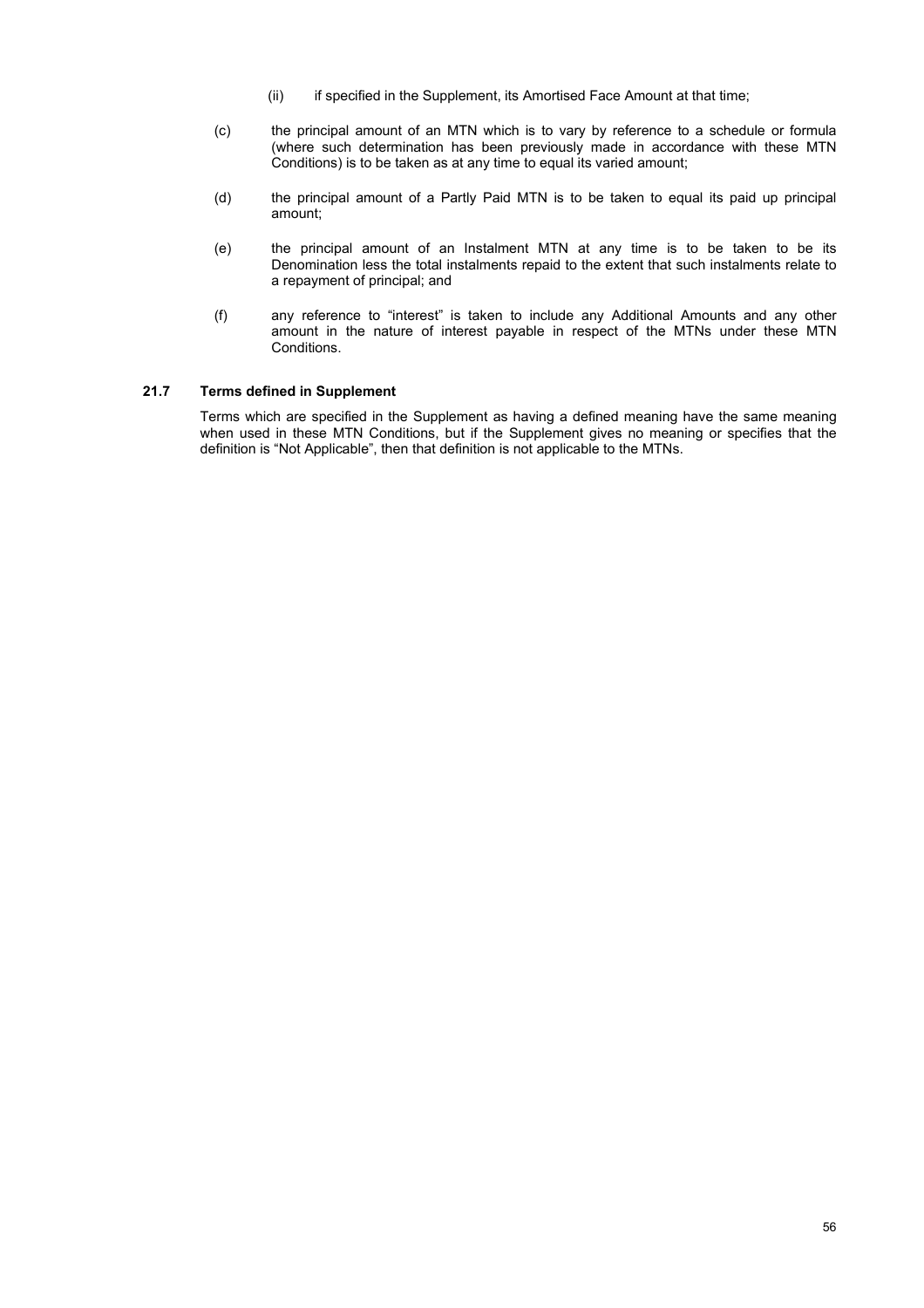*The Supplement that will be issued in respect of each Tranche will be substantially in the form set out below.* 

[**MIFID II PRODUCT GOVERNANCE / PROFESSIONAL INVESTORS AND ECPS ONLY TARGET MARKET** – Solely for the purposes of [the/each] manufacturer's product approval process, the target market assessment in respect of the Debt Instruments has led to the conclusion that: (i) the target market for the Debt Instruments is eligible counterparties and professional clients only, each as defined in Directive 2014/65/EU, as amended ("MiFID II"); and (ii) all channels for distribution of the Debt Instruments to eligible counterparties and professional clients are appropriate. Any person subsequently offering, selling or recommending the Debt Instruments (a "distributor") should take into consideration the manufacturer['s/s'] target market assessment; however, a distributor subject to MiFID II is responsible for undertaking its own target market assessment in respect of the Debt Instruments (by either adopting or refining the manufacturer['s/s'] target market assessment) and determining appropriate distribution channels.]

[**UK MIFIR PRODUCT GOVERNANCE / PROFESSIONAL INVESTORS AND ECPS ONLY TARGET MARKET** – Solely for the purposes of [the/each] manufacturer's product approval process, the target market assessment in respect of the Notes has led to the conclusion that: (i) the target market for the Notes is only eligible counterparties, as defined in the FCA Handbook Conduct of Business Sourcebook ("**COBS**"), and professional clients, as defined in Regulation (EU) No 600/2014 as it forms part of domestic law by virtue of the European Union (Withdrawal) Act 2018 ("**UK MiFIR**"); and (ii) all channels for distribution of the Notes to eligible counterparties and professional clients are appropriate. Any person subsequently offering, selling or recommending the Notes (a "distributor") should take into consideration the manufacturer['s/s'] target market assessment; however, a distributor subject to the FCA Handbook Product Intervention and Product Governance Sourcebook (the "**UK MiFIR Product Governance Rules**") is responsible for undertaking its own target market assessment in respect of the Notes (by either adopting or refining the manufacturer['s/s'] target market assessment) and determining appropriate distribution channels.]

[**SINGAPORE SECURITIES AND FUTURES ACT PRODUCT CLASSIFICATION** – Solely for the purposes of its obligations pursuant to sections 309B(1)(a) and 309B(1)(c) of the Securities and Futures Act (Chapter 289 of Singapore) (the "SFA"), the Issuer has determined, and hereby notifies all relevant persons (as defined in section 309A of the SFA) that the Debt Instruments are ["prescribed capital markets products" / "capital markets products other than prescribed capital markets products"] (as defined in the Securities and Futures (Capital Markets Products) Regulations 2018) and ["Excluded Investment Products" / "Specified Investment Products"] (as defined in MAS Notice SFA 04-N12: Notice on the Sale of Investment Products and MAS Notice FAA-N16: Notice on Recommendations on Investment Products).]

[**PROHIBITION OF SALES TO EEA RETAIL INVESTORS** – The Notes are not intended to be offered, sold or otherwise made available to and should not be offered, sold or otherwise made available to any retail investor in the European Economic Area ("**EEA**"). For these purposes, a retail investor means a person who is one (or more) of: (i) a retail client as defined in point (11) of Article 4(1) of Directive 2014/65/EU (as amended, "**MiFID II**"); or (ii) a customer within the meaning of Directive (EU) 2016/97 (as amended), where that customer would not qualify as a professional client as defined in point (10) of Article 4(1) of MiFID II; or (iii) not a qualified investor as defined in Regulation (EU) 2017/1129. Consequently no key information document required by Regulation (EU) No. 1286/2014 (the "**PRIIPs Regulation**") for offering or selling the Notes or otherwise making them available to retail investors in the EEA has been prepared and therefore offering or selling the Notes or otherwise making them available to any retail investor in the EEA may be unlawful under the PRIIPs Regulation.]

[**PROHIBITION OF SALES TO UK RETAIL INVESTORS** – The Notes are not intended to be offered, sold or otherwise made available to and should not be offered, sold or otherwise made available to any retail investor in the United Kingdom ("**UK**"). For these purposes, a retail investor means a person who is one (or more) of: (i) a retail client, as defined in point (8) of Article 2 of Regulation (EU) No 2017/565 as it forms part of domestic law by virtue of the European Union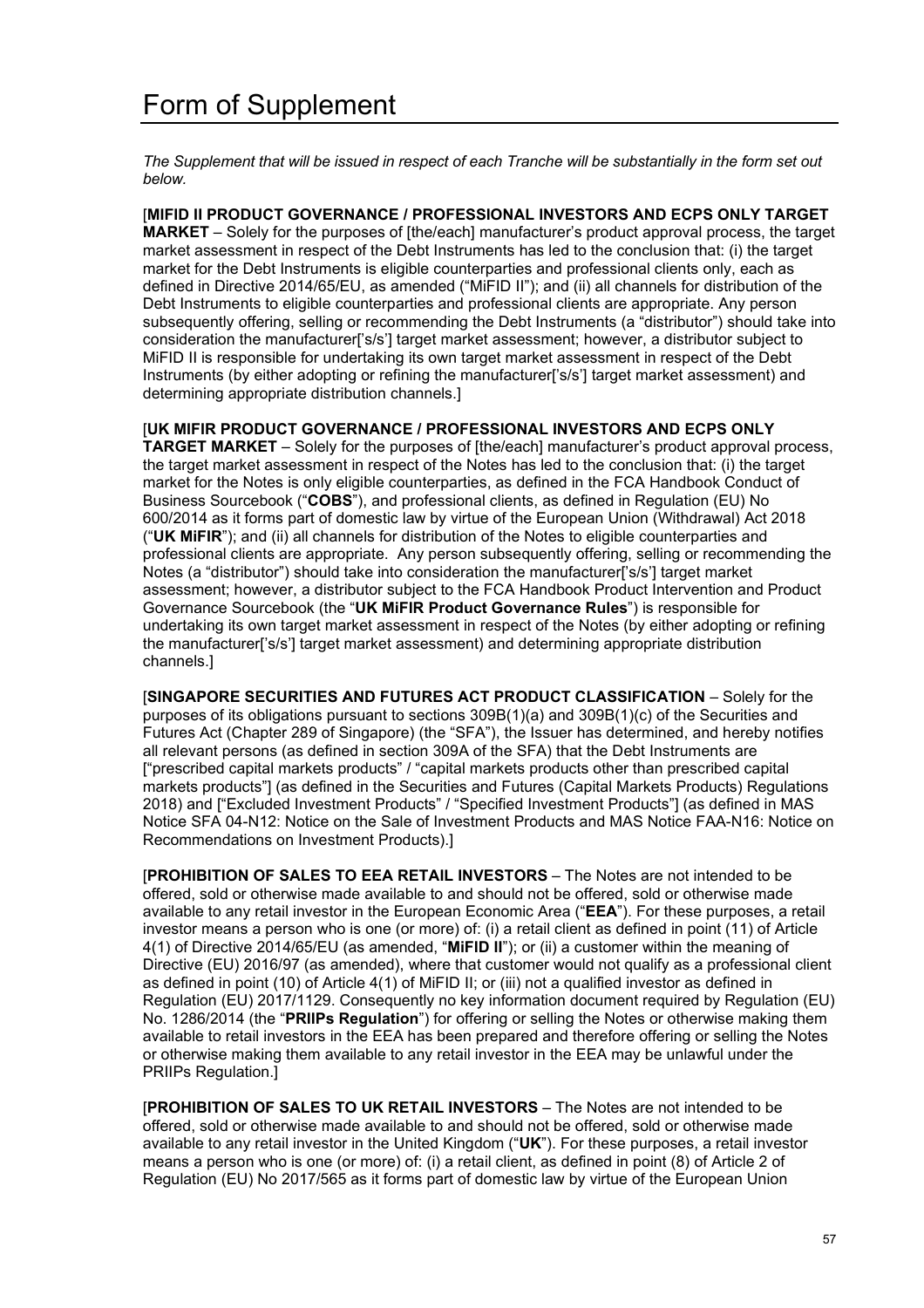(Withdrawal) Act 2018 ("**EUWA**"); (ii) a customer within the meaning of the provisions of the FSMA and any rules or regulations made under the FSMA to implement Directive (EU) 2016/97, where that customer would not qualify as a professional client, as defined in point (8) of Article 2(1) of Regulation (EU) No 600/2014 as it forms part of domestic law by virtue of the EUWA; or (iii) not a qualified investor as defined in Article 2 of Regulation (EU) 2017/1129 as it forms part of domestic law by virtue of the EUWA. Consequently no key information document required by Regulation (EU) No 1286/2014 as it forms part of domestic law by virtue of the EUWA (the "**UK PRIIPs Regulation**") for offering or selling the Notes or otherwise making them available to retail investors in the UK has been prepared and therefore offering or selling the Notes or otherwise making them available to any retail investor in the UK may be unlawful under the UK PRIIPs Regulation.]

Series No.: [<sup>0</sup>]

**Tranche No.: []** 



**AURIZON FINANCE PTY LTD**  (ABN 67 145 991 680) **("Issuer")** 

**Debt Issuance Programme ("Programme")** 

**guaranteed by AURIZON OPERATIONS LIMITED**  (ABN 47 564 947 264) **("Operations")** 

and certain of its subsidiaries of Operations

**SUPPLEMENT**  in connection with the issue of [fully paid] A\$[<sup>●</sup>] [Debt Instruments] ("[**Debt Instruments**]")

The date of this Supplement is  $[•]$ .

This Supplement is issued to give details of the Tranche of [fully paid] [Debt Instruments] referred to above. It is supplementary to, and should be read in conjunction with the Information Memorandum dated [●] ("IM") and the Debt Instrument Deed Poll dated [<sup>●</sup>] ("Deed Poll") each issued in relation to the Programme.

This Supplement does not constitute, and may not be used for the purposes of, an offer or solicitation by anyone in any jurisdiction in which such offer or solicitation is not authorised or to any person to whom it is unlawful to make such offer or solicitation, and no action is being taken to permit an offering of the [Debt Instruments] or the distribution of this Supplement in any jurisdiction where such action is required.

Terms used but not otherwise defined in this Supplement have the meaning given in the Deed Poll. A reference to a "condition" in this Supplement is a reference to the corresponding Condition as set out in the Deed Poll.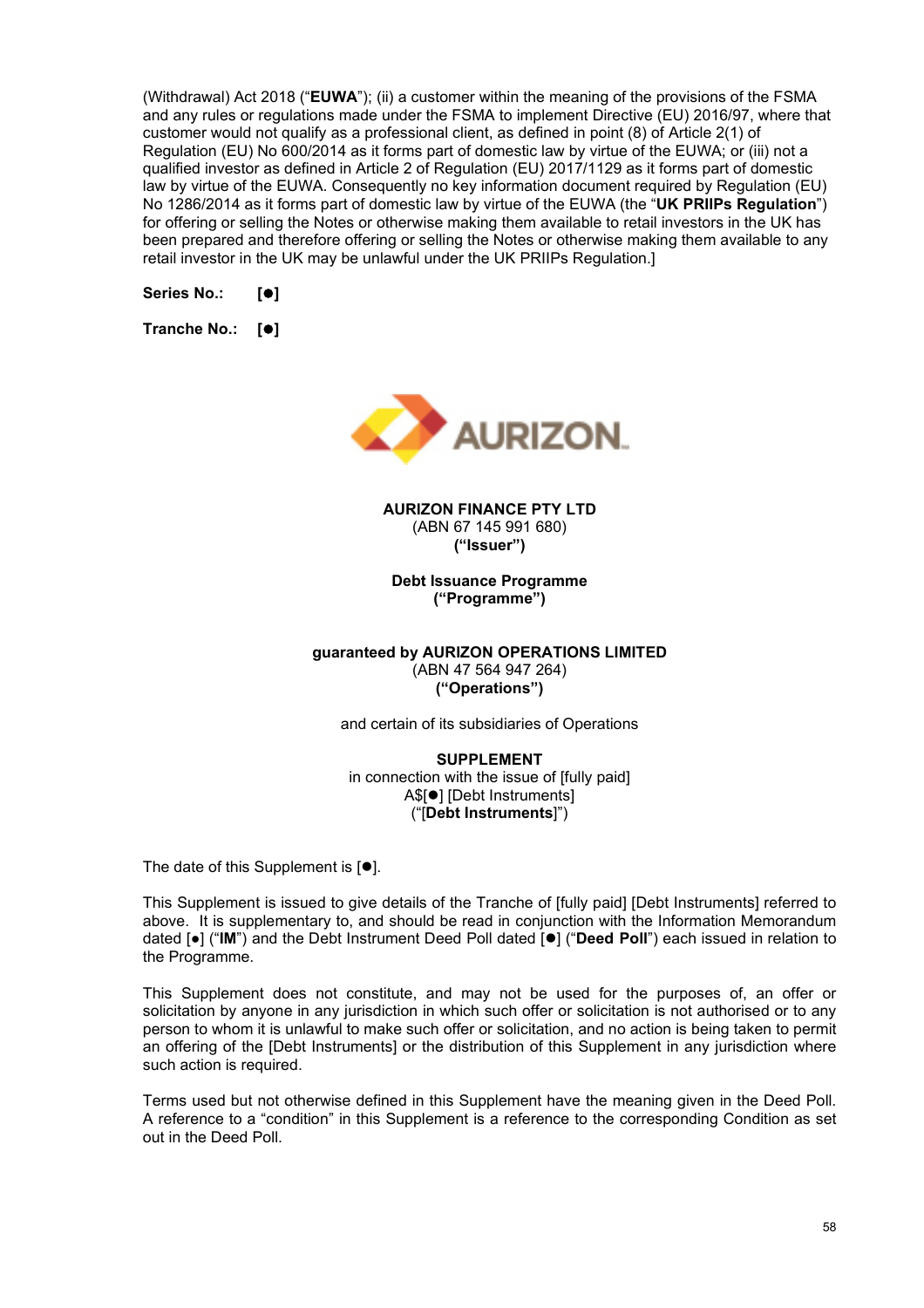## **TERMS**

The terms of the Tranche of [Debt Instruments] are as follows:

| Issuer:                                                                                                                                 | Aurizon Finance Pty Ltd.                                                                                                                                                                                                                                                                                             |
|-----------------------------------------------------------------------------------------------------------------------------------------|----------------------------------------------------------------------------------------------------------------------------------------------------------------------------------------------------------------------------------------------------------------------------------------------------------------------|
| Guarantors:                                                                                                                             | The Issuer, Operations and such subsidiaries of<br>Operations as have acceded to and are Guarantors<br>under the Guarantee (as defined below) from time to<br>time being as at the date of this Supplement $[•]$ .                                                                                                   |
| Guarantee:                                                                                                                              | The guarantee and indemnity granted by the Issuer,<br>Operations and certain subsidiaries of Operations<br>pursuant to the deed poll titled "Deed Poll Guarantee<br>and Indemnity" dated [ <sup>•</sup> ]. The Guarantee is<br>supplementary to, and should be read in conjunction<br>with the IM and the Deed Poll. |
| $Dealer(s)$ :                                                                                                                           | $[•]$ .                                                                                                                                                                                                                                                                                                              |
| Place of initial offering:                                                                                                              | [Inside Australia.]                                                                                                                                                                                                                                                                                                  |
| Issuing Agent and Paying Agent:                                                                                                         | $[•]$ .                                                                                                                                                                                                                                                                                                              |
| <b>Calculation Agent:</b>                                                                                                               | $[•]$ .                                                                                                                                                                                                                                                                                                              |
| <b>Additional Paying Agents:</b>                                                                                                        | $[•]$ .                                                                                                                                                                                                                                                                                                              |
| Registrar:                                                                                                                              | $[•]$ .                                                                                                                                                                                                                                                                                                              |
| Status of the [Debt Instruments]:                                                                                                       | Unsubordinated.                                                                                                                                                                                                                                                                                                      |
| Currency:                                                                                                                               | Australian Dollars.                                                                                                                                                                                                                                                                                                  |
| Aggregate principal amount of Tranche:                                                                                                  | $A$[•]$ .                                                                                                                                                                                                                                                                                                            |
| [If to form a single Series with existing<br>Series, specify date on which all<br>[Debt Instruments] of the Series become<br>fungible]: | [All [Debt Instruments] of this Tranche are to form a<br>single Series with Series [ <sup>o</sup> ] and become fungible<br>immediately following issue<br>from<br>$\lceil \bullet \rceil$<br>/ Not<br>Applicable.]                                                                                                   |
| <b>Issue Date:</b>                                                                                                                      | $[•]$ .                                                                                                                                                                                                                                                                                                              |
| <b>Maturity Date:</b>                                                                                                                   | $[•]$ .                                                                                                                                                                                                                                                                                                              |
| <b>Issue Price:</b>                                                                                                                     | $[•]$ .                                                                                                                                                                                                                                                                                                              |
| Type of Debt Instrument:                                                                                                                | [MTN / STN]                                                                                                                                                                                                                                                                                                          |
| Form of Debt Instrument:                                                                                                                | Registered.                                                                                                                                                                                                                                                                                                          |
| Denomination(s):                                                                                                                        | $A$[•]$ .                                                                                                                                                                                                                                                                                                            |
| <b>Business Days:</b>                                                                                                                   | [specify place(s)].                                                                                                                                                                                                                                                                                                  |
| Interest:                                                                                                                               | [Fixed Rate [Debt Instruments]:]                                                                                                                                                                                                                                                                                     |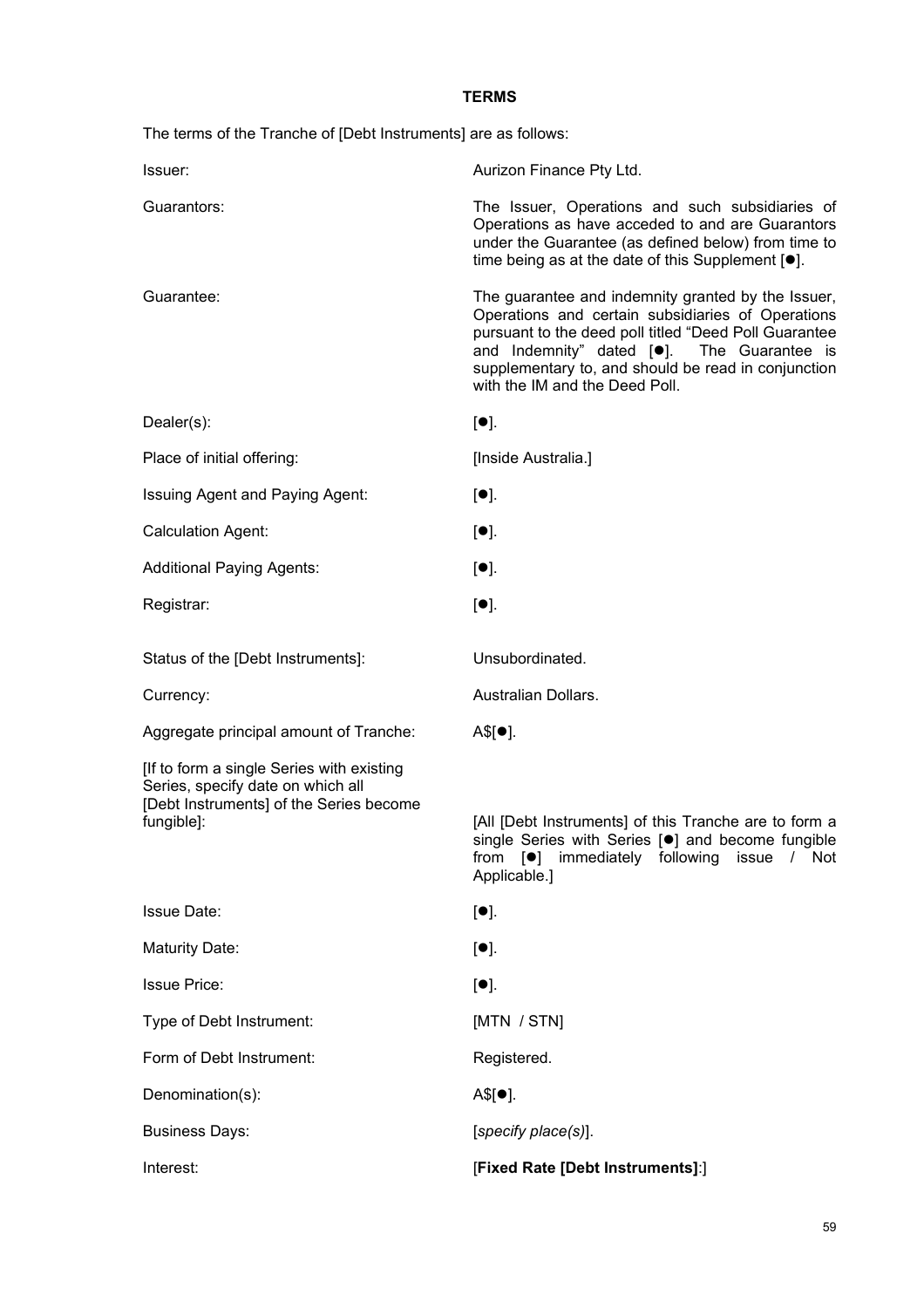[Condition [<sup>●</sup>] will apply.]

[Interest Commencement Date: [Issue Date / [ $\bullet$ ].]

[Interest Payment Dates: [ $\bullet$ ].]

[Interest Rate:  $[•]$  per cent. per annum / Not Applicable].]

[Fixed Coupon Amount: \$[<sup>o</sup>] per A\$[<sup>o</sup>] / Not Applicable.]

[If the Issuer's call option referred to in [condition  $[•]$ ] [(Early redemption at the option of the Issuer (Issuer's Call))] is not exercised, then with effect from [*insert date*] [Interest Rate shall be increased by [[ $\bullet$ ] per cent. per annum] / Fixed Coupon Amount shall be increased by  $[0]$  per A\$[ $[0]$ .]

[Business Day Convention: [ $\bullet$ ].]

[Day Count Fraction: [<sup>0</sup>].]

## **[Floating Rate [Debt Instruments]:**]

[Condition [●] will apply.]

[Interest Commencement Date: Issue Date / [ $\bullet$ ].]

[Interest Payment Dates: [ $\bullet$ ].]

[Specified Period: [<sup>0</sup>].]

[Interest Rate: [<sup>0</sup>] / Not Applicable.]

[ISDA Determination: Applicable / Not Applicable.]

[Floating Rate Option: [<sup>0</sup>].]

[Designated Maturity: [ $\bullet$ ].]

[Reset Date: [ $\bullet$ ].]

[Screen Rate Determination: Applicable / Not Applicable.]

[Relevant Financial Centre: [ $\bullet$ ].]

[Relevant Time: [<sup>o</sup>].]

[Interest Determination Date: [ $\bullet$ ].]

[Reference Banks: [ $\bullet$ ].]

[Reference Rate: [ $\bullet$ ].]

[Relevant Screen Page: [ $\bullet$ ].]

[BBSW Rate Determination: Applicable / Not Applicable.]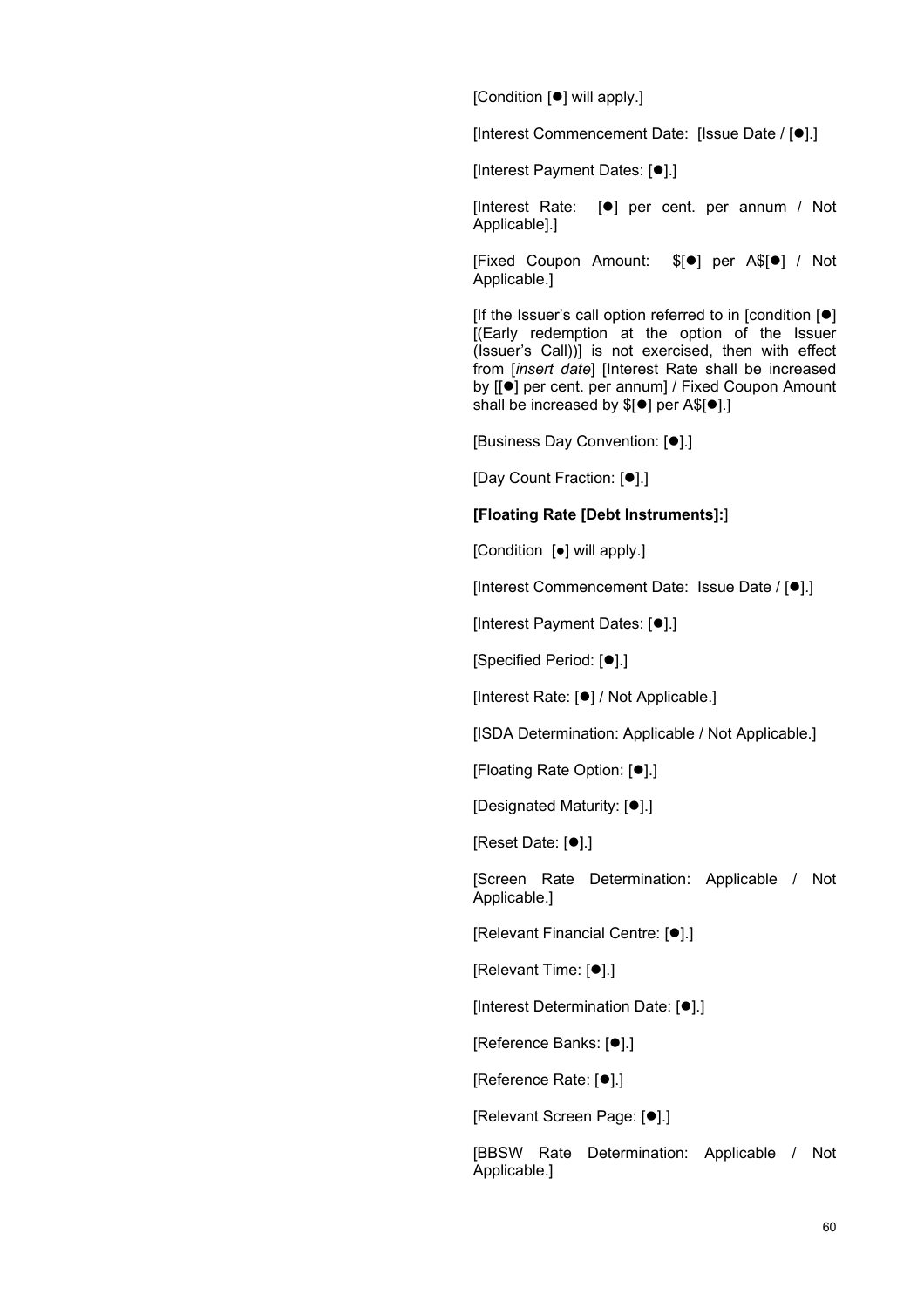$[Margin: [①].]$ 

[Business Day Convention: [●].]

[Day Count Fraction: [ $\bullet$ ].]

[Linear Interpolation: Applicable / Not Applicable.]

[If the Issuer's call referred to in [condition  $[•]$ ] [(Early redemption at the option of the Issuer (Issuer's Call))] is not exercised, then with effect from [*insert date*] [*relevant rate*] shall be increased by [[ $\bullet$ ] per cent. per annum.]]

**[Index Linked [Debt Instruments] / Instalment [Debt Instruments]:]** 

[Condition [ $\bullet$ ] will apply.]

[Interest Commencement Date: Issue Date / [<sup>...]</sup>].]

[Interest Payment Dates: [ $\bullet$ ].]

[Interest Rate: [ $\bullet$ ] / Not Applicable.]

[]. [*Insert other details*]

Minimum / Maximum Interest Rate: [[ $\bullet$ ] / Not Applicable.]

- Default Rate:  $[[\bullet] / Not Applicable.]$ 
	-
- Rounding: []. [*see condition* [●]]

[Early Redemption Date (Call):] **[1]** [*insert date*]. [Thereafter, the Issuer may redeem the [Debt Instruments] on  $[•]$ .]

[Specify any relevant conditions to exercise of [put option / call option]:  $\begin{bmatrix} \bullet \\ \end{bmatrix}$  / Not Applicable.]

[Specify whether redemption at Debt Instrument Holders' option / Issuer's option is permitted in respect of some only of the [Debt Instruments] and, if so, any minimum aggregate principal amount: $]$  [].

Calculation Agent Obligations: **[●]** [*if any - see condition* **[●**]]

[Early redemption at the option of Debt Instrument Holders (Debt Instrument Holder put):] [Applicable / Not Applicable.]

[Early Redemption Date (Put):] [[ $\bullet$ ] / Not Applicable.]

[Early redemption at the option of the Issuer (Issuer's call):] [Applicable / Not Applicable.]

[Minimum notice period for the exercise of the [put option / call option]:] [30 days / other.]

[Maximum notice period for the exercise of the [put option / call option]:] [60 days /other.]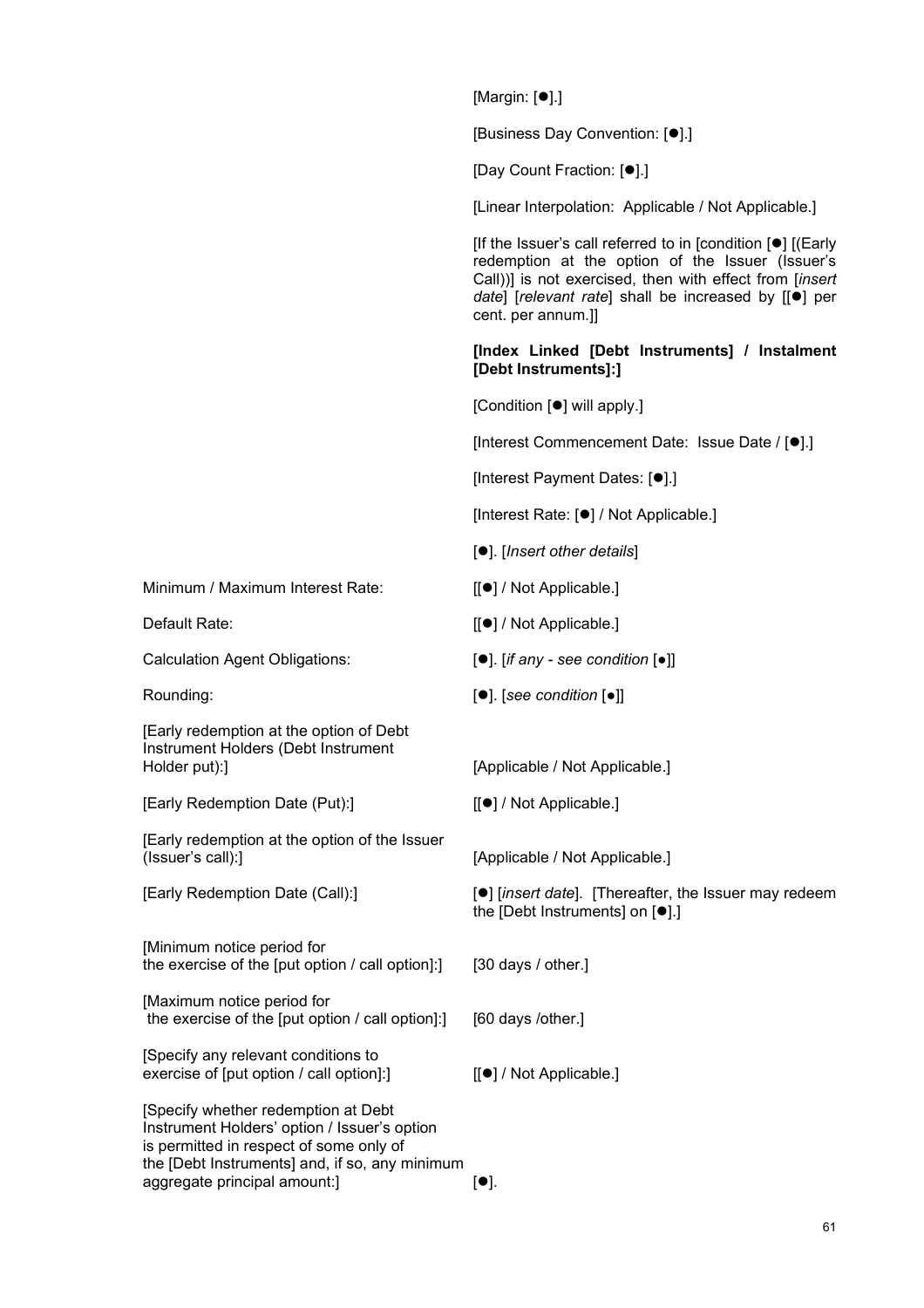| [Minimum notice period for early<br>redemption for taxation reasons]:                             | [15 days / other.]                                                                                                                                                                                                                                                                                                                                                                                                                                                                                  |
|---------------------------------------------------------------------------------------------------|-----------------------------------------------------------------------------------------------------------------------------------------------------------------------------------------------------------------------------------------------------------------------------------------------------------------------------------------------------------------------------------------------------------------------------------------------------------------------------------------------------|
| [Maximum notice period for early<br>redemption for taxation reasons]:                             | [60 days /other.]                                                                                                                                                                                                                                                                                                                                                                                                                                                                                   |
| [Structured Debt Instrument Redemption<br>Amount:]                                                | $[[\bullet]].]$                                                                                                                                                                                                                                                                                                                                                                                                                                                                                     |
|                                                                                                   | [Instalment Amounts: [●].]                                                                                                                                                                                                                                                                                                                                                                                                                                                                          |
|                                                                                                   | [Instalment Dates: [●].]                                                                                                                                                                                                                                                                                                                                                                                                                                                                            |
| [Zero Coupon Debt Instrument Redemption<br>Amount:]                                               | [Reference Price: [●].]                                                                                                                                                                                                                                                                                                                                                                                                                                                                             |
|                                                                                                   | [Accrual Yield: [ <sup>.]</sup> ].]                                                                                                                                                                                                                                                                                                                                                                                                                                                                 |
|                                                                                                   | [Day Count Fraction: [ <sup>●</sup> ].]                                                                                                                                                                                                                                                                                                                                                                                                                                                             |
| [Redemption of Partly Paid<br>[Debt Instruments]:]                                                | [[●] / Not Applicable.]                                                                                                                                                                                                                                                                                                                                                                                                                                                                             |
| Currency of payments:                                                                             | [AUD]                                                                                                                                                                                                                                                                                                                                                                                                                                                                                               |
| ISIN:                                                                                             | $[•]$ .                                                                                                                                                                                                                                                                                                                                                                                                                                                                                             |
| Common Code:                                                                                      | $[•]$ .                                                                                                                                                                                                                                                                                                                                                                                                                                                                                             |
| Clearing System:                                                                                  | [Austraclear.]                                                                                                                                                                                                                                                                                                                                                                                                                                                                                      |
| Other selling restrictions:                                                                       | [As provided in the IM, the [Debt Instruments] will not<br>be issued unless the aggregate consideration<br>payable by each offeree is at least A\$500,000 (or its<br>equivalent in an alternative currency and, in either<br>case, disregarding moneys lent by the offeror or its<br>associates) or the offer or invitation (including any<br>resulting issue) does not require disclosure to<br>investors in accordance with Part 6D.2 or Chapter 7<br>of the Corporations Act 2001 of Australia.] |
| Australian interest withholding tax:                                                              | [The issue of the [Debt Instruments][is/is not]<br>intended to satisfy the public offer test in section<br>128F of the Income Tax Assessment Act 1936 of<br>Australia.]                                                                                                                                                                                                                                                                                                                             |
| Programme Documents:                                                                              | $[\bullet]$ .                                                                                                                                                                                                                                                                                                                                                                                                                                                                                       |
| Listing:                                                                                          | [[●] / Not Applicable.]                                                                                                                                                                                                                                                                                                                                                                                                                                                                             |
| Notices:                                                                                          | [Insert details of any additional newspapers]                                                                                                                                                                                                                                                                                                                                                                                                                                                       |
| <b>Additional Australian Taxation:</b>                                                            | $[•]$ .                                                                                                                                                                                                                                                                                                                                                                                                                                                                                             |
| Additional terms and conditions:                                                                  | $[•]$ .                                                                                                                                                                                                                                                                                                                                                                                                                                                                                             |
| [The following purchasers of this Tranche of [Debt Instruments] are not Dealers named in the IM:] |                                                                                                                                                                                                                                                                                                                                                                                                                                                                                                     |

 $[•]$ .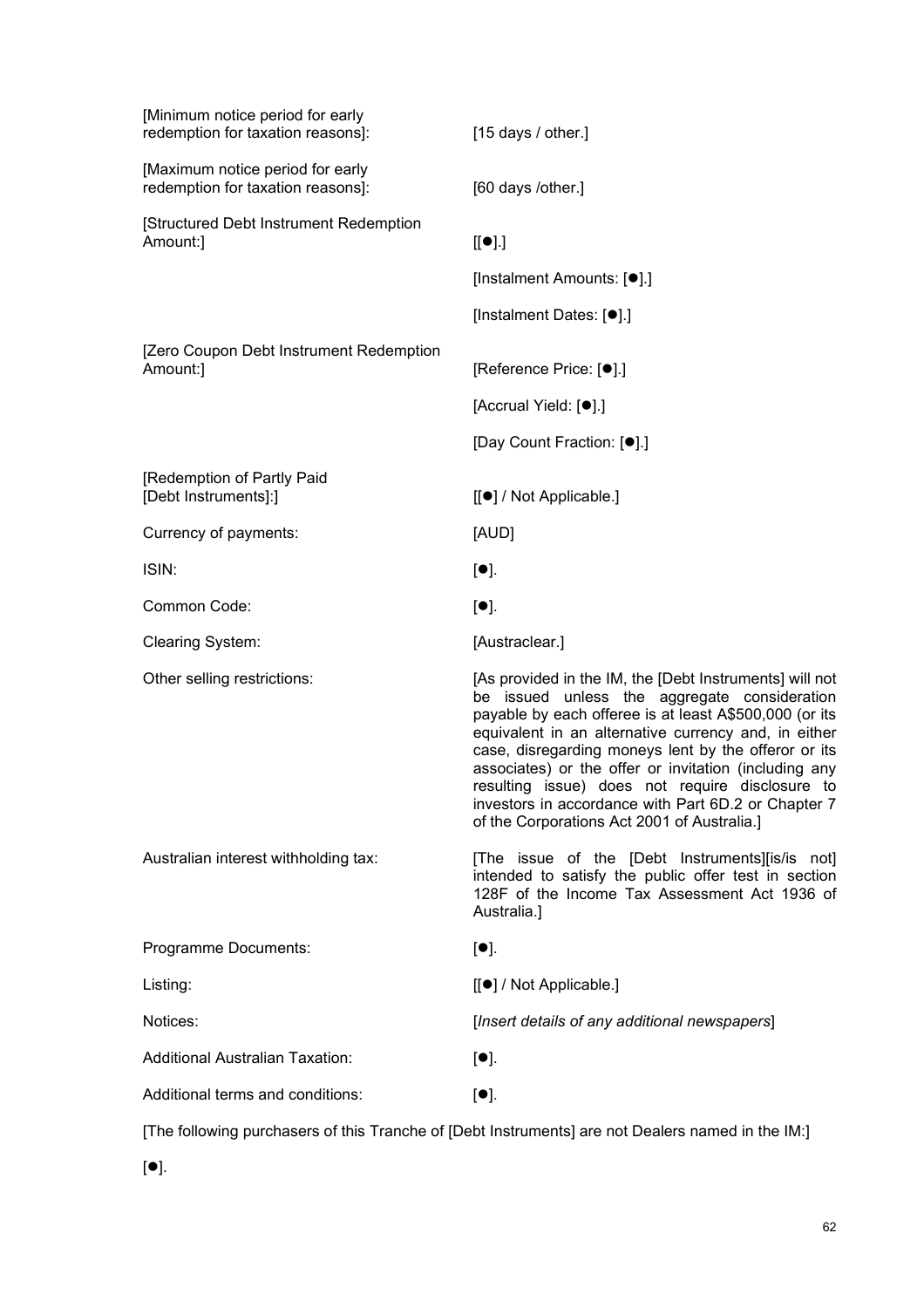## **CONFIRMED**

## **AURIZON FINANCE PTY LTD (as Issuer and Original Guarantor)**

By: ……………………………………… Authorised Person

Date:  $[•]$ .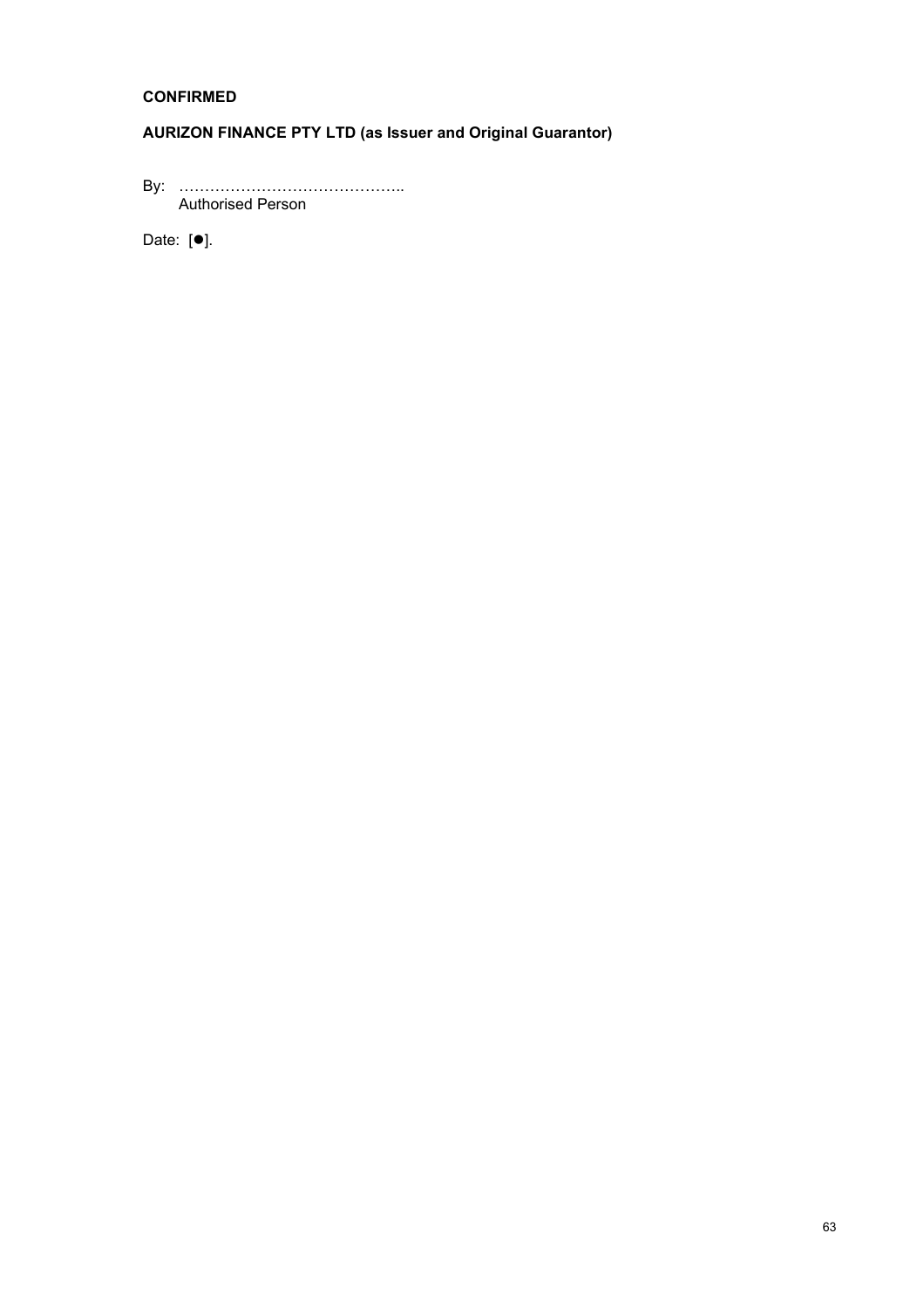*Pursuant to the Dealer Agreement and subject to the Conditions contained in the Information Memorandum, Debt Instruments will be offered by the Issuer through one or more Dealers. The Issuer will have the sole right to accept any offers to purchase Debt Instruments and may reject any such offer in whole or (subject to the terms of such offer) in part. Each Dealer shall have the right, in its discretion reasonably exercised, to reject any offer to purchase Debt Instruments made to it in whole or (subject to the terms of such offer) in part. The Issuer is entitled under the Dealer Agreement to appoint one or more Dealers as a dealer for a particular Tranche or Series of Debt Instruments.* 

*By its purchase and acceptance of Debt Instruments issued under the Dealer Agreement, each Dealer agrees that it will observe all laws and regulations in any jurisdiction that are applicable to it in relation to its subscription for, or offer, placement, sale, transfer or delivery of Debt Instruments and it will not directly or indirectly offer, sell, re-sell, re-offer, place, transfer or deliver Debt Instruments or distribute the Information Memorandum, any relevant Supplement, prospectus, circular, advertisement or other offering material relating to the Debt Instruments in any country or jurisdiction except in accordance with the terms of the Dealer Agreement and in circumstances that will result in compliance by such Dealer with all laws and regulations that are applicable to it in relation to its subscription for, offer, placement, sale, transfer or delivery of Debt Instruments.* 

*No Dealer is authorised to make any representation or use any information in connection with the issue, offering, acceptance or sale of Debt Instruments other than as contained in the Information Memorandum (including by way of incorporation). In connection with any particular issue, the Issuer and the relevant Dealer or Dealers may agree different or additional selling restrictions from those set out below. In addition*, *these selling restrictions may be changed by the Issuer in consultation with the Dealers following a change in any law or directive or in its interpretation or administration by an authority or the introduction of a new law or directive. Any change will be set out in the relevant Supplement issued in respect of the Debt Instruments to which it relates (or in another supplement to this Information Memorandum). For the time being, the following selling restrictions apply.* 

## **1 Australia**

No prospectus or other disclosure document (as defined in the Corporations Act 2001 of Australia ("**Corporations Act**")) in relation to the Programme or any Debt Instruments has been or will be lodged with the Australian Securities and Investments Commission ("**ASIC**"). Each Dealer has represented and agreed, and each further Dealer appointed under the Programme will be required to represent and agree, that, unless the relevant Supplement (or another relevant supplement to any Information Memorandum) otherwise provides, it:

- (a) has not (directly or indirectly) made or invited, and will not make or invite, an offer of the Debt Instruments for issue, subscription, sale or purchase in Australia (including an offer or invitation which is received by a person in Australia); and
- (b) has not distributed or published, and will not distribute or publish, any Information Memorandum or other offering material or advertisement relating to any Debt Instruments in Australia,

unless:

- (i) the aggregate consideration payable by each offeree is at least A\$500,000 (or the equivalent in another currency, and in either case, disregarding moneys lent by the offeror or its associates) or the offer or invitation otherwise does not require disclosure to investors under Parts 6D.2 or 7.9 of the Corporations Act;
- (ii) such action complies with all applicable laws, regulations and directives (including, without limitation, the licensing requirements set out in Chapter 7 of the Corporations Act);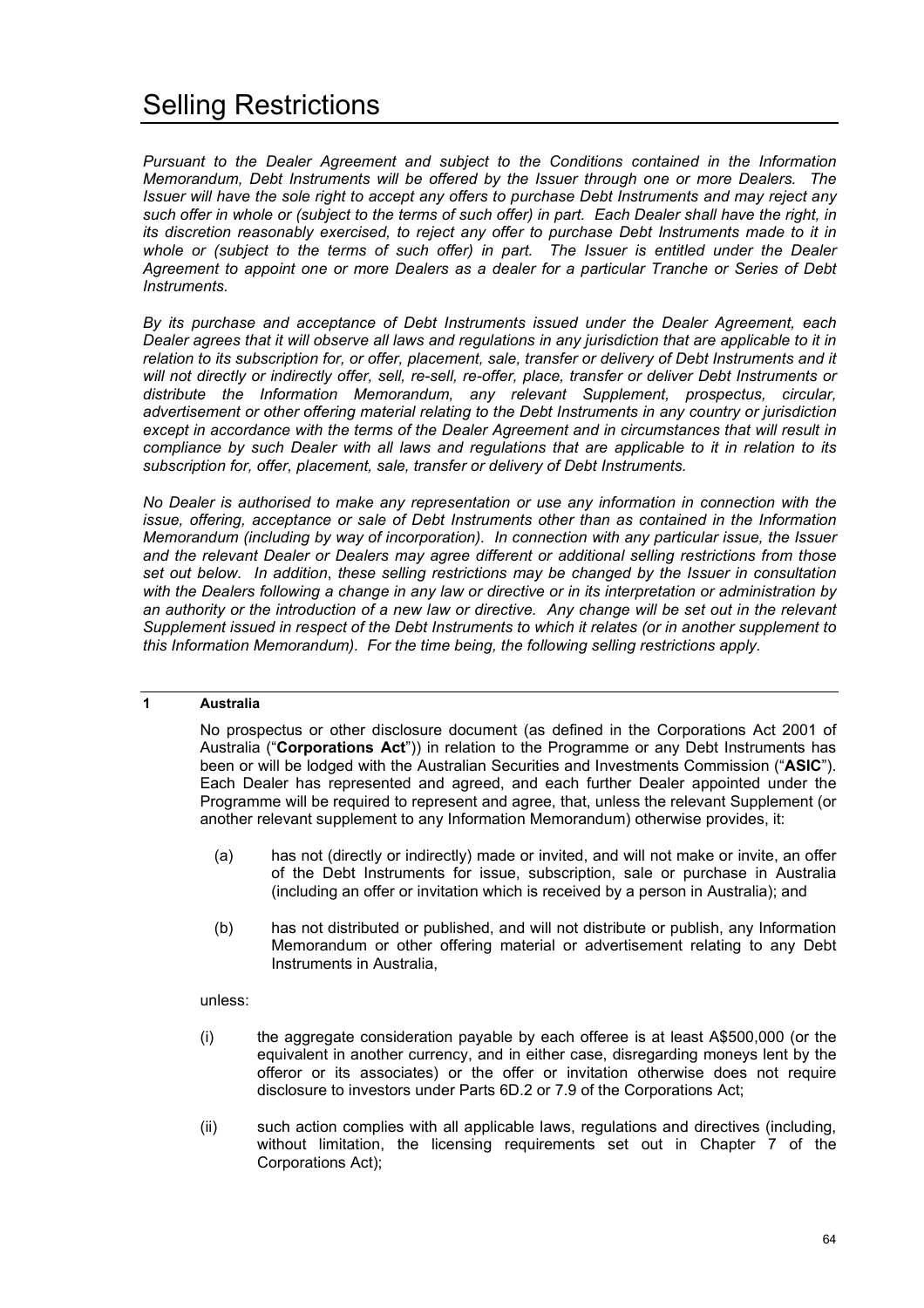- (iii) the offer or invitation is not made to a person who is a "retail client" within the meaning of section 761G of the Corporations Act; and
- (iv) such action does not require any document to be lodged with ASIC.

In addition and unless the relevant Supplement otherwise provides, each Dealer has agreed and each further Dealer appointed under the Programme will be required to agree that, in connection with the primary distribution of the Debt Instruments, it will not sell Debt Instruments to any person if, at the time of such sale, an officer or employee of the Dealer aware of, or involved in, the sale knew or had reasonable grounds to suspect that, as a result of such sale, any Debt Instruments or an interest in any Debt Instruments were being, or would later be, acquired (directly or indirectly) by an associate of the Issuer for the purposes of section 128F(9) of the Income Tax Assessment Act 1936 of Australia ("**Tax Act**") and associated regulations (and, where applicable, any replacement legislation including, but not limited to, the Income Tax Assessment Act 1997 of Australia), except as permitted by section 128F(5) of the Tax Act.

## **2 The United Kingdom**

Dealer has represented and agreed, and each further Dealer appointed under the Programme will be required to represent and agree, that it has not offered, sold or otherwise made available and will not offer, sell or otherwise make available any Notes which are the subject of the offering contemplated by this Information Memorandum as completed by the relevant Supplement, in relation thereto to any retail investor in the United Kingdom. For the purposes of this provision:

- (a) the expression retail investor means a person who is one (or more) of the following:
	- (i) a retail client, as defined in point (8) of Article 2 of Regulation (EU) No 2017/565 as it forms part of domestic law by virtue of the European Union (Withdrawal) Act 2018 (EUWA); or
	- (ii) a customer within the meaning of the provisions of the Financial Services and Markets Act 2000 (UK) (FSMA)) and any rules or regulations made under the FSMA to implement Directive (EU) 2016/97, where that customer would not qualify as a professional client, as defined in point (8) of Article 2(1) of Regulation (EU) No 600/2014 as it forms part of domestic law by virtue of the EUWA; or
	- (iii) not a qualified investor as defined in Article 2 of Regulation (EU) 2017/1129 as it forms part of domestic law by virtue of the EUWA; and
- (b) the expression an offer includes the communication in any form and by any means of sufficient information on the terms of the offer and the Notes to be offered so as to enable an investor to decide to purchase or subscribe for the Notes.

Each Dealer has represented and agreed, and each further Dealer appointed under the Programme will be required to represent and agree, that:

- (a) with respect to any Debt Instruments which have a maturity of less than one year:
	- (i) it is a person whose ordinary activities involve it in acquiring, holding, managing or disposing of investments (as principal or agent) for the purposes of its business; and
	- (ii) it has not offered or sold and will not offer or sell any such Debt Instruments other than to persons: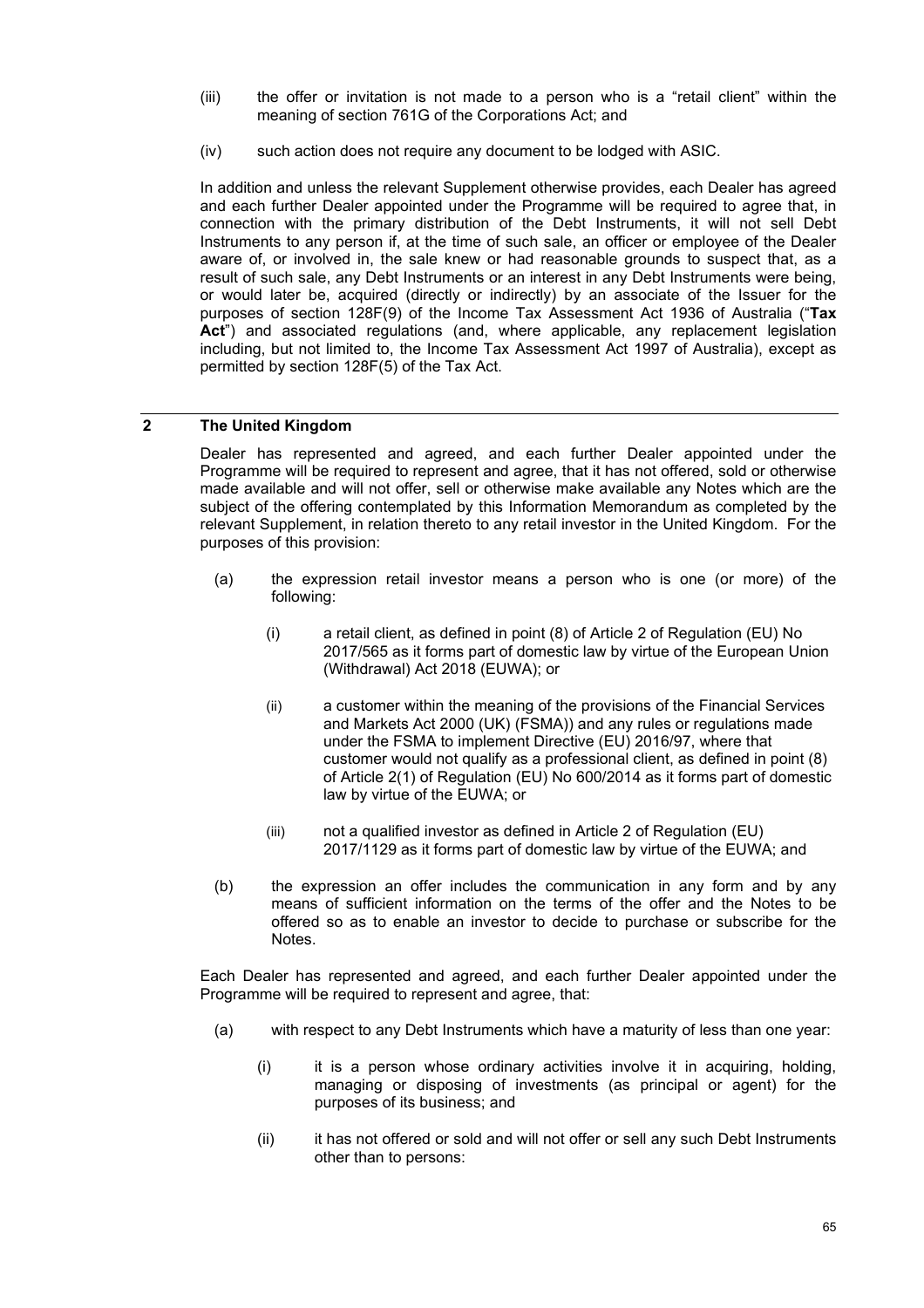- (A) whose ordinary activities involve them in acquiring, holding, managing or disposing of investments (as principal or agent) for the purposes of their businesses; or
- (B) who it is reasonable to expect will acquire, hold, manage or dispose of investments (as principal or agent) for the purposes of their businesses,

where the issue of the Debt Instruments would otherwise constitute a contravention of section 19 of the FSMA by the Issuer or (if applicable) any Guarantor;

- (b) it has complied and will comply with all applicable provisions of the FSMA with respect to anything done by it in relation to any Debt Instruments in, from or otherwise involving the United Kingdom; and
- (c) it has only communicated or caused to be communicated and will only communicate or cause to be communicated an invitation or inducement to engage in investment activity (within the meaning of section 21 of the FSMA) received by it in connection with the issue or sale of any Debt Instruments in circumstances in which section 21(1) of the FSMA does not apply to the Issuer or (if applicable) any Guarantor.

# **3 The United States of America**

## **Securities Act**

The Debt Instruments have not been and will not be registered under the Securities Act and may not be offered or sold within the United States of America or to, or for the account or benefit of, US persons except in accordance with Regulation S under the Securities Act or pursuant to an exemption from the registration requirements of the Securities Act. Terms used in this paragraph have the meanings given to them by Regulation S under the Securities Act.

Each of the Dealers has agreed that it will offer and sell the Debt Instruments in the United States of America or to U.S. persons:

- as part of their distribution at any time; and
- otherwise until 40 days after the completion of distribution of the Debt Instruments (as determined and notified to the relevant Dealer or in the case of an issue of Debt Instruments on a syndicated basis, by the Lead Manager, of completion of distribution of the relevant Debt Instruments purchased by or through it),

only in accordance with Rule 903 of Regulation S under the Securities Act or pursuant to an exemption from the registration requirements of the Securities Act.

Each of the Dealers has agreed that neither its affiliates (if any) nor any person acting on its or their behalf have engaged or will engage in any directed selling efforts with respect to the Debt Instruments, and each Lead Manager, its affiliates (if any) and any person acting on its or their behalf have complied and will comply with the offering restrictions requirements of Regulation S.

Each Dealer has also agreed that, at or prior to confirmation of sale of the Debt Instruments, it will have sent to each distributor, dealer or person receiving a selling concession, fee or other remuneration that purchases Debt Instruments from it or through it during the restricted period a confirmation or notice setting forth the restriction on offers and sales of the Debt Instruments within the United States of America or to, or for the benefit of, U.S. persons.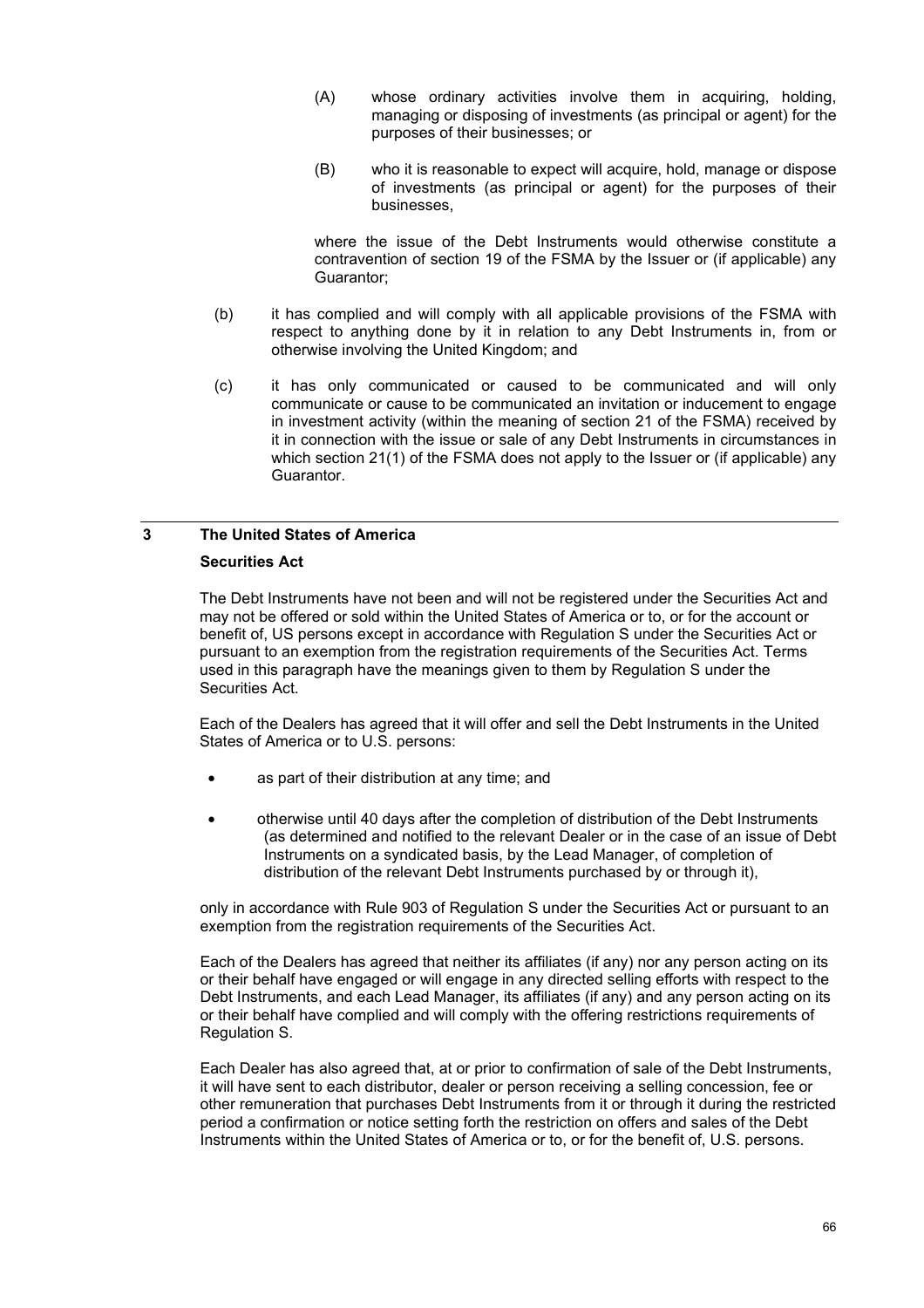In addition, until 40 days after the commencement of the offering of the Debt Instruments, any offer or sale of the Debt Instruments within the United States of America by the Lead Manager whether or not participating in the offering may violate the registration requirements of the Securities Act.

The Debt Instruments sold on their issue date may not be purchased by, or for the account or benefit of, persons that are not "U.S. persons" as defined in Regulation RR (17 C.F.R Part 246) implementing the risk retention requirements of section 15G of the U.S. Securities Exchange Act of 1934, as amended (the **U.S. Risk Retention Rules**) (such persons, **Risk Retention U.S. Persons**) and each purchaser of Debt Instruments, including beneficial interests therein, will, by its acquisition of a Debt Instrument or beneficial interest therein, be deemed, and, in certain circumstances, will be required to represent and agree that it (1) is not a U.S. person as defined in the U.S. Risk Retention Rules (2) is acquiring such Debt Instrument or a beneficial interest therein for its own account and not with a view to distribute such Debt Instrument, and (3) is not acquiring such Debt Instrument or a beneficial interest therein as part of a scheme to evade the requirements of the U.S. Risk Retention Rules.

## **Indexed linked Debt Instruments and dual currency Debt Instruments**

Each issue of indexed linked Debt Instruments and dual currency Debt Instruments will be subject to additional U.S. selling restrictions agreed between the Issuer and the relevant Dealer as a term of the issue and purchase of such Debt Instruments which are set out in the relevant Supplement. Each relevant Dealer agrees that it will offer, sell or deliver those Debt Instruments only in compliance with those additional U.S. selling restrictions.

## **4 European Economic Area**

Each Dealer has represented and agreed that it has not offered, sold or otherwise made available and will not offer, sell or otherwise make available any Debt Instruments which are the subject of the offering contemplated by this Information Memorandum to any retail investor in the European Economic Area. For the purposes of this provision:

- the expression retail investor means a person who is one (or more) of the following:
- (a) a retail client as defined in point (11) of Article 4(1) of Directive 2014/65/EU (as amended, MiFID II); or
- (b) a customer within the meaning of Directive (EU) 2016/97, where that customer would not qualify as a professional client as defined in point (10) of Article 4(1) of MiFID II; or
- (c) not a qualified investor as defined in Regulation (EU) 2017/1129; and
- the expression "offer" includes the communication in any form and by any means of sufficient information on the terms of the offer and the Debt Instruments to be offered so as to enable an investor to decide to purchase or subscribe for the Debt Instruments.

## **5 Japan**

The Debt Instruments have not been and will not be registered under the Financial Instruments and Exchange Law of Japan (Law No. 25 of 1948, as amended) ("**Financial Instruments and Exchange Law**") and, accordingly, each Dealer has represented and agreed, and each further Dealer appointed under the Programme will be required to represent and agree, that it has not offered or sold and that it will not offer or sell any Debt Instruments directly or indirectly, in Japan or to, or for the benefit of, any Japanese Person or to others for re-offering or resale, directly or indirectly, in Japan or to a Japanese Person,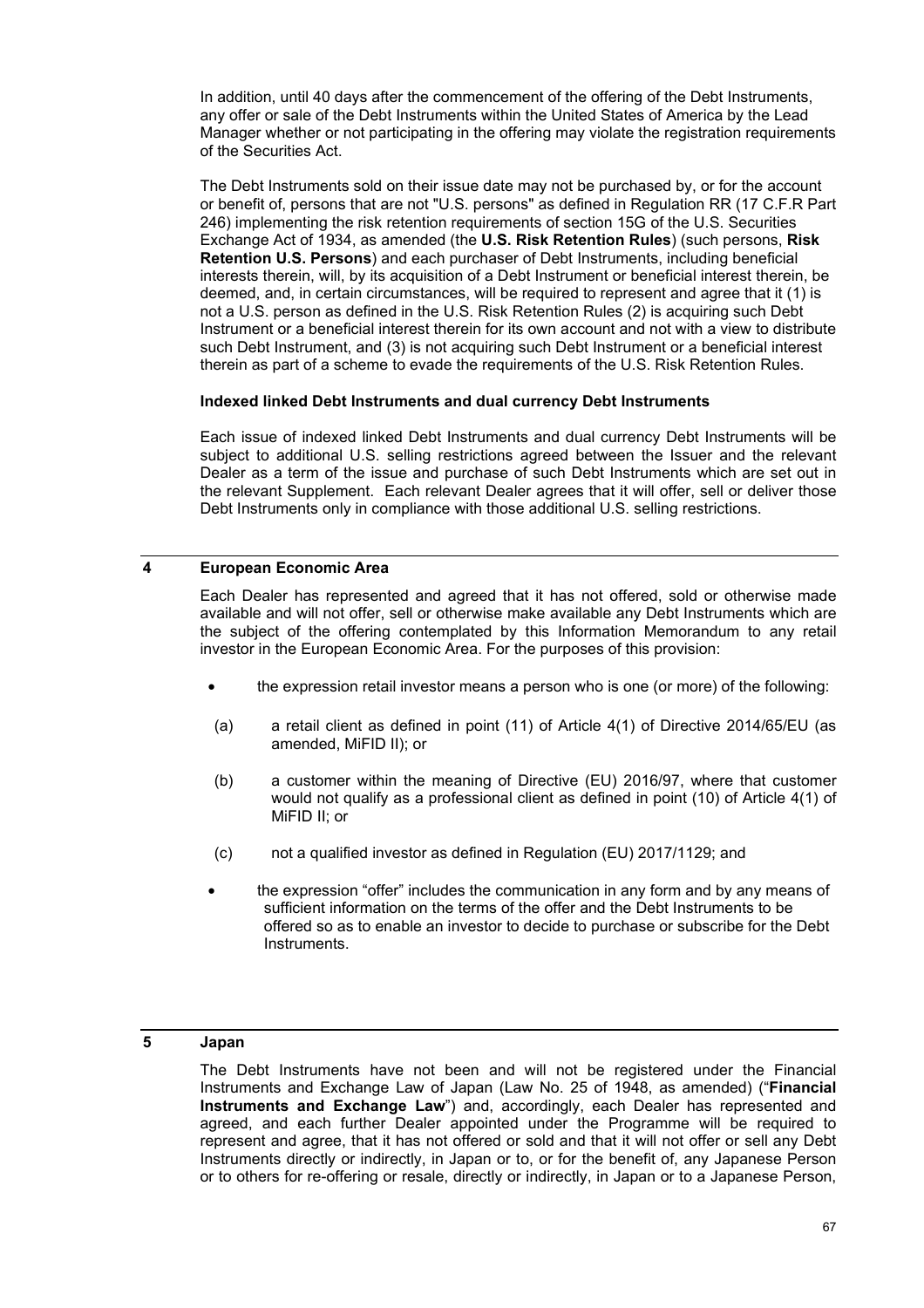except pursuant to an exemption from the registration requirements of, and otherwise in compliance with, the Financial Instruments and Exchange Law and any other applicable laws, regulations and ministerial guidelines of Japan. For the purposes of this paragraph, "Japanese Person" means any person resident in Japan (as defined under Item 5, Paragraph 1, Article 6 of the Foreign Exchange and Foreign Trade Control Law (Law No. 288 of 1949, as amended)) or to others for re-offering or resale, directly or indirectly, in Japan or to, or for the benefit of, a resident of Japan, except pursuant to an exemption from the registration requirements of, and otherwise in compliance with, the Financial Instruments and Exchange Law and any other applicable laws, regulations and ministerial guidelines of Japan.

## **6 Singapore**

Each Dealer has acknowledged, and each further Dealer appointed under the Programme will be required to acknowledge, that this Information Memorandum has not been registered as a prospectus with the Monetary Authority of Singapore. Accordingly, each Dealer has represented, warranted and agreed, and each further Dealer appointed under the Programme will be required to represent, warrant and agree, that it has not offered or sold any Debt Instruments or caused the Debt Instruments to be made the subject of an invitation for subscription or purchase and will not offer or sell any Debt Instruments or cause the Debt Instruments to be made the subject of an invitation for subscription or purchase, and has not circulated or distributed, nor will it circulate or distribute, this Information Memorandum or any other document or material in connection with the offer or sale, or invitation for subscription or purchase, of the Debt Instruments, whether directly or indirectly, to any person in Singapore other than (i) to an institutional investor (as defined in Section 4A of the Securities and Futures Act (Chapter 289) of Singapore, as modified or amended from time to time ("SFA"))) pursuant to Section 274 of the SFA, (ii) to a relevant person (as defined in Section 275(2) of the SFA) pursuant to Section 275(1) of the SFA, or any person pursuant to Section 275(1A) of the SFA, and in accordance with the conditions specified in Section 275 of the SFA, or (iii) otherwise pursuant to, and in accordance with the conditions of, any other applicable provision of the SFA.

Where Notes are subscribed or purchased under Section 275 of the SFA by a relevant person which is:

- (a) a corporation (which is not an accredited investor (as defined in Section 4A of the SFA)) the sole business of which is to hold investments and the entire share capital of which is owned by one or more individuals, each of whom is an accredited investor; or
- (b) a trust (where the trustee is not an accredited investor) whose sole purpose is to hold investments and each beneficiary of the trust is an individual who is an accredited investor,

securities or securities-based derivatives contracts (each term as defined in Section 2(1) of the SFA) of that corporation or the beneficiaries' rights and interest (howsoever described) in that trust shall not be transferred within six months after that corporation or that trust has acquired the Notes pursuant to an offer made under Section 275 of the SFA except:

- (i) to an institutional investor or to a relevant person or to any person arising from an offer referred to in Section 275(1A) or Section 276(4)(i)(B) of the SFA;
- (ii) where no consideration is or will be given for the transfer;
- (iii) where the transfer is by operation of law;
- (iv) as specified in Section 276(7) of the SFA; or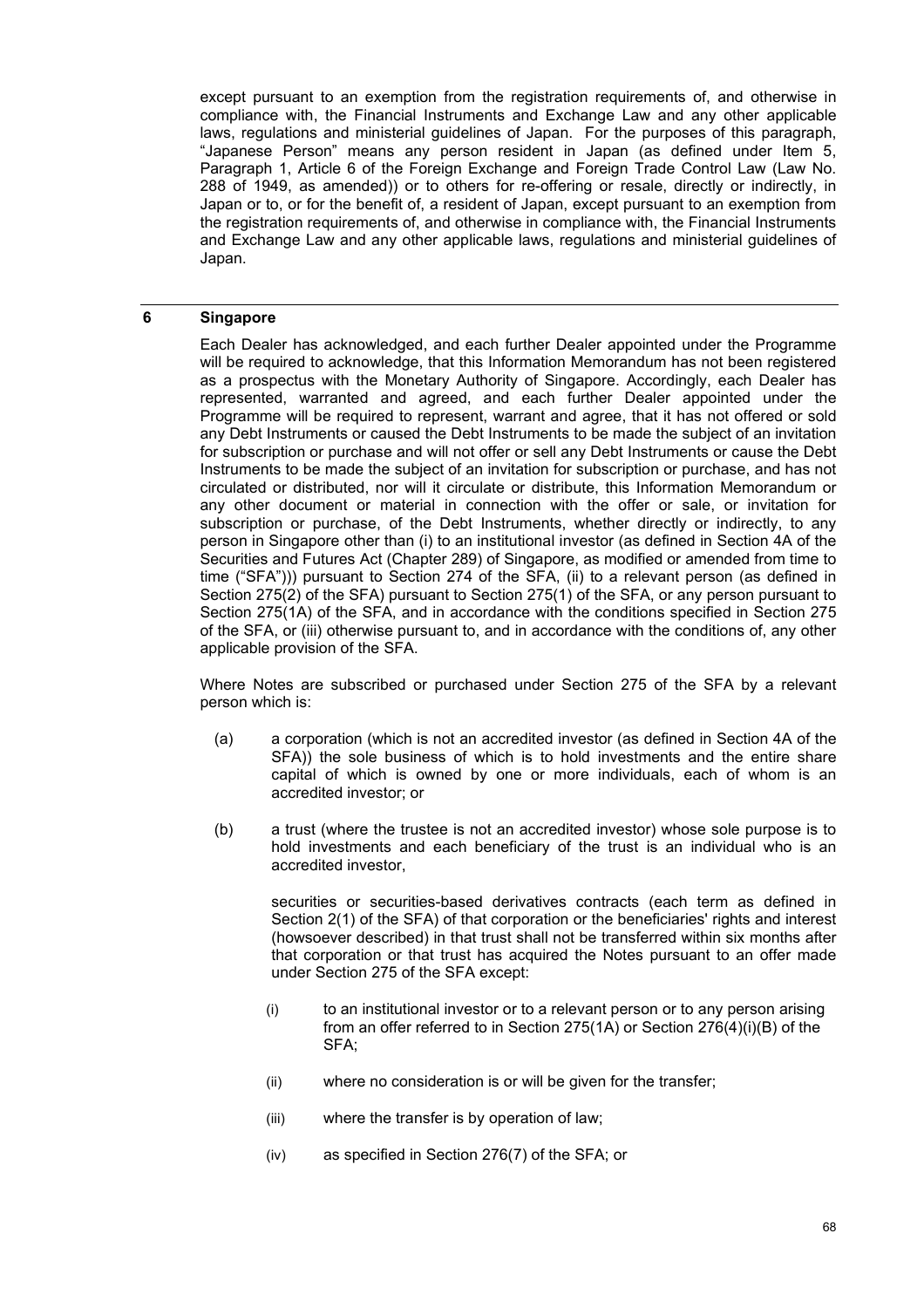(v) as specified in Regulation 37A of the Securities and Futures (Offers of Investments) (Securities and Securities-based Derivatives Contracts) Regulations 2018 of Singapore.

## **7 Hong Kong**

Each Dealer has represented and agreed, and each further Dealer appointed under the Programme will be required to represent and agree, that:

- (a) the Debt Instruments have not been authorised by the Hong Kong Securities and Futures Commission;
- (b) it has not offered or sold, and will not offer or sell, in Hong Kong Special Administrative Region of the People's Republic of China ("Hong Kong"), by means of any document, any Debt Instruments other than (i) to "professional investors" as defined in the Securities and Futures Ordinance (Cap. 571) of Hong Kong ("**SFO**") and any rules made under the SFO, or (ii) in other circumstances which do not result in the document being a "prospectus" as defined in the Companies Ordinance (Cap. 32) of Hong Kong ("**CO**") or which do not constitute an offer to the public within the meaning of the CO; and
- (c) it has not issued, or had in its possession for the purposes of issue, and will not issue, or have in its possession for the purposes of issue (in each case whether in Hong Kong or elsewhere), any advertisement, invitation, other offering material or other document relating to the Debt Instruments which is directed at, or the contents of which are likely to be accessed or read by, the public in Hong Kong (except if permitted to do so under the securities laws of Hong Kong) other than with respect to the Debt Instruments which are or are intended to be disposed of only to persons outside Hong Kong or only to "professional investors" within the meaning of the SFO and any rules made under the SFO.

## **8 New Zealand**

Each Dealer has represented and agreed that: (1) it has not offered, sold or delivered and will not directly or indirectly offer, sell, or deliver any Debt Instrument; and (2) it will not distribute any information memorandum or advertisement in relation to any offer of Debt Instruments, in New Zealand other than:

- to "wholesale investors" as that term is defined in clauses  $3(2)(a)$ , (c) and (d) of Schedule 1 to the Financial Markets Conduct Act 2013 of New Zealand (the "FMC Act"), being a person who is:
- (a) an "investment business";
- (b) "large"; or
- (c) a "government agency",

in each case as defined in Schedule 1 to the FMC Act; and

in other circumstances where there is no contravention of the FMC Act, provided that (without limiting paragraph (1) above) Debt Instruments may not be offered or transferred to any "eligible investors" (as defined in the FMC Act) or any person that meets the investment activity criteria specified in clause 38 of Schedule 1 to the FMC Act.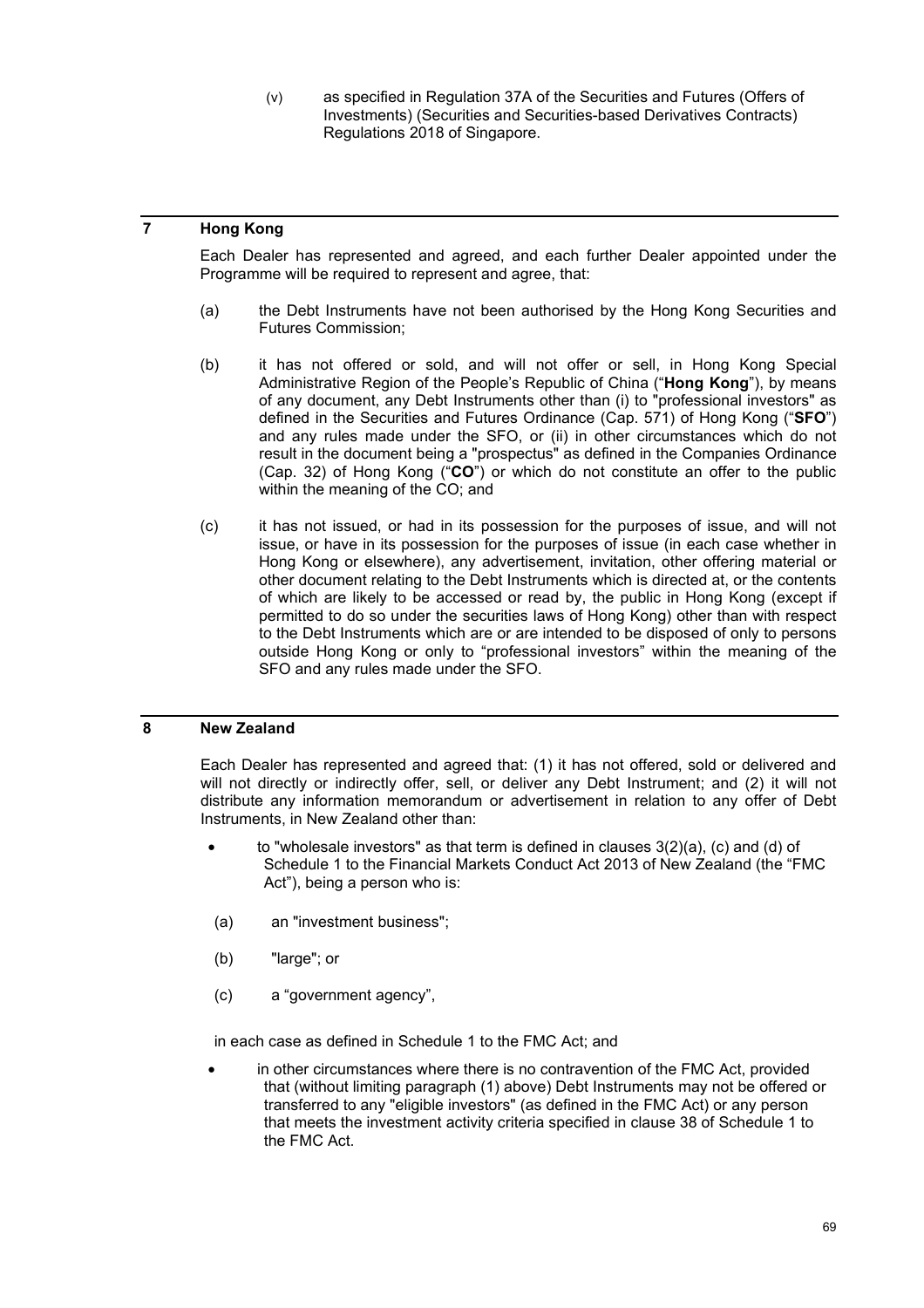## **1. INTRODUCTION**

*The following is a summary of certain Australian tax consequences under the Income Tax Assessment Acts of 1936 and 1997 of Australia (together, "Australian Tax Act") and the Taxation Administration Act 1953 of Australia, at the date of this Information Memorandum, of payments of interest (as defined in the Australian Tax Act) on the Debt Instruments and certain other Australian tax matters. A term used below but not otherwise defined has the meaning given to it in the Conditions.* 

*This summary applies to holders of Debt Instruments that are:* 

- *residents of Australia for tax purposes that do not acquire or hold their Debt Instruments in the course of carrying on a business outside of Australia, and non-residents of Australia for tax purposes that acquire and hold their Debt Instruments in the course of carrying on a business at or through a permanent establishment in Australia ("Australian Holders"); and*
- *non-residents of Australia for tax purposes that do not acquire or hold their Debt Instruments in the course of carrying on a business at or through a permanent establishment in Australia, and Australian tax residents that acquire and hold their Debt Instruments in the course of carrying on a business outside of Australia ("Non-Australian Holders").*

*The summary is not exhaustive and, in particular, does not deal with the position of certain classes of holders of the Debt Instruments (including, without limitation, dealers in securities, custodians or other third parties who hold Notes on behalf of any person). In addition, unless expressly stated, the summary does not consider the Australian tax consequences for persons who hold interests in the Debt Instruments through Austraclear, Euroclear, Clearstream, Luxembourg, the CMU or another clearing system.* 

*Holders of the Debt Instruments should also be aware that particular terms of issue of any Series of Debt Instruments may affect the tax treatment of that Series of Debt Instruments. Information regarding taxes in respect of Debt Instruments may also be set out in the relevant Supplement.* 

*This summary is not intended to be, nor should it be construed as, legal or tax advice to any particular holder of the Debt Instruments. Each holder should seek professional tax advice in relation to their particular circumstances.* 

## **2. AUSTRALIAN INTEREST WITHHOLDING TAX**

The Australian Tax Act characterises securities as either "debt interests" (for all entities) or "equity interests" (for companies) including for the purposes of Australian interest withholding tax ("**IWT**") and dividend withholding tax. The Issuer intends to issue Debt Instruments which will be characterised as both "debt interests" and "debentures" for these purposes. If Debt Instruments are issued which are not so characterised, further information on the material Australian tax consequences of payments of interest and certain other amounts on those Debt Instruments will be specified in the relevant Supplement (or another relevant supplement to this Information Memorandum).

For Australian IWT purposes, "interest" is defined to include amounts in the nature of, or in substitution for, interest and certain other amounts.

## *Australian Holders*

Payments of interest in respect of the Debt Instruments to Australian Holders should not be subject to Australian IWT.

## *Non-Australian Holders*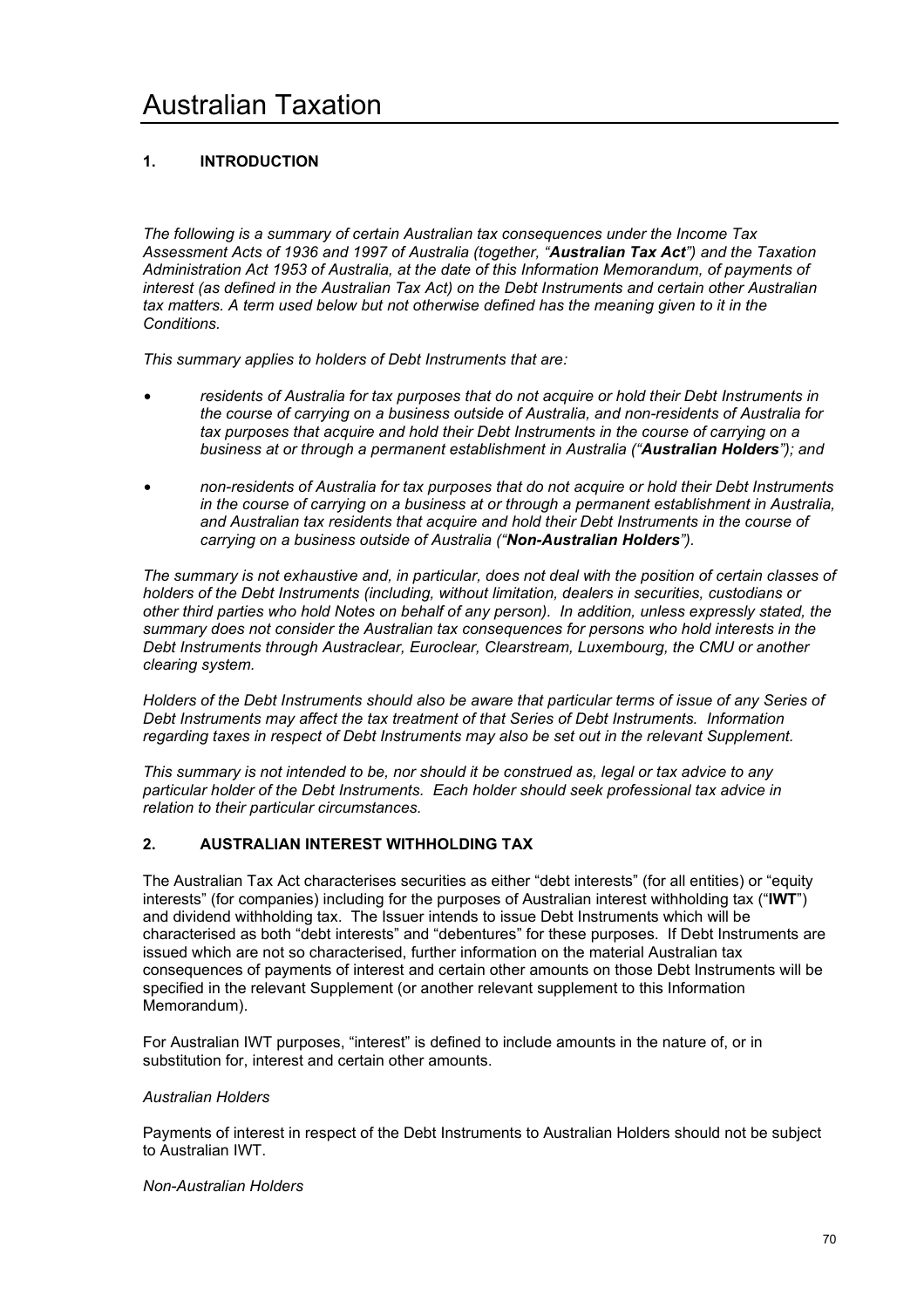Australian IWT is payable at a rate of 10% of the gross amount of interest paid by the Issuer to a Non-Australian Holder, unless an exemption is available.

## *(a) Section 128F exemption from Australian IWT*

An exemption from Australian IWT is available in respect of interest paid on the Debt Instruments if the requirements of section 128F of the Australian Tax Act are satisfied.

Unless otherwise specified in any relevant Supplement (or another relevant supplement to this Information Memorandum), the Issuer intends to issue the Debt Instruments in a manner which will satisfy the requirements of section 128F of the Australian Tax Act.

In broad terms, the requirements are as follows:

- (i) the Issuer is a resident of Australia and a company (as defined in section 128F(9) of the Australian Tax Act) when it issues the Debt Instruments and when interest is paid;
- (ii) the Debt Instruments are issued in a manner which satisfies the "public offer" test in section 128F of the Australian Tax Act.

In relation to the Debt Instruments, there are five principal methods of satisfying the public offer test, the purpose of which is to ensure that lenders in capital markets are aware that the Issuer is offering the Debt Instruments for issue. In summary, the five methods are:

- offers to 10 or more unrelated financiers, securities dealers or entities that carry on the business of investing in securities;
- offers to 100 or more investors of a certain type;
- offers of listed Debt Instruments;
- offers via publicly available information sources; or
- offers to a dealer, manager or underwriter who offers to sell the Debt Instruments within 30 days by one of the preceding methods;
- (iii) the Issuer does not know, or have reasonable grounds to suspect, at the time of issue, that the Debt Instruments (or interests in the Debt Instruments) were being, or would later be, acquired, directly or indirectly, by an "associate" of the Issuer, except as permitted by section 128F(5) of the Australian Tax Act (see below); and
- (iv) at the time of the payment of interest, the Issuer does not know, or have reasonable grounds to suspect, that the payee is an "associate" of the Issuer, except as permitted by section 128F(6) of the Australian Tax Act (see below).

An "associate" of the Issuer for the purposes of section 128F of the Australian Tax Act includes:

- a person or entity which holds more than 50% of the voting shares of, or otherwise controls, the Issuer;
- an entity in which more than 50% of the voting shares are held by, or which is otherwise controlled by, the Issuer;
- a trustee of a trust where the Issuer is capable of benefiting (whether directly or indirectly) under that trust; and
- a person or entity who is an "associate" of another person or company which is an "associate" of the Issuer under the first bullet point above.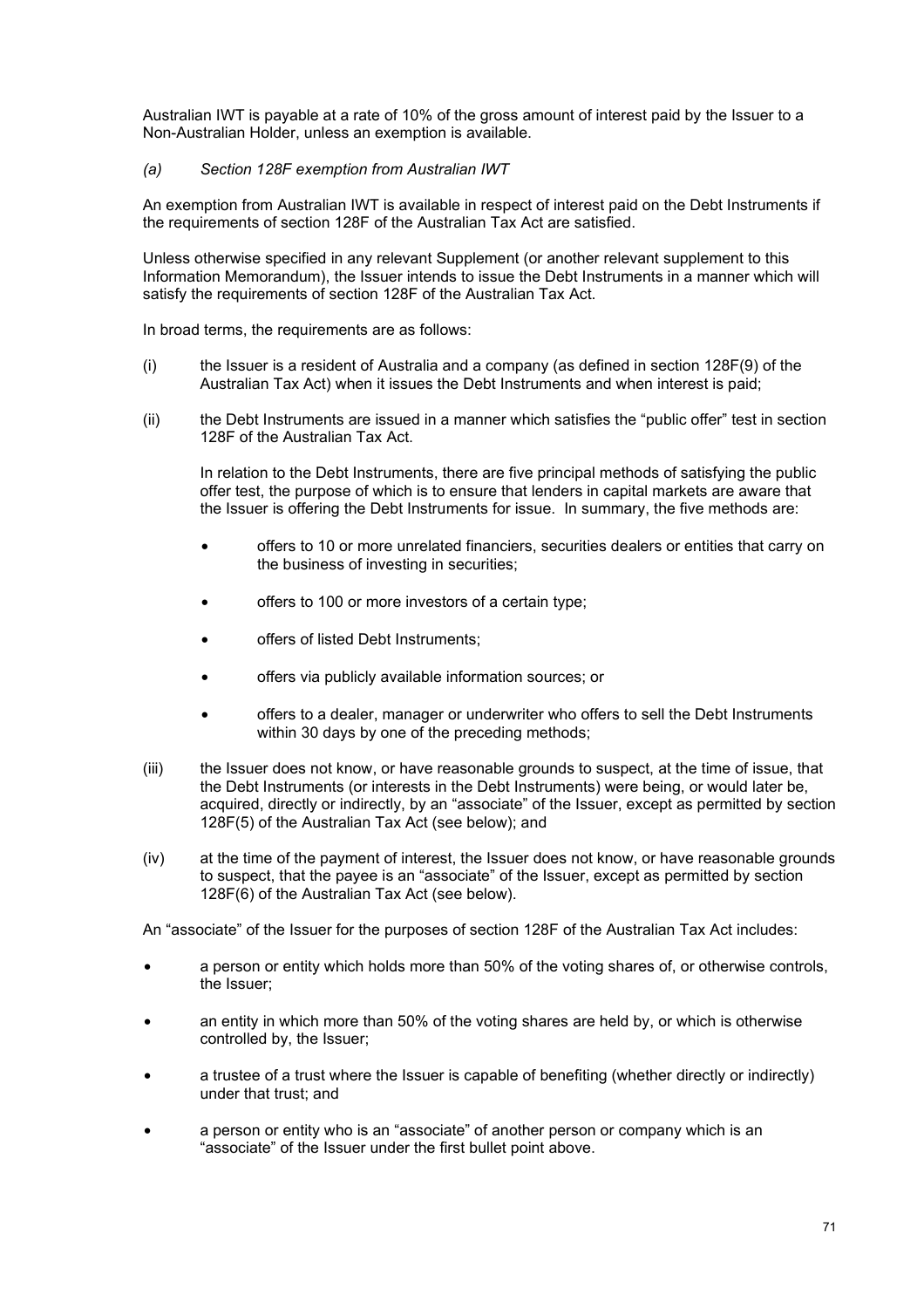However, for the purposes of sections 128F(5) and (6) of the Australian Tax Act (see paragraphs (iii) and (iv) above), "associate" does not include:

- (A) an onshore associate (ie an Australian resident associate who does not acquire the Debt Instruments in the course of carrying on business at or through a permanent establishment outside Australia, or a non-Australian resident associate who acquires the Debt Instruments in the course of carrying on business at or through a permanent establishment in Australia); or
- (B) an offshore associate (ie an Australian resident associate who acquires the Debt Instruments in the course of carrying on business at or through a permanent establishment outside Australia, or a non-Australian resident associate who does not acquire the Debt Instruments in the course of carrying on business at or through a permanent establishment in Australia) who is acting in the capacity of:
	- $(i)$  in the case of section 128F(5), a dealer, manager or underwriter in relation to the placement of the relevant Debt Instruments, or a clearing house, custodian, funds manager or responsible entity of a registered scheme; or
	- $(iii)$  in the case of section 128F(6), a clearing house, paying agent, custodian, funds manager or responsible entity of a registered scheme.

## *(b) Exemptions under certain double tax conventions*

The Australian government has signed new or amended double tax conventions ("**New Treaties**") with a number of countries (each a "**Specified Country**"). The New Treaties apply to interest derived by a resident of a Specified Country.

Broadly, the New Treaties effectively prevent Australian IWT applying to interest derived by:

- governments of the Specified Countries and certain governmental authorities and agencies in a Specified Country; and
- a "financial institution" resident in a Specified Country which is unrelated to and dealing wholly independently with the Issuer. The term "financial institution" refers to either a bank or any other enterprise which substantially derives its profits by carrying on a business of raising and providing finance. However, interest paid under a back to back loan or an economically equivalent arrangement will not qualify for this exemption.

The Australian Federal Treasury maintains a listing of Australia's double tax conventions which is available on its website.

## *(c) Payment of additional amounts*

As set out in more detail in the Conditions for the Debt Instruments, and unless expressly provided to the contrary in the relevant Supplement (or another relevant supplement to this Information Memorandum), if the Issuer is at any time required by law to withhold or deduct an amount in respect of any Australian withholding taxes imposed or levied by the Commonwealth of Australia in respect of the Debt Instruments, the Issuer must, subject to certain exceptions, pay such additional amounts as may be necessary in order to ensure that the net amounts received by the holders of the Debt Instruments after such withholding or deduction are equal to the respective amounts which would have been received had no such withholding or deduction been required.

## *(d) Payments under the Guarantee*

It is unclear whether or not any payment by a Guarantor under the Guarantee on account of interest owing by the Issuer in respect of the Debt Instruments would be subject to Australian IWT. There are good arguments that such payments (other than interest paid on an overdue amount) do not constitute "interest" for Australian withholding tax purposes, and if so, would not be subject to Australian IWT.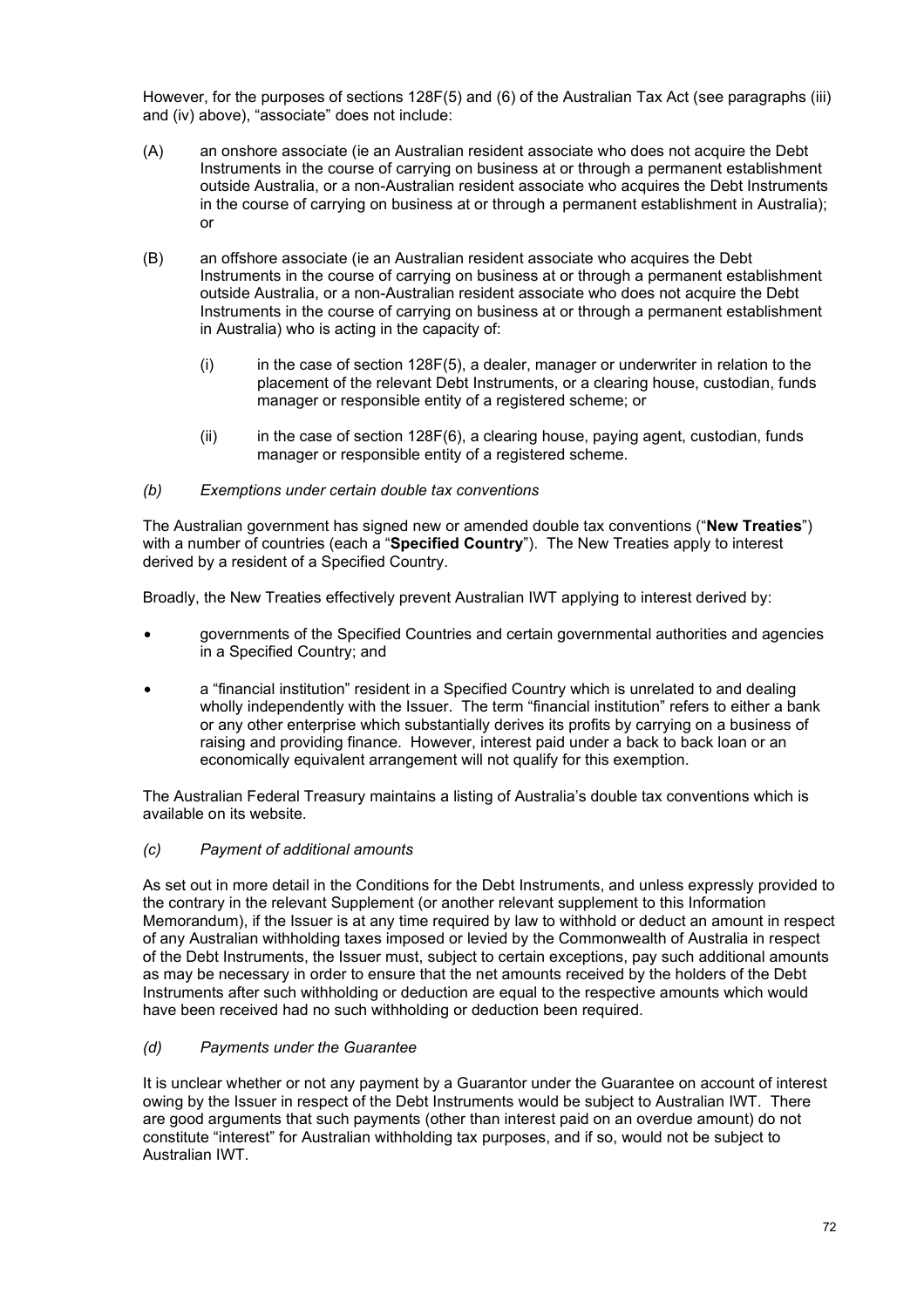The Australian Taxation Office has, however, published a Taxation Determination stating that payments by a guarantor in respect of debentures (such as the Debt Instruments) are entitled to the benefit of the exemption contained in section 128F of the Australian Tax Act if payments of interest in respect of those debentures by the issuer are exempt from Australian IWT. However, there is some doubt as to whether the Taxation Determination applies in the context of the Guarantee and whether the reasoning adopted in the Taxation Determination is strictly correct.

If such payments are characterised as "interest" for Australian withholding tax purposes and an exemption is not available, Australian IWT at the rate of 10 % would be payable on payments of interest (as defined in section 128A(1AB) of the Australian Tax Act), or interest paid on an overdue amount, by a Guarantor to Non-Australian Holders.

# **3. OTHER TAX MATTERS**

Under Australian laws as presently in effect:

- *death duties* no Debt Instruments will be subject to death, estate or succession duties imposed by Australia, or by any political subdivision or authority therein having power to tax, if held at the time of death;
- *stamp duty and other taxes* no ad valorem stamp, issue, registration or similar taxes are payable in Australia on the transfer of any Debt Instruments;
- *TFN/ABN withholding* withholding tax is imposed on the payment of interest on certain registered securities unless the relevant payee has quoted an Australian tax file number ("**TFN**"), (in certain circumstances) an Australian Business Number ("**ABN**") or proof of some other exception (as appropriate).

The current rate of withholding tax is 47%.

Assuming the requirements of section 128F of the Australian Tax Act are satisfied with respect to the Debt Instruments, then such withholding should not apply to payments to a non-resident of Australia for tax purposes that does not derive the interest in connection with a business carried on at or through a permanent establishment in Australia;

- *additional withholdings from certain payments to non-residents* the Governor-General may make regulations requiring withholding from certain payments to non-residents of Australia (other than payments of interest and other amounts which are already subject to the current Australian IWT rules or specifically exempt from those rules). Regulations may only be made if the responsible Minister is satisfied the specified payments are of a kind that could reasonably relate to assessable income of foreign residents;
- garnishee directions by the Commissioner of Taxation the Commissioner may give a direction requiring the Issuer to deduct from any payment to a holder of the Debt Instruments any amount in respect of Australian tax payable by the holder. If the Issuer is served with such a direction, then the Issuer will comply with that direction and make any deduction required by that direction, and no additional amount will be payable as set out in more detail in the Conditions;
- *supply withholding tax* payments in respect of the Debt Instruments can be made free and clear of any "supply withholding tax"; and
- *goods and services tax (GST)* neither the issue nor receipt of the Debt Instruments will give rise to a liability for GST in Australia on the basis that the supply of Debt Instruments will comprise either an input taxed financial supply or (in the case of an offshore subscriber) a GST-free supply. Furthermore, neither the payment of principal or interest by the Issuer, nor the disposal of the Debt Instruments, would give rise to any GST liability in Australia.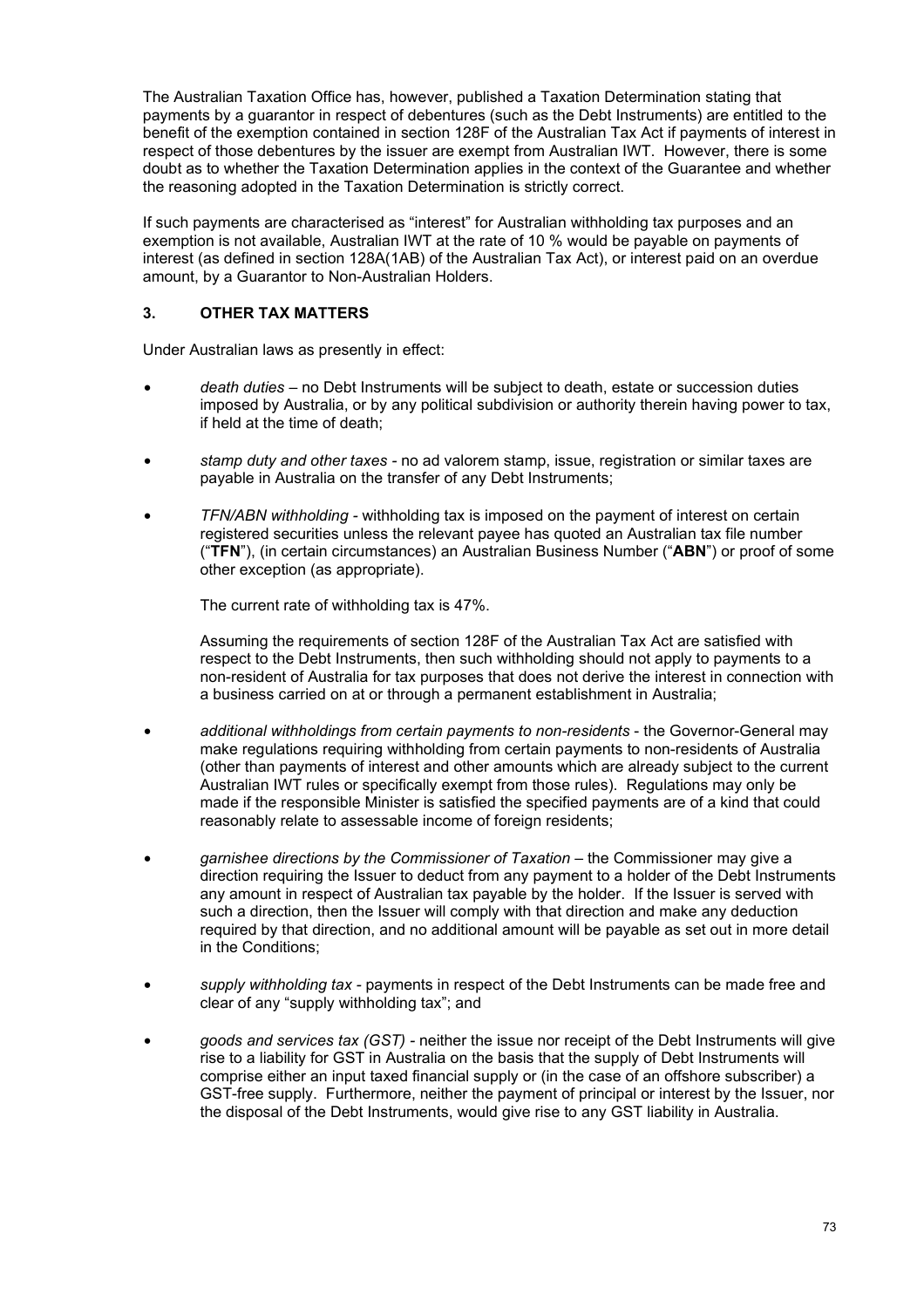# U.S. Foreign Account Tax Compliance Act and OECD Common Reporting Standard

# **FATCA**

Under sections 1471 through 1474 of the U.S. Internal Revenue Code of 1986 ("**FATCA**"), a 30% withholding ("**FATCA withholding**") may be required if (i)(A) an investor does not provide information sufficient for the Issuer or any non-U.S. financial institution ("**FFI**") through which payments on the Debt Instruments are made to determine the Holder's status under FATCA, or (B) an FFI to or through which payments on the Debt Instruments are made is a "non-participating FFI"; and (ii) the Debt Instruments are treated as debt for U.S. federal income tax purposes and the payment is made in respect of Debt Instruments issued or modified after the date that is six months after the date on which final regulations defining the term "foreign passthru payment" are filed with the U.S. Federal Register, or the Debt Instruments are treated as equity for U.S. federal income tax purposes or do not have a fixed term, whenever issued.

FATCA withholding is not expected to apply on payments made before the date that is two years after the date on which final regulations defining the term "foreign passthru payment" are filed with the U.S. Federal Register.

Reporting Australian Financial Institutions ("**RAFIs**") under the Australia–U.S. FATCA Intergovernmental Agreement dated 28 April 2014 ("**Australian IGA**") must comply with specific due diligence procedures. In general, these procedures seek to identify their account holders and provide the Australian Taxation Office ("**ATO**") with information on financial accounts held by U.S. persons and recalcitrant account holders. The ATO is required to provide such information to the U.S. Internal Revenue Service. Consequently, Holders may be requested to provide certain information and certifications to the Issuer or any financial institutions through which payments on the Debt Instruments are made. A RAFI that complies with its obligations under the Australian IGA will not be subject to FATCA withholding on amounts it receives, and will not be required to deduct FATCA withholding from payments it makes, other than in certain prescribed circumstances.

In the event that any amount is required to be withheld or deducted from a payment on the Debt Instruments as a result of FATCA, pursuant to the terms and conditions of the Debt Instruments, no additional amounts will be paid by the Issuer as a result of the deduction or withholding.

## **Common Reporting Standard**

The OECD Common Reporting Standard for Automatic Exchange of Financial Account Information ("**CRS**") requires certain financial institutions to report information regarding certain accounts (which may include the Debt Instruments) to their local tax authority and follow related due diligence procedures. Holders may be requested to provide certain information and certifications to ensure compliance with the CRS. A jurisdiction that has signed a CRS Competent Authority Agreement may provide this information to other jurisdictions that have signed the CRS Competent Authority Agreement. The Australian Government has enacted legislation amending, among other things, the Taxation Administration Act 1953 of Australia to give effect to the CRS.